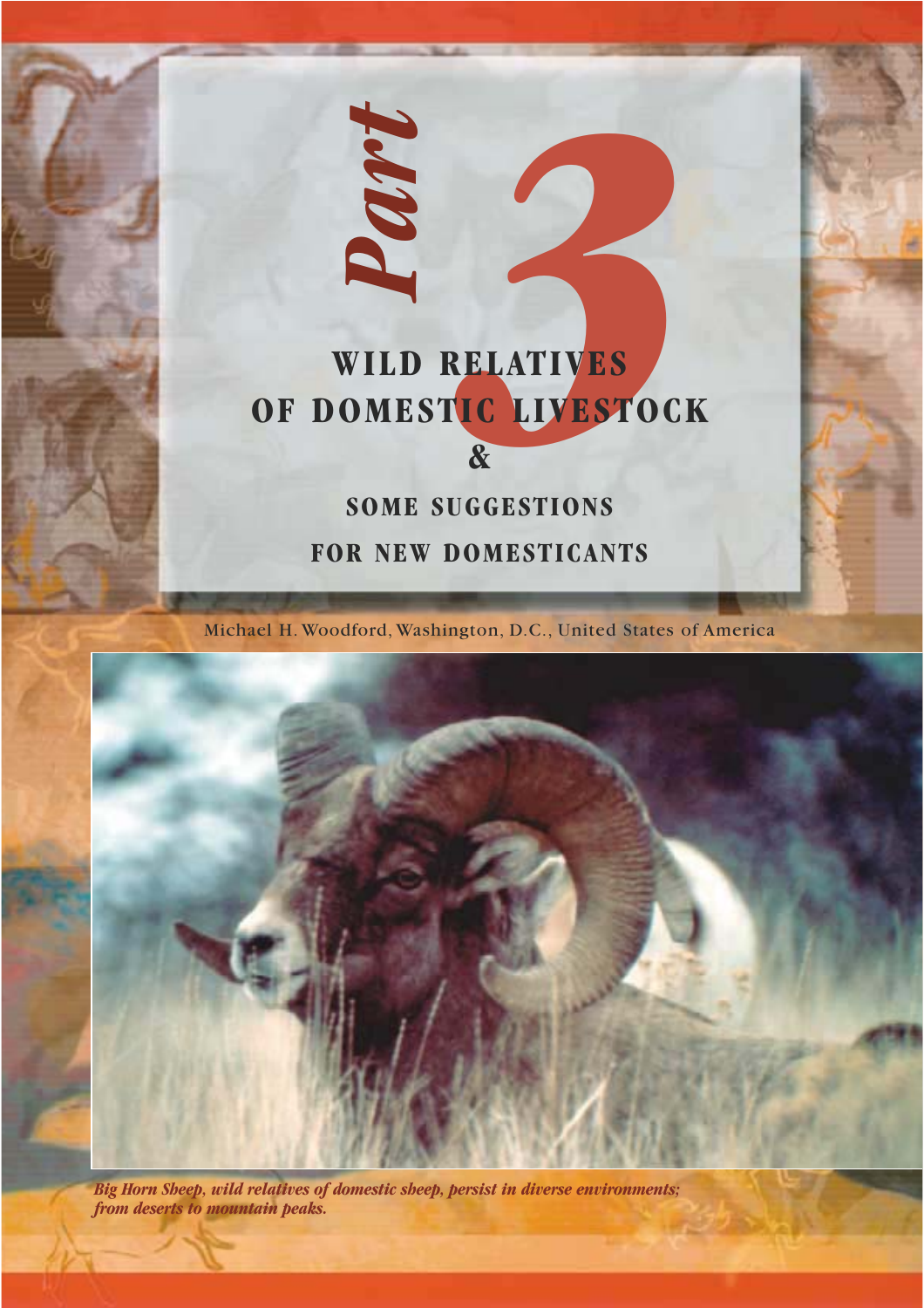art 3 documents the wild species that are presumed to be the ancestors of present-day domestic livestock. Since some of the species are undergoing a process of domestication and are currently being bred in captivity, there is some overlap between Parts 2 and 3.

Part 3 details the geographical distribution of the wild relatives, their current status in the wild, threats to survival, and economic importance. Where appropriate, prospects for the use of their genetic attributes for the improvement of the productivity of their domestic counterparts are presented. The development of extensive ranching and intensive farming of some of these wild relatives is already underway. Some speculations are made for species that are not related to domestic animals but which are, or could be, in the process of being domesticated for the benefit of humankind.

Feral populations of domestic animals, i.e. domesticants that have returned to the wild, are covered in Part 4. Others that do not concern this list are fur-bearers, domestic dogs and cats and other species considered to be companion animals.

The information presented, especially that on status in the wild is variable in quality. This is understandable when one remembers that the status of many wild species is changing rapidly and in some cases estimates may not be very accurate if recent surveys have not been made. Only in the case of high profile, large or easily seen, and thus easily counted animals, can any degree of precision be expected.Trends, however, can be assessed reasonably accurately.

Past and present domestication achievements are discussed.The development of innovative husbandry techniques which may overcome the difficulties that have constrained the management, taming and breeding of non-social and territorial species are described.

Finally, suggestions are made for the utilisation of the genetic diversity contained in the wild relatives of domestic livestock.The need for co-operative action by rural and national communities is highlighted.

Note that wild relatives are categorized by the IUCN threatened species categories which differ from the FAO definitions of risk for domestic animals. See section 1.6 for definitions.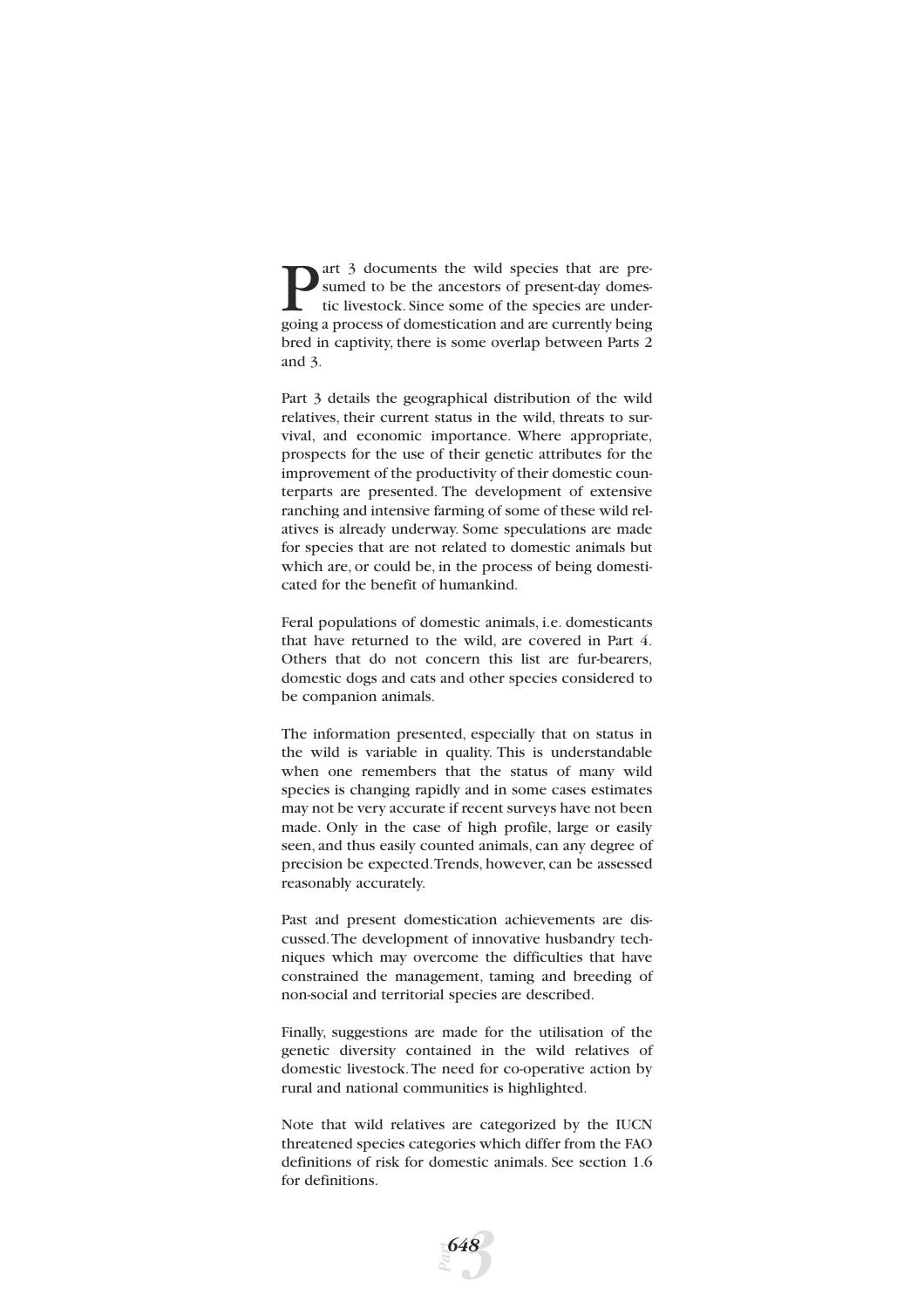# **3.1 CATTLE, BISON AND BUFFALOES**

Order *Artiodactyla*/Family *Bovidae*

| 1 Kouprey              | 6 Tamaraw                  |
|------------------------|----------------------------|
| 2 Gaur                 | 7 Anoas                    |
| 3 Banteng              | 8 European bison or Wisent |
| 4 Wild yak             | 9 North American bison     |
| 5 Wild Asiatic buffalo | 10 African buffalo         |

Wild cattle are bovids belonging to the tribe *Bovinae*.There are 12 species in four genera. Domestic cattle are descended from a group of races of the now extinct Aurochs, *Bos primigenius*.The Aurochs, the last specimen of which died in a Polish park in 1627, was once common throughout Europe and had a range that extended through North Africa and the Middle East to Southeast Asia and China.

There are a number of theories to explain how such a diverse range of breeds of modern domestic cattle has been derived from various races of wild cattle. Inter-specific crossing may also have contributed to the development of some eastern breeds. Exceptions are the American and European bison, now regarded as conspecific, which belong to the genus *Bison*; the two anoas (which may also be conspecific) to the genus *Bubalus*; the wild Asian buffalo, *Bubalus*; and the African buffalo, *Syncerus*.These so-called genera are very closely related and while some of them can inter-breed, producing fertile offspring, others produce sterile male hybrids. The true cattle of the genus *Bos* are most closely related to the Asian gaur and banteng from which they appear to have become separated during the Upper Pliocene (Zeuner, 1963).

# **FIGURE 3.1.1:** WILD AND DOMESTICATED SPECIES WITHIN THE GROUP BOVINI (FAMILY BOVIDAE, SUBFAMILY BOVINAE) AFTER PAYNE, 1991.

| Group | <b>Genus</b>   | <b>Wild species</b>                           | <b>Domesticated species</b>                                |
|-------|----------------|-----------------------------------------------|------------------------------------------------------------|
|       |                | <b>Bos primigenius</b><br>Aurochs (extinct)   | <b>Bos taurus</b><br><b>Bos</b> indicus<br>Domestic cattle |
|       |                | Bos javanicus<br>Banteng                      | Bos javanicus<br>Bali cattle/                              |
|       | <b>Bos</b>     | <b>Bos</b> frontalis<br>Gaur                  | <b>Bos</b> frontalis<br>Mithan/Gayal/<br>Drung Ox/Dulong   |
|       |                | Bos sauveli<br>Kouprey                        |                                                            |
|       |                | <b>Bos</b> grunniens<br>Yak                   | <b>Bos</b> grunniens<br>Domesticated yak                   |
|       | <b>Bison</b>   | <b>Bison</b> bison<br>American bison          |                                                            |
|       |                | <b>Bison</b> bison<br>European bison          |                                                            |
|       |                | <b>Bubalus</b> bubalis<br>Wild Asian buffalo  |                                                            |
|       | <b>Bubalus</b> | <b>Bubalus</b> mindorensis<br>Tamaraw         | <b>Bubalus</b> bubalis<br>Domestic water buffalo           |
|       |                | <b>Bubalus depressicornis</b><br>Lowland Anoa |                                                            |
|       |                | <b>Bubalus</b> quarlesi<br>Mountain Anoa      |                                                            |
|       | Syncerus       | Syncerus caffer<br>African buffalo            |                                                            |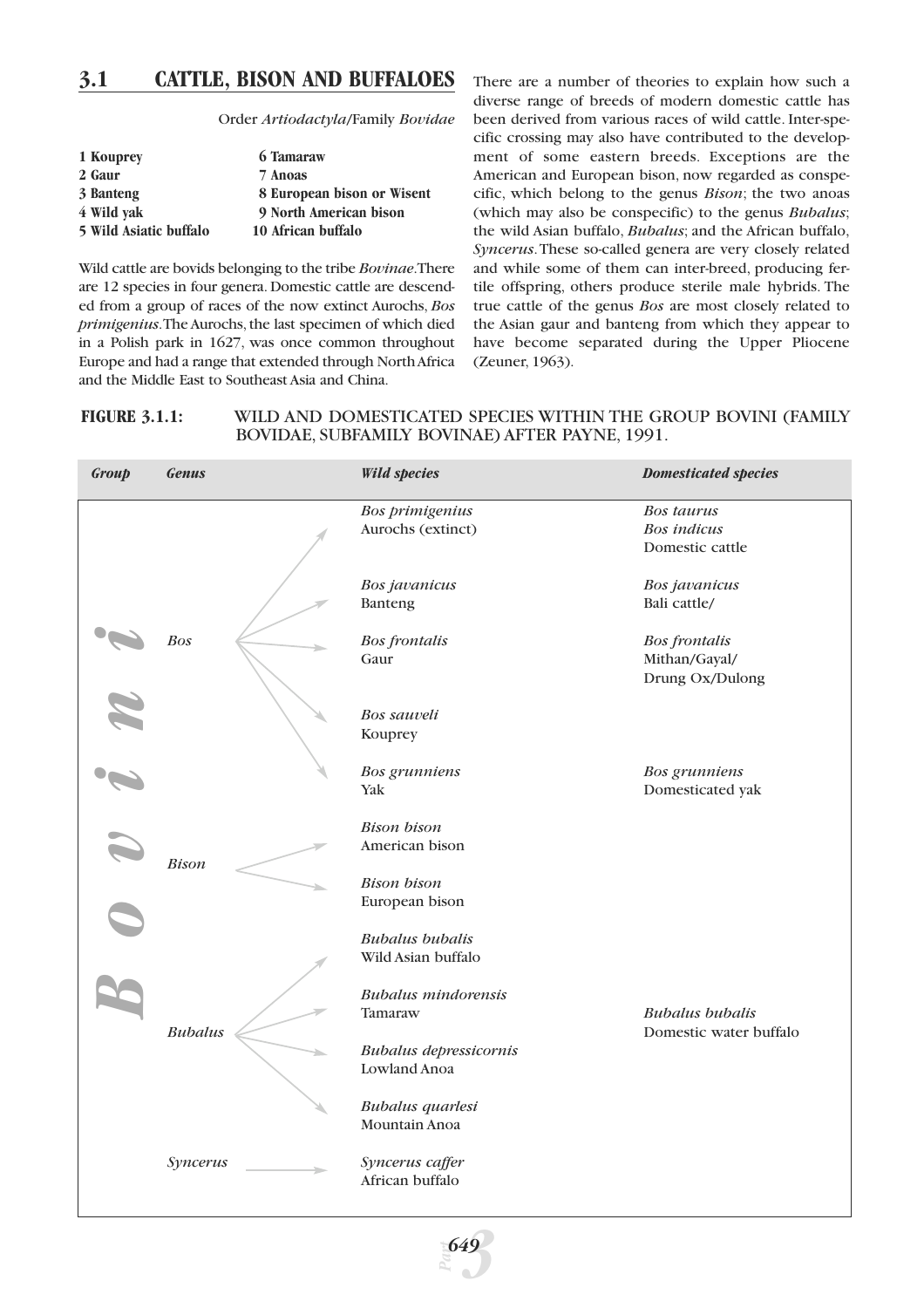There are two major types of domestic cattle; zebu (*Bos indicus*) which have a marked thoracic hump and taurine (*Bos taurus*) which do not. Although the two types are designated as separate species, due to their complete interfertility they are generally considered to be subspecies.There is molecular evidence to suggest that there were two separate domestication events, the two cattle types arising from different subspecies of the Aurochs (Loftus *et al*., 1994). Molecular studies suggest that European and African breeds of domestic cattle have one mitochondrial lineage type (taurine), while Indian breeds have another (zebu). Molecular analysis of the bovine Y chromosome suggests a major zebu influence in African humped cattle populations.This indicates a predominantly male-mediated introgression of zebu blood into African cattle populations, presumably facilitated by introducing zebu bulls to taurine herds.

The *Bovinae* tribe achieved great diversity in the Pliocene (about five to three million years ago) when it inhabited the warm plains of Eurasia. Some forms, such as the yak and the bison, evolved to become cold-resistant and are adapted to live at high altitudes. Only the bison, *Bison bison*, managed to migrate from Eurasia into North America across the Bering Strait and to extend its range as far south as El Salvador.

See: Hedges (1999).

# **1 KOUPREY**

*Bos sauveli ENDANGERED*

The kouprey, also known as the forest ox or the grey ox of Indochina, is the most primitive of living cattle. Its features are typical of some forms that existed during the Pleistocene era. Discovered by western scientists only in 1937, the kouprey was one of the last large mammals to be scientifically described. It is closely allied to *Bos primigenius namadicus*, the wild ancestor of zebu cattle. In 1964, the kouprey was declared Cambodia's national animal but is now perilously close to extinction.

The kouprey is a large animal.Bulls stand 1.5 to 2 m at the shoulder and may weigh up to 900 kg. Cows are somewhat smaller.The shoulder hump is smaller than that of the gaur but larger than that of the banteng. The body appears more slender and longer-legged than both the gaur and the banteng.A marked and unique feature is the pendulous dewlap that hangs from the throat to the lower sternum. Old bulls are black with white stockings. Cows and juveniles are mouse-grey or light brown, also with white stockings.The horns of the bull kouprey are long and spread wide, the tips often frayed like a brush. The cows' horns are slender and lyre-shaped. When kouprey move they are less ponderous than other wild cattle, more reminiscent of a large antelope.The kouprey is a denizen of the forest edge and is primarily a browser, although it will graze in forest glades when the monsoon stimulates a fresh growth of grass following the fires of the dry season.

#### DISTRIBUTION AND CURRENT STATUS

The kouprey is now found only in northern and eastern Cambodia and may possibly be found in southern Laos, eastern Thailand and western Vietnam. In Cambodia the most optimistic estimate suggests that less than 200 animals remain. In Vietnam it is estimated that only about 27 kouprey occur in the wild, while in Laos very few, if any, survive.The most recent kouprey sightings have been in eastern Cambodia, along the western border of Vietnam. An aerial survey covering 6 500 sq. km in eastern Cambodia and a smaller area in north central Cambodia, carried out in March 1994, failed to detect the presence of any kouprey. However, reports of recent sightings by local hunters (if true) would suggest that the animal still persists in Cambodia's forests, albeit in greatly reduced numbers (Olivier and Woodford, 1994).The world population is unknown, but is thought to be between 100 and 300 (MacKinnon and Stuart, 1989).

### THREATS TO SURVIVAL

The main causes for the continuing decline in numbers of the kouprey are said to include a low reproductive rate, uncontrolled hunting and a demand for its lyre-shaped horns as trophies.Another major cause of the kouprey's decline has been the succession of wars within its range that included the widespread laying of land-mines by warring factions.

# CAPTIVE BREEDING

There are no koupreys in captivity at present (1999).The gestation period of the kouprey is thought to be about 250 days.

#### DOMESTICATION AND ECONOMIC IMPORTANCE

Although it is generally believed that the kouprey has never been domesticated, domestication may in fact have occurred during the period of the Khmer culture, 400 to 800 years ago (Wharton, 1957). Furthermore, National Research Council (1983a) reports that in both Vietnam and Laos there are cattle breeds that resemble the kouprey and that a kouprey bull, reported to be a domestic animal of the Stieng tribe, was exhibited in the Paris Menagerie in the mid-nineteenth century. National Research Council speculates that there may be domestic kouprey in parts of Indo-China today. It is alleged that the species may be resistant to Rinderpest, but there is no direct evidence of this.The animals' well-developed and extensive dewlap may indicate enhanced heat tolerance, this characteristic being potentially valuable for domestic cattle in the moist tropics.

#### REMARKS

In January 1988 an international workshop chaired by Professor Vo Quy, Dean of Biology, was held at the University of Hanoi.This workshop was attended by scientists and resource managers from Vietnam, Cambodia,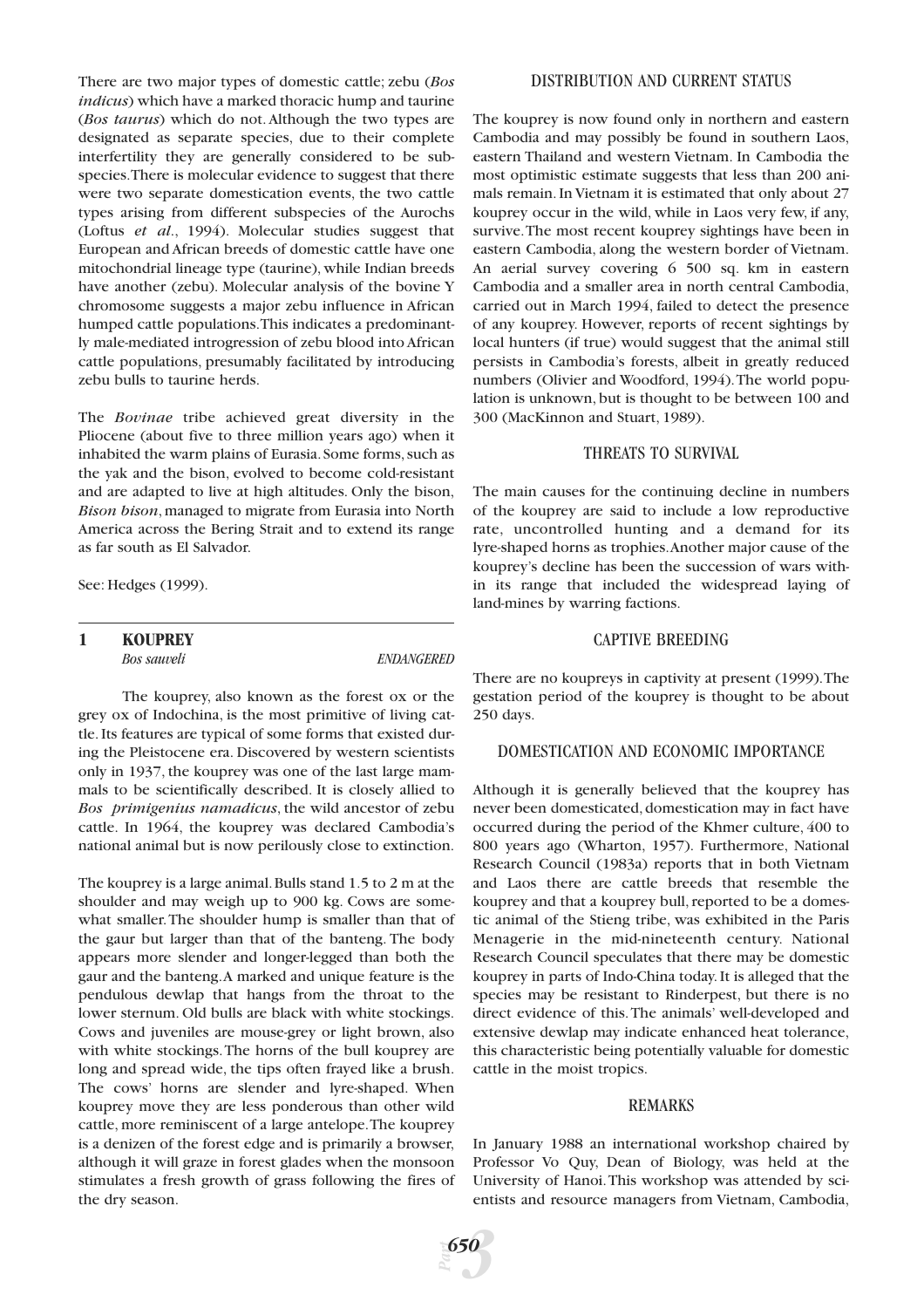Laos, Thailand, Malaysia, Sri Lanka, the United States of America and the United Kingdom. Members of the zoological community from the United States of America and officers from the International Union for the Conservation of Nature (IUCN) and the World Wide Fund for Nature (WWF) also attended.

The workshop drew up and published later that year, an Action Plan for the conservation of the kouprey.The delegates agreed that the conservation of the kouprey is a matter of great urgency and is one of the region's highest conservation priorities. All parties agreed that the primary responsibility for saving this species rests with the people and authorities in each country where it may occur.The search for the kouprey in the wild continues and an expedition was made to search an area in southern Laos in May 1992 but no sign of the animal was found. Eastern Cambodia, along the western border of Vietnam, now seems to be the most likely place to find the last population of kouprey, but the aerial survey carried out in March 1994 (reported above) was unsuccessful.

Until individuals of this species are actually located few effective conservation measures can be carried out. Investigations to locate relict kouprey populations in eastern Cambodia have been recommended (Olivier and Woodford, 1994) and if these are successful, attempts may be made to capture some animals for the establishment of a captive-breeding programme. The feasibility of the declaration of a protected area for the kouprey in Cambodia is also to be explored once the political situation is stabilised.

The generic name *Novibos* is sometimes used instead of *Bos* for the kouprey (Coolidge, 1940).

**2 GAUR**

*Bos frontalis VULNERABLE*



*Photo 3.1:Gaur (India): Wild progenitor of semi-domestic mithan, gayal or drung ox.*

The gaur is believed to be the wild progenitor of the semi-domestic mithan (gayal, drung ox or dulong), *Bos frontalis*, a ceremonial ox of the hill tribes of Assam,

Bhutan, Bangladesh and Myanmar.The gaur is the largest and most powerful of the surviving wild bovids.Two subspecies are recognised,*B.f. gaurus*, which occurs in India and Nepal,and *B.f.laosiensis* found in Myanmar,Thailand, Laos,Vietnam and peninsular Malaysia.Average-sized gaur bulls stand 1.75 m to 1.98 m at the shoulder and there is one record of a gaur bull shot in Myanmar which stood 2.1 m at the shoulder (Pollok and Thom, 1900). Gaur cows are somewhat smaller.Bulls weigh 600 – 940 kg and cows weigh about 150 kg less.Adult bulls are black with white stockings while cows and young bulls are dark brown with similar stockings. Gaurs produce an oily skin secretion that has a characteristic odour and allegedly acts as an insect repellent (Simoons and Simoons, 1968). The gaur is considered to be both a grazer and a browser (Schaller, 1967).

#### DISTRIBUTION AND CURRENT STATUS

The gaur ranges eastwards from India to Myanmar and southern China and south-east to Thailand, Laos, Vietnam and peninsular Malaysia, where it is sometimes called the Seladang.A shy, forest animal, it still numbers some thousands but is becoming less numerous throughout its range largely due to increasing habitat loss. Reasonable sized populations occur in many national parks and protected areas. Outside these it tends to survive only in isolated and fragmented populations.The species is reported to have at one time been present in Sri Lanka but to have become extinct there some 300 years ago.

#### THREATS TO SURVIVAL

There are three main causes for the decline in numbers: habitat destruction, indiscriminate hunting and diseases such as Rinderpest, Foot-and-Mouth disease, malignant catarrhal fever transmitted by domestic stock and anthrax which is enzootic in many parts of Asia.Gaurs are extremely sensitive to disturbance and will not survive in country continually disturbed by man. In India, Rinderpest severely affected herds in the Mudumalai and Bandipur Sanctuaries in August 1968 when between 300 and 500 animals are said to have died (Krishnan, 1972).

In Thailand, during the Second World War, gaurs were also greatly affected by disease,transmitted to them by domestic buffalo that grazed in the forests. In Myanmar, anthrax was said to be a major cause of their disappearance from many areas in the north and centre and surveys in the early 1980s found that poaching and agricultural encroachment were also widespread and presented a threat to the gaur population (Salter, 1983).

#### CAPTIVE BREEDING

The global captive population of gaur is 175 in 24 institutions (ISIS, 1993). In 1980 the New York Zoological Society successfully bred a gaur from an embryo transfer experiment in which a gaur embryo was surgically implanted in a domestic Holstein cow (Stover *et al.*, 1981).A successful non-surgical embryo transfer between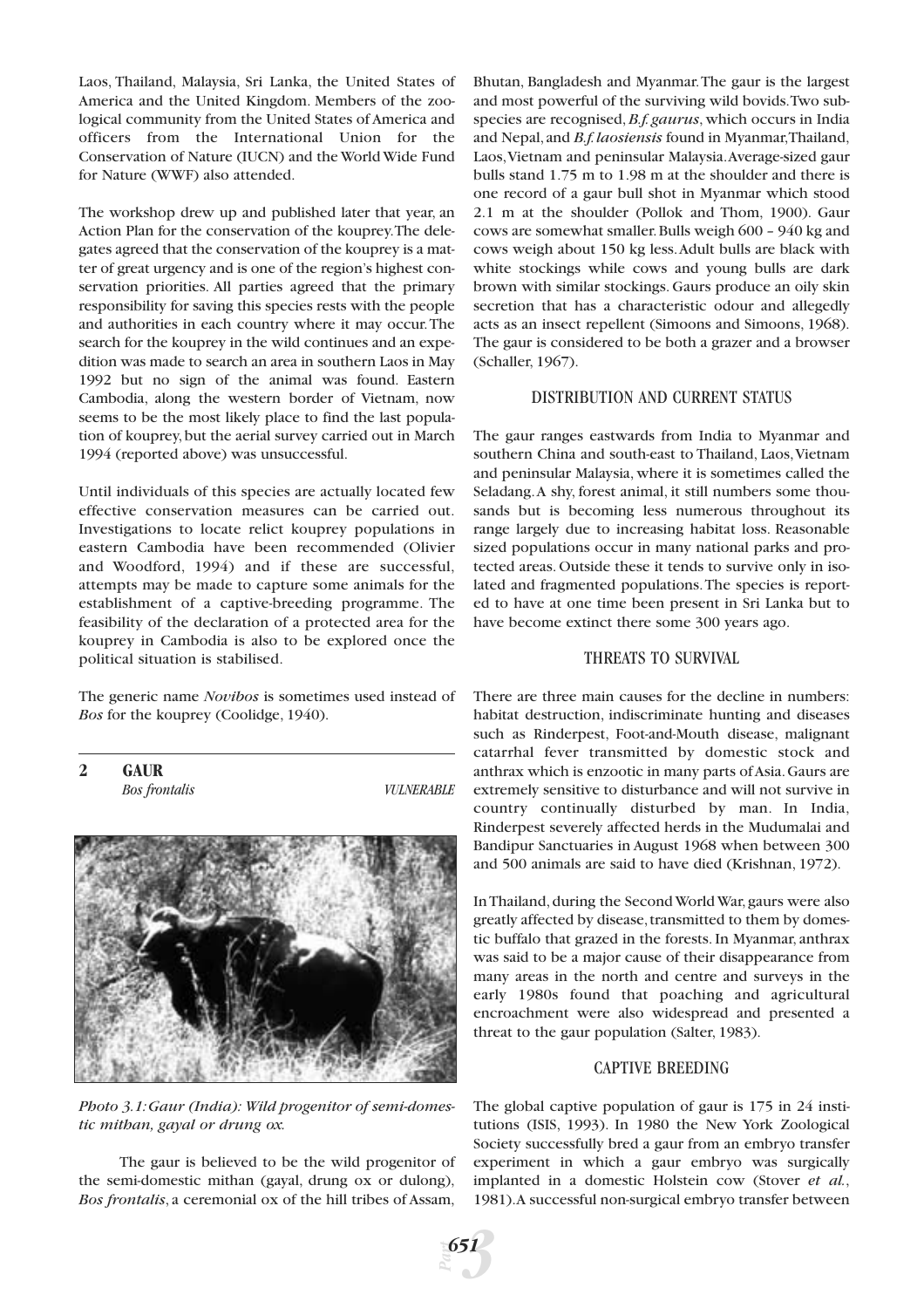these two species was also made in 1987 by Pope *et al.* (1988) at Cincinnati Zoo. The cryopreservation of gaur semen has been described by Gross (1991).The gestation period of the gaur is 270 days and its chromosome number is  $n = 58$ .

# DOMESTICATION AND ECONOMIC IMPORTANCE

The gaur has not been domesticated, but a semi-domesticated hybrid form, the mithan or mithun (*Bos frontalis*), is thought to have been derived from it (National Research Council, 1983a; Simoons and Simoons, 1968). The name gayal is sometimes used as a synonym for the mithan.Although the mithan is a semi-domestic animal, it has a curious role among hill peoples of Southeast Asia, according to Simoons and Simoons (1968):

*"It is a free-ranging animal, used for sacrifice on festive occasions, intimately involved in ritual and religious belief and in the prestige structure; figuring in the exchange system and used in payment of political, legal and social obligations yet having a minimal role in the realms of traction and dairying, for which common cattle are so valued among Hindu Indians."*

The mithan is widely distributed in the hill country of northern Myanmar,Arunachal Pradesh,Manipur,Nagaland and Bhutan. It may also occur in northern Yunnan where it is called the drung ox or dulong (Tan, 1983). The mithan is a woodland animal and is usually found at elevations of 600 – 2 500 m asl. However, in the Chittagong Hill Tracts it descends to 300 m and in Bhutan it is maintained as high as 3 500 m asl. At lower elevations, the mithan overlaps with domestic cattle and at higher elevations, in the Himalayas, it overlaps with the yak. In general, the mithan prefers a shady, humid environment at about 1 000 – 2 000 m asl.

The mithan is a browser and prefers the forage provided by secondary forest, which springs up in the abandoned fields of shifting cultivators. In this respect, it follows closely the habits of its gaur progenitor and does not require forests to be cleared to provide pasture as is needed for domestic cattle. The mithan is smaller than the gaur, similar in colour, but the horn shape is strikingly different, being more cow-like.

In India there are some 90 000 head of mithan in the jungles of Arunachal Pradesh and in the Chin Hills of Myanmar there are some 34 000. In Bhutan there are 60 000 head of mithan-cattle hybrids.The Naga Hill Tribes encourage interbreeding with gaur and mithan (always gaur bulls on mithan cows) regarding it as an improvement on the breed.Arunachal Pradesh tribal people crossbreed the mithan with domestic cattle. The male  $F_1$  progeny obtained by crossing male mithan with female cattle are called Jatsa and are used for ploughing.These hybrids are very strong and docile.The females are called Jatsamin and yield more milk than pure mithan cows. In the  $F_2$  generation animals (male mithan  $x F_1$  female), the males (called Nupsa) are used for ploughing and the females,



*Photo 3.2: Mithan or gayal (India, Myanmar, and Bhutan). Semi-domesticated gaur, frequently crossed with zebu cattle and yaks to produce hybrids for milk and traction.*

Nupsamin, are reared for the increased milk production. Crosses between mithan and zebu are also encouraged in certain districts and the hybrid females are fertile while the males are sterile.This hybrid fertility/sterility pattern prevails in all mithan/domestic cattle, mithan/yak crosses and in all gaur/domestic cattle crosses. It is unclear whether both sexes of the gaur/mithan crosses are interfertile. In the eastern Himalayas mithan are crossed with yaks and with dzo (the product of a yak/cattle cross). Such crosses evince the usual hybrid fertility/sterility pattern and are used for traction and milk production.

# REMARKS

The Bhutan Government has established two mithan herds by purchasing animals from Arunachal Pradesh and is breeding them on government farms for distribution to private farmers (National Research Council, 1983a). The Indian Council of Agricultural Research (ICAR) has recently instituted the National Research Centre for Mithan in Arunachal Pradesh. For a full description of the gaur see Gee (1964),Hubback (1937) and Tun Yin (1967), and of the mithan, Simoons and Simoons (1968).

# **3 BANTENG**

*Bos javanicus VULNERABLE*

The banteng is a Southeast Asian bovine and is the wild relative of domestic Bali cattle.Wild banteng are the most elegant of wild cattle.The bulls are dark brown or black, while in Myanmar and Indo-China the bulls are a golden reddish-brown like the cows.The cows are a foxy red. Both sexes have white stockings and a large white rump. Wild banteng are larger than their domestic cousins.Bulls stand 1.6 – 1.9 m at the shoulder and weigh 635 – 825 kg. Cows average 1.4 m in height and weigh about 400 kg.The Bornean race is a little smaller.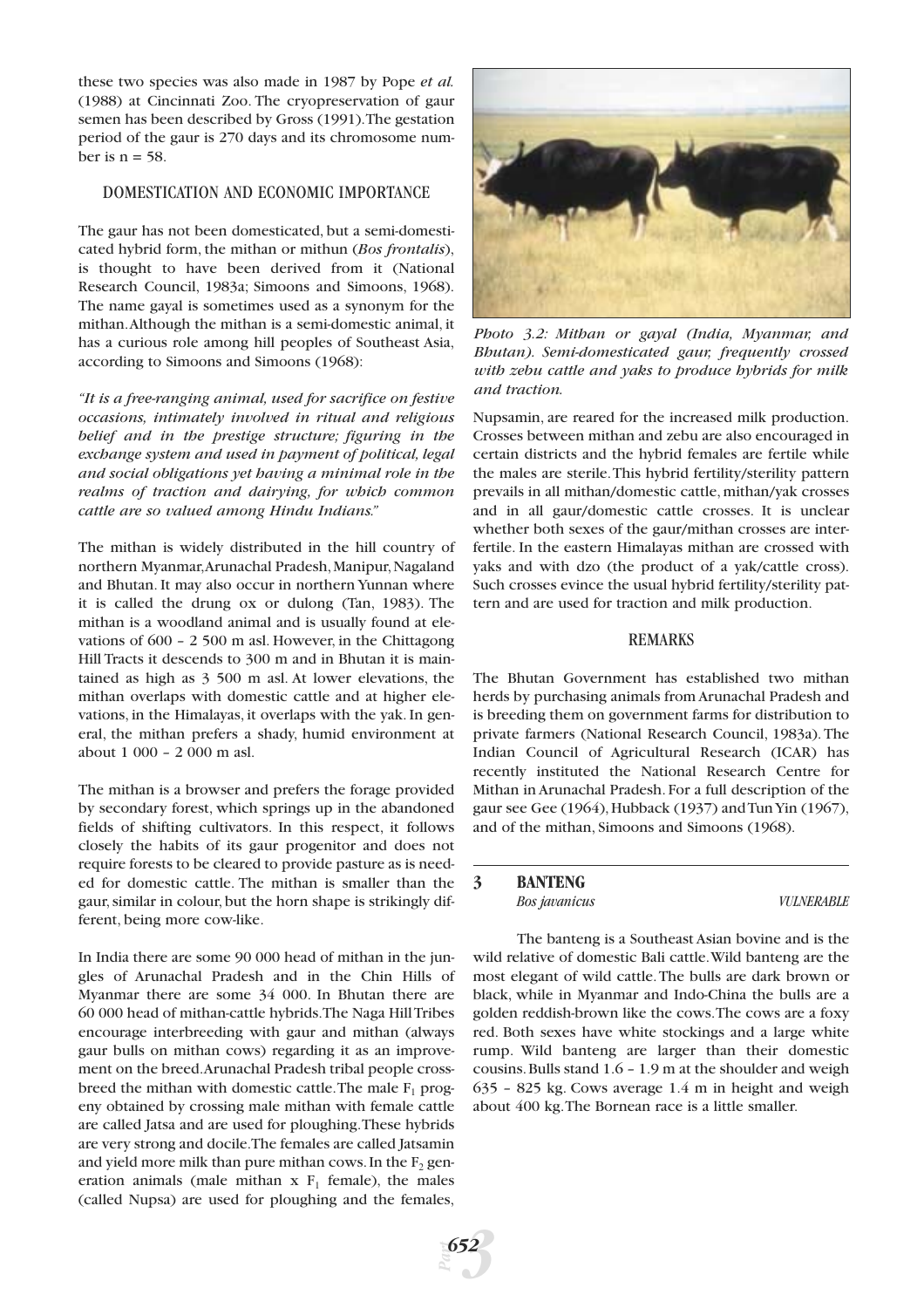#### DISTRIBUTION AND CURRENT STATUS

Wild banteng occur in small, increasingly fragmented populations in Myanmar, Laos, Thailand, Cambodia, Vietnam and Sabah Indonesia. Three subspecies are recognised: *B.j. birmanicus* on the Asian mainland, *B.j. lowi* in Borneo and *B.j. javanicus* in Java and Bali. The mainland race numbers a few thousand and is declining. The Bornean race in Sabah totals about 300 – 550. Some 700 – 1 000 occur in Java and 30 – 40 in Bali.

#### THREATS TO SURVIVAL

Loss of habitat to an ever-increasing human population, uncontrolled hunting pressure for meat and trophies, military operations in much of the range and hybridisation with domestic cattle are all serious threats. Diseases such as Rinderpest and intestinal parasites present a threat, especially where contact with domestic cattle is frequent. Malignant catarrhal fever, blackleg (*Clostridium chauvei*) and mucosal disease have also been reported as seriously affecting banteng, especially those kept in zoos.

#### CAPTIVE BREEDING

The global captive population of banteng is 245 in 23 institutions (ISIS, 1993).The gestation period of the banteng is 280 days.

# DOMESTICATION AND ECONOMIC IMPORTANCE

The wild banteng shows great promise for improving the domesticated banteng and for crossing with cattle. Sir Stamford Raffles, founder of Singapore, noted 170 years ago that in Java the degenerate domestic cows were sometimes driven into the forest to couple with the wild banteng for the sake of improving the breed. Domestic banteng, known as Bali cattle, are found in parts of Southeast Asia, principally Indonesia.

They are particularly important on the islands of Bali, Kalimantan,Lombok,Sulawesi,Sumbawa and Timor.Small numbers of domestic banteng have also been introduced to Sumatra, Malaysia, Papua New Guinea and northern Australia and there are experimental herds in Texas and Hawaii, United States of America. The domestic banteng differs little from the wild banteng, although it is smaller in size. Banteng and domestic cattle have the same number of chromosomes and will cross-breed. However, while the female hybrids are fertile, most of the hybrid males are sterile. Banteng/domestic cattle crosses are very food-efficient, able to maintain body condition on poor forage, are heat-tolerant and fatten readily with high carcass quality. They are intelligent and easily trained to the plough. However, they tend to be nervous and difficult to manage under extensive conditions and are poor milk producers. A particularly successful cross is that between banteng and zebu to produce the Madura.This breed, native to the Indonesian island of Madura, where there are some 575 000, probably came into being about 1 500 years ago when Indian invaders brought zebus of

the Sinhala type to Madura. Surprisingly, though originally hybrid in origin, both sexes of the Madura cattle are fully fertile.The Madura is the swiftest of all bovines and is able to run as fast as a horse. Race meetings are a regular feature on the island.

However, the domestic banteng (Bali cattle) have some serious limitations.They need close contact with humans or within three or four months they may revert to the wild state.Cows and calves are very timid.They panic easily and, when frightened, may run into fences causing themselves severe injuries.

Bali cattle are poor mothers, often failing to protect their calves against predators and allowing other calves in the herd to suck their milk to the extent that their own calves starve.

In Indonesia, malignant catarrhal fever and jembrana disease (tick-borne rickettsiosis),to which Bali cattle are particularly susceptible, have caused severe losses (Sweatman, 1984). Bali cattle appear to be the only animals to be affected by Bali ziekte, a disease that produces a dry eczema followed by extensive necrosis of the skin and exposed mucous membranes.Research is badly needed on the prevention and control of both this disease and jembrana.

# REMARKS

The name *Bos sondiacus* has also been used in the past for the banteng. For a description of the banteng see Lekagul *et al.* (1977), National Research Council (1983a) and Medway (1978).

**4 WILD YAK** *Bos grunniens ENDANGERED*

The wild yak is classified as *Bos grunniens* (it is also called the grunting ox or horse-tailed buffalo), as is the domestic yak. The wild yak thrives on the scanty herbage found at an elevation of 4 000 – 5 000 m where the mean annual temperature is near 0ºC and where the winter temperature may fall as low as -50ºC.

Wild yaks are much larger than their domestic counterparts. Mature bulls may stand up to 1.5 m at the shoulder and may weigh over 500 kg. Sexual dimorphism is marked, the female being much smaller than the male. The wild yak has very large horns, up to 90 cm long, which are often made into containers for milk by the nomadic herdsmen.All wild yaks are dark brown to nearly black with a silver grey dorsal line and a grey edge to the muzzle.The animals are fierce and wary.At high altitudes where horses quickly become short of breath, yaks can easily outrun them (Epstein, 1974).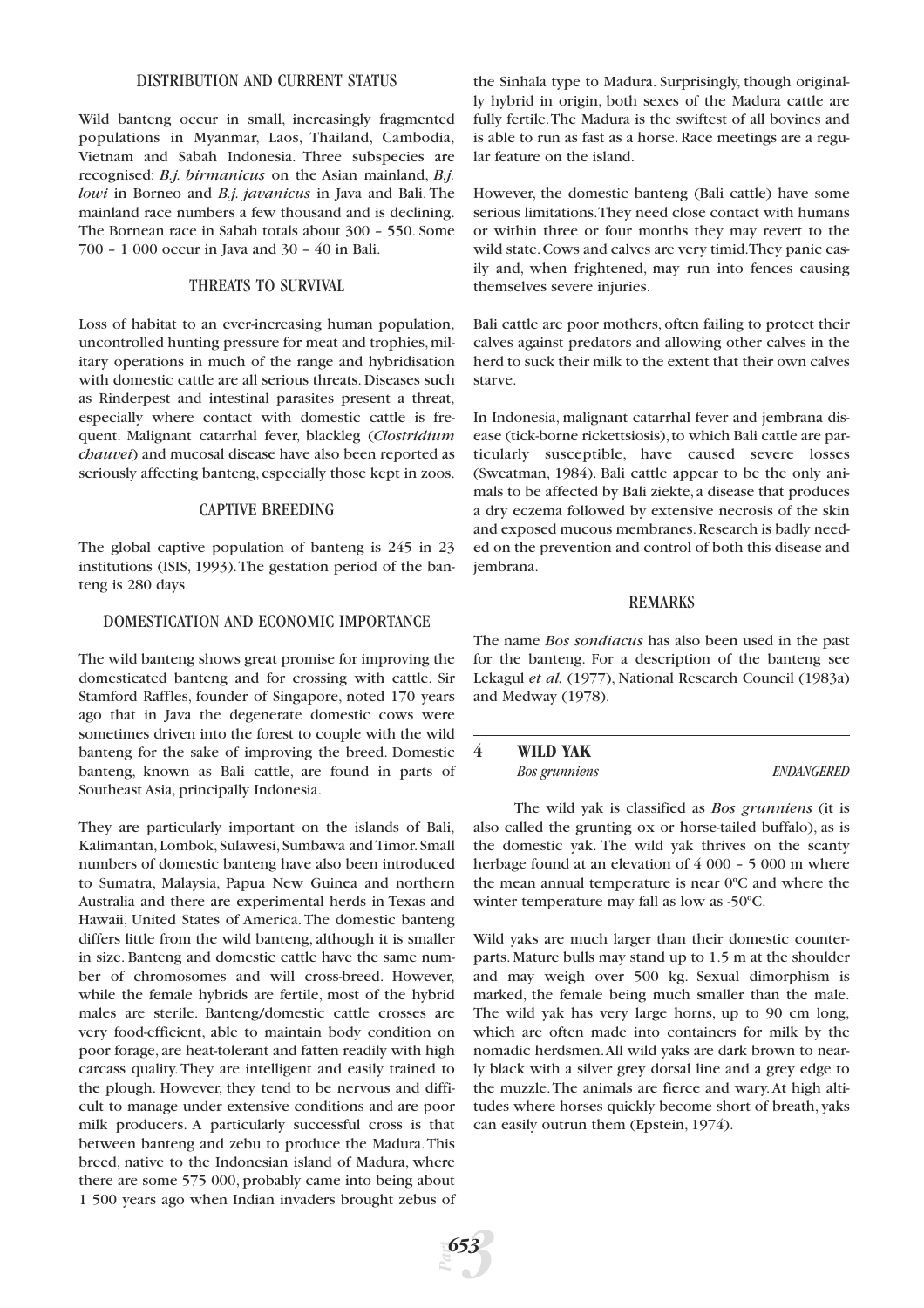The species inhabits remote areas of the Tibetan Plateau and adjacent highlands in China. It may still occur in the more remote areas of Kashmir and possibly in Bhutan.No population size estimates exist and the species is probably reduced to the low hundreds. Sightings made by Academia Sinica in China in 1973 - 76 total approximately 800 animals but recent reports from Tibet suggest that wildlife in that country has drastically declined and that the wild yak has been decimated. Miller *et al.*(1994) estimated that the wild yak population of all ages and both sexes may still have numbered around 15 000 in the early 1990s but this may be an over-estimate.Wild yak are protected by the Chinese wildlife protection legislation but according to Miller *et al.* (1994) the departments concerned have inadequate resources for enforcement.



*Photo 3.3: Yak (Tibet). Wild yaks breed freely with domestic yaks on the Tibetan plateau.*

# THREATS TO SURVIVAL

Yak populations have suffered a marked reduction as a result of uncontrolled hunting, partly for food.The herds that remain have become scattered and isolated in the remotest parts of their former range, due to the encroachment of roads and increasing competition for grazing land from domestic livestock.

# CAPTIVE BREEDING

Domestic yaks are kept in small numbers in zoological gardens in many countries of Europe and elsewhere, where they are reported to survive and breed successfully. However, there are no wild yaks in captivity anywhere in the world.

The chromosome number for the wild and domestic yak is 2n = 60.This is the same number as for *Bos taurus* and *B.indicus,* both of which interbreed freely with wild and domestic yaks. The female hybrids are fertile and the males are sterile. Yaks will also interbreed with bison (*Bison bison*) again producing fertile female hybrids and sterile males.

The gestation period for the yak is 258 days.

It is generally considered that wild yaks were first domesticated in Tibet or on the northern slopes of the Himalayas about 2 500 BC. It is likely that there has been a close interaction between man and the yak ever since the first human migrations into the high mountains of Asia. The domesticated yak differs little in appearance from the wild animal except that it is smaller, has shorter and thinner horns and may be variable in colour (Clutton-Brock, 1981). National Research Council (1983a) suggests that there are more than one million domestic yaks in the world, but Li and Wiener (1995) estimate that there are around 14 million domestic yaks in the world. Of these, 13 million are in Chinese territories, 0.5 million in Mongolia and the rest in other countries, notably those bordering the Himalayas and the countries of the Commonwealth of Independent States (CIS).

On the high plateau of Tibet during the breeding season, from July to September, wild yaks are said to be seen mixing with herds of domestic yaks in order to mate. Cross-breeding between the two species produces a hybrid with normal fertility (Zhang Rong-Chang, 1985), and there is some interest in the use of the larger wild yak to improve the productive performance of the domestic type. Zhao and Zhang (1994) noted that, historically, herdsmen in the Gannan region of Gansu drove their female yaks into the region where wild yaks were to be found so as to encourage mating with the wild yak bulls.The crossbred progeny would later be selected to improve the domestic yak population. Based on this experience more systematic studies are now in progress using frozen semen from wild yak bulls.

Domestic yaks are excellent pack and riding animals and can carry up to 150 kg. At high altitudes, of up to 6 000 m, a yak can carry a pack or a man at a steady pace for days at a time and remain in good condition. In some regions the yak is the only pack animal available whilst in others it is also milked and occasionally slaughtered for meat.The milk has a very high fat content and in some areas yak butter is used in great quantities as a food and as a lighting fuel.The long silky hair is also used for textiles.Yaks are the only bovines able to thrive at such high altitudes. In cold high areas they can work and produce milk and meat more efficiently and more cheaply than cattle. In lower regions they sometimes interbreed with cattle.The sires are usually domestic cattle bulls and the dams yaks.The hybrid, the females of which are fertile and the males sterile, are called dzo.The dzo are preferred for ploughing in Tibet because the pure domestic yak is said to be too stubborn (Epstein, 1977).The Government of India has set up national research centres to investigate important wild species, including the yak (Bhat, 1981). This research should investigate the role that the wild yak may play in future yak husbandry.

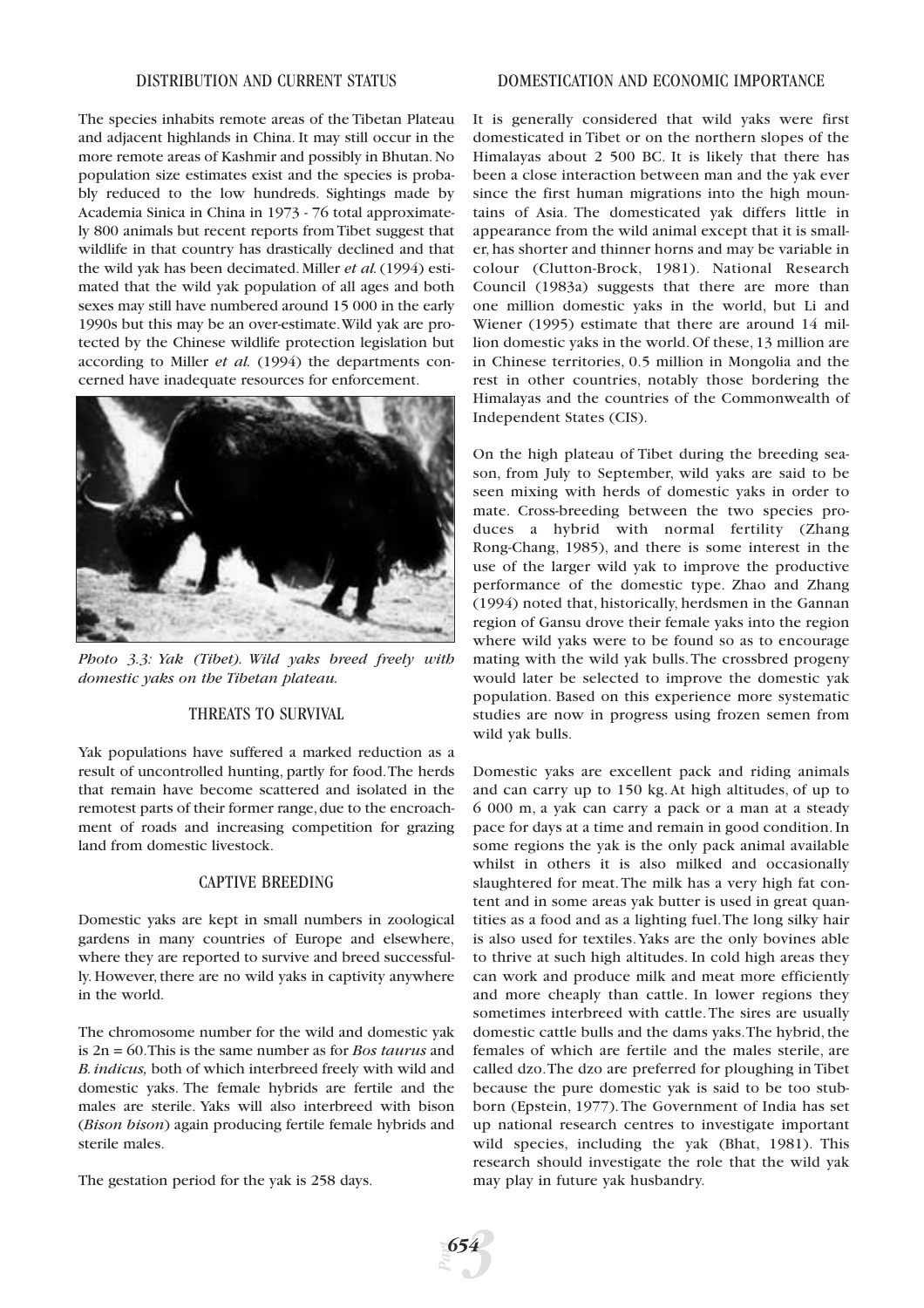#### REMARKS

Wild and domestic yak are both classified as *Bos grunniens*, although they were previously classified as either *Bos mutus* (wild yak) and *Bos grunniens* (domestic yak) or *Poephagus mutus* and *Poephagus grunniens*. For a full description of the wild yak see Allen (1940), National Research Council (1983a) and Li and Wiener (1995).

# **5 WILD ASIAN BUFFALO** *Bubalus bubalis ENDANGERED*

The wild Asian buffalo is the ancestor of the domestic water buffalo.The domestic water buffalo now numbers at least 130 million, one-ninth of the total number of cattle in the world and upon which more human beings depend than any other domestic animal.

# DISTRIBUTION AND CURRENT STATUS

The wild Asian buffalo is highly endangered and will become extinct in the near future unless effective conservation action is taken immediately.Wild Asian buffalo are now only found in a very small part of their former range.The total world population of wild Asian buffalo is now almost certainly less than 4 000 animals and may well be less than 200 animals. Indeed, it is possible that no pure-bred wild Asian buffalo remain. Small isolated populations are thought to remain in the Bastar and Raipur Districts of Madhya Pradesh and Manas WS/Project Tiger Reserve (India), Kosi Tappu WR (Nepal), Royal Manas NP (Bhutan), and Huai Kha Khaeng WS (Thailand). These are the populations believed to have been least affected by interbreeding with domestic and/or feral buffalo.

The marked differences in the estimates for the extant population of wild Asian buffalo reflect the difficulty of distinguishing between pure-bred wild buffalo, feral buffalo, domestic buffalo and hybrids between them.

Translocated or feral buffalo of domestic origin also occur in Australia, Brazil, India, Indonesia, Laos,Thailand, Vietnam, the Philippines,Timor, Italy and Sri Lanka.

#### THREATS TO SURVIVAL

The chief reasons for the decline of the wild Asian buffalo have been the loss of suitable habitat and excessive hunting.These remain serious threats today.The preferred habitat of the buffalo is easily traversed by vehicles and/or trained elephants and this has facilitated hunting. The coastal and riverine plains, which once supported large wild herds, have largely been claimed by farmers for agricultural purposes and livestock production. Competition with domestic livestock and especially the loss of genetic integrity as a result of interbreeding with domestic and feral buffalo are also very serious threats.

In addition, the wild Asian buffalo is highly susceptible to

a number of domestic livestock diseases, particularly Rinderpest (now believed to have been eliminated from the Indian subcontinent). In the past, Rinderpest was believed to have been responsible for the near extinction of Asian buffalo in Madhya Pradesh during the 1920s, and for the precipitous decline of the species in Sri Lanka at the end of the nineteenth century (Stockley, 1928; Phillips, 1935; Daniel and Grubh, 1966). The spread of infectious diseases from domestic and feral livestock to wild Asian buffalo is considered to be a constant threat.

Development projects, particularly hydroelectric and irrigation schemes, have contributed to the decline of the species and remain a threat in Nepal and in parts of India (Thornback, 1983; Heinen, 1993a).

Trade in wildlife parts is probably a minor threat to the wild Asian buffalo but there have recently been reports of wild buffalo horns being offered for sale in Southeast Asia.

#### CAPTIVE BREEDING

To date, captive breeding has made no contribution to the conservation of the wild Asian buffalo because of the uncertain genetic status of the captive animals. It has been suggested that some or all of the captive animals may be hybrids (Read *et al.*, 1994).

In 1983 a team of researchers at the University of Florida succeeded in transferring embryos from Asian buffalo into a recipient of the same species and a male calf was produced after a 10.5 month gestation period (Drost *et al.*, 1983; Dresser, 1985; Sidhu and Guraya, 1985). It has been suggested that embryo transfer and similar manipulative techniques could play a valuable role in the management of captive endangered wild animals including the wild Asian buffalo.

There are no true wild Asian buffalo in zoological gardens. The wild Asian buffalo does not voluntarily interbreed with domestic cattle to which they are less closely related than are the yak, gaur, banteng and bison. The chromosome number for the wild Asian buffalo is  $2n = 48$ , for the domestic swamp buffalo,  $2n = 48$ , and the domestic river buffalo,  $2n = 50$ . The gestation period of the wild Asiatic buffalo is 300 - 340 days. Domestic cattle of genus *Bos* have 2n = 60 chromosomes, but although copulation between these domestic cattle and buffalo of all types is common, hybrids from this union are unknown. In contrast, crossbreeding between the wild Asian buffalo and the two domestic types produces fertile hybrids.

# DOMESTICATION AND ECONOMIC IMPORTANCE

Two types of domestic buffalo are recognised: the swamp buffalo and the river buffalo.The swamp buffalo is found in the eastern half of Asia from the Philippines westwards to India.They wallow in any water or mud they can find.They are exploited primarily as a work animal, but they are also used for meat. They are almost never used for milk production.

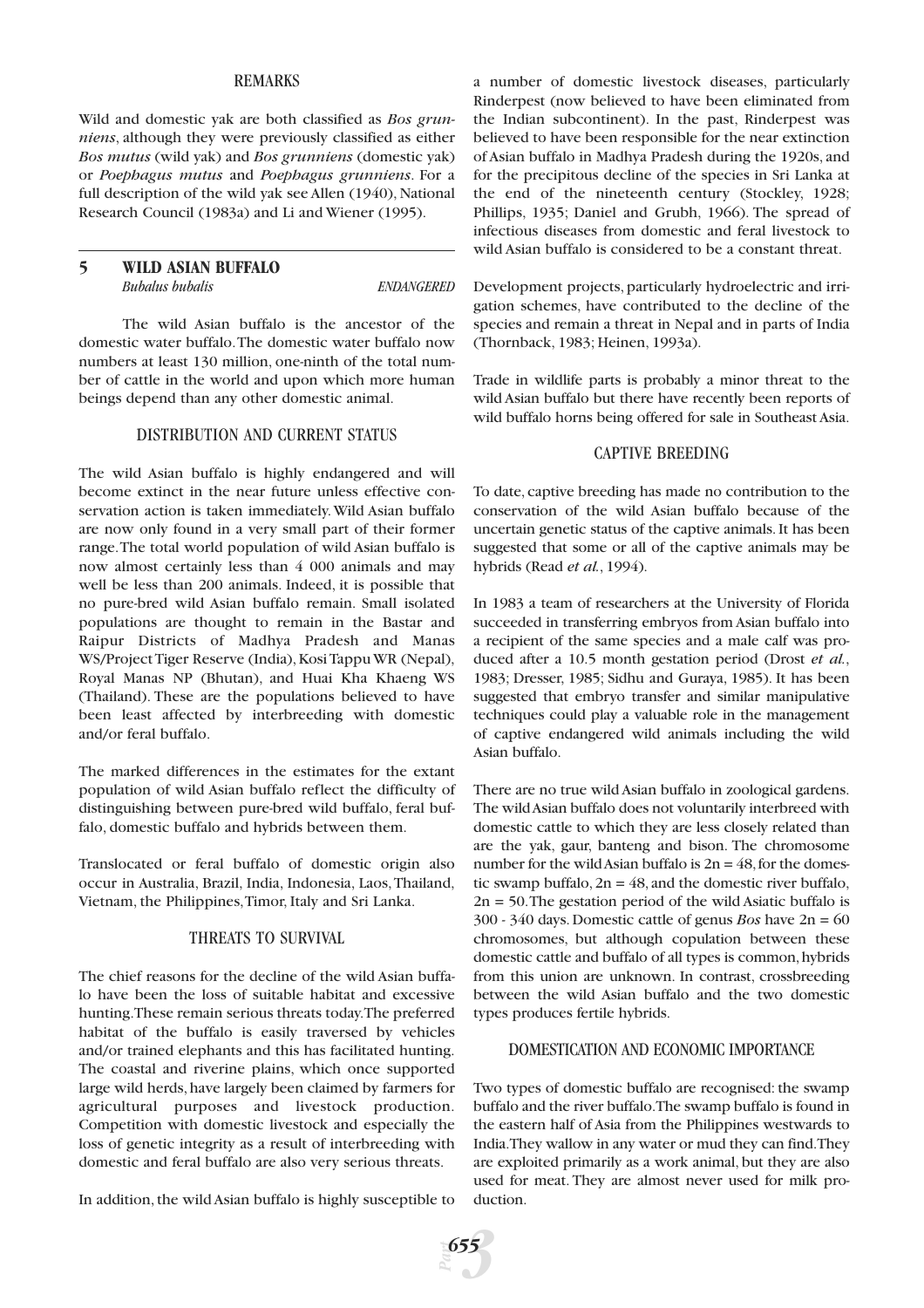River buffalo occur in the western half of Asia, from India to Egypt and Europe. They prefer to wallow in clean water.They are of the dairy type and produce much more milk than the swamp buffalo.The milk is used in Italy to produce a special, highly sought-after quality cheese called Mozzarella.

Buffalo are or have been used as currency and for wife purchase, hunted for sport, regarded as sacred animals, sacrificed to placate spirits and deities and ritually slaughtered at weddings, funerals and cremations. Buffalo horns, skulls, blood and milk are thought to have religious significance or magical powers in some countries. Belief in the aphrodisiac properties of buffalo meat and milk is also widespread. Buffalo races and fights are still staged in many areas.They have also been employed as mounts for cavalry and used to pull both chariots and heavy ordnance (Kreemer 1956; Cockrill, 1968a and FAO, 1974).

There is increasing interest in the potential for the development of the domestic water buffalo especially since the promises offered by mechanisation in many developing countries appear increasingly unattainable. The importance of conserving the wild genetic stock is recognized as it may well offer added diversity (Choudhury, 1994).

#### REMARKS

For a description of this animal see Daniel and Grubh (1966), Prater (1965) and FAO (1974). For a full account of the wild Asian buffalo see Hedges (1999).

| 6 | <b>TAMARAW</b>             |            |
|---|----------------------------|------------|
|   | <b>Bubalus mindorensis</b> | ENDANGERED |

Tamaraws resemble miniature water buffalo of the Southeast Asian swamp type. They are however, more solidly built, darker in colour and have a thicker coat. They evolved as an independent island form and in common with many island-dwelling species they are of small size.Tamaraws are about one metre in height at the shoulder and weigh up to 300 kg.

# DISTRIBUTION AND CURRENT STATUS

Endemic on the Philippine island of Mindoro, the tamaraw is now probably restricted to three small areas: Mount Iglet/Mount Baco, Mount Calavite and Sablayon in Occidental Mindoro (Cox and Woodford, 1990).There is no accurate estimate available of the present population size of the wild tamaraw. However, in 1987, an estimate quoted by Petocz (1989) indicated a figure of 356.

# THREATS TO SURVIVAL

Hunting for meat has been the main cause of the decline of the tamaraw. Increasing human numbers, timber operations, farming and cattle ranching have all combined to restrict the animal's habitat and to reduce its numbers.



*Photo 3.4:Tamaraw (Mindoro, Philippines).In common with other island-dwelling species, the tamaraw has evolved to be small..*

The ranching of cattle in and around the national parks of Mindoro is probably one of the major threats to the recovery of the tamaraw.

#### CAPTIVE BREEDING

There is a small captive population of about 16 tamaraws maintained in a fenced enclosure of 2.8 km<sup>2</sup> inside the southern border of Mount Iglet/Baco National Park on Mindoro.This enclosure is covered with thick secondary forest and the exact number of tamaraws, all of which have been captured outside the enclosure and translocated into it, is difficult to estimate. However, the animals are breeding and calves have been seen.Two more animals, one male and one female, are held in a smaller fenced enclosure of 0.75 ha inside the main fenced area.These two tamaraws are tame and have recently had a calf. There are no tamaraws in captivity anywhere else in the world.The gestation period of the tamaraw is 276 – 315 days (Grzimek, 1990).

#### DOMESTICATION AND ECONOMIC IMPORTANCE

The tamaraw has never been domesticated. However, it is considered to have food and agriculture potential, since both its hide and meat are held in high regard by the local people on Mindoro. It appears that its habitat requirements are flexible; it is very hardy and can exist on poor quality forage.Although its genetic relationship with the water buffalo is unclear, it is certainly close and the tamaraw may thus be a reservoir of genetic material which could be used to improve the quality of the domestic water buffalo resource. A proposal has been made that some of the captive tamaraws on Mindoro should be transferred to the University of the Philippines at Los Banos on Luzon where they could be studied in depth (Cox and Woodford, 1990), but the Mindorese are unwilling to permit this to occur at present.

#### REMARKS

The tamaraw is frequently considered to be related to the two anoas of Sulawesi, all three often being placed in the genus *Bubalus*, subgenus *Anoa*. Groves (1969) conclud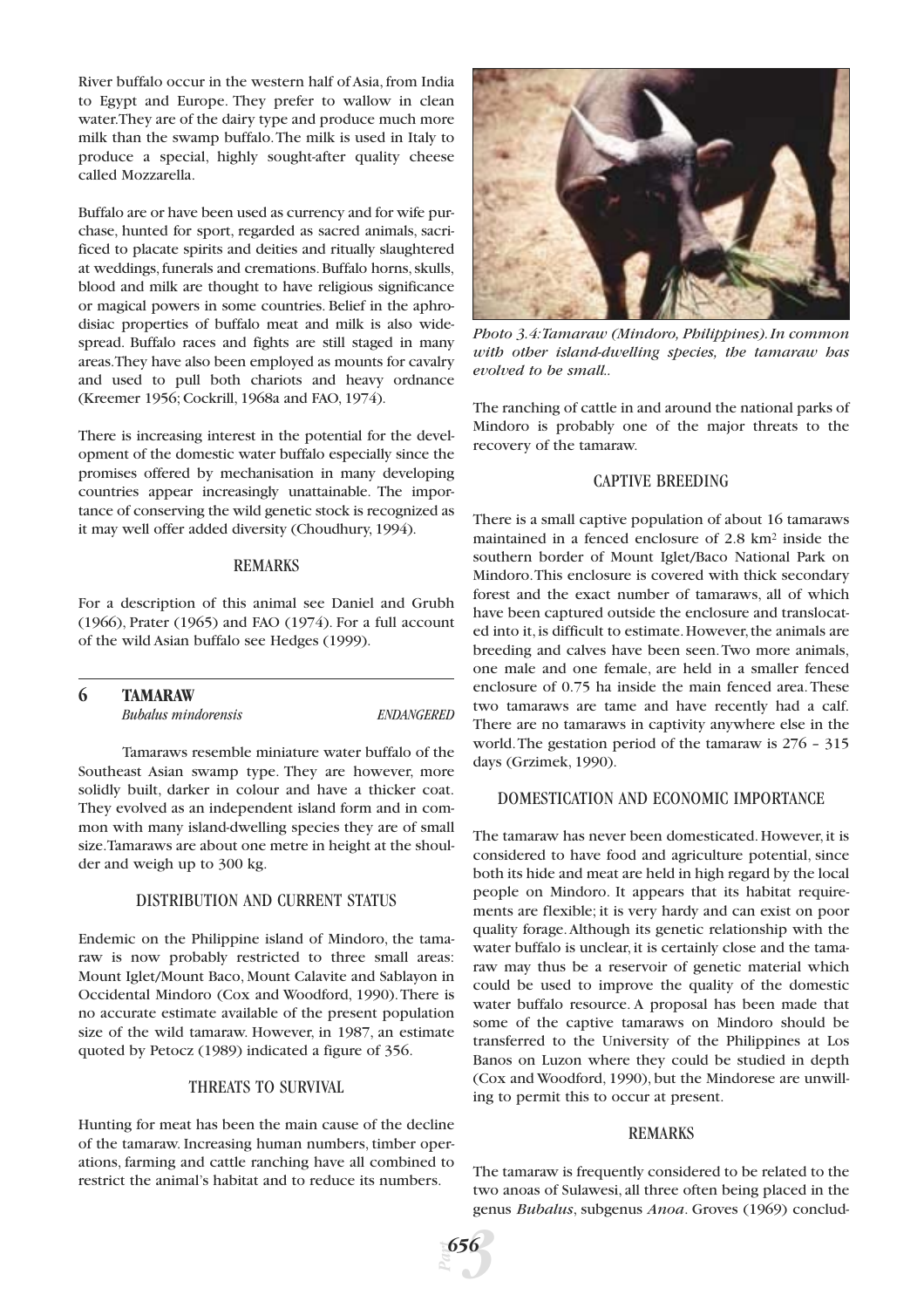ed that the tamaraw is more closely related to the Asian buffalo, *Bubalus bubalis*, and that it should be named *Bubalus mindorensis* in the subgenus *Bubalus*. For a description of the tamaraw see Alvarez (1970); Lydekker (1898) and National Research Council (1983a).

**7 ANOAS**

Mountain Anoa *Bubalus quarlesi*  Lowland Anoa *Bubalus depressicornis ENDANGERED*

The two anoas are small bovines that are related to the water buffalo but are scarcely bigger than goats.They are thus the smallest of the wild cattle species.There is some controversy over whether there are in fact two species of anoa.It has been suggested that the differences in horn shape which are an important means of distinguishing the two species may simply be a function of age (Wind and Amir, 1978).

# DISTRIBUTION AND CURRENT STATUS

Anoas are endemic in the dense mature forests of the Indonesian island of Sulawesi where they once were abundant and well-distributed. There are several large nature reserves on the island which have been declared to protect the anoas but no census has been carried out and total numbers are unknown. MacKinnon (1982) thought it probable that each species numbered a few thousand, although the trend is believed to be downward. MacKinnon (1979) also reported the lowland anoa to have disappeared, or to have reached low numbers, near towns and villages where it was heavily hunted, but that healthy populations still occurred in large forest blocks. At the same time he reported the mountain anoa to be very rare. The Indonesian transmigration policy which has resulted in large numbers of people being moved from Java and Bali to the outer islands including Sulawesi, is bound to have a marked effect on the anoas outside protected areas as habitat destruction and hunting increase.

# THREATS TO SURVIVAL

Anoas are heavily hunted and snared and soon desert an area if disturbed.Their forest habitat is shrinking due to human activities and increased logging. However, it is reported that although they are disturbed by logging, anoas may benefit from the regeneration of the secondary vegetation.

# CAPTIVE BREEDING

The global captive population of both species of anoa is 60 in 18 institutions (ISIS, 1993).The gestation period of the anoas is 275 – 315 days.

# DOMESTICATION AND ECONOMIC IMPORTANCE

Anoas have never been domesticated. Anoa meat, horns and hide are valued throughout Sulawesi and the animals

are hunted for sport.Despite their aggressive and nervous temperament, it has been suggested that the anoa might make potentially valuable livestock animals. Their small size makes them relatively easy to handle and they have been bred and reared successfully in captivity. However, according to Whitten *et al.* (1988) anoas used to be caught by the Toraja people who attempted to breed them for meat but their aggressive nature, even after several years in captivity, prevented them from being used as domestic animals.It has been suggested that the offspring of an anoa/water buffalo cross could produce a useful domestic animal.

#### REMARKS

For a description of the anoas see Groves (1969) and National Research Council (1983a).

For a full account of the distribution and status of wild Asian cattle see Hedges (1999).

# **8 EUROPEAN BISON OR WISENT** *Bison bison VULNERABLE*

The European bison or wisent survived in the wild until the beginning of the twentieth century but only in the Bialowieza Forest in Poland (subspecies *B.b. bonasus*) and in the Caucasus (subspecies *B.b. caucasicus*). The last bison in Bialowieza was killed in 1919 and the last in the Caucasus died in 1927.The only surviving animals were those in zoos and those belonging to private owners. Only one animal, a bull of the *B.b. caucasicus* race, survived in captivity where he died in 1925 after siring some calves from *B.b. bonasus* cows. Now, most of the existing bison in Europe are *bonasus/caucasicus* hybrids.

# DISTRIBUTION AND CURRENT STATUS

The wisent is extinct in the truly wild state, but semi-wild herds have been established in Russia and Poland. The largest herd is in the Bialowieza Forest which straddles the Polish and Russian border. There is a herd in the Caucasus National Park which contains some genes of the American bison (*Bison bison*). In the early 1980s there were about 800 wisent in the then USSR and 560 in Poland, of which 242 were in Bialowieza. By the late 1980s, as a result of successful breeding programmes, the species had increased to over 2 000 animals and 24 herds had been established in the wild.

# THREATS TO SURVIVAL

The almost complete felling of the forests of Europe during the Middle Ages was the main cause of the disappearance of the wisent. Hunting and warfare also took a toll and the extinction of the wisent in the Caucasus is said to have been accelerated by outbreaks of Foot-and-Mouth disease and anthrax brought into the mountains by domestic stock (USSR Red Data Book, 1978).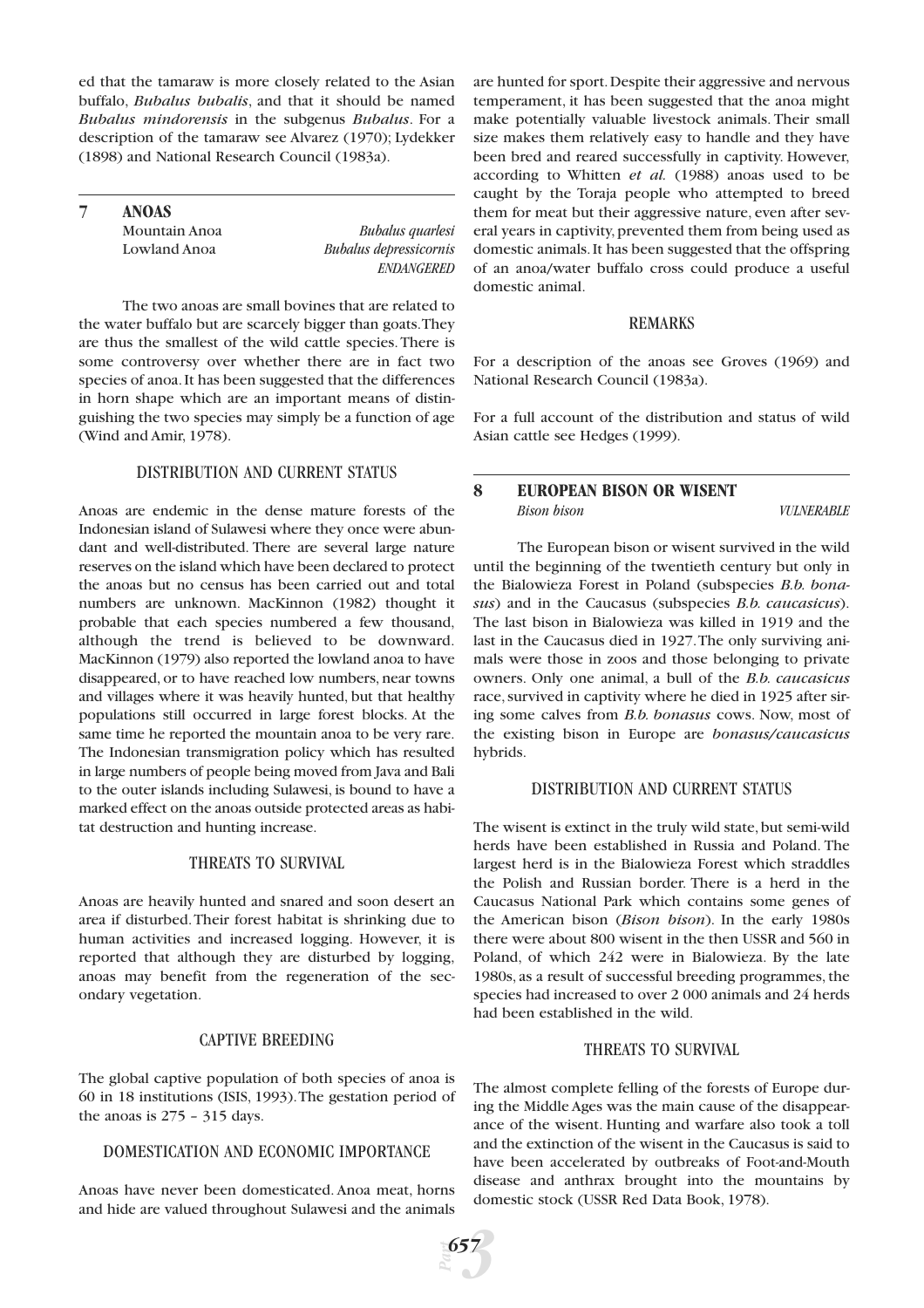#### CAPTIVE BREEDING

The global captive population of the European bison or wisent is 191 in 31 institutions (ISIS, 1993).All the extant European bison are essentially captive bred.The European Bison Pedigree Book is maintained at the National Council for Nature Protection, ul WaWelska 52/54, 00-922 Warsaw, Poland.The chromosome number for the European bison is  $2n = 60$  and the gestation period is  $270 - 280$  days.



*Photo 3.5: European bison or wisent (Poland). Conspecific with the American bison - now under domestication.*

# DOMESTICATION AND ECONOMIC IMPORTANCE

The European bison has never been domesticated but there is perhaps some potential for commercial meat and hide production as is carried out with the congeneric American bison.The European bison interbreed freely with the American bison and the offspring are fertile. It is therefore becoming accepted to treat the two forms as conspecific under the name *Bison bison* (Clutton-Brock, 1987).

#### REMARKS

For a description of the wisent see Nowack and Paradiso (1983).

# **9 NORTH AMERICAN BISON** *Bison bison NOT THREATENED*

The ancestors of the North American bison were the only members of the *Bovinae* tribe which managed to migrate from Eurasia into North America across the Bering Strait and to extend their range as far south as El Salvador.The bison of the Great Plains of North America was counted in tens of millions when the Europeans arrived in the continent, but by the 1890s had been reduced to but a few hundred.A century later their numbers had recovered to more than 100 000. Two subspecies of the American bison are usually recognised. These are the plains bison, *B.b. bison*, and the wood bison, *B.b. athabascae*.

The two subspecies of the North American bison are found in the United States of America and north-west Canada. *B.b. athabascae* occurs only in Canada, whereas *B.b.bison* occurs in both the United States of America and Canada. By the 1980s the number of bison in North America was probably in the region of 100 000 of which 75 000 were in the United States of America and 25 000 in Canada. Numbers in both countries are increasing and the species is no longer considered to be threatened.The wood bison was, however, of some conservation concern and in the early 1980s numbered only about 900 animals. In the 1940s it was considered extinct as a subspecies. This supposed extinction was due to hybridisation with the plains bison which were introduced in large numbers into the Wood Buffalo Park in 1925 - 1928. Not only did the two subspecies hybridise but the plains bison brought with them tuberculosis and brucellosis. Fortunately, during an aerial survey in 1957, a small herd of pure wood bison was discovered in an isolated sector of the Wood Buffalo National Park.Animals taken from this pure, disease-free herd are the founders of herds of the wood bison in the MacKenzie Bison Sanctuary (now over 2 000 head) and on Elk Island, Canada.

#### THREATS TO SURVIVAL

Today there are no great threats,other than accidental disease introduction, to the survival of the species. The tuberculosis and brucellosis issue concerns the largely hybrid plains bison/wood bison herd in the Wood Buffalo Park in Canada.A recent decision to cull the infected herd of some 3 200 animals has been deferred in the face of hostile public opinion.Anthrax has also been reported in the bison of the Slave River lowlands and the Wood Buffalo National Park (Northern Diseased Bison Report, 1990).

## CAPTIVE BREEDING

The global captive population of North American bison is 613 in 108 institutions (ISIS, 1993). The chromosome number for the North American bison is  $2n = 60$  and the gestation period is 270 – 280 days.

#### DOMESTICATION AND ECONOMIC IMPORTANCE

The North American bison may be described as undergoing domestication. Bison ranching is underway in the United States of America and Canada and private herds exist in nearly every state in the United States of America. The main characteristic of bison that makes them desirable as a source of meat is their ability to be productive under range conditions that are suboptimal for cattle. Bison have been cross-bred with many cattle breeds and also with the yak. However, the hybrids have not proven to be more productive than their pure parents are. The American Bison Company is now successfully marketing fur-on hides and fur garments and hopes to expand mar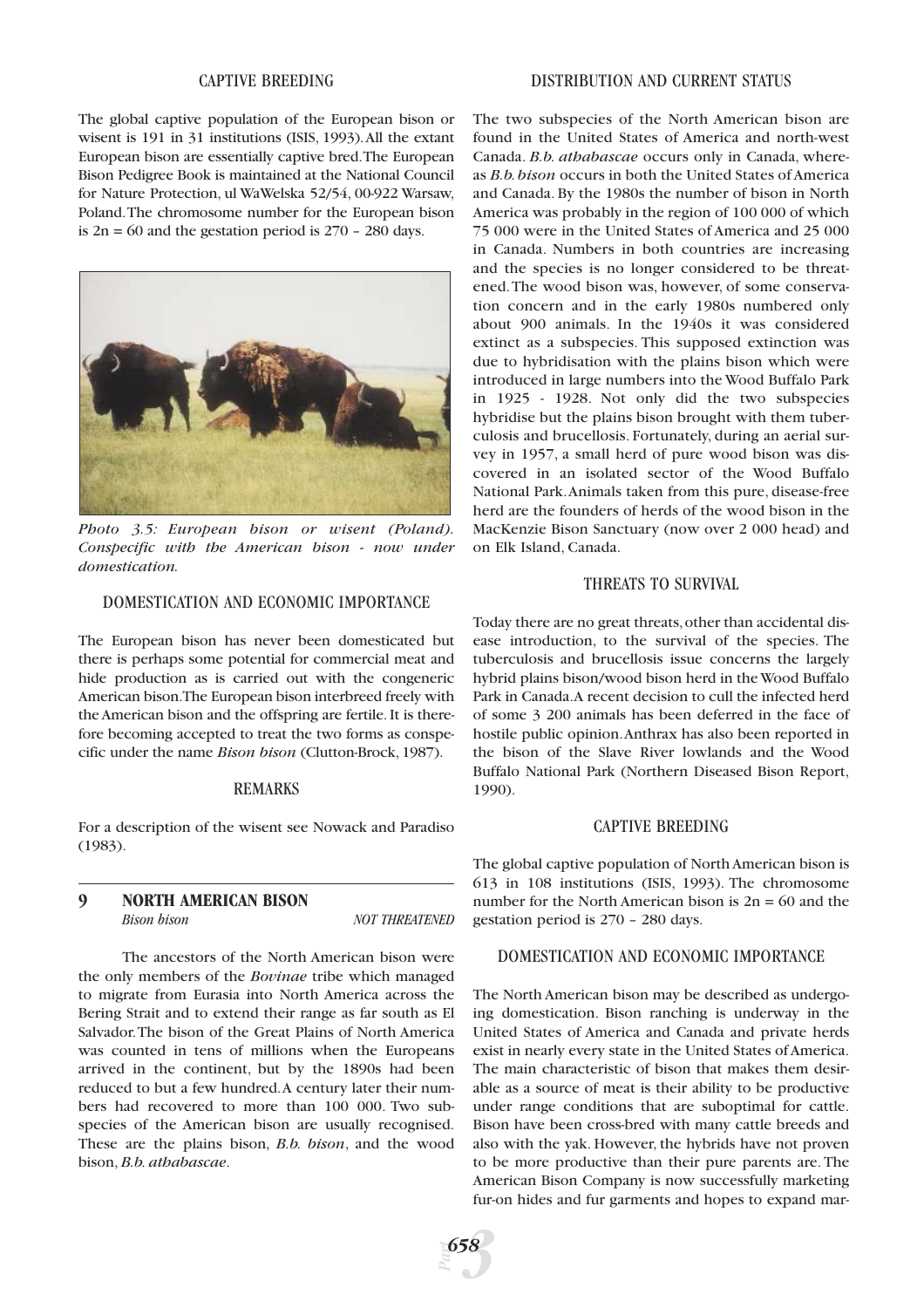kets for meat and skulls. The latter are in demand by native American artists.

#### REMARKS

For a description of the North American bison see Jennings (1978) and Rowe (1970), also Hutchinson,A.D.

# **10 AFRICAN BUFFALO Syncerus caffer** NOT THREATENED

There are two subspecies of African buffalo: *S. caffer*, the large black buffalo of southern Africa, which ranges north to Ethiopia and Somalia; and the smaller red type, *S.c. nanu*s, which occurs in western Uganda and south-west through the Democratic Republic of Congo, Gabon and the Republic of Congo to northern Angola.



*Photo 3.6:African buffalo (Uganda).*

#### DISTRIBUTION AND CURRENT STATUS

One of the most widely distributed ungulates in Africa, it occurs throughout the continent south of 15ºN. Buffalo distribution is limited by the 250 mm isohyet and the species is confined to areas where the annual rainfall is higher than twice the potential annual evaporation.There are no buffalo in arid areas (Stewart and Stewart, 1963). The total population size is probably around one million and it is not threatened as yet as a species. Nevertheless, the African buffalo has declined markedly in parts of its range and numbers fluctuate due to hunting pressure and disease outbreaks.

# THREATS TO SURVIVAL

Buffalo are highly susceptible to Rinderpest, which is still endemic in parts of the Sudan and Ethiopia (Woodford, 1983). Bovine tuberculosis is a serious problem in the buffalo in the Queen Elizabeth National Park in Uganda and in the Kruger National Park in South Africa. Buffalo have long been considered carriers of SAT strains of FMD virus and as a result have been eliminated from large areas where disease-free cattle are raised. Recent work in Zimbabwe, however, seems to indicate that cattle may be

the main carriers of FMD virus and that the strains which infect and are carried by buffalo are less infective for cattle. African buffalo are also symptomless carriers of the haemo-parasite *Theileria lawrencei*, the casual agent of Corridor disease, a fatal disease of domestic cattle, which is transmitted by the tick *Rhipicephalus appendiculatus*.

# CAPTIVE BREEDING

The global captive population of African buffalo is 135 in 36 institutions (ISIS, 1993).

# DOMESTICATION AND ECONOMIC IMPORTANCE

African buffalo have not been domesticated although attempts are being made in Zimbabwe to train them to the yoke. Wild buffalo are currently being exploited in various countries for meat and hides. South Africa in particular has a cropping scheme in Kruger National Park and Mozambique had a major scheme at Marromeu in the Zambezi Delta before uncontrolled hunting and civil war resulted in the reduction of the buffalo population by almost 90 percent. There is considerable demand in southern Africa for FMD virus-free buffalo to stock game farms and ranches, usually for trophy hunting purposes. FMD virus-free buffalo are produced by taking young calves away from their infected mothers and raising them in isolation. Under wild conditions, the calves first acquire infection with FMD virus when they are a few months of age, when their colostral immunity wanes.

#### REMARKS

For a description of the African buffalo see Smithers (1983) and Sinclair (1977).

Also widely consulted in this section:Thornback (1983) and National Research Council (1983a).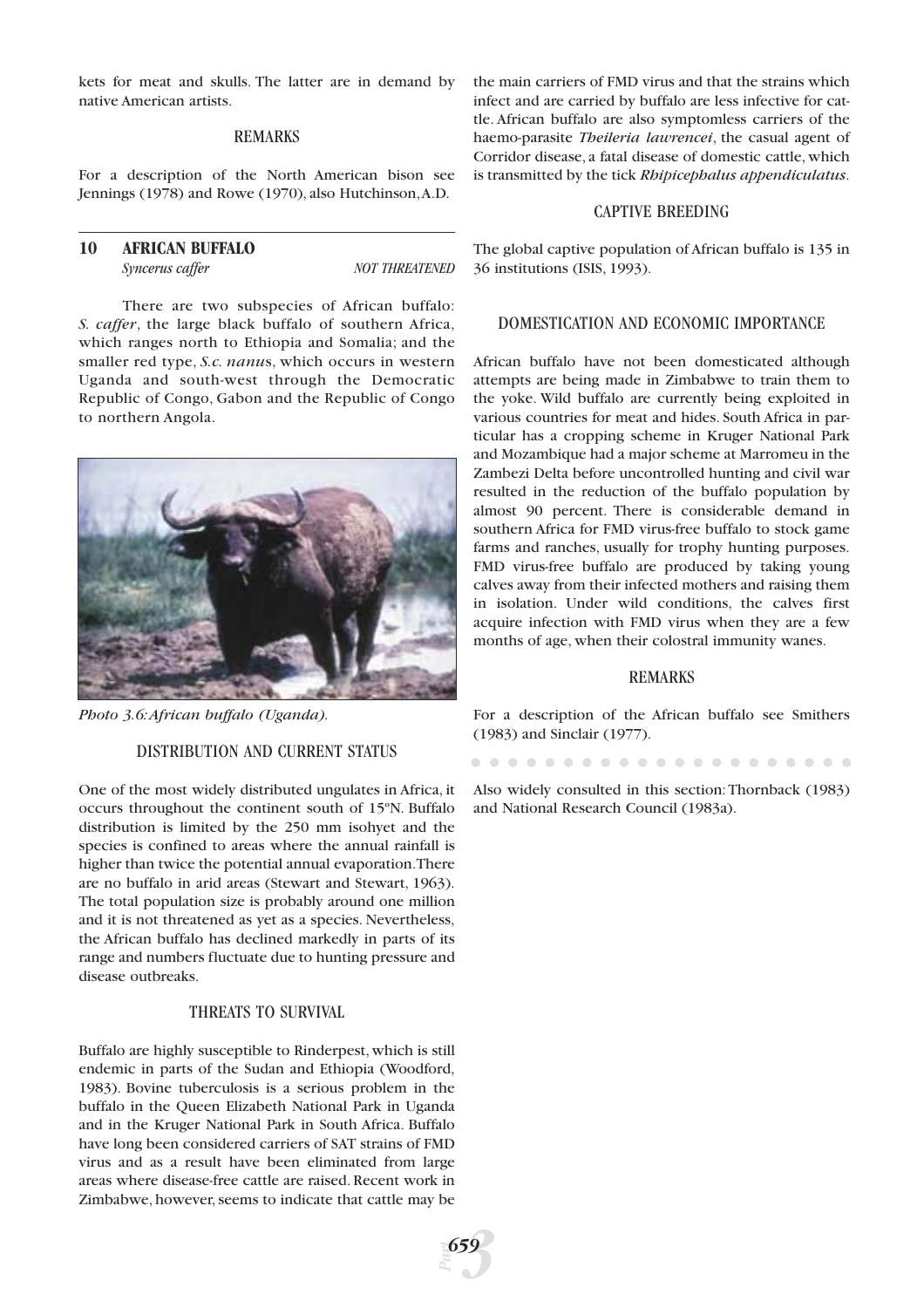# **3.2 SHEEP AND GOATS**

Order *Artiodactyla*/Family *Bovidae*

**1 Wild sheep 2 Wild goat or Bezoar 3 Nubian ibex**

# **1 WILD SHEEP**

*SOME SPECIES AND RACES VULNERABLE*

Mouflon-Urial are the wild sheep considered to be the ancestors of domestic sheep. The diploid karyotype number of wild sheep varies from 52 to 58 but despite this, given the opportunity (usually in captivity), they will interbreed amongst themselves and amongst domestic sheep to produce fertile offspring.The taxonomic status of the members of the genus *Ovis* is open to dispute (Schaller,1977).For Asian mouflon and urial some authorities distinguish a single species, *O. orientalis*, while others distinguish two separate species; mouflon, *O. gmelini* and urial, *O.vignei*. However, some of those who support distinguishing two species also suggest that there are naturally occurring, self-sustaining hybrid populations, e.g. Alborz red sheep,*O.gmelini gmelini* x *O.vignei arkal* and Kerman sheep, *O.g. laristanica* x *O.v. blanfordi*. Despite this, most of the several subspecies recognised are accepted by both camps. Finally, *O. severtzovi* is sometimes classified as an urial and others as argali (Schaller, 1977).

#### DISTRIBUTION AND CURRENT STATUS

Today, autochthonous populations of mouflon are found on the Mediterranean islands of Corsica and Cyprus, while on the mainland their distribution begins in Turkey and spreads eastwards as far as Armenia and Iran. The European mouflon, *O. musimon*, has been introduced into many areas in continental Europe as a game animal, including the Czech Republic, the Slovak Republic, France, Germany, Italy, Spain, the Balkans etc.The current distribution of urial extends from Iran eastwards into Pakistan and Afghanistan. Southeast Pakistan represents the southern limits, while the northern extent of their range is in Uzbekistan. Urial, like mouflon, primarily inhabit the lower mountain slopes and foothills of the higher mountains. Some of the isolated and local populations of the urial and mouflon are classified as vulnerable and endangered by IUCN.Total population sizes are generally not known.

# THREATS TO SURVIVAL

Their use of low elevation habitats brings the wild sheep into closer contact with humans than most other *Caprinae*. As a result, they are especially vulnerable to overhunting, habitat loss and competition for food with domestic stock. Disease transmission from domestic livestock may also be a threat. For many, their small population size makes them vulnerable to stochastic events and possibly to inbreeding depression. Civil disturbances, and

warfare have had a negative impact on the wild sheep and goat populations of the world.



*Photo 3.7:Mouflon (France).Believed to be the ancestor of most breeds of domestic sheep.*

#### CAPTIVE BREEDING

The global captive population of mouflon-urial is 392 in 32 institutions (ISIS, 1993). Iraq has established wildlife breeding centres but there is no evidence that mouflon are being bred in captivity there.All the domestic breeds of sheep have  $2n = 54$  chromosomes and their karyotype is identical to that of the European mouflon, the Asiatic mouflon, *O. orientalis*, and the Bighorn and Dall sheep of North America, *O. canadensis* and *O. dalli*. The Snow sheep, *O. nivicola*, of eastern Siberia has only 52 pairs of chromosomes whereas the urial, *O. vignei*, of Iran, Tajikistan and Afghanistan has 58 pairs. Whether these chromosomal differences represent the cause or a consequence of speciation and domestication is open to question (Short, 1976). Almost all the European, Asiatic and North American wild species of sheep will produce fertile hybrids when crossed with domestic sheep (Gray, 1971). The main exception is the Barbary sheep or Aoudad,*Ammotragus lervia*, 2n = 58, which is more of a goat than a sheep and can produce live offspring when crossed with the domestic goat, *C. hircus*.

#### DOMESTICATION AND ECONOMIC IMPORTANCE

The mating of wild Argali/Arkhar, *O. ammon kaselini*, rams of Tibet, Kazakhstan and Mongolia (which have  $2n = 56$  chromosomes) with fine-wool domestic ewes results in a unique high-producing mutton/wool Arkhar-merino sheep which is well adapted to the high mountain pastures of some eastern countries of the former Soviet Union (Gray, 1971).

Present evidence suggests that while some interspecific ovine hybrids are fertile, others are not even carried to term. It has been suggested by Short (1976) that it might be possible to produce a third class of sterile hybrid, an 'ovine mule'. Such an animal could be of great agricultural significance since it would obviate the need to castrate the males as a husbandry procedure. Sterile hybrids could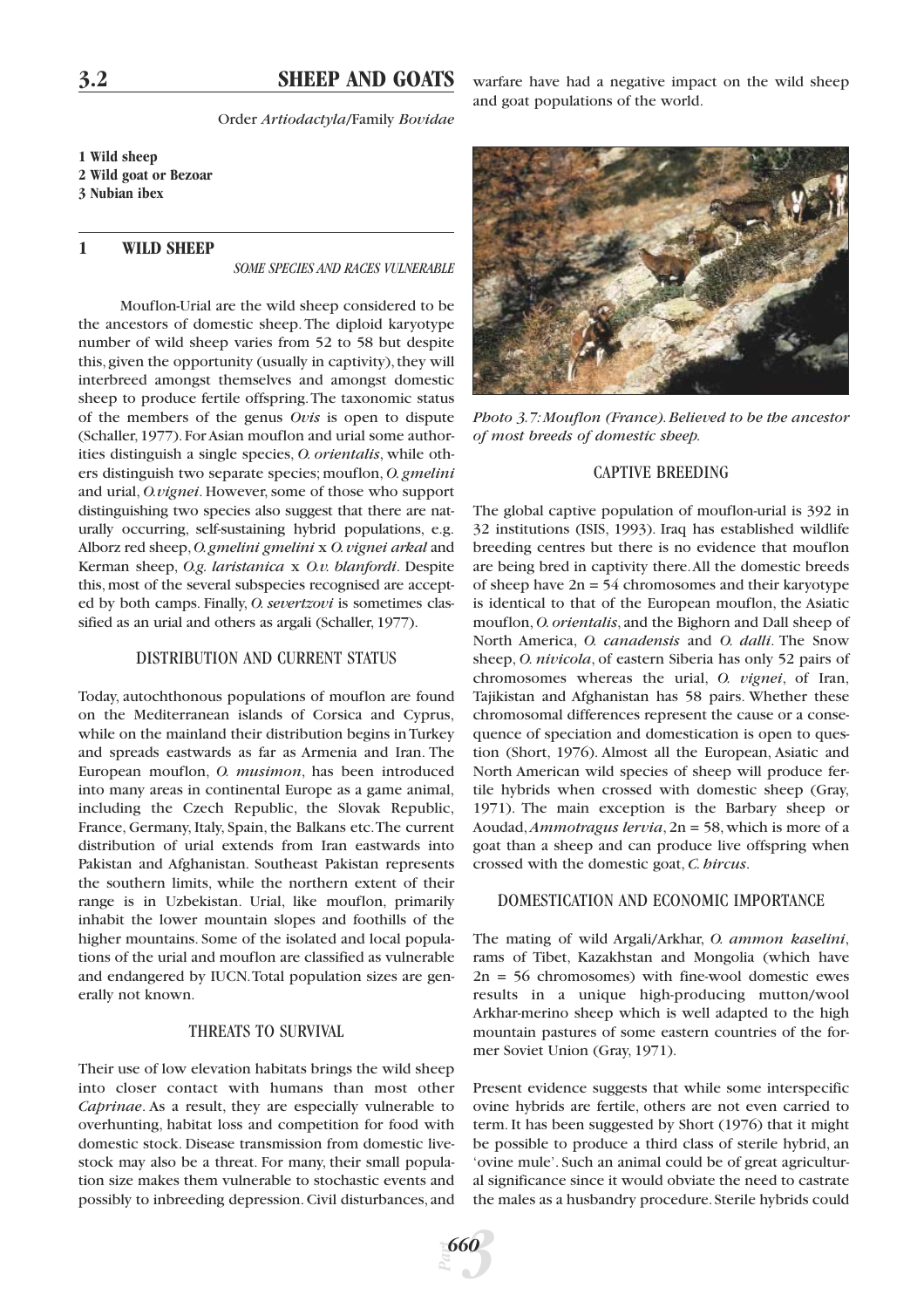be produced for fattening by crossing two species maintained as straight-breeding populations. Although all domestic sheep may have been derived from the mouflon, there could be some benefit from back-crossing to the ancestral stock, since records show that *O. orientalis* has a very long breeding season in the United Kingdom; births extending from January to November, with a peak in April (Zuckerman, 1952).

The very large Marco Polo sheep, *O. ammon poli*, said to number 3 000 in 1972 and 1 300 in 1997, thrive at elevations up to 6 000 m asl in the Afghan Pamirs (Petocz,1973, Habibi, 1977).These impressive animals, which weigh up to 136 kg, have developed a very rapid growth rate and food conversion efficiency so that their lambs can make the most of the transient high-altitude summer. These attributes, along with large body size, might be extremely useful for incorporation into new domestic sheep breeds for highland environments where a larger sheep would have a survival advantage. Disadvantages would be the absence of wool and the very short mating season of *O. ammon poli*, but even these problems might be overcome by judicious genetic manipulation (Short, 1976).

#### REMARKS

A full account of the wild sheep and goats and their relatives can be found in Shackleton (1997).

# **2 WILD GOAT**

*Capra aegagrus SOME RACES VULNERABLE*

The goat was the first ruminant to be domesticated and the Cretan wild goat or Bezoar, *C. aegagrus cretica*, is believed to be the ancestor of the domestic goat, *C. hircus* (Clutton-Brock, 1981). Fertile offspring arise from crossing wild and domestic goats.Although various subspecies have been named, the taxonomic status of subspecies of the wild goat, as with many other *Caprinae*, is open to debate and requires study.

#### DISTRIBUTION AND CURRENT STATUS

Wild goats inhabit forested mountains and are currently found in scattered, often fragmented populations from Crete eastwards through Turkey and Iran as far as southwestern Pakistan.Their northern limits are the Caucasus Mountains of Georgia, Daghestan, Azerbaijan, Armenia and the Kopet Dag Mountains of Turkmenistan. In the recent past they were also found in Lebanon and Syria but they are extinct there now. Their status in Iraq is unknown. Some small isolated populations are classified as vulnerable or endangered. Only in Turkey is the population of *C. aegagrus* not threatened; elsewhere it is indeterminate, vulnerable or endangered.

#### THREATS TO SURVIVAL

Although there are several thousand wild goats, most populations are small and scattered, and the majority do

# **TABLE. 3.2.1:** THE CHROMOSOME NUMBERS OF DOMESTIC AND WILD SHEEP AND RELATED SPECIES (NADLER ET AL. 1973).

| <b>SYSTEMATIC NAME</b> |                          | <b>TRIVIAL NAME</b> |                          | <b>LOCALITY</b> |            | <b>CHROMOSOMES</b> |
|------------------------|--------------------------|---------------------|--------------------------|-----------------|------------|--------------------|
|                        | $\bigcirc$               |                     | $\bigcirc$               |                 | $\bigcirc$ |                    |
| Ovis nivicola          | O                        | Snow sheep          | $\bigcirc$               | East Siberia    |            | 52                 |
|                        | $\bigcirc$               |                     | $\bullet$                |                 |            |                    |
| Ovis aries             | $\bigcirc$               | Domestic sheep      | $\bigcirc$               | Europe          | n.         | 54                 |
|                        | $\bigcirc$               |                     | $\bigcirc$               |                 |            |                    |
| Ovis musimon           | 0                        | European mouflon    | $\bullet$                | Europe          |            | 54                 |
|                        | $\bigcirc$               |                     | $\bigcirc$               |                 |            |                    |
| Ovis orientalis        | $\bigcirc$<br>$\bigcirc$ | Asiatic mouflon     | $\bigcirc$               | Asia            |            | 54                 |
|                        | $\bigcirc$               |                     | $\bigcirc$<br>$\bigcirc$ |                 |            |                    |
| Ovis dalli             | $\bigcirc$               | Dall sheep          | $\Box$                   | North America   |            | 54                 |
|                        | $\bigcirc$               |                     | 0                        |                 |            |                    |
| Ovis canadensis        | $\bigcirc$               | Bighorn sheep       | $\bigcirc$               | North America   |            | 54                 |
| Ovis ammon             | $\bigcirc$               | Arkhar or Argali    | $\bigcirc$               | Asia            |            | 56                 |
|                        | $\bigcap$                |                     | $\bigcirc$               |                 |            |                    |
| Ovis vignei            | 0                        | Urial               | $\bigcirc$               | Asia            |            | 58                 |
|                        | $\bigcirc$               |                     | $\Box$                   |                 |            |                    |
| Ammotragus lervia      | $\bigcirc$               | Barbary sheep       | $\Box$                   | North Africa    |            | 58                 |
|                        | $\bigcirc$               |                     | $\bigcirc$               |                 |            |                    |
| Capra bircus           | O                        | Domestic goat       | $\bigcirc$               | Europe          |            | 60                 |
|                        | $\bigcirc$               |                     | $\bigcirc$               |                 |            |                    |
| Capra aegagrus         | $\bigcirc$               | Wild goat           |                          | Europe/Asia     |            | 60                 |
|                        | O<br>O                   |                     |                          |                 |            |                    |
|                        |                          |                     |                          |                 |            |                    |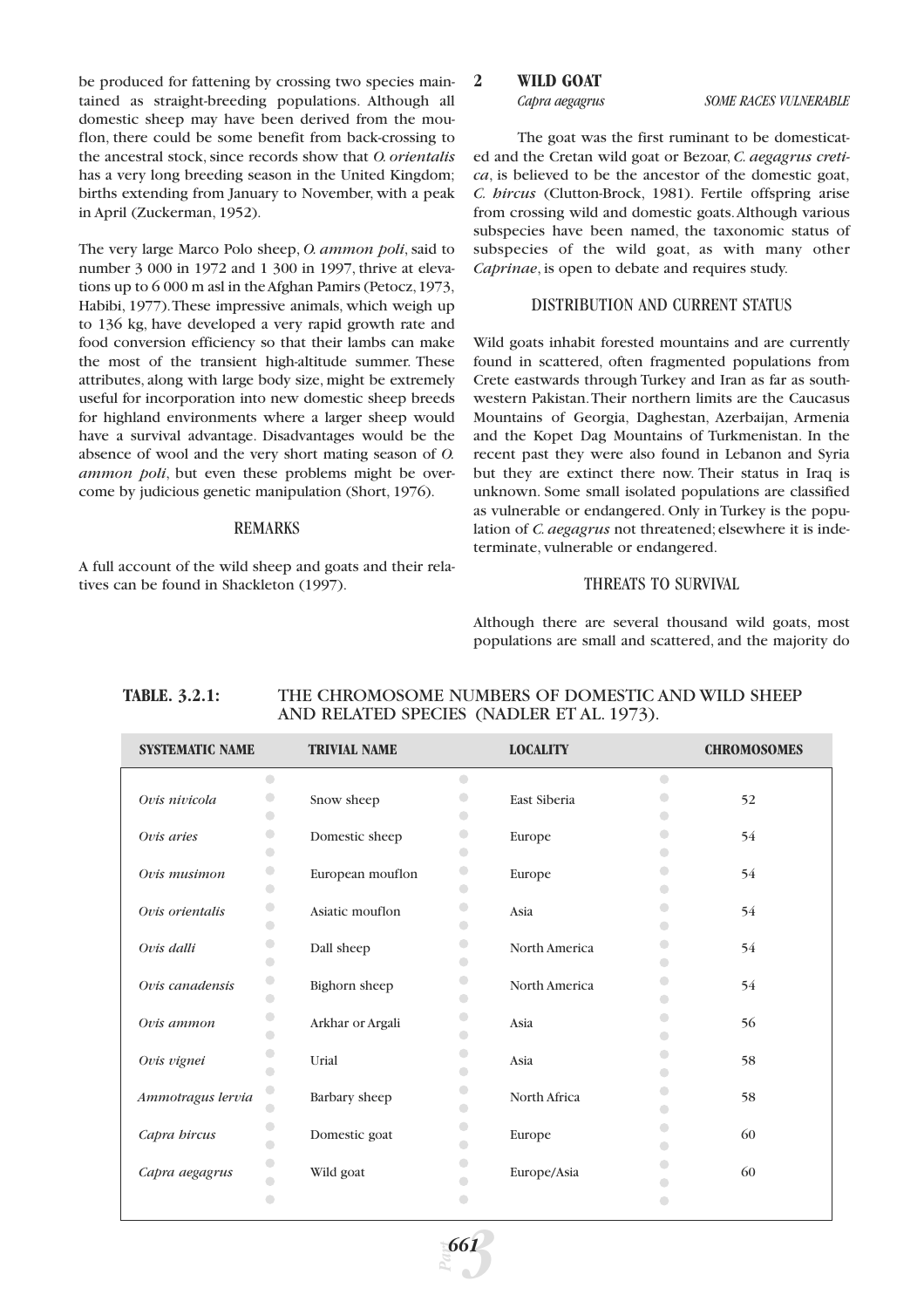not occur in protected areas.The Turkish and Iranian populations may be the most secure.Threats come primarily from poaching although habitat loss and competition for forage from domestic livestock are problems in some areas. In Greece, most populations have hybridised with domestic goats and the only remaining true wild goat populations are on Crete and the Island of Theodorou. Hybridisation with domestic goats is a major threat to the survival of the wild goat in many countries.

# CAPTIVE BREEDING

The global captive population of wild goats is 97 in 14 institutions (ISIS, 1993). A joint captive breeding programme has been proposed between Syria and Lebanon, with the objective of re-introducing the species into both of these countries where it has recently become extinct. Wildlife breeding stations have been established in Iraq, but it is not clear if the wild goat is being bred there.The chromosome number for the domestic and wild goat is  $2n = 60.$ 

#### DOMESTICATION AND ECONOMIC IMPORTANCE

While hybridisation of wild goats with domestic goats sometimes presents a conservation problem, interspecific crosses, when intentional, may have economic advantages.The development of a population of domestic goat x *Nubian ibex* hybrids is described in the next section. Hybrids between domestic goats and wild markhor, *C. falconeri*, are sometimes produced by chance in Chitral and the offspring, when raised to maturity, are much heavier than the pure domestic goats of the area (100 kg versus 30 kg). These hybrids command high prices as domestic stud animals. Such crosses may have economic potential in the northern mountainous areas of Pakistan (Rasool and Hussain, 1993).

#### REMARKS

None.

**3 NUBIAN IBEX** *Capra ibex nubiana INDETERMINATE*

The Nubian ibex is not thought to be the descendant of wild goats, but may prove a useful source of genetic material in arid environments. The status of the Nubian ibex as a separate species or subspecies of ibex, *C. ibex*, is currently open to question.

# DISTRIBUTION AND CURRENT STATUS

Today this ibex is found in the Middle East from Israel south through Egypt and the Sudan as far as Ethiopia and to the east into Jordan, Saudi Arabia and Oman. It has recently become extinct in Lebanon and Syria and its status in Iraq is unknown. Total numbers are largely unknown and while there may be a few thousand, since they are distributed in many small, isolated and scattered populations, they are threatened everywhere throughout their range.



*Photo 3.8: Nubian Ibex (Jordan). Crosses with domestic goats are interfertile and drought tolerant.*

# THREATS TO SURVIVAL

Poaching, habitat loss and competition for food with domestic livestock are the major threats. However, the fact that most populations are small and isolated makes them especially vulnerable to stochastic events.

# CAPTIVE BREEDING

The global captive population of the Nubian ibex is 182 in 18 institutions (ISIS, 1993). In Egypt a captive breeding programme exists at Giza Zoo but there are no immediate plans to re-introduce the animals into the wild. In Jordan there is a similar captive breeding programme and the ibex will soon be released into a national park on the Dead Sea.The gestation period is 150 – 180 days.

#### DOMESTICATION AND ECONOMIC IMPORTANCE

A population of domestic goat x *Nubian ibex* hybrids (ya-ez) has been developed by the Institute for Animal Research at Lahav in northern Negev, Israel. The Sinai Desert goat was the domestic breed that was used.This animal ranks next to the camel in its ability to sustain long periods without water, but its meat has such a strong flavour that most people consider it inedible. On the other hand, the ibex produces tender, mild meat. It is hoped that the product from cross-breeding these two animals will be able to endure extreme temperatures and drought and make use of poor pasture while producing edible meat. Both sexes are fertile and they can be bred with each other or with either parent.

In the northern areas of Pakistan, one-day-old male ibex kids (and markhor) are fostered by lactating domestic goats. When mature, they are crossed with their foster mothers to produce healthy hybrids.

Apart from the greater body weight of these hybrids, their fecundity is greater too, and they sometimes produce two kids in a year, whereas the local domestic goats usually kid only once.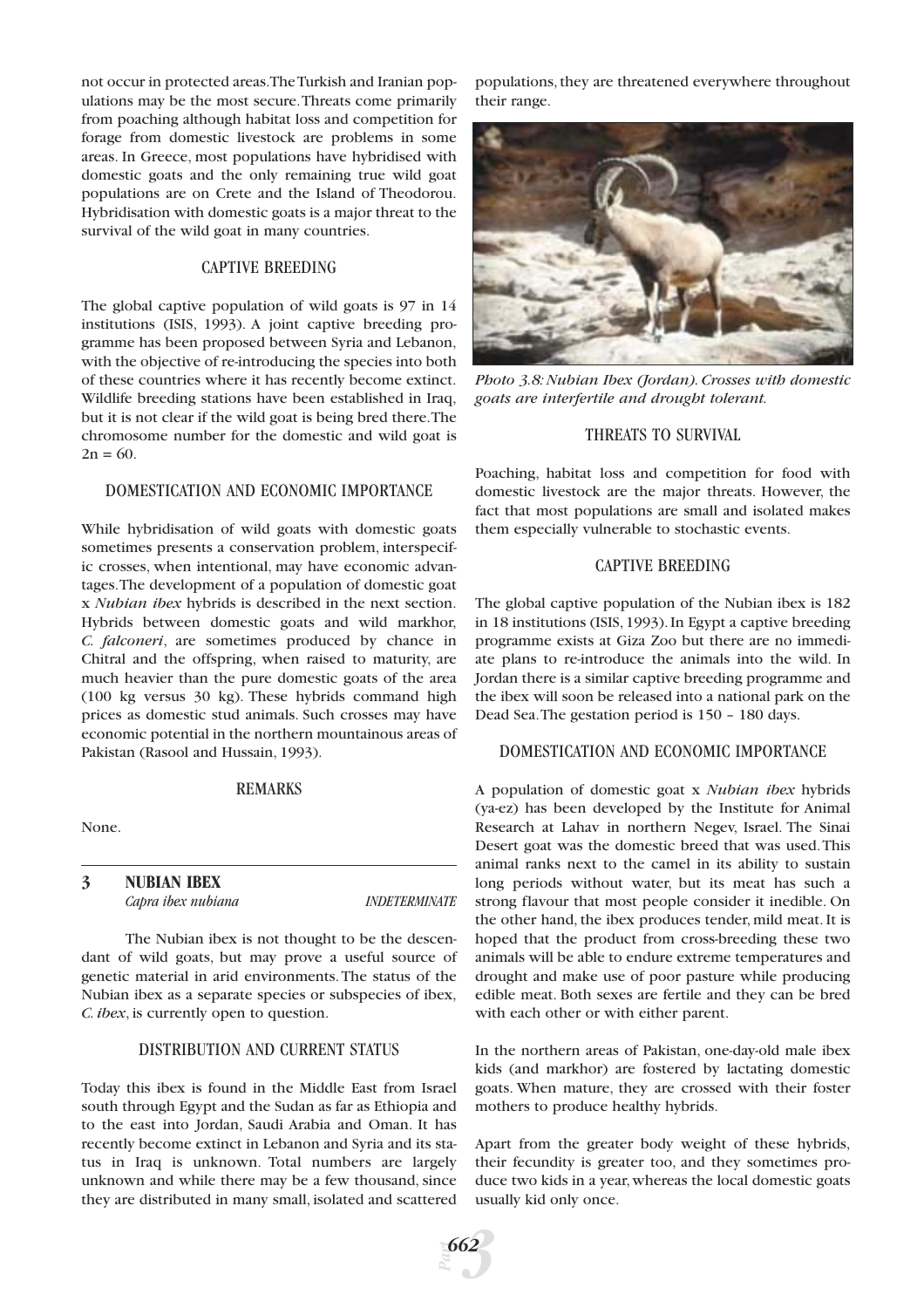It is also claimed that the markhor and ibex/goat hybrids are resistant to the common diseases to which domestic goats are susceptible. However, a note of caution is necessary. If these hybrids are able to invade the rugged mountain environment and live alongside the wild markhor and ibex, not only would they compete with the wild species for grazing, they might also introduce domestic goat diseases and damage them genetically by further cross breeding (Rasool and Hussein, 1993).

# REMARKS

For a full bibliography and further information on the status of the wild sheep and goats see remarks at the end of the section on wild sheep.

For a full bibliography and further information on the status and conservation of the wild sheep and goats see Shackleton (1997).

# **3.3 HORSES AND ASSES**

Order *Perissodactyla*/Family *Equidae*

- **1 Przewalski's wild horse 3 Asian wild asses**
- **2 African wild asses Onager**
- **Nubian wild ass Kulan**
- **Somali wild ass Kiang**
	-
	- **Dziggatai**
	- **Indian wild ass**

### **1 PRZEWALSKI'S WILD HORSE** *Equus przewalskii EXTINCT*



*Photo 3.9: Przewalski's wild horse (Ukraine). The only remaining true horse (other than the domestic horse). Extinct in the wild.*

The Asian wild horse, *E. przewalskii*, is the only extant species of true horse other than the domestic horse, *E. caballus*. There have been no confirmed sightings of wild Przewalski's horses since 1966 (Ryder and Wedemeyer, 1982), but the species has been maintained in captivity for the last 90 years.The worldwide captive population now numbers about 1 300 and is entirely descended from 13 wild-caught individuals. The last wild-caught founder entered the pedigree in 1948 at Askania Nova in the Ukraine, where the most important of the captive herds is maintained.About 200 horses are kept at Askania Nova under semi-domestic conditions. There is a plan afoot to reintroduce a number of captive-bred Przewalski's wild horses back into the wild in part of the species' original range in Mongolia. A major constraint to this ambitious project is the risk of hybridisation with the ubiquitous domestic horses of the nomadic Mongolian herdsmen (Ryder, 1993).

#### THREATS TO SURVIVAL

The long-term threat to the relatively small captive population of Przewalski's wild horse is continued loss of genetic diversity.The numbers cannot be increased much more because the carrying capacity of zoos and ranches is limited as the horses compete with other large mammals for space (Seal *et al.*, 1990).

*Part*

*3 663*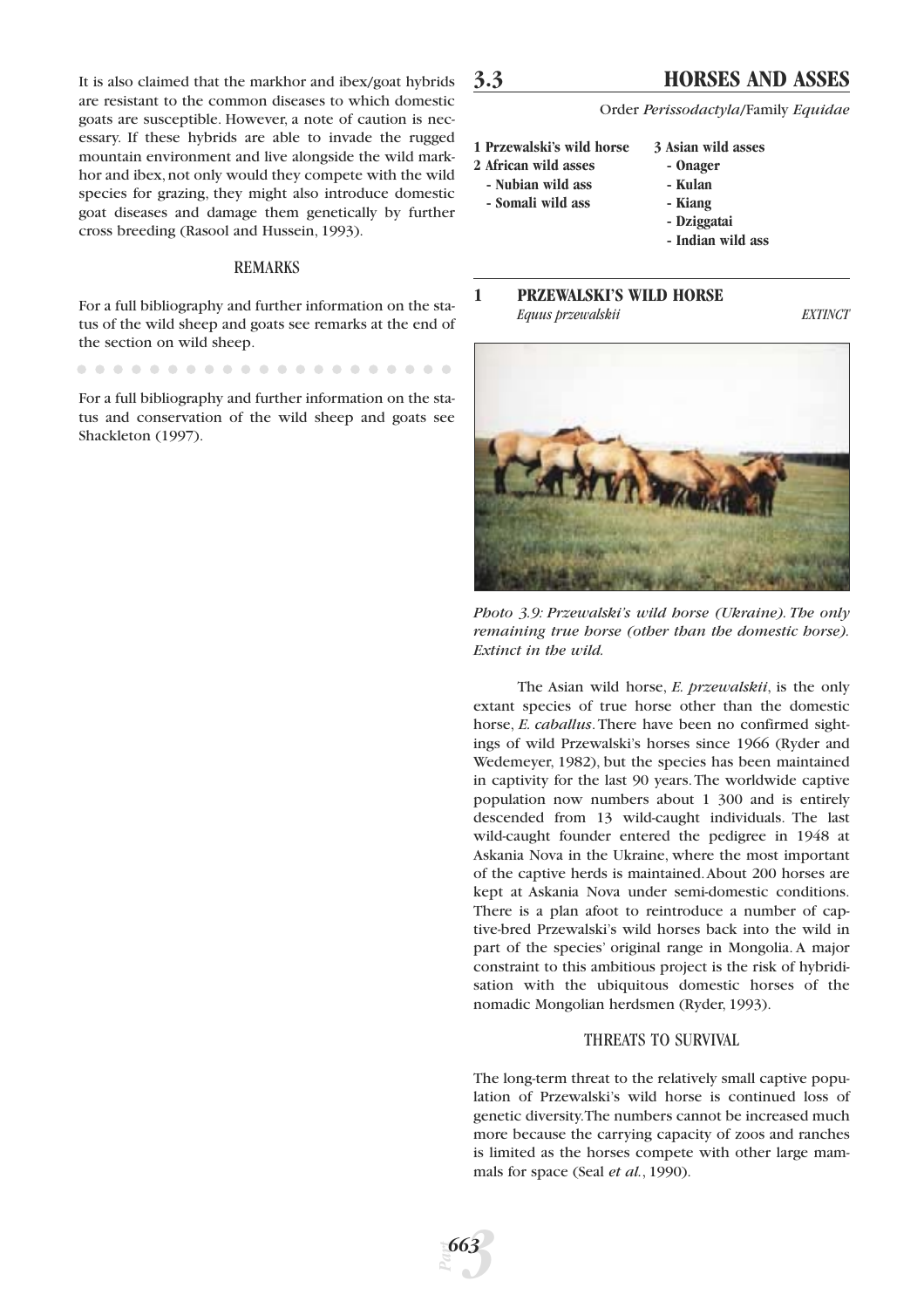# CAPTIVE BREEDING

The global captive population of Przewalski's wild horse is 580 in 59 zoological gardens (ISIS,1993) – this does not include herds maintained outside of zoological gardens. The chromosome number for Przewalski's wild horse is  $2n = 66$ ; domestic horses have  $2n = 64$  but the genetic material of the two species is so similar that their hybrids are fertile (Ryder *et al.*, 1978). Embryos of Przewalski's wild horse have been successfully transferred to domestic mares (Summers *et al.*, 1987).

#### REMARKS

For a full account of Przewalski's wild horse see Mohr, (1971).

# **2 AFRICAN WILD ASSES**

Wild equids (African wild asses and Asian wild asses) are said to possess unique behavioural, morphological and physiological characteristics which allow them to exploit grasslands more effectively than other ungulates.

The true wild asses, as distinct from the half-asses or onagers, are of purely African origin. Up to the Roman period there appear to have existed three wild races. One, *Equus asinus asinus*, from which the domestic donkey is probably mainly derived, occurred in Northwest Africa and became extinct in the wild during the Roman era.A second true wild ass lived in the mountainous deserts of Nubia and in eastern Sudan from the Nile to the Red Sea. This subspecies, *E africanus africanus*, which also contributed genomes to the domestic ass, is now reported as extinct in the wild. The third and only surviving subspecies is the Somali wild ass, *E. africanus somalicus* (Zeuner, 1963). However, geographical variations amongst the races of African wild ass may be continuous (clinal) and there may be only one subspecies. This is the currently accepted opinion and the different populations are described by their common geographic names. Mason (1981) draws attention to the paucity of information on all aspects of the domestic donkey, an animal which he points out comprises 47 percent of the world's domestic equines.

# **NUBIAN WILD ASS**

*Equus africanus africanus EXTINCT (IN THE WILD)*

The Nubian wild ass used to occur in Africa north of the Sahara and southwards into the Sudan. It is considered to be extinct in the wild as a result of over-hunting and extensive hybridisation with domestic donkeys.The Nubian wild ass is thought to be one of the main ancestors of the domestic donkey.The wild asses on Socotra Island may be the descendants of Nubian wild asses introduced many centuries ago by the ancient Egyptians (Harper, 1975).

#### CAPTIVE BREEDING

The global captive population of Nubian wild asses is two in one institution (ISIS, 1993).

#### **SOMALI WILD ASS**

*E. africanus somalicus ENDANGERED*

This surviving subspecies of the African wild ass is the only wild ancestor of a domestic animal now to be found in Africa. However, according to Zeuner (1963) there is no evidence that this subspecies played a major part in the domestication of the donkey, although the Maasai donkey, which lacks the shoulder stripe, may be descended from it.

### DISTRIBUTION AND CURRENT STATUS

The Somali wild ass survives in small numbers in northern Somalia and in the Danakil Depression and Yaugudi-Rassu National Park in Ethiopia. Current numbers, recently depleted further by war and drought, are probably less than 300.



*Photo 3.10: Somali wild ass (Israel). Endangered wild relative of the domestic donkey.*

# THREATS TO SURVIVAL

Although protected on paper in both countries where it occurs, the Somali wild ass is relentlessly hunted for its meat and hide.In Somalia the fat of the wild ass is in great demand as a cure for tuberculosis. Other threats include hybridisation with domestic donkeys, competition for grazing, exclusion from water sources by domestic stock and agricultural development. Political instability, military activities and persistent droughts all present severe threats to the survival of the Somali wild ass.

#### CAPTIVE BREEDING

The global captive population of the Somali wild ass is 23 in eight institutions (ISIS, 1993).This ass is difficult to breed under captive conditions. The only two captive herds of pure Somali wild asses are at Basle Zoo in Switzerland and Hai Bar in Israel where there were 18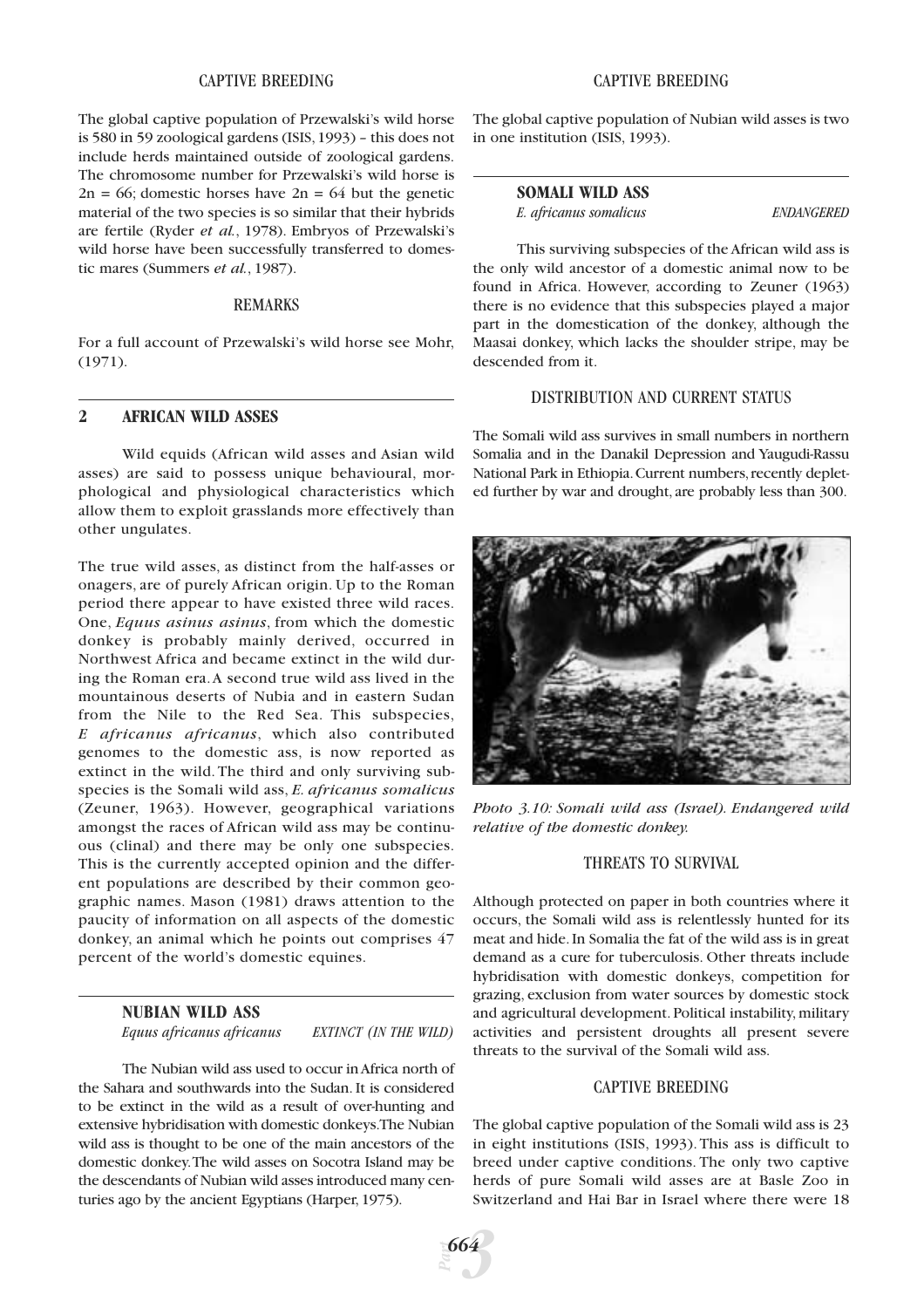in 1992.These animals were showing signs of inbreeding depression, characterised by birth defects in foals and a depressed breeding rate (Duncan, 1992).

# DOMESTICATION AND ECONOMIC IMPORTANCE

It is clear that the Somali wild ass is on the brink of extinction and in view of the agricultural importance of the much-neglected donkey and mule in the semi-arid areas of the world, the genes of this wild ancestor may be of crucial importance for genetic improvement experiments. While the survival of most domestic stock is severely compromised in times of drought, the wild asses may be able to tolerate harsh drought conditions. However, their ability to survive climatic stress may be due to their freedom to move long distances in search of grazing and water.

#### REMARKS

For references see the end of the section on African and Asian wild asses.

# **3 ASIAN WILD ASSES**

There are eight subspecies and several more geographically distinct populations of the wild ass in Asia. One, the Syrian, *E. hemionus hemippus*, which has been extinct for more than sixty years, is believed to have once been domesticated. The last Syrian wild ass was shot coming for water at the Al Ghams Oasis at Azraq in 1927.

In China and Mongolia, equids (kiang and dziggatai) are harvested for their skins and meat, but unfortunately the economic importance of the trade in these resources is largely undocumented.

**ONAGER**

*Equus hemionus onager ENDANGERED*

#### DISTRIBUTION AND CURRENT STATUS

The range of the onager has now been reduced to Israel and the northern desert plateau of Iran. Within this range less than 400 onagers are said to survive in three protected areas.

# THREATS TO SURVIVAL

The main threats to survival are overhunting and competition with domestic stock for forage and water. In Iran onagers are shot from vehicles for meat and medicine.

#### CAPTIVE BREEDING

The global captive population of the onager is 98 in 15 institutions (ISIS,1993).There are about 50 onagers at Hai Bar in Israel,but these may have some kulans among their

founders.This herd is to be used to produce animals for re-introduction into Makresh Ramon (central Negev) to replace the extinct Syrian wild ass.There are now at least 30 free-ranging onagers in the Negev.



*Photo 3.11: Onager (Jordan). Has a reputation of great endurance under climatic extremes.*

# DOMESTICATION AND ECONOMIC IMPORTANCE

Onagers are believed to have been domesticated by the Sumerians at Ur where they were used for pulling chariots in 2 500 BC. They are said to have a reputation for great endurance in the climatic extremes under which they live. Cross-breeding with domestic donkeys might be investigated, but the male hybrid would be sterile (Ryder *et al*, 1978).

> **KULAN** *Equus hemionus kulan ENDANGERED/*

*INSUFFICIENTLY KNOWN*

# DISTRIBUTION AND CURRENT STATUS

The kulan is now confined to Turkmenistan and Kazakhstan where it survives in small isolated herds.Total numbers are probably around 2 000. Since 1941 kulans have been protected in Badkhyz Nature Park, in southern Turkmenistan.An increase in the population in this park has allowed some kulans to be translocated to other areas to create new populations (Wolfe, 1979).The new populations of kulans were maintaining themselves in the 1980s, but their small sizes render them endangered.

# THREATS TO SURVIVAL

Excessive hunting and competition with domestic stock are the main causes of the kulan's decline.

# CAPTIVE BREEDING

The global captive population of the kulan is 94 in 12 institutions (ISIS, 1993).

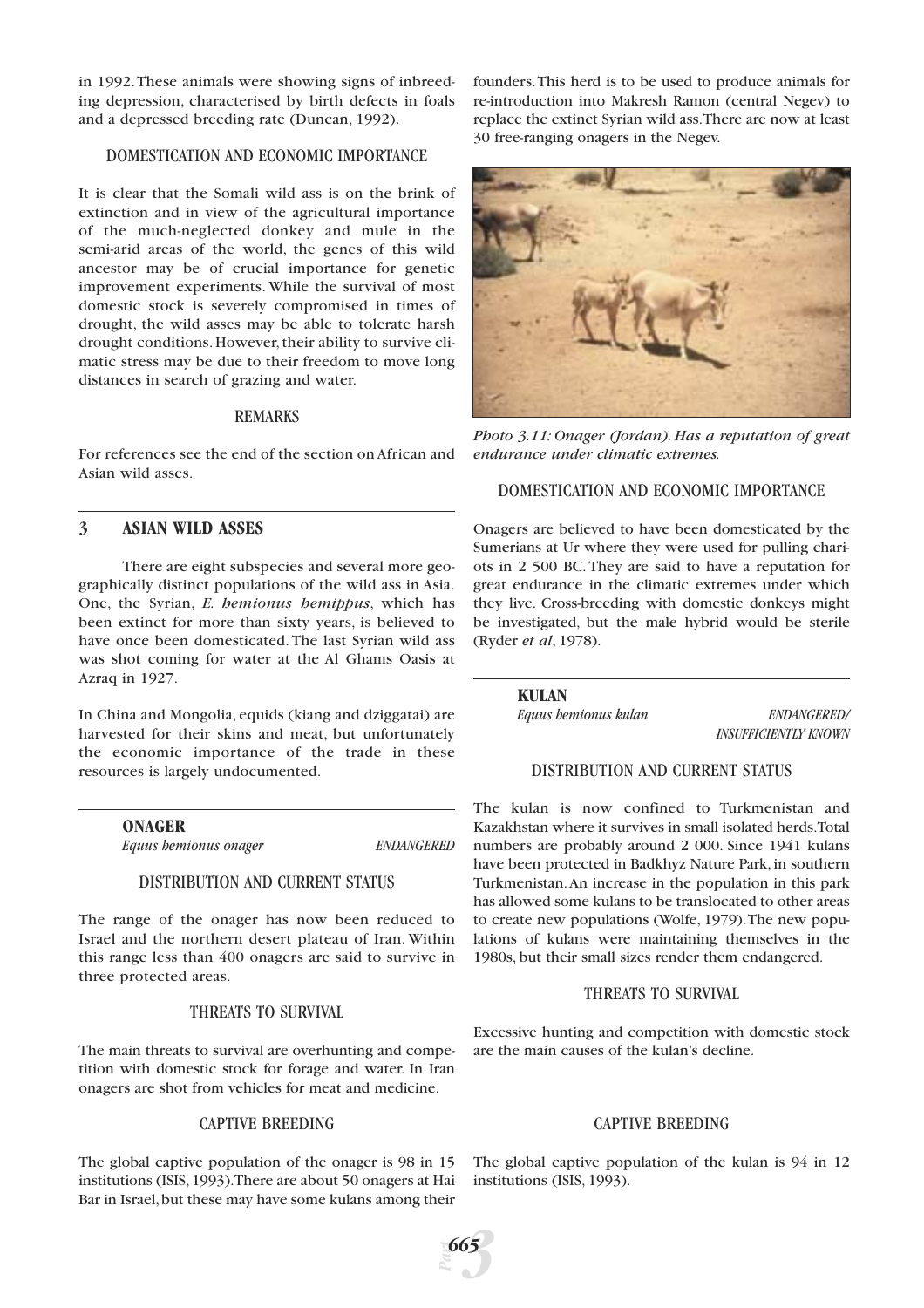#### DOMESTICATION AND ECONOMIC IMPORTANCE

The kulan is another wild ass with remarkable powers of endurance. It is said to be impossible to out run a kulan with a domestic horse.This ass has never been domesticated and is now threatened with extinction.

**KIANG**

*Equus kiang INDETERMINATE*

# DISTRIBUTION AND CURRENT STATUS

The Kalamaili Mountain Ungulate Fauna Nature Reserve in Xinjiang, China is reported to contain a large population of western kiangs, *E.k. kiang*, and some 2 000 are found in Jammu/Kashmir and Sikkim (Gao and Gu,1989). The eastern kiang, *E.K. holdereri*, occurs in considerable numbers in Xinjiang and Tibet. As many as 30 000 are reported in the Ariin Mountain Nature Reserve in China (Butler *et al.*, 1986). Further survey work using modern techniques is badly needed in these remote areas.About 25 survive in the eastern part of Khunjerab National Park, Pakistan (Rasool, 1992).

# THREATS TO SURVIVAL

Overhunting and extreme weather conditions contribute to the continuing decline of the kiang.The breakdown of law and order in Jammu/Kashmir and competition with increasing livestock numbers both present a threat to the kiang.



*Photo 3.12: Kiang (China). Still present in some numbers in China and Tibet.*

# CAPTIVE BREEDING

The global captive population of the kiang is 23 in seven institutions (ISIS, 1993).

# **DZIGGATAI**

*Equus hemionus luteus ENDANGERED/*

*INSUFFICIENTLY KNOWN*

The last dziggatai in Kazakhstan was shot in the 1930s, but today Gobi dziggatais still occur in some thousands in the Great Gobi Desert National Park.The decline in their numbers in China and Mongolia is probably due to overhunting and competition with domestic stock for forage and water (Gao and Gu, 1989).

#### CAPTIVE BREEDING

There are no dziggatais in captivity.

# **INDIAN WILD ASS**

*Equus hemionus khur ENDANGERED*

### DISTRIBUTION AND CURRENT STATUS

This subspecies which is probably one of the more numerous of the Asian wild asses is confined to the Rann of Kutch in the north Kathiawar Peninsula of India. Some seasonal migration northwards into southern Pakistan may take place.Total numbers are said to be about 2 000 (Smielwski and Raval, 1988).

#### THREATS TO SURVIVAL

The local inhabitants of the Rann of Kutch are vegetarian so hunting is not a major threat. It is believed that surra, due to infection with *Trypanosoma evansi*, brought to the Rann by domestic camels and other livestock, may have a negative impact on the wild ass population. Competition with domestic stock for grazing is also a factor, as is exclusion from water sources and habitat due to human settlement, cultivation and salt extraction.

#### REMARKS

The African wild asses and the Asian wild asses will interbreed, but their hybrids are infertile (Ryder *et al*, 1978). ISIS (1993) does not record any Indian Wild Asses in captivity.The gestation period of all the equids is 335 – 420 days.

For a full account of the status and conservation of wild horses and asses see Duncan (1992).

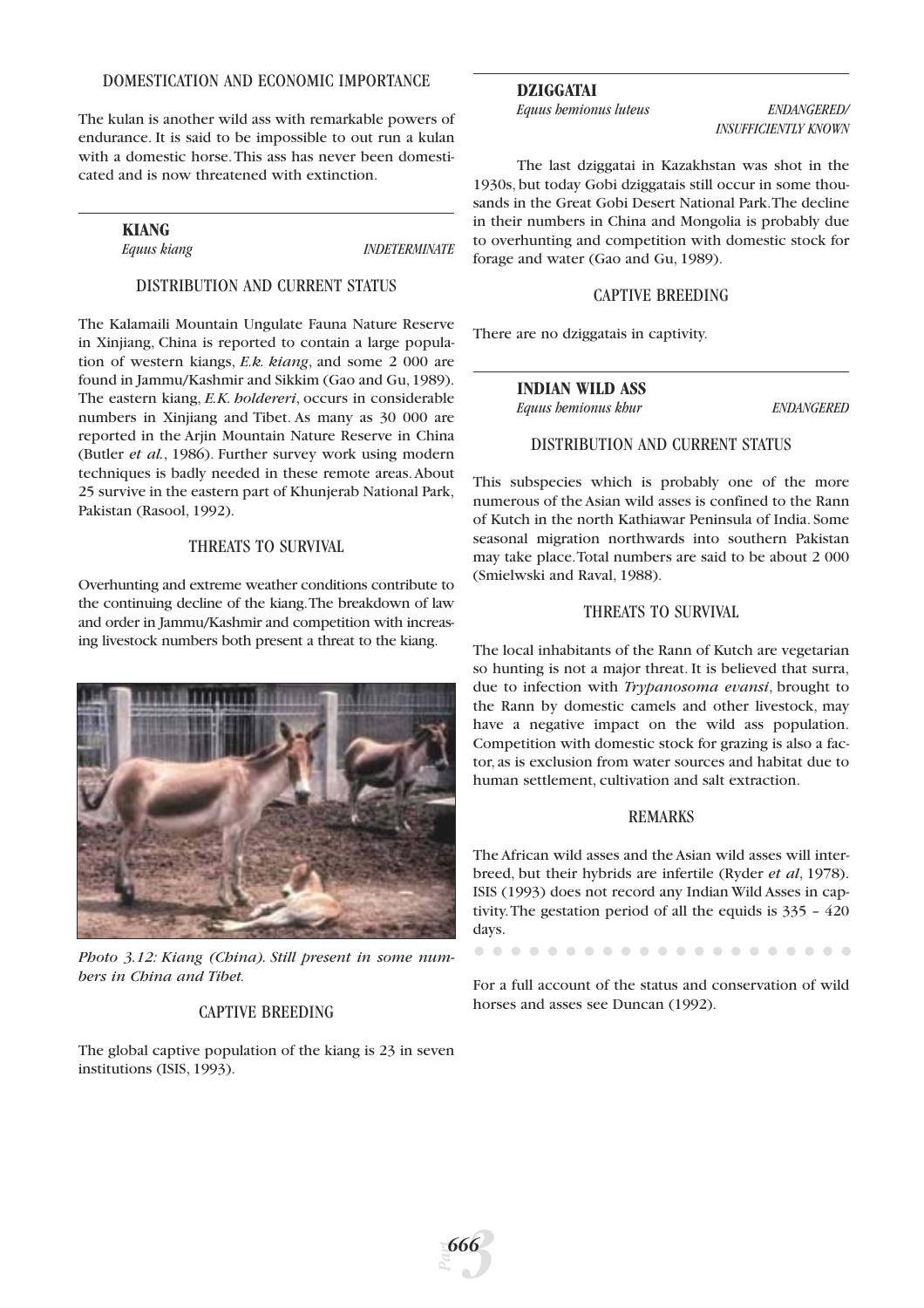# **3.4 WILD PIGS**

Order *Artiodactyla*/Family *Suidae*

#### **1 Eurasian wild pig 2 Sulawesi warty pig**

The wild ancestor of the majority of domestic breeds of pig is the Eurasian wild pig, *Sus scrofa*.There is evidence that *S. scrofa* has been independently domesticated in several widely separated geographic locations and times, using different founder stocks which originated in local subspecies or races.The Sulawesi warty pig, *Sus celebensis*, has also been domesticated on the island of Sulawesi, probably in the early Holocene.

**1 EURASIAN WILD PIG** *Sus scrofa NOT THREATENED*



*Photo 3.13:Eurasian wild pig (Eurasia). Ancestor of the majority of breeds of domestic pigs.*

# DISTRIBUTION AND CURRENT STATUS

The Eurasian wild pig occurs throughout southern Europe, Asia,northern Africa and southwards to the Sudan.It is present in large numbers.The failure of the species to extend further into Africa may be due to the presence of the African Swine Fever (ASF) virus to which this pig is very susceptible, but which is an inapparent infection of the indigenous warthogs,*Phacochoerus aethiopicus*,and bush pigs, *Potamochoerus porcus*.

# THREATS TO SURVIVAL

There are few threats to the survival of the Eurasian wild pig. However, the introduction of ASF virus into Portugal, Spain and Italy has had a marked impact on local populations of Eurasian wild pigs in these countries.

#### CAPTIVE BREEDING

The global captive population of Eurasian wild pigs is 105 in 32 institutions (ISIS, 1993).

Wild pigs, or their domestic and feral derivatives, have been widely distributed by man as a source of food. Populations have become established, often in large numbers, on all continents except Antarctica. Most naturalised populations are regional variants of the Eurasian wild pig. Some of these are considered to be of interest in terms of the regional genetic diversity of *Sus*, with possibilities for further domestication of this most important source of animal protein. In some countries, especially in non-Muslim Southeast Asia, pigs also have cultural and religious importance for the local people.

#### REMARKS

Introduced and feral pigs have had a profound and usually negative impact on wildlife, forestry and agriculture in the eco-systems to which they have been introduced. In many places attempts are made to eradicate them but their feeding habits, fecundity and cryptic behaviour render this extremely difficult.

# **2 SULAWESI WARTY PIG** *Sus celebensis NOT THREATENED*

# DISTRIBUTION AND CURRENT STATUS

This wild pig occurs as a native form only on Sulawesi and some adjacent islands.It has been introduced onto some of the Lesser Sunda and West Sumatran Islands as a domesticated or feral form.On the Moluccas,whence it was translocated,it has hybridised with *Sus scrofa* and has given rise to *S. papuensis*, the domestic and feral pig of Papua New Guinea. On many islands of Indonesia the Sulawesi warty pig is common and in some places, abundant.

# THREATS TO SURVIVAL

In the wild, overhunting, deforestation and disturbance due to human settlement are the main threats. Overall, Sulawesi warty pig populations are declining and in some areas have been greatly reduced by uncontrolled hunting.

# CAPTIVE BREEDING

There is a wealth of unrecorded indigenous experience about the domestication of this animal,but the information needs to be collected and appraised.The genetic variability within the species, as well as the karyotypic differences from other *Sus* species and hybrids, needs definition. There are no Sulawesi warty pigs in captivity (ISIS, 1993).

# DOMESTICATION AND ECONOMIC IMPORTANCE

As a source of meat the Sulawesi warty pig has been exploited since prehistoric times. The presence of feral specimens far beyond the species' natural range indicates that traders or migrants have translocated it either in

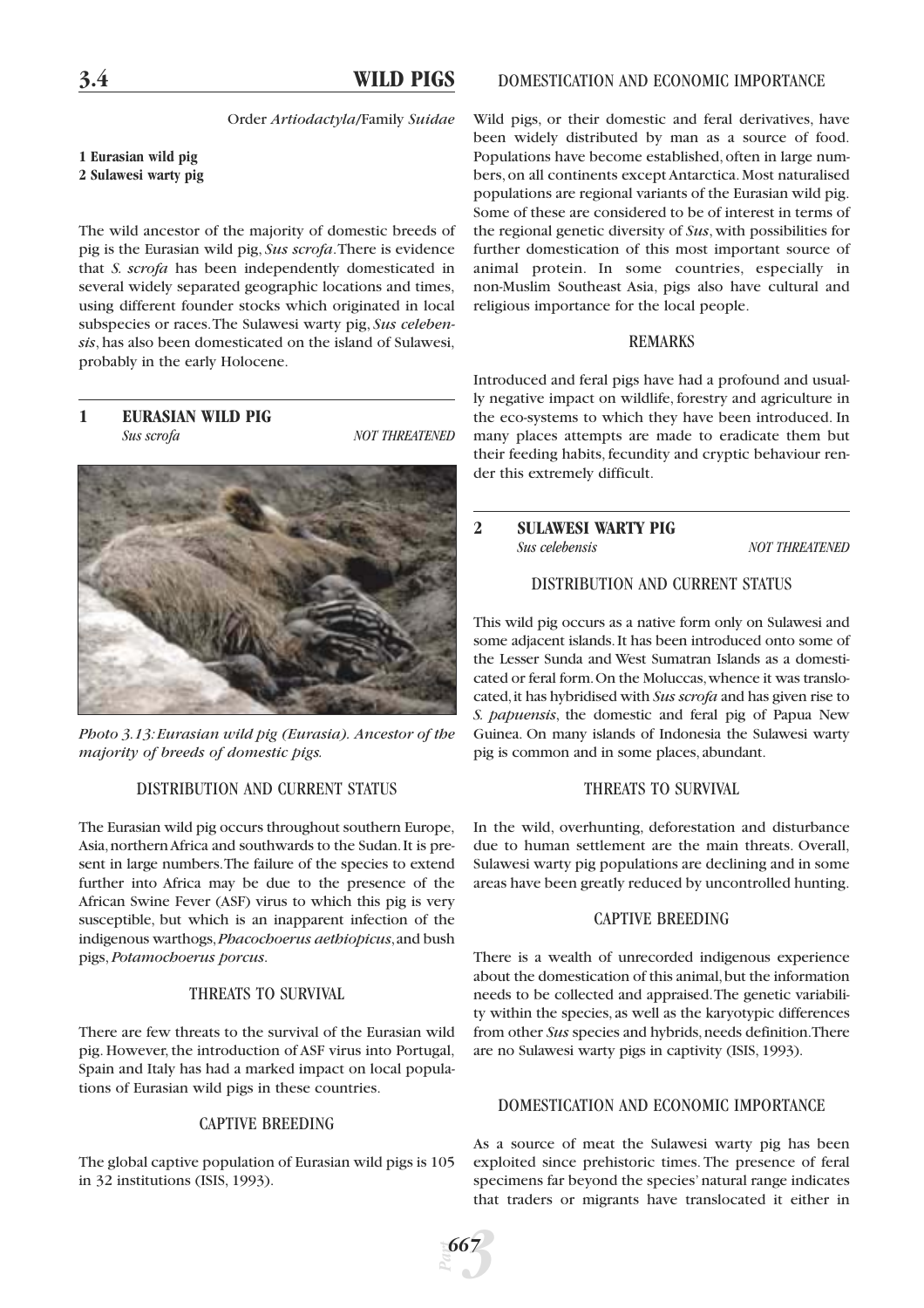domesticated form or as wild animals to be released later for hunting. The tusks can be carved like ivory and the wild Sulawesi warty pig is considered a suitable trophy for sport hunting. There is some potential for hybridisation with domestic pigs for the improvement of the common pigs of tropical regions.

#### REMARKS

It has been suggested but not proven that the Sulawesi warty pig may possess resistance or tolerance to many of the diseases prevalent in its native habitat. However, the diseases themselves have not yet been investigated.

The Pigs and Peccaries Specialist Group at SSC/IUCN considers that wild pigs of any species or subspecies (or their domestic or feral derivatives) should never be deliberately released to range freely outside their known, recent or original distribution and that all possible efforts should be made to prevent the accidental naturalisation of domestic or wild populations of these animals.

A full account of the status and conservation of wild pigs can be found in Oliver (1993).

# **3.5 CAMELIDS**

Order *Artiodactyla* / Family *Camelidae*

| 1 New World Camelids | 2 Old World Camelids |
|----------------------|----------------------|
| - Vicuña             | - Wild camel         |
| - Guanaco            |                      |

The Camelids originated in North America during the Pliocene Period, at the end of which, three million years ago, they migrated to Africa and west Asia, across the Bering Strait.Here they evolved into the *Camelini,* which include the modern Bactrian, two-humped camel of Asia and the Dromedary or one-humped camel, which is distributed throughout the Middle East and North Africa.The camelids also migrated southwards over the Panama Isthmus and spread into South America where they evolved into the *Lamini* tribe. Finally, the ancestral camelids became extinct in North America.

#### **1 NEW WORLD CAMELIDS**

At present the wild South American camelids are represented by the vicuña,*Vicugna vicugna*,and the guanaco, *Lama guanicoe*, which is the ancestor of the domesticated llama, *Lama glama*, and alpaca, *Lama pacas*.The South American camelids belong to the order, *Artiodactyla*, suborder *Ruminantia* and family *Camelidae*.

| VICUÑA          |                   |
|-----------------|-------------------|
| Vicugna vicugna | <b>VULNERABLE</b> |

Two geographic subspecies of vicuña have been described. The first, *V.v. vicugna* is found south of latitude 18ºS. It is larger and lighter in colour than the more northerly *V.v. mensalis*.

#### DISTRIBUTION AND CURRENT STATUS

The vicuña inhabits the High Andes, at an altitude of between 3 000 and 4 000 m asl. Present distribution range is from 9º30'S to 29º00'S in Argentina, Bolivia, Chile and Peru. Peru supports more than half the total vicuña population in those countries that protect the species, however, very serious difficulties face its present conservation in that country.The vicuña population of Argentina is said to be recovering despite problems of poaching and erratic law enforcement. In Bolivia, the population is very unstable due to lack of continuity in protection policies instituted a few years ago. In Chile, the vicuña population shows a marked recovery and the danger of extinction which threatened it until very recently has been averted. Current population estimates, based on censuses carried out in 1990 (Argentina and Peru) and in 1989 (Bolivia and Chile), are as follows:

| Peru           | 97670   |
|----------------|---------|
| Argentina      | 23 000  |
| <b>Bolivia</b> | 12 047  |
| Chile          | 27 9 21 |
| <b>Total</b>   | 160 638 |
|                |         |

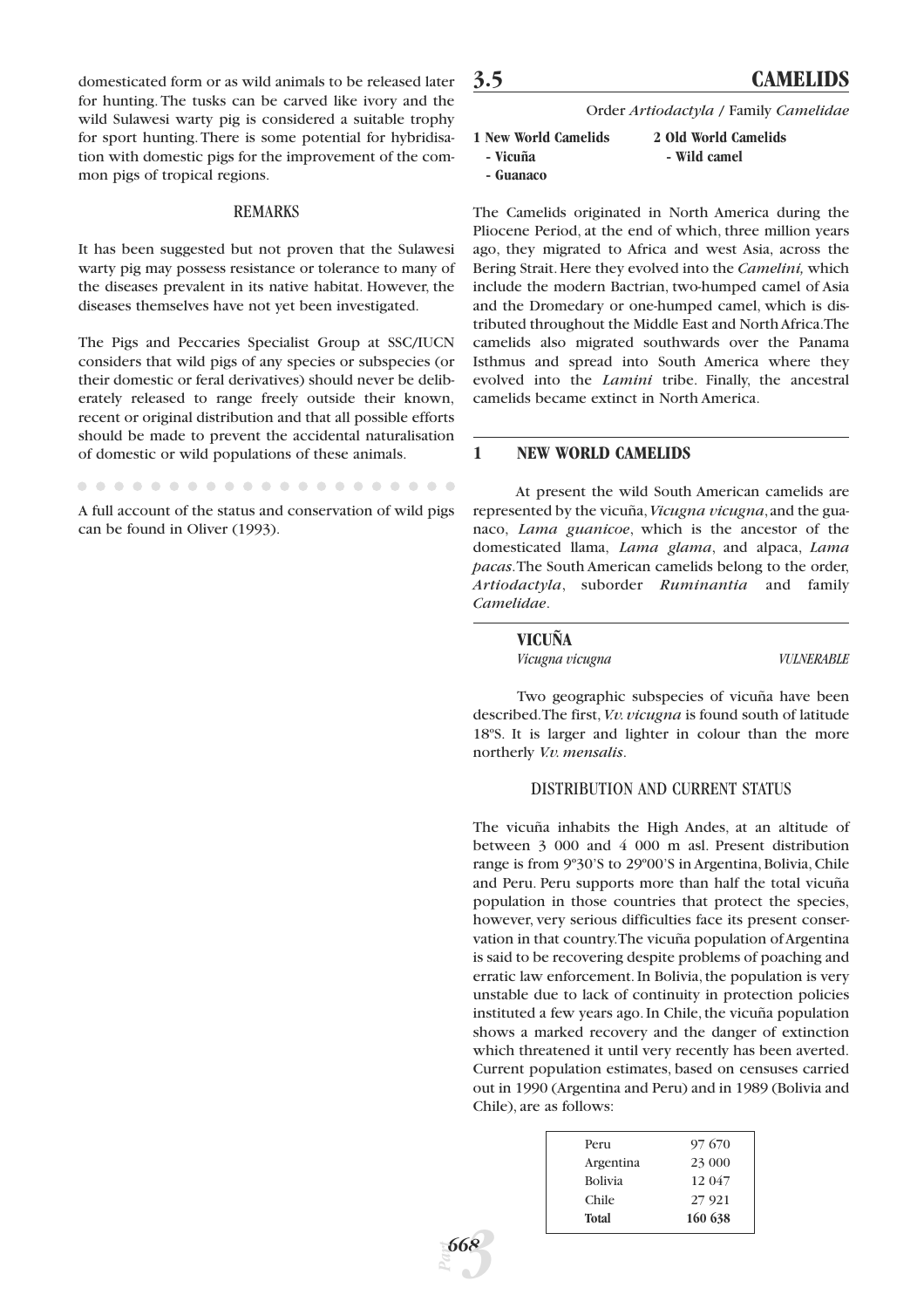The world population is stable but could rapidly fall if conservation efforts were to be relaxed.



*Photo 3.14:Vicuña (Peru). Producer of very high quality wool. Crossed with alpaca to improve wool quality.*

# THREATS TO SURVIVAL

The most important threats to the survival of the vicuña in the wild include illegal hunting, increasing competition with domestic llamas and alpacas for grazing and lack of funds for long-term conservation activities. Illegal hunting has intensified in Bolivia and Peru, overwhelming the ability of the authorities to control it, especially in areas where guerrilla activities have escalated.The recent conspicuous increase in the vicuña population achieved as a result of protection, will render long term conservation of the species difficult unless the local people on whose land the vicuña live receive some tangible benefits. Bad weather and predation by the puma, *Felis concolor*, are also said to influence the vicuña's recovery in some areas.

#### CAPTIVE BREEDING

The global captive population of vicuña is 49 in 15 institutions (ISIS, 1993).The gestation period is about 330 days.

#### DOMESTICATION AND ECONOMIC IMPORTANCE

Semi-domestication will follow the establishment of adequate protection of the wild resource from uncontrolled utilisation. The sustainable utilisation of the vicuña, together with well-defined participation of local communities, could greatly supplement village economies by enabling them to transform vicuña fibre into cloth of the best quality in the world.

The wool,hides and meat are all resources of great importance to local communities.Although the vicuña populations of Peru and Chile have reached a viable size, utilisation of the species at an industrial level has not yet begun.At present, experiments to improve techniques for capturing, shearing and releasing individual animals are taking place.

In Argentina, there are no sustainable vicuña utilisation

*Part*

*3 669*

prospects for the immediate future. It was originally thought that the vicuña is the ancestor of the alpaca, but now it is widely believed that both the llama and the alpaca derive from the guanaco. Hybrids produced between a male vicuña and a female alpaca (or vice versa) are called paco-vicuña and are bred in order to obtain finer wool than that of the pure alpaca.

#### REMARKS

*"The courtship of the llama embarrasses the farmer but it copulates far sooner than the kinkier vicuña."*

*Stuart Piggott*

#### **GUANACO**

*Lama guanicoe NOT THREATENED*

The guanaco is the largest South American camelid. Four geographic subspecies have been described; *L.g. guanicoe* is found in Argentina and Chile south of 38°S, L.g. *buanacus* is restricted to Chile, L.g. cac*silensis* occurs in the High Andes of Peru, Bolivia and northeastern Chile and *L.g. voglii* is restricted to the eastern slopes of the Andes between 21ºS and 32ºS in Argentina.

#### DISTRIBUTION AND CURRENT STATUS

The guanaco occurs along the Andes from approximately 8ºS to Tierra del Fuego at 53ºS. In Argentina the distribution of the guanaco is characterised by rapid changes due to the species interaction with human communities. It has a migratory tendency and its ability to utilise a wide range of habitats allows it to travel long distances. In Bolivia the current distribution of the guanaco is not known, but it appears to be concentrated between 19 $^{\circ}$ – 22 $^{\circ}$ S and 62 $^{\circ}$ – 65 $^{\circ}$ W, ranging from 300 m asl in the Chaco to 3 800 m asl in the Andes. In Bolivia the guanaco is on the edge of its natural range. Chile has a large population of guanacos on Tierra del Fuego Island and another along the eastern border with Argentina.The guanacos of Peru are scattered throughout five departments, most of them in the south. Population estimates for the four countries are (1989 and 1990):

| Argentina      | 550 000 |  |
|----------------|---------|--|
| <b>Bolivia</b> | 54      |  |
| Chile          | 19836   |  |
| Peru           | 1 3 4 7 |  |
| <b>Total</b>   | 571 237 |  |
|                |         |  |

The exact distribution and population densities of the guanaco in South America are unknown. However, while the current numbers are thought to be stable they are vulnerable to sudden decline.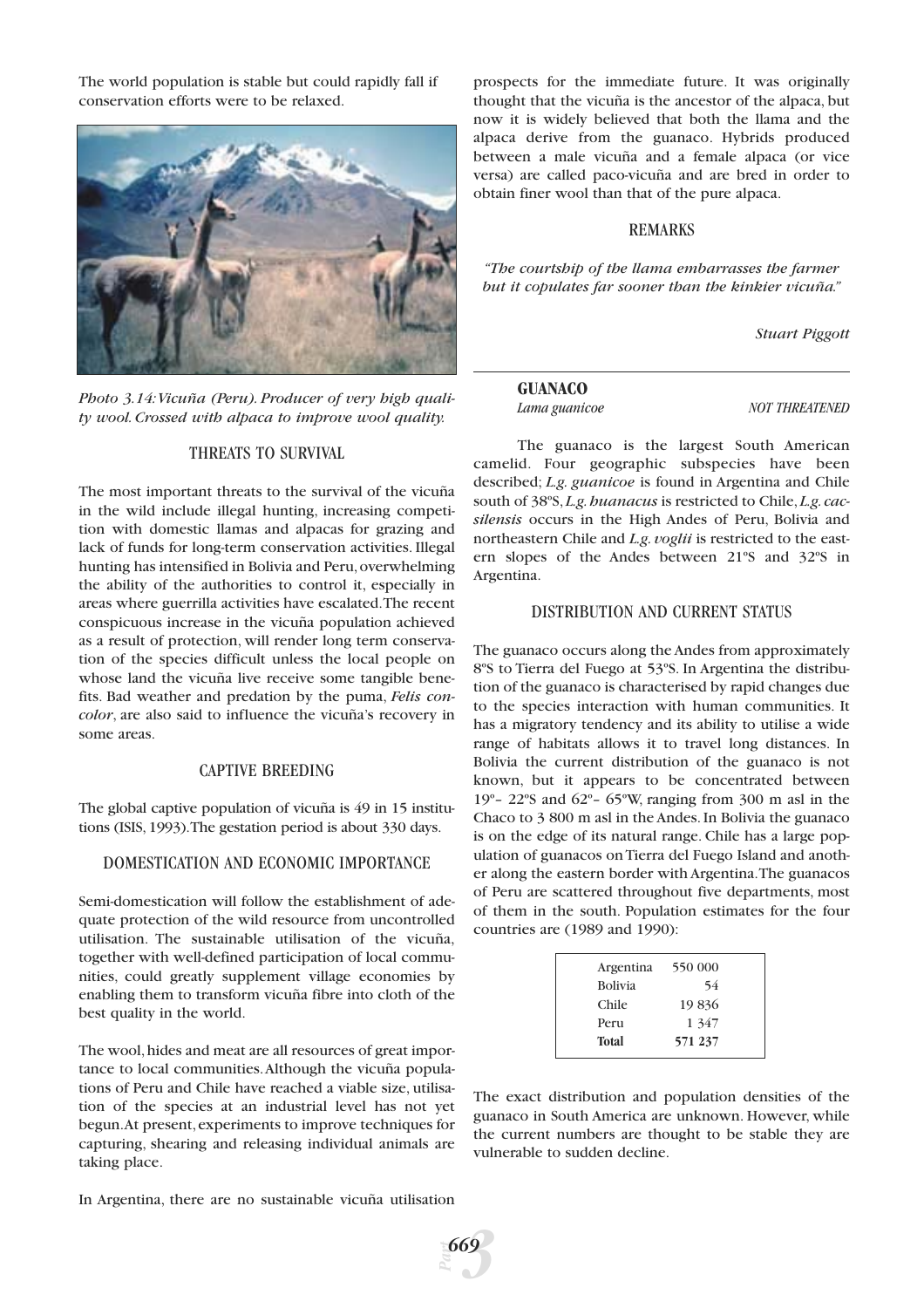# THREATS TO SURVIVAL

Intense, unsustainable commercial hunting is the main threat. Sheep farmers in Argentina and Chile vigorously oppose the guanaco because they believe it competes for food with their sheep and presents a disease risk. In fact, the disease risk is to the guanaco from the sheep (Karesh *et al.*, 1998).

# CAPTIVE BREEDING

The global captive population of guanaco is 313 in 71 institutions (ISIS, 1993). The gestation period is about 330 days.

#### DOMESTICATION AND ECONOMIC IMPORTANCE

Both the domestic llama and alpaca are believed to derive from the wild guanaco which was domesticated by the Incas and their predecessors.Trade in guanaco hides has shown reasonable economic potential for several decades and there is an increasing demand for guanaco meat at the local level. In Argentina guanacos are hunted for their skins for export, but the meat is not consumed or used commercially. Experimental, semi-captive breeding is in progress, while utilisation of wild populations has concentrated on live capture, shearing and release. The practice of periodic shearing of live animals enables a recovering population to be utilised for profit without affecting its growth. Mixed guanaco/domestic animal farming is an option that may be profitable in marginal areas. However, the tendency of the guanaco to migrate renders the necessity for semi-captivity and presents an additional management cost.

#### REMARKS

For a full account of the present status, conservation and utilisation prospects for the vicuña and the guanaco in South America see Torres (1992) and FAO (1985).

# **2 OLD WORLD CAMELIDS**

There are two camelid species in the Old World. One, the single-humped dromedary, *Camelus dromedarius*, which has no extant wild ancestor and the other, *C. bactrianus* which has two humps and is represented by a wild progenitor, *C. ferus ferus*.There is, however, a large feral population of C*. dromedarius* in Australia.

**WILD CAMEL**

*Camelus ferus ferus VULNERABLE*

The wild, two humped (misnamed Bactrian) camel was once thought to be native to Bactria in northern Afghanistan hence the name Bactrian. In fact, it never occurred in the wild anywhere near Bactria.



*Photo 3.15: Bactrian camel (Afghanistan). Two small populations of the wild relative of this camel survive in Mongolia and China.*

#### DISTRIBUTION AND CURRENT STATUS

The wild camel is now confined to two areas between the lakes of Lob Nor and Bagrach Kol at 1 500 – 2 000 m asl in south-western Mongolia and northwestern China.This is a remote part of the Transaltai Gobi desert and the wild camel population there is probably less than 500 and declining.

## THREATS TO SURVIVAL

The main threats to survival of the wild camel are hunting pressure, competition for food with domesticated stock, hybridisation with the domesticated Bactrian camel and disturbance by nomadic herdsmen.

# CAPTIVE BREEDING

There are few records of *C. ferus ferus* having been bred in captivity (ten in two institutions) (ISIS, 1993). However, there is believed to be a small semi-domesticated herd in the Gobi Altai in Mongolia.The wild camel and its domestic relative can be cross-bred with the dromedary to produce fertile offspring. In inter-specific hybridisation it is difficult to maintain hybrid vigour by breeding the first generation hybrids among themselves or by grading to either of the initial species, but maintenance of heterosis through criss-crossing has given positive results. The gestation period is about 400 days.

#### DOMESTICATION AND ECONOMIC IMPORTANCE

The wild camel is able to survive in the extremely harsh climate of the Gobi Desert. It has great powers of endurance and its domestic relatives are used as pack and riding animals in Mongolia and Afghanistan.The wool of the domesticated wild camel is used to make the felt of which the yurts of the nomads are made.

#### REMARKS

See FAO (1989).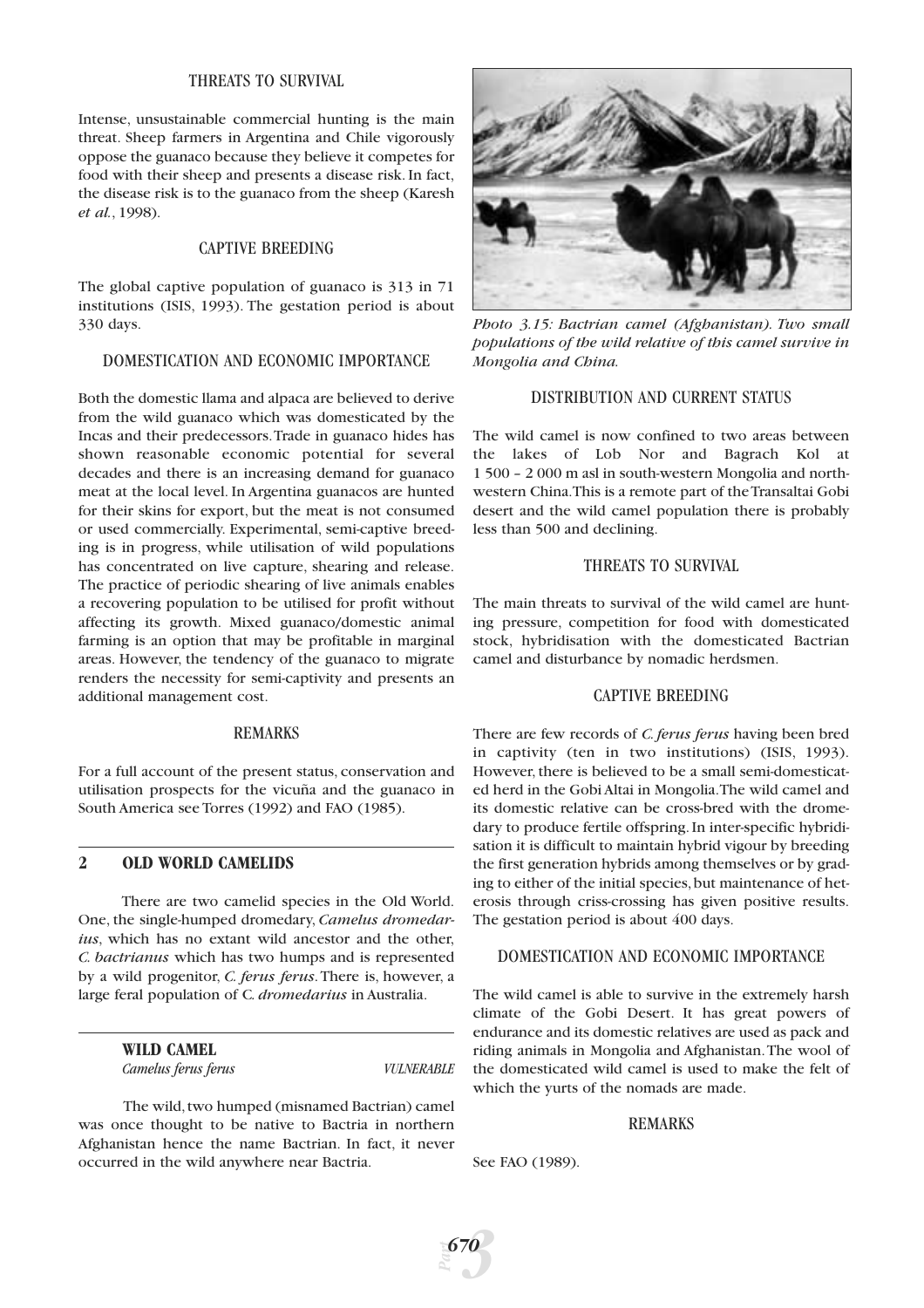#### Order *Artiodactyla*/Family *Cervidae*

| 1 Red deer                                       | 7 Fallow deer         |
|--------------------------------------------------|-----------------------|
| 2 Sika deer                                      | 8 Chital or Axis deer |
| 3 Wapiti                                         | 9 Reindeer/Caribou    |
| 4 Sambar                                         | 10 Musk deer          |
| 5 Rusa, Timor or Javan deer 11 Pere David's deer |                       |
| 6 Hog deer                                       | 12 Moose/Elk          |

The wild relatives of the several deer species which have been domesticated or semi-domesticated in recent years are in most cases still present in the wild in considerable numbers. Some local geographic subspecies are, however, classified as endangered or vulnerable by IUCN.

Deer of various species have long been exploited by man as mobile sources of meat. On military expeditions the Romans herded fallow deer as a source of meat and more than a thousand years ago, red deer were driven down from the Scottish Highlands for winter meat supplies.

In recent years there has been much interest in the domestication and farming of different species of deer under varying degrees of intensification.The main countries where this is taking place are as follows: red deer in New Zealand, Australia, Taiwan, Korea, Russia, China, United Kingdom and the United States of America; wapiti (elk) in New Zealand, Canada and the United States of America; fallow deer in New Zealand, Australia, United Kingdom, Denmark, Sweden, Switzerland, Germany and the United States of America; rusa deer in Australia, Mauritius, New Zealand and Papua New Guinea; sika deer in Taiwan and New Zealand; musk deer in China and India; and Pere David's deer in New Zealand. Although not yet truly domesticated, the European elk,*Alces alces*, has been tamed by bottle-raising the calves in Scandinavia and Russia. The number of farmed deer in the world is difficult to estimate because the industry is expanding at 20 percent per annum, however, in 1993 the international herd stood at well over five million (Chardonnet, 1993).

Hybridisation of deer of temperate zone origin with other species of tropical origin is becoming a common practice, especially on New Zealand deer farms, in an attempt to maximise production by manipulating the changes in the time of the mating season and gestation length which are displayed by the hybrids.

Wapiti, sika and Pere David's deer all hybridise with red deer and produce fertile offspring.Tuberculosis is proving to be a considerable problem in domesticated deer herds especially in New Zealand, United Kingdom and the United States of America.

New Zealand now has over 5 000 deer farms carrying more than a million deer. New Zealand has declared socalled farmed deer to be domestic animals and these must now be slaughtered in Deer Slaughter Premises that comply with the standards for export abattoirs. The export of velvet (dried developing antlers) is subject to export protocol standards and to health regulations relating to the processing of a food product.These regulations are primarily hygiene-based. Deer of several species are undergoing various degrees of domestication in several European countries, the United States of America, Canada, Southeast Asia and Australia.

|  |  | <b>TABLE. 3.6.1: SOME REPRODUCTIVE PARAMETERS OF</b> |  |  |
|--|--|------------------------------------------------------|--|--|
|  |  | THE WILD RELATIVES OF FARMED DEER.                   |  |  |

| <b>SPECIES</b>      | <b>GESTATION PERIOD</b><br>(DAYS) | <b>DIPLOID</b><br><b>CHROMOSOME NO.</b> |
|---------------------|-----------------------------------|-----------------------------------------|
| Red deer            | 231                               | 68                                      |
| Sika deer           | 228                               | $64 - 68$                               |
| Wapiti              | 238                               | 68                                      |
| Sambar              | 240                               | 58, 64, 65                              |
| Hog deer            | $225 - 230$                       | 68                                      |
| <b>Fallow</b> deer  | 225                               | 68                                      |
| Rusa or Javan deer  | 250                               | 60                                      |
| Chital or Axis deer | $210 - 225$                       | 66                                      |
| Reindeer/Caribou    | 240                               | 70                                      |
| Musk deer           | $178 - 198$                       | ŗ                                       |
| Pere David's deer   | 190                               | 68                                      |
| Moose/Elk           | $216 - 231$                       | Ş                                       |

Source: *(Hsu and Benirschke, 1977)*

#### **1 RED DEER**

*Cervus elaphus NOT THREATENED*

The red deer survives as at least five subspecies and several geographic races whose status ranges from critical to not threatened.The subspecies under domestication throughout the world are the nominate species, *C.e. elaphus* (the red deer of United Kingdom), *C.e. sibiricus* (the maral of Iran, Turkey and Russia) and *C.e. canadensis*, (the wapiti of North America).The maral is considered not threatened and under domestication is often hybridised with the wapiti (which is also considered not threatened).

*C.e. elaphus* has been introduced into Morocco, United States of America, Argentina, Chile, Australia and New Zealand. The wapiti (also called elk in North America), which is the largest race of the red deer, has been introduced into New Zealand and the Ural mountains of Russia. Deer farms, often largely populated with *C.e. elaphus*, are

*Part 3 671*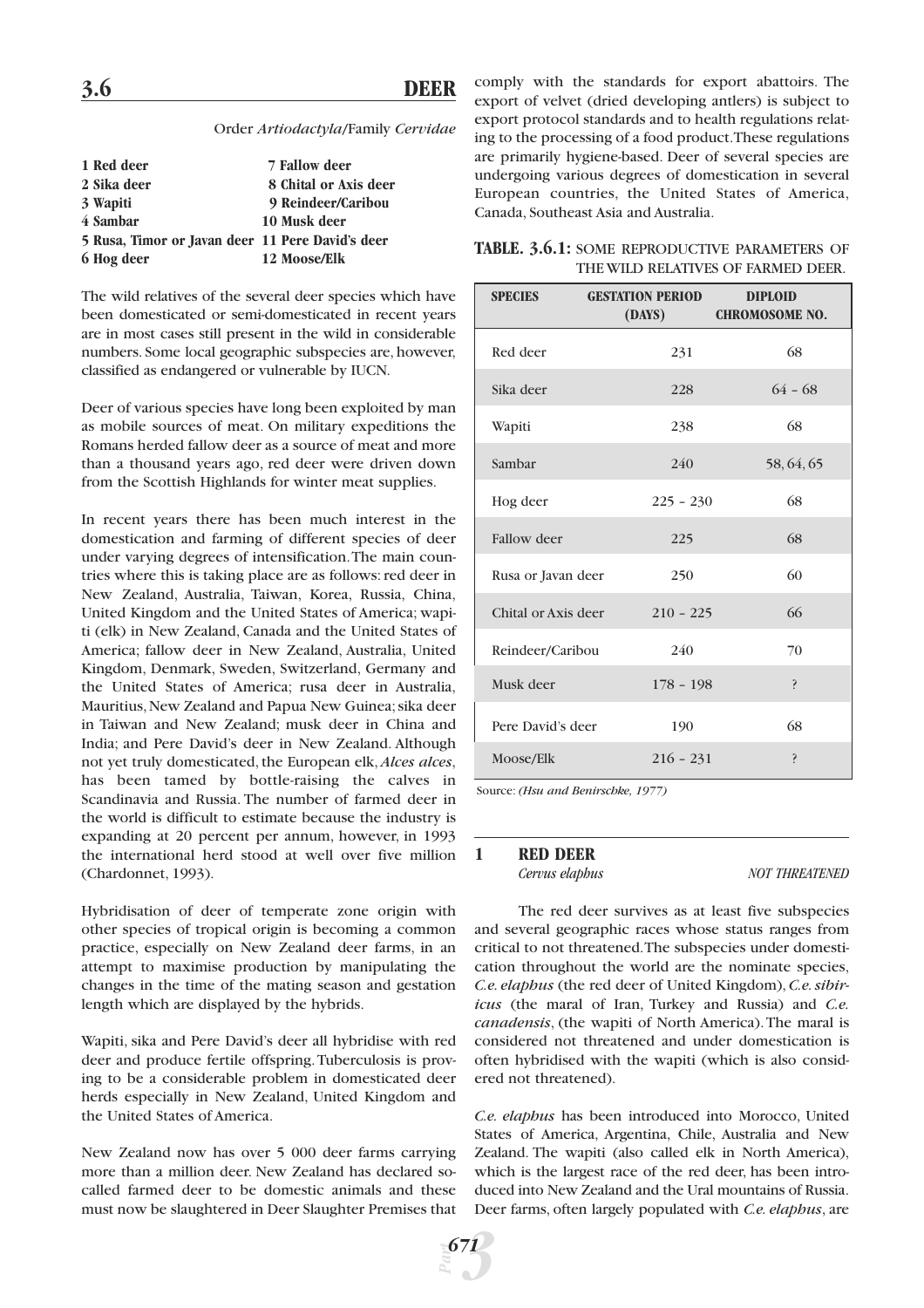springing up all over the temperate world, especially in the Antipodes, Europe, North America and European Russia (in Russia there are 40 000 wild and 46 000 domestic maral). The wapiti and the maral are frequently crossed with the red deer and produce fertile offspring.

# **2 SIKA DEER**

*Cervus nippon nippon NOT THREATENED*

The sika deer is native to Japan and survives globally as at least 13 subspecies. The status of these varies between critical and not threatened.Only the Vietnamese race (*C.n. pseudaxis*) is truly tropical.The Taiwanese race (*C.n.taioanensis*) and the Kopschi Sika (*C.n.kopschi*) are sub-tropical.The sika species under domestication is the nominate, *C.n. nippon*, which has been introduced into the United Kingdom, Ireland, Madagascar, Denmark, France, Germany, Czech Republic, Azerbaijan, United States of America and Oshima Island in Japan. In Russia there are 15 000 wild and 65 000 domestic sika deer. Sika deer comprise 78 percent of the deer farmed in Asia (excluding Russia and the reindeer). The Taiwanese sika deer has disappeared from the wild, but survives in large numbers on deer farms from which it is now possible to reintroduce this subspecies back into its former wild habitat (Chardonnet,1993).The sika deer is well suited to domestication since it is gregarious and polygamous, withstands high densities and close confinement, is easily tamed and is a rough grass grazer.

**3 WAPITI OR ELK**

*Cervus elaphus canadensis NOT THREATENED*

See Red Deer, *C.e. elaphus* above.



*Photo 3.16: Sambar (India). Now under domestication.*

# **4 SAMBAR**

*Cervus unicolor unicolor NOT THREATENED*

This large deer is present in some numbers in India, Sri Lanka, Myanmar, Thailand, Cambodia, Laos, Vietnam and China. Other geographic races occur locally in China,Taiwan, Sumatra and Malaysia. It has been intro-

duced into Australia, New Zealand and the United States of America. Its status varies. The nominate race is not threatened but some geographic subspecies are vulnerable or endangered. Sambar are farmed on a small scale in Vietnam,Taiwan and Thailand.

### **5 RUSA, TIMOR OR JAVAN DEER** *Cervus timorensis russa NOT THREATENED*

This small deer species is native to Indonesia where it occurs as six geographic races, the status of which are largely unknown. Rusa have been introduced into the Indonesian island of Ambon, Sulawesi, Mauritius, Comoro Islands, Madagascar, Brazil, Australia, New Caledonia and New Zealand. Most of these introductions have been for the purpose of establishing deer farms in the tropics where the rusa, a truly tropical deer, is ideally adapted.It hybridises with the red deer to produce fertile offspring.

# **6 HOG DEER**

*Axis porcinus NOT THREATENED* 

This small forest deer is a relatively common inhabitant of Southeast Asian forests and is not threatened. It breeds freely in captivity and is kept on a small scale in Thailand and Australia. The hog deer has some potential for domestication and will probably be farmed in larger numbers in the future.



*Photo 3.17: Hog deer (Thailand). A small Asian forest species with potential for domestication*

# **7 FALLOW DEER**

*NOT THREATENED* 

The natural distribution of *D. dama* in historic times has not been defined, but probably includes most European countries and Turkey. A subspecies, *D.d. mesopotamica*, whose status is critical, occurs only in Iran. *D. dama* has been introduced into South Africa, Australia, Fiji, United States of America, Argentina, Chile, Peru, Uruguay and the Leeward Islands. It is a popular species for semi-domestication for deer parks in Europe, some of which have main-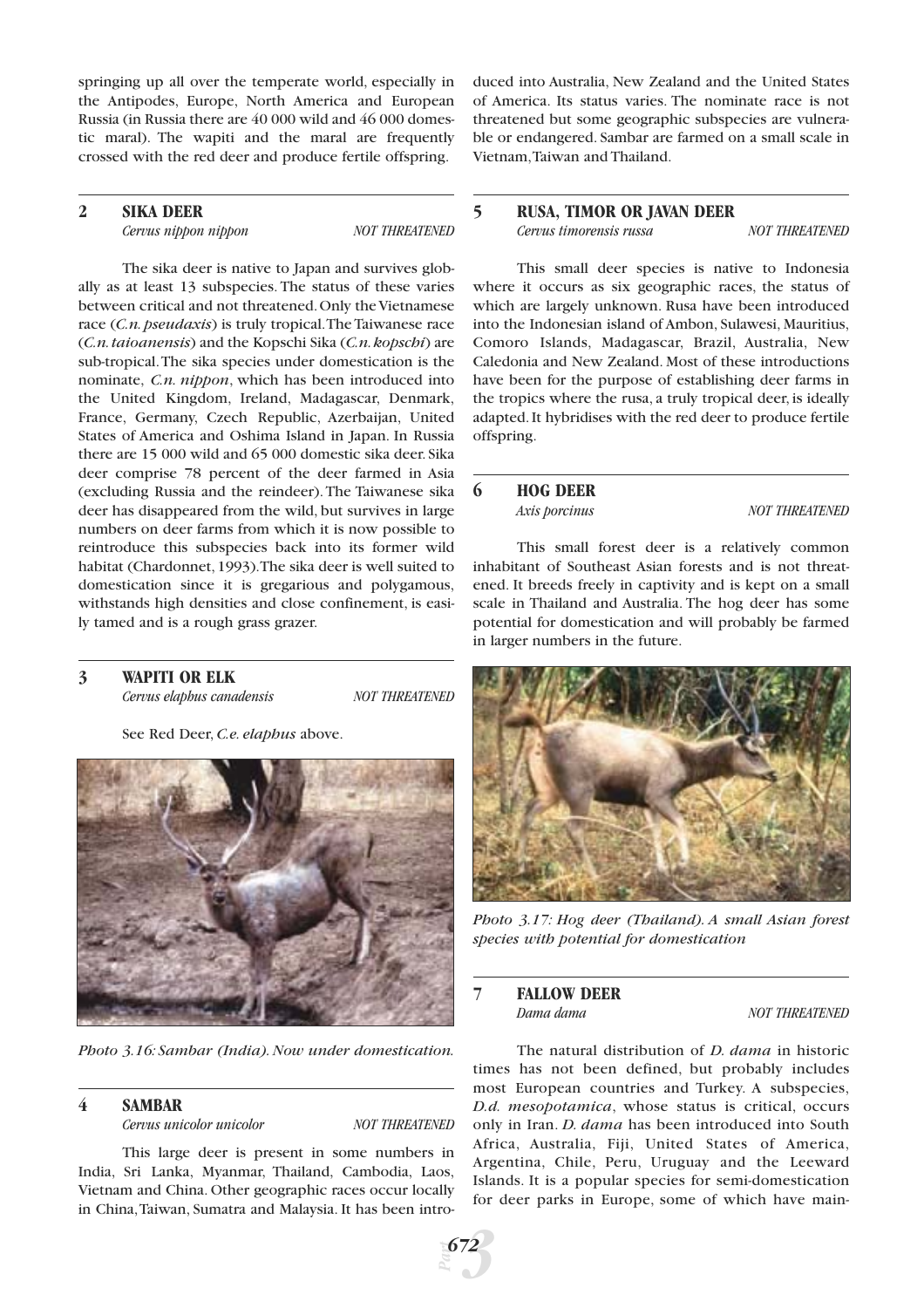tained it for hundreds of years. Artificial insemination has been successful in farmed fallow deer (Asher *et al.*, 1988). It is not threatened in the wild.

This species is highly susceptible to tuberculosis and is believed to have been the source of a tuberculosis outbreak in the animal collection of the late King Khalid of Saudi Arabia. The collection contained numerous valuable native oryx and gazelles and years of work and huge sums of money were required to clear these animals of tubercolosis. This case is a cautionary tale on how expensive it can be not to follow sound health and hygiene procedures with captive animals. It also indicates that the susceptibility of deer to tuberculosis is a very important management issue.

# **8 CHITAL OR AXIS DEER** *Axis axis NOT THREATENED*

The chital is a native of Sri Lanka, Bangladesh and India and is not considered to be threatened. It has been introduced into the Hawaiian Islands, New Guinea, Australia, Brazil, Argentina, Balkans, United States of America and the Andaman Islands. Axis deer are non-seasonal breeders and come into oestrus throughout the year, regardless of the latitude at which they are kept. Thus the date of the birth of the fawns can be programmed by controlling the time of access of the bucks. If it is arranged for the does to fawn in the early spring this would give their fawns a two-month advantage over red deer and fallow deer which, being seasonal breeders, rut in the autumn and give birth the following summer (Kyle, 1990).

# **9 REINDEER/CARIBOU** *Rangifer tarandus NOT THREATENED*

The caribou is the wild relative of the domestic reindeer, an animal of great economic importance in northern Scandinavia and Russia. Reindeer farming in these harsh northern climes is said to be more profitable than fur farming, fishing or farming other domestic species for meat.

The main differences between the wild caribou and the domesticated reindeer are believed to be behavioural. When reindeer are threatened by wolves, they herd or form a compact group.When wild caribou are so threatened they scatter in all directions. It seems possible that today's domestic reindeer have been selected for the herding propensity, which, of course, renders them much more manageable than if they scattered like the caribou. If this is the case, it might take a long time to domesticate Canadian caribou satisfactorily, as suggested by Mason (1981). So far the caribou has never been domesticated. Domestic reindeer have been introduced into Canada and South Georgia, Malvinas. When domestic reindeer were introduced into western Greenland from Norway, they brought

with them two important parasites, a warble fly and a nasal bot fly, which have had a severe impact on the native, wild caribou (Thing and Thing, 1983;Woodford and Rossiter, 1993).

# DISTRIBUTION AND CURRENT STATUS

The reindeer/caribou is widely distributed in northern Scandinavia, Russia, Kazakhstan, the Greenland coastal areas and northern North America.There are estimated to be two million wild caribou in Canada and 900 000 wild reindeer in Russia.With about 2.3 million domestic reindeer, Russia has 74 percent of the world's domestic reindeer stock.



*Photo 3.18: Reindeer (Norway). Domestic counterpart of the conspecific wild caribou, this animal is of great economic importance in Scandinavia and Northern Russia.*

# THREATS TO SURVIVAL

There are no immediate threats to the survival of the wild reindeer in the Old World or the caribou of the New World. In northern Russia (Taimyr Peninsula) outbreaks of anthrax have taken a heavy toll. On occasion, Rinderpest and Foot-and-Mouth disease have also caused considerable losses in northern Russia. Wolf predation may be significant in some areas.

# CAPTIVE BREEDING

Reindeer breed freely in captivity.The chromosome numbers for reindeer and caribou are n = 72 to 74.

# DOMESTICATION AND ECONOMIC IMPORTANCE

Domestication of reindeer is believed to have originally taken place in northern Russia. It is commonly assumed that reindeer domestication was achieved by group or herd taming rather than by habituating individuals. Primitive hunters probably followed the wild herds and gradually took over management of them, rather than undertaking the laborious task of catching and rearing individual young animals.The economic importance of reindeer husbandry in northern latitudes cannot be overestimated and several national minorities are totally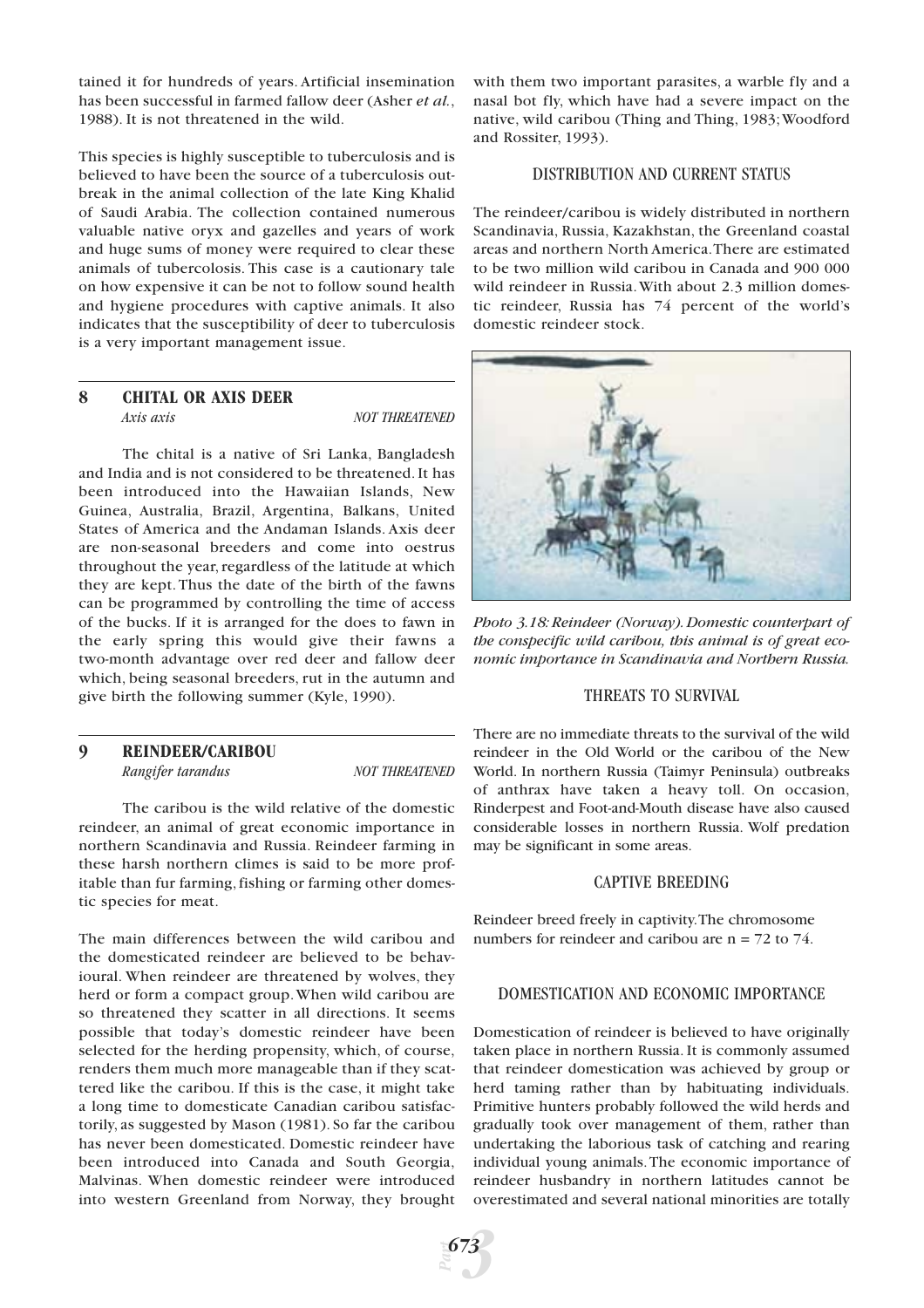dependent on this animal. Reindeer products provide humans with all they need for survival in the rigorous northern conditions. Reindeer produce high quality venison, skins, fur and velvet (unossified developing antlers) which contains biologically active substances used in oriental medicine. Reindeer are also used as transport animals.

Four native domestic reindeer breeds have been identified in the Commonwealth of Independent States (CIS). These differ in productivity and conformation as well as in adaptation to environmental and climatic conditions. These breeds are the result of selection by various northern tribes.

# **10 MUSK DEER**

*Moschus moschiferus moschiferus ENDANGERED*

There are at least five subspecies of musk deer.The musk deer, which is not a true deer but belongs to its own family, the *Moschidae*, is a very small animal, standing 50 – 60 cm at the shoulder and having a mature weight of 6 – 11 kg. Neither sex has antlers but the males have long upper canine teeth, which project downwards well below and over the lower lips. Musk deer mainly occur in dense upland woodland. In the Himalayas their upper limit coincides with the tree line which is at about 4 600 m at the eastern end.

# DISTRIBUTION AND CURRENT STATUS

The musk deer is widely but irregularly distributed in small numbers throughout the forested mountainous parts of most of Asia.There is a population that extends from just north of the Arctic Circle southwards to the northern edge of Mongolia and Korea. Others occur in China, Vietnam, Bhutan, Assam, Tibet, Indian Himalayas, Nepal, northern Pakistan and Afghanistan. With the exception of China and Bhutan, where the numbers are probably stable, populations are very localised and declining. In south China, a recent estimate puts the musk deer population at 100 000 head,while in western and north-western China between 200 000 and 300 000 are said to occur.

# THREATS TO SURVIVAL

The main threat to the musk deer is uncontrolled hunting which in most places is driving the animal to extinction. Livestock and deforestation are increasingly eroding their habitat. The hunting methods employed are particularly unselective and wasteful. Most are snared in traps, caught in nets or killed by poisoned stakes set in their trails. These methods kill all animals indiscriminately, even females and fawns which do not produce musk. This waste of young and reproductive animals is extremely destructive to the population.

# CAPTIVE BREEDING

Musk deer farms have existed in China since 1958. Most of these are in Sichuan, Shanxi and Anhui Provinces. Despite heavy initial losses, mainly during transportation and acclimatisation, the Chinese now breed musk deer in considerable numbers.The gestation period of the musk deer is 178 - 192 days and the female bears one to three fawns per year.

# DOMESTICATION AND ECONOMIC IMPORTANCE

The important product of the musk deer is the thick waxy secretion of small glands in the inguinal region of the male deer.This is called musk and is one of the most valuable substances in the animal kingdom. Musk is used in oriental medicines as well as in European perfumes and in recent years it has sold, by weight, for three times the price of gold. Musk is traditionally obtained by killing the deer and removing the glands.

The dried glands, called pods, contain about 30 g of a reddish brown waxy powder that is used as a fixative in the perfume industry and as an ingredient of more than 200 Japanese medicines.The international trade in musk originating from both northern and southern sides of the Himalayan divide amounts to 200 kg of musk per year which represents an annual slaughter of 20 000 – 30 000 male deer plus a similar number of females and young.

The musk deer being farmed in China are kept under primitive conditions, but non-lethal techniques for extracting musk using a curved spoon have been developed. However, so far the yield of musk has been small and the life of the captive deer short. In India small collections of musk deer have been established by the Forest Departments of Himachal Pradesh and Uttar Pradesh. At least one perfume factory in France is known to be interested in the domestication of musk deer in order to obtain a legal, humane supply of musk.

Trade in the Himalayan musk deer and its products is banned by all countries that are parties to the Convention on International Trade in Endangered Species of Wild Fauna and Flora (CITES). However, products from musk deer from Russia, the CIS and China can be traded under license. Unfortunately, buyers of musk often require the whole pod (which can only be obtained after killing the animal) because the musk removed from the living animal can easily be adulterated and this creates market resistance to the farmed product.

The conservation of the remaining wild population of the musk deer will be difficult, so valuable is the product and so well organised are the poachers and smugglers. Nevertheless, conserving sufficient numbers in the wild is of great importance, if stocks are to be available for further domestication trials.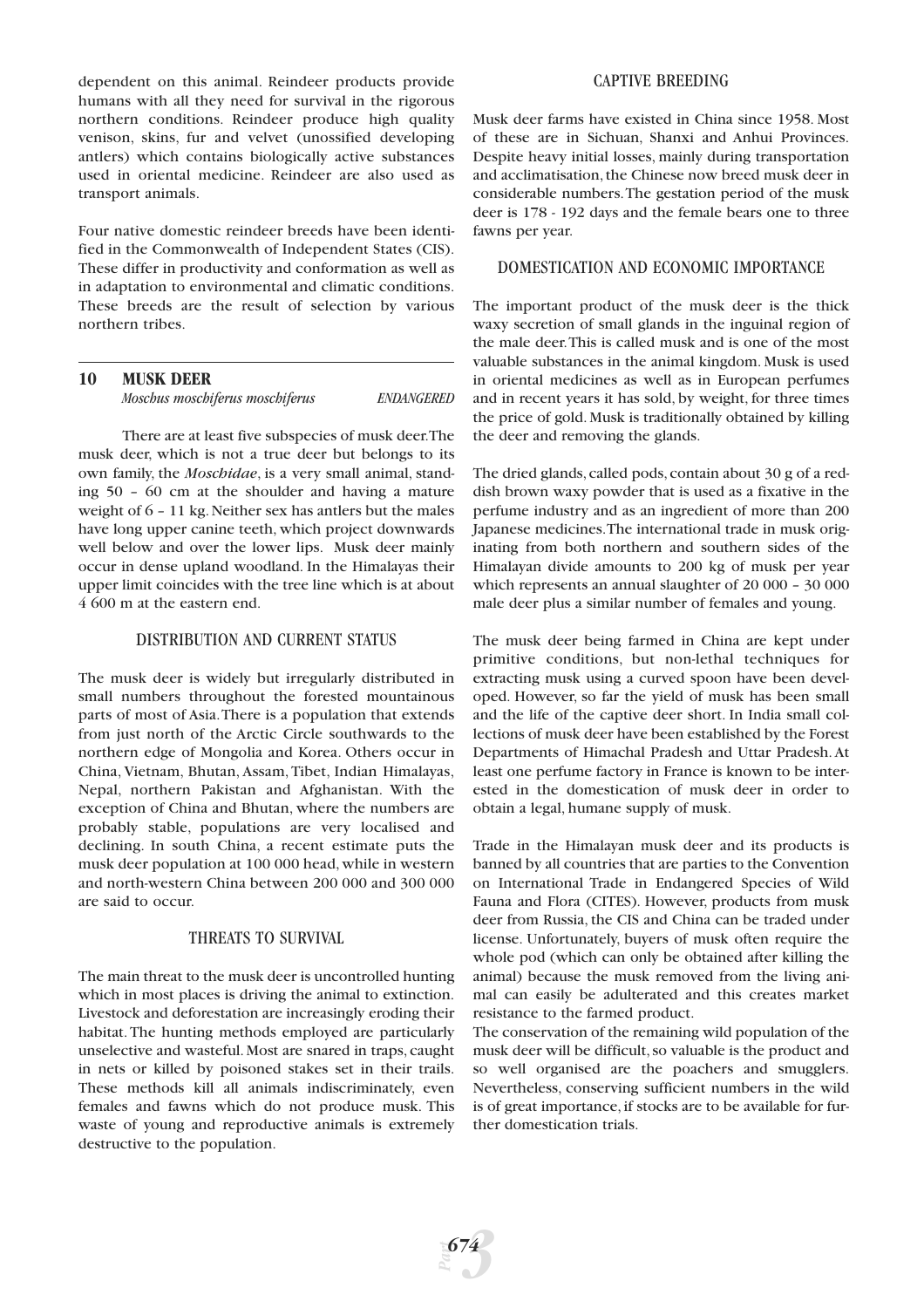# REMARKS

A full account of the musk deer and its biology can be found in National Research Council (1991).

### **11 PERE DAVID'S DEER** *Elaphurus davidianus ENDANGERED*

Pere David's deer has been extinct in the wild for 800 years but has recently been reintroduced into China from captive sources in the United Kingdom. It is now maintained under semi-domestic conditions near the region in China where it originally occurred in the wild in the twelfth century.There is some experimental farming of Pere David's deer being undertaken in New Zealand.

One of the dangers of domestication projects is the possibility of genetic contamination of wild species by escaped domestic forms. Deer which are confined and are undergoing domestication often escape. These escapees can establish feral populations and in some cases can hybridise with local wild, indigenous species. For these reasons every care must be taken to prevent the escape of captive deer. Intensively farmed deer under domestication are also often infected with dangerous diseases like tuberculosis and escapees can transmit these diseases to local wild deer or other susceptible wild species.

# **12. MOOSE/ELK**

*Alces alces* NOT THREATENED

The European moose (sometimes also called the elk in Europe) is a common wild ungulate in Norway, Sweden, Finland, Russia, the Baltic States, Belarus and in the northern Commonwealth of Independent States (CIS). Small numbers also occur in some East European countries. For the species, the moose population density in Scandinavia is the highest in the world, with densities of up to three animals per square kilometre and a total number of almost one million.The moose is an important game animal in Europe and approximately 25 percent of the moose population of Scandinavia is harvested (shot) each year.

In North America, the moose occurs from Alaska to northern Colorado and extends into the central Rocky Mountains.Secondary vegetation growth following logging has provided a food source to allow a population expansion of moose northwards into Alaska and Canada. Moose have been introduced into Newfoundland and are becoming established there. The moose population of North America was estimated to be about one million in the 1970s and by now is probably considerably more.

The moose or elk, has been subjected to periodic attempts at domestication over many years. In Sweden, as far back as the seventeenth century, there are many

accounts of such activity. Attempts at domestication of moose continued in Russia and similarly of conspecific moose in North America. In Russia there are experimental farms on which moose have been divided into three groups – meat producers, milk producers and draught animals (Whitehead, 1993).



*Photo 3.19:The Anderson moose team at the Manitoba Provincial Exhibition (Canada 1905).*

Moose were also used in battle.After his eventual victory, one Russian general,whose horses had been terrified and consequently routed by moose-mounted cavalry, attempted to erase all memory of moose-training methods by widespread slaughter of both the animals and their owners (Stott, 1993;Whitehead, 1993). In Finland the private ownership of moose was once banned because bandits on mooseback could be certain of escaping from police officers mounted on slower horses.

In North America, Seton (1910) considered that moose were: "…much more tractable and valuable than reindeer...they are docile, easily trained, exceedingly swift and, being natural trotters, are well suited for light travel…". However, moose/elk are extremely difficult to maintain in captivity, owing to their very exacting nutritional requirements and their failure to meet Galton's (1865) basic criteria for hardiness has prevented them from becoming established as ranched or farm species. They are concentrate selectors (Hoffman, 1985) and do not thrive on grass and hay diets.On Russian experimental farms this problem has, to some extent, been circumvented by raising young moose and training them to go out each day to forage for their own food in their natural environment and to return in the evening to be milked (Syroechkovsky *et al.*, 1989). The best milk yields obtained from free-range moose were 430 litres per lactation at six litres per day.

Moose are susceptible to a variety of intestinal worms, winter tick infestation and malignant catarrhal fever.While the Russians have succeeded with animals that can range freely over the tundra, North American game farmers are likely to have many problems if they try to keep a number of these remarkable animals for any length of time.(Haigh, 1995).

The gestation period of the moose is 216 – 231 days.

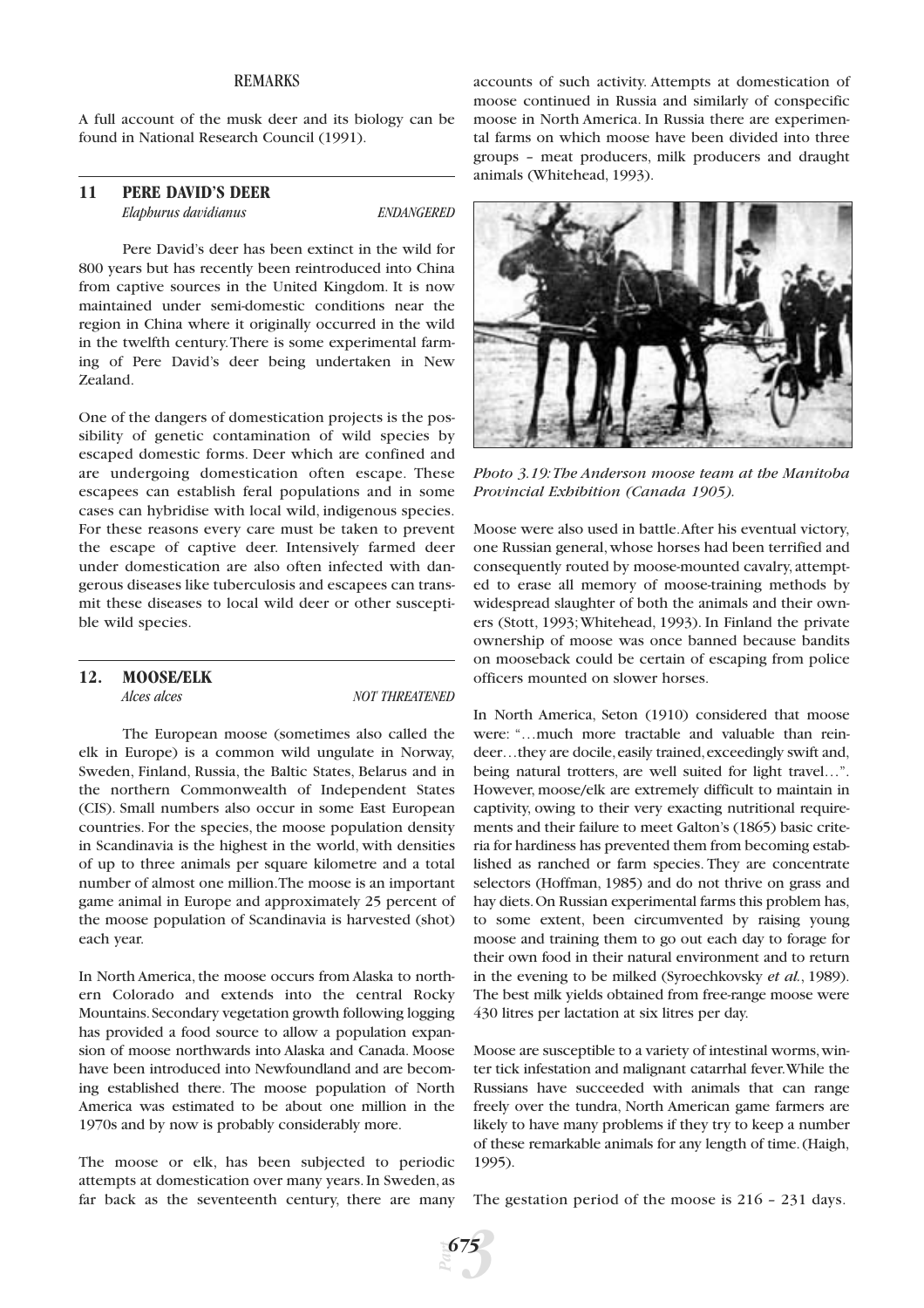# **3.7 ANTELOPES**

Order *Artiodactyla*/Family *Bovidae*

| 1 Eland     | <b>5 Duikers</b> |
|-------------|------------------|
| 2 Oryx      | 6 Blackbuck      |
| 3 Springbok | 7 Nilgai         |
| 4 Impala    | 8 Saiga          |

The ranching of wild antelopes is now well established in eastern and southern Africa, often in association with domestic cattle.

# **1 ELAND**

*Taurotragus oryx NOT THREATENED*

This large antelope is probably the most suitable African species for experimental domestication.

# DISTRIBUTION AND CURRENT STATUS

The wild eland is widespread throughout the savannahs of eastern and southern Africa. It occurs in herds of up to 200 and is not at present threatened.

# THREATS TO SURVIVAL

The main threats are overhunting, competition with domestic stock and disease transmission, particularly Rinderpest, by cattle.

# CAPTIVE BREEDING

Eland breed freely in captivity.

# DOMESTICATION AND ECONOMIC IMPORTANCE

There are small herds of domesticated eland in the Ukraine, Kenya, Zimbabwe and Nyae Nyae Farmers Cooperative in Bushmanland, Namibia.A very important, and to some extent successful, attempt at domesticating the eland is being made at Askanya Nova in the Ukraine. Here a large herd of eland, all descended from four bulls and four cows brought from Africa in 1892, is being selected for improvements in the quality of the meat and the quantity of milk production.The milk from about 50 milking eland cows is used in a local hospital for the treatment of gastric disorders and tuberculosis. In 1991, Askanya Nova was still very active in developing its herd of domesticated eland. In Africa, eland are generally kept on ranches for their very popular meat or as hunting trophies.

#### REMARKS

For further information see Kyle (1972) and Posselt (1963).

Other antelopes of interest for domestication:



*Photo 3.20: Eland (Tanzania).This large antelope is the most suitable African species for domestication.*

There are a number of other African and Asian antelopes which may have potential for domestication or semi-domestication. These come from diverse habitats ranging from moist rain forest to arid savannah and semi-desert.They are thus adapted to some environmental conditions that are marginal for the production of conventional livestock because of drought, heat, disease, altitude, humidity and other constraints. Even if not subjected to the long process of domestication they may well prove to be more productive and less damaging to the environment than conventional livestock in marginal areas,once practical and sustainable management regimes have been developed. With the exception of the Saiga antelope, none of these animals are currently threatened with extinction.The animals concerned are:

#### **2 ORYX**

*Oryx spp. Eastern Africa*

Two species, *O.beisa* and *O.callotis*,occur in Kenya and Tanzania and another,the gemsbok, *O.gazella*,in South Africa, Botswana and Namibia. *O. callotis* has been experimentally herded on the Galana Ranch in eastern Kenya where the meat has been sold at premium prices to hotels on the Kenya Coast. Thresher (1981) described the economics of this attempt to domesticate the oryx.



*Photo 3.21: Oryx. An east African antelope undergoing domestication in Kenya.*

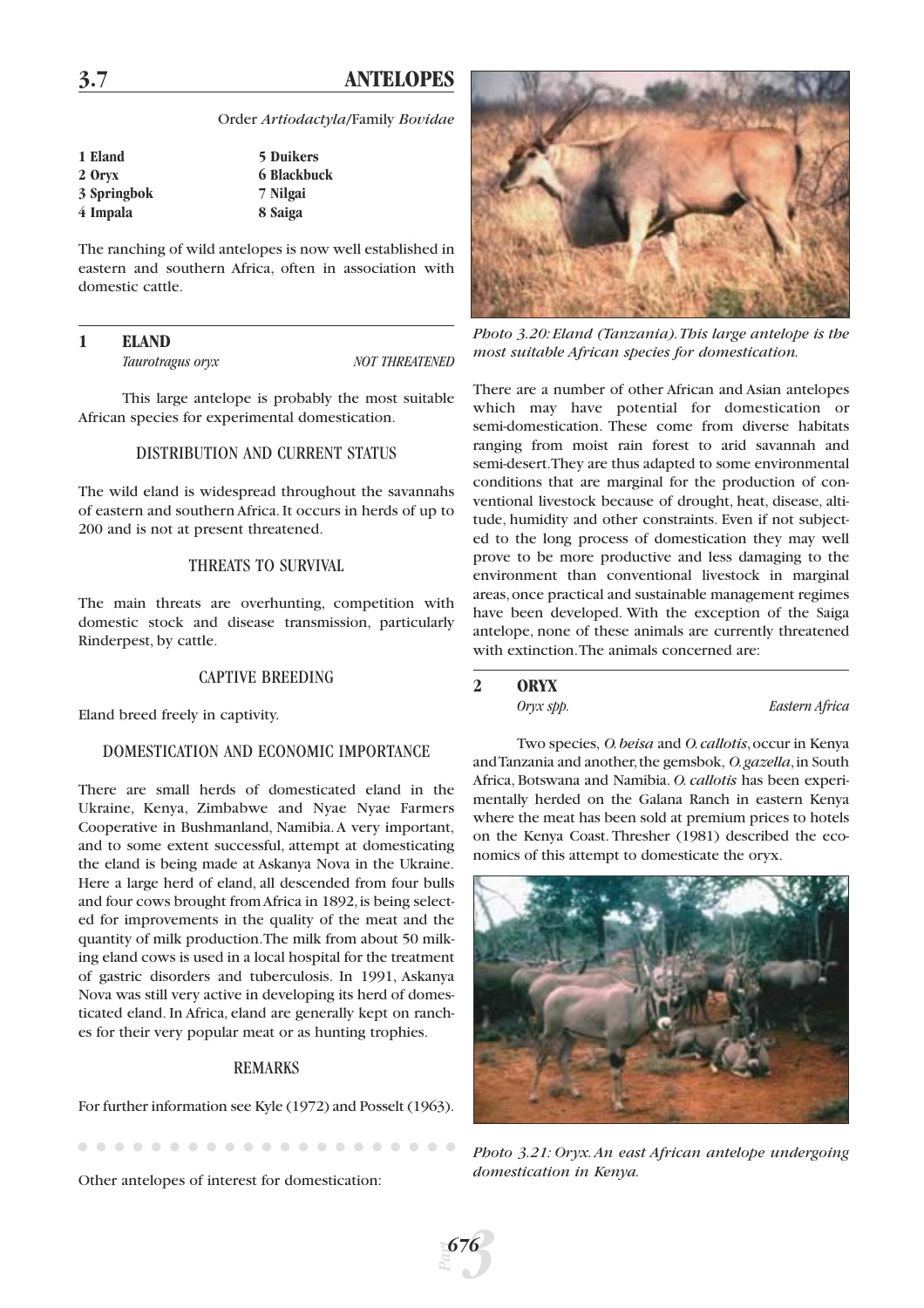The last herd of semi-domesticated oryx in East Africa is located on Baobab Farm, on the south-east Kenya coast.

# **3 SPRINGBOK**

*Antidorcas marsupialis Southern Africa*

Springbok are widely distributed throughout arid environments in South Africa, Botswana and Namibia, in terrain, which is unsuitable for conventional livestock. Meat is exported to Europe from areas that are free from Foot-and-Mouth disease.

# **4 IMPALA**

*Aepyceros melampus East and Southern Africa*

Impala are common woodland antelopes occurring throughout eastern and southeastern Africa, south of the Equator. Large numbers are harvested for meat in Zimbabwe and South Africa.



*Photo 3.22: Impala (Kenya).An African woodland antelope of high productivity.*

#### **5 DUIKERS**

*Cephalophus spp. and sub-Sahelian Africa Sylvicapra spp.*

These small forest-dwelling antelope are harvested in great numbers in the forests of West and Central Africa where they provide a major source of protein, in the form of so-called bush meat, for the local people. Many species are now becoming scarce due to habitat destruction and over-harvesting.

# **6 BLACKBUCK**

*Antilope cervicapra India (Australia, United States of America, Argentina)*

Blackbuck are widespread in north-western India (Rajasthan) and are well represented in protected areas throughout peninsular India. Total numbers in India exceed 10 000 and are stable or increasing.Blackbuck are farmed for meat in Texas, United States of America (more

than 20 000 are kept on  $326$  ranches (1988)), on the pampas of north-west and central Argentina (more than 10 000 head in the mid-1980s) and in New South Wales, Australia (East, 1993).

Blackbuck are capable of a very high level of productivity.With a gestation period of only five months and with post-partum conception occurring one month later, two fawns can be produced each year. Blackbuck were domesticated by the Mogul emperors who kept them as fighting animals.



*Photo 3.23: Blackbuck (India). A very productive antelope currently undergoing domestication.*

#### **7 NILGAI**

*Boselephas tragocamelus India, Nepal (United States of America)*

The nilgai or bluebuck is endemic on the Indian subcontinent where it is widespread outside areas of high or low extremes of rainfall.The total population in India is more than 10 000 and is stable or increasing. The nilgai is well represented in protected areas throughout India where at least three parks have a population in excess of 1 000.The nilgai's status is also good in Nepal.

Introduced populations are well established on ranches in Texas, United States of America (East, 1993).This large Indian antelope weighs up to 250 kg and regularly produces twins each year. It is the largest antelope in the world capable of such a level of production.With twice the annual output of calves compared to the similar-sized red deer, the nilgai could well compete with that species when farmed for meat (Kyle, 1990).

# **8 SAIGA**

*Saiga tartarica THREATENED Kazakhstan, Kalmykia and Mongolia*

The saiga antelope is an inhabitant of the dry steppe and semi-deserts of Kazakhstan and the Autonomous Russian Republic of Kalmykia.There is also a small population in Mongolia.

By the end of the nineteenth century and during the first

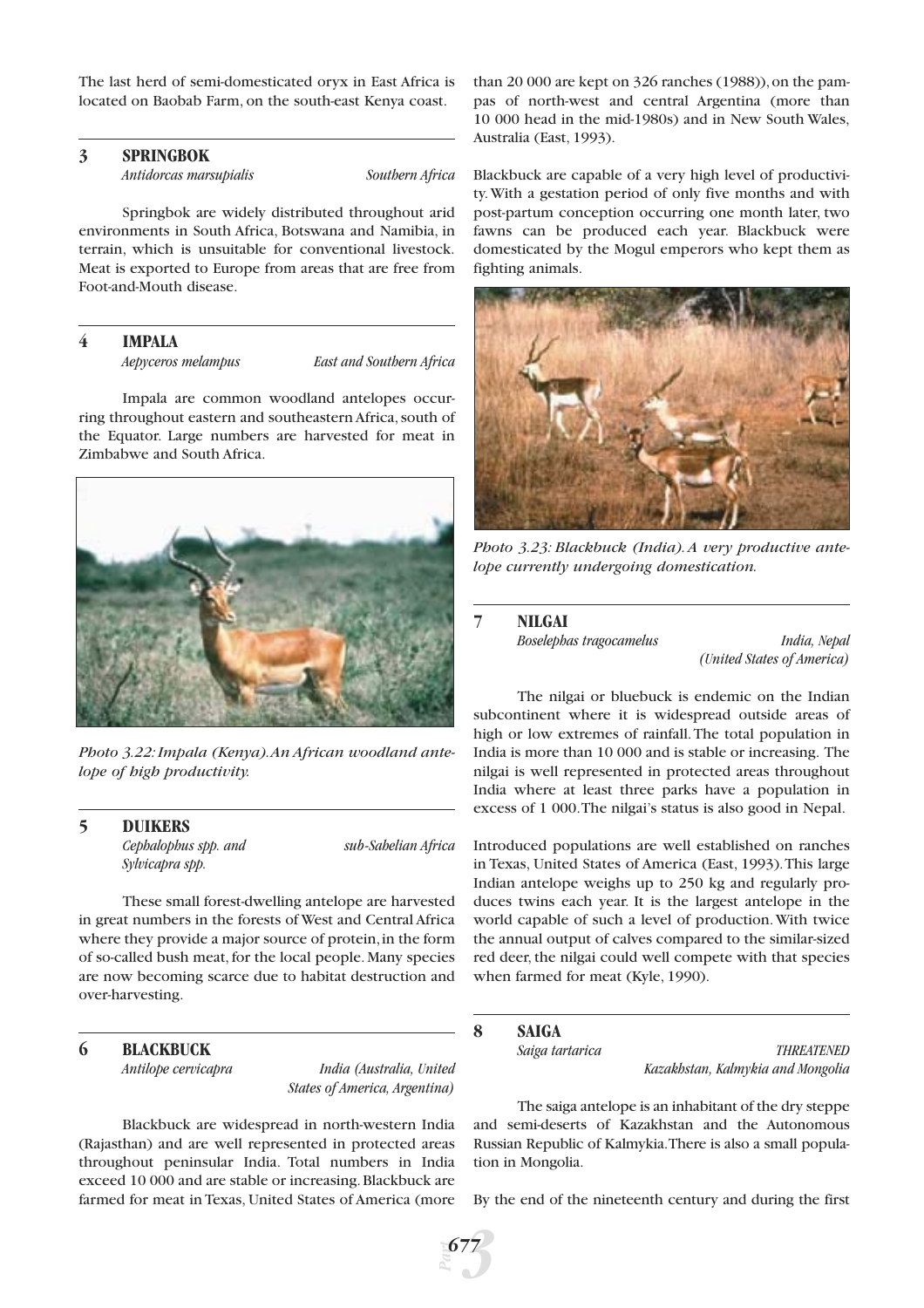20 years of the twentieth century the considerable saiga populations in the then Soviet Union underwent a marked decline and were hunted to extinction in many areas.The cause of the decline was the export of saiga horns to China for pharmaceutical purposes. One customs post alone recorded the export of 3.95 million pairs of horns.

Recovery of the saiga population began following the Russian Revolution when vast areas of the arid zones were cleared of human settlement, and by the end of the 1950s the Kazakhstan population had reached 2 million. Since then another decline has set in due to the resumption of the poaching of horns for the Chinese market, intensive agricultural development, competition with domestic sheep for forage and water and obstruction of migration routes by irrigation canals and farm fences.

Disease, possibly acquired from contact with domestic livestock, may also present a hazard to the saiga.Anthrax, Foot-and-Mouth disease, brucellosis, yersiniosis and pasteurellosis have all been documented. Predation by wolves is considered to be significant in some areas.

Today the saiga populations of Kalmykia are reduced to about 15 - 20 percent of their peak in 1958, when their estimated number was almost one million. When conditions of nutrition are good and disturbance is minimal the productivity of the saiga is high and an average of 1.6 fawns per female of all ages per annum is reported.



*Photo 3.24: Juvenile saiga (Russia, Kazakhstan).A small antelope with considerable potential for management as a sustainable source of meat, skins and horns.*

Saiga antelopes have considerable potential for management as a sustainable resource (meat, skins and horns), provided poaching can be controlled and competition with domestic livestock reduced (Milner-Gulland, 1994).

About 200 saiga antelopes are currently being raised under extensive, fenced conditions at Askanya Nova in the Ukraine and plans are being made to determine the feasibility of producing saiga under semi-intensive conditions or on game farms on the Kalmykian Steppe. Saigas are listed amongst the ten most endangered species by the World Wide Fund for Nature (United States of America).

*Part*

*3*

*678*

*Ovibos moschatus* Order *Artiodactyla*/

Family *Bovidae*/Tribe *Ovibovini NOT THREATENED*

The musk ox is an arctic bovid belonging to the subfamily *Caprinae*.While it resembles the ox, serologically it is closer to the sheep. It has the most northerly distribution of all ungulates.

Musk oxen are large animals with compact bodies, thick necks and short legs. In the wild males stand 1.35 m at the shoulder and weigh about 300 kg. Females are smaller by one-third.The heaviest known wild male musk ox weighed 408 kg. In captivity, adult males of six years can weigh about 650 kg.

Musk oxen have a long coat of dark brown hair but the saddle and legs are light cream. Mature males have a large reddish mane which stands out and makes the animal look bigger. The coat of the musk ox consists of long coarse guard hairs which hang down almost to the ground. Beneath the guard hairs is a woolly undercoat called quiviut. The quiviut which is very fine, soft and curly, accounts for 60 – 80 percent of the fleece and covers the entire body.The combination of guard hairs and quiviut provides such efficient insulation that the musk ox can survive a critical ambient temperature of -70ºC while maintaining a body temperature of 38.4ºC.

# DISTRIBUTION AND CURRENT STATUS

The wild musk ox is found only on the tundra of Canada, Greenland and in Taimyr and Vrangel Island in Russia.The population in Canada (including those on some small experimental farms) is now estimated at 107 600, but in Greenland there are far fewer. Some musk oxen in Greenland have recently been translocated further up the western coast from Kangerlussuaq in order to establish a new population near Illulissat.



*Photo 3.25: Musk ox (Greenland).An arctic bovid with high potential for the production of meat and fibre.*

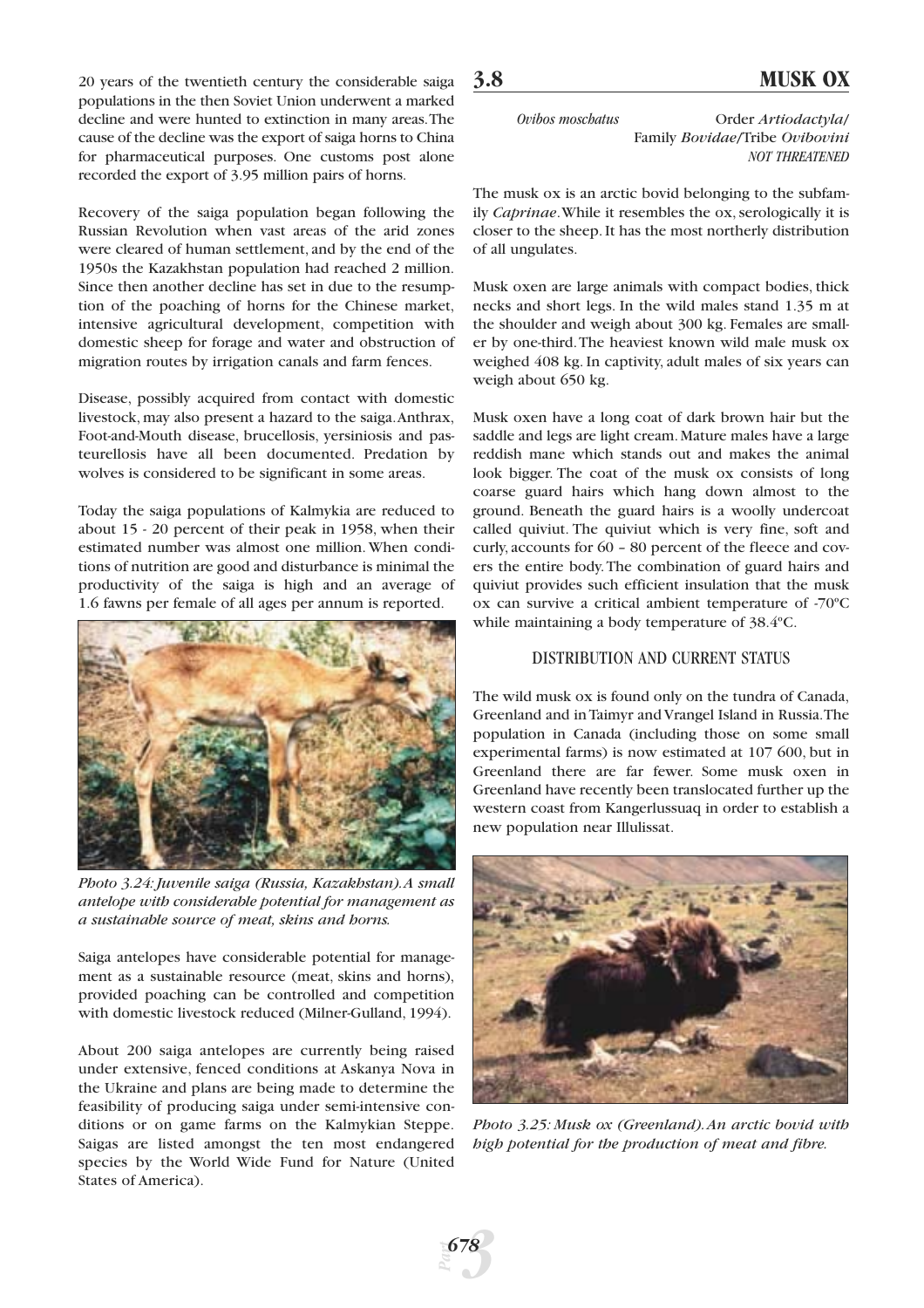#### THREATS TO SURVIVAL

There are few threats to the musk ox population. Extremes of weather, predation by wolves and polar bears and in the past,overhunting have all taken a toll but the world population is now healthy and increasing.The musk ox is a protected species throughout the Arctic.

#### CAPTIVE BREEDING

The global captive population of musk ox is 86 in 21 institutions (ISIS, 1993). There are also several experimental musk ox farms in Canada, Alaska, Norway and Siberia.Introduced herds of translocated musk oxen have increased at over 30 percent per annum in western Greenland and do not, so far, appear to be damaging their environment.The chromosome number for the musk ox is  $2n = 48$ .

# DOMESTICATION AND ECONOMIC IMPORTANCE

The musk ox is a prime candidate for domestication in the tundra areas of the world. It is easy to tame, gregarious, docile, sedentary and can be herded. Domestication of musk oxen on experimental farms began in the United States of America and Canada in the 1950s. In 1969, a musk ox farm was set up at Bardu in northern Norway and in 1974/75 a group of musk oxen were shipped from Canada and the United States of America to Taimyr and Vrangel Island in Siberia.The chief resource of the musk ox is the very fine and abundant under-wool or quiviut that is shed by the animals in the spring.This product is spun into a fine, uniform yarn, which is easily dyed different colours. Garments made from quiviut yarn are warm, attractive and very expensive. For example, even in 1981, quiviut was being sold for US\$ 170/kg. In Greenland the musk ox is harvested by the Inuit in autumn as a meat supply for the winter.

# REMARKS

For further information see Wilkinson (1974 and 1975) and FAO (1989).

Order *Proboscidae*/Family *Elephantidae*

# **1 Asian elephant 2 African elephant**

The two species have been placed in two separate genera, *Elephas* being the Asian genus and *Loxodonta* being the African genus. Elephants are probably the only animals employed by man that have never been bred selectively.

DISTRIBUTION AND CURRENT STATUS

# **1 ASIAN ELEPHANT**

*Elephas maximus ENDANGERED*

Today the Asian elephant occurs in Bangladesh, Bhutan, Myanmar, Cambodia, China, India, Indonesia, Laos, Malaysia,Nepal,Sri Lanka,Thailand and Vietnam.The total population of the Asian elephant is estimated to be between 50 000 and 63 000, of which between 36 000 and 46 000 remain in the wild. Country populations vary from less than 100 in Bhutan and Nepal to possibly over 20 000 in India - but these numbers are the maximum the minimum could be far less. Table 3.9.1 shows that there are about 15 000 elephants in captivity in Asia.This represents between one quarter and one third of the estimated total population, wild plus captive. A further consideration is that in some wild populations the sex ratio is now believed to be 1:3 to 1:5 adult males to adult females,due to selective killing of bull elephants for their ivory.The captive herd also contains a preponderance of cow elephants because these tend to be more docile and are easier to train. Imbalances in the sex ratio of the adults in the wild result in a decrease in the effective population size. Sex ratios in wild juveniles are likely to be 1:1 but as remarked above, females are selectively captured for domestication.This would seem to help to redress the adult sex ratio imbalance in the wild in those places where elephants are captured. The capture of wild elephants is now illegal in India and has ceased in Myanmar.

#### THREATS TO SURVIVAL

The main threats to the wild Asian elephant population are habitat destruction, illegal hunting, unsustainable capture quotas for recruits for domestication, warfare and the pressure of expanding human populations. Land mines left by various armies have taken a heavy toll on wild elephants (and other large wild mammals) in Southeast Asia.

#### CAPTIVE BREEDING

The global captive population of Asian elephants is 412 in 147 institutions (ISIS, 1993). In the past captive breeding of domesticated elephants has been discouraged because the young elephant is of no use for work until it

*Part*

*3 679*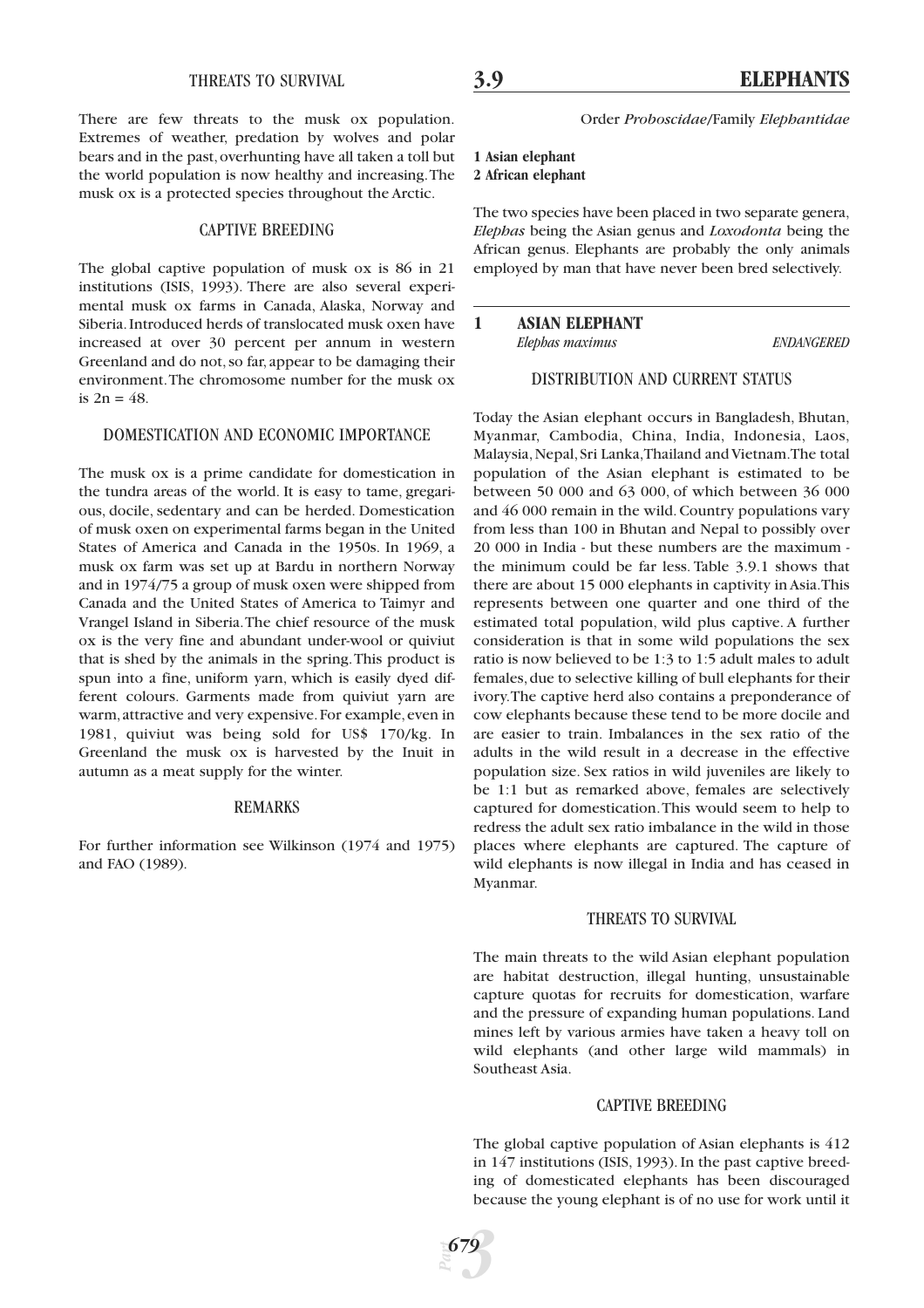is about 12 years old, and it has been easier and cheaper to capture animals of that age from the wild. However, the annual attrition of the domestic elephant herds is about seven percent and the number of recruits needed to offset this loss is too great for the accessible wild herds to sustain. It is now recommended that, where capture is still permitted, not more than two percent of the most reliable estimate of the wild population should be captured each year for domestication and that breeding of replacements in captivity should be undertaken to make up the shortfall (Caughley, 1980).



*Photo 3.26:Asian elephant (India, Myanmar).An indispensable source of traction in Southeast Asian forestry operations.*

# DOMESTICATION AND ECONOMIC IMPORTANCE

Domesticated for several thousand years, the Asian elephant is still of great value in the timber industries of several Asian countries where it can be used in implementing the policy of selective felling rather than clear felling. Selective felling is a much more sustainable way of forest exploitation and is far less damaging to the environment.

The economic and environmental advantages of using trained elephants in forestry operations are many. A trained elephant, 20 years old, costs about US\$ 6 000 in Thailand and has a working life of 30 years. A crawler tractor to do similar work costs US\$100 000, has a working life of six years and requires skilled and expensive maintenance.Trained elephants are environmentally and user friendly. Their use obviates the need to cut the expensive logging roads that are essential for the use of heavy machinery.Trained elephants can negotiate rough, hilly country where no machinery can go. Unlike machinery, elephants do not rust, corrode or pollute the environment. They do not depend on expensive spare parts and their dung acts as both a fertilizer and as an agent of seed dispersal in the forest.The use of elephants in the extraction of timber greatly reduces the environmental damage caused by heavy machinery and thus reduces soil erosion and compaction (Santiapillai, 1992). Asian elephants are increasingly used as viewing platforms by tourists in Asian National Parks and are becoming a feature of many eco-touristic enterprises.

#### REMARKS

Only male Asian elephants carry tusks and some of these do not.The percentage of males carrying ivory varies by region from only seven percent in Sri Lanka to 90 percent in South India.

For a full account of the status of the Asian elephant and its conservation see Santiapillai and Jackson (1990) and FAO (1997).

## **2 AFRICAN ELEPHANT** *Loxodonta africana VULNERABLE*

Domestication and training of the African elephant was attempted with some success by the Belgians at Gangala-na-Bodio in the north-eastern reaches of the Democratic Republic of Congo at the beginning of this century.The motive for this effort was to provide transport to move the cotton crop from the fields to the distant roadhead. At one time there were over 100 trained elephants in the Democratic Republic of Congo. There are now four and these are not very reliable. However, there are plans to restore the Gangala-na-Bodio elephant training station to provide riding elephants for the adjacent Garamba National Park. Trained African elephants are also being used as tourist platforms in Botswana.

# CAPTIVE BREEDING

The global captive population of African elephants is 905 in 107 institutions (ISIS, 1993).



*Photo 3.27: African elephant (Uganda). Under experimental domestication for tourist transportation in the Democratic Republic of Congo, Botswana and South Africa.*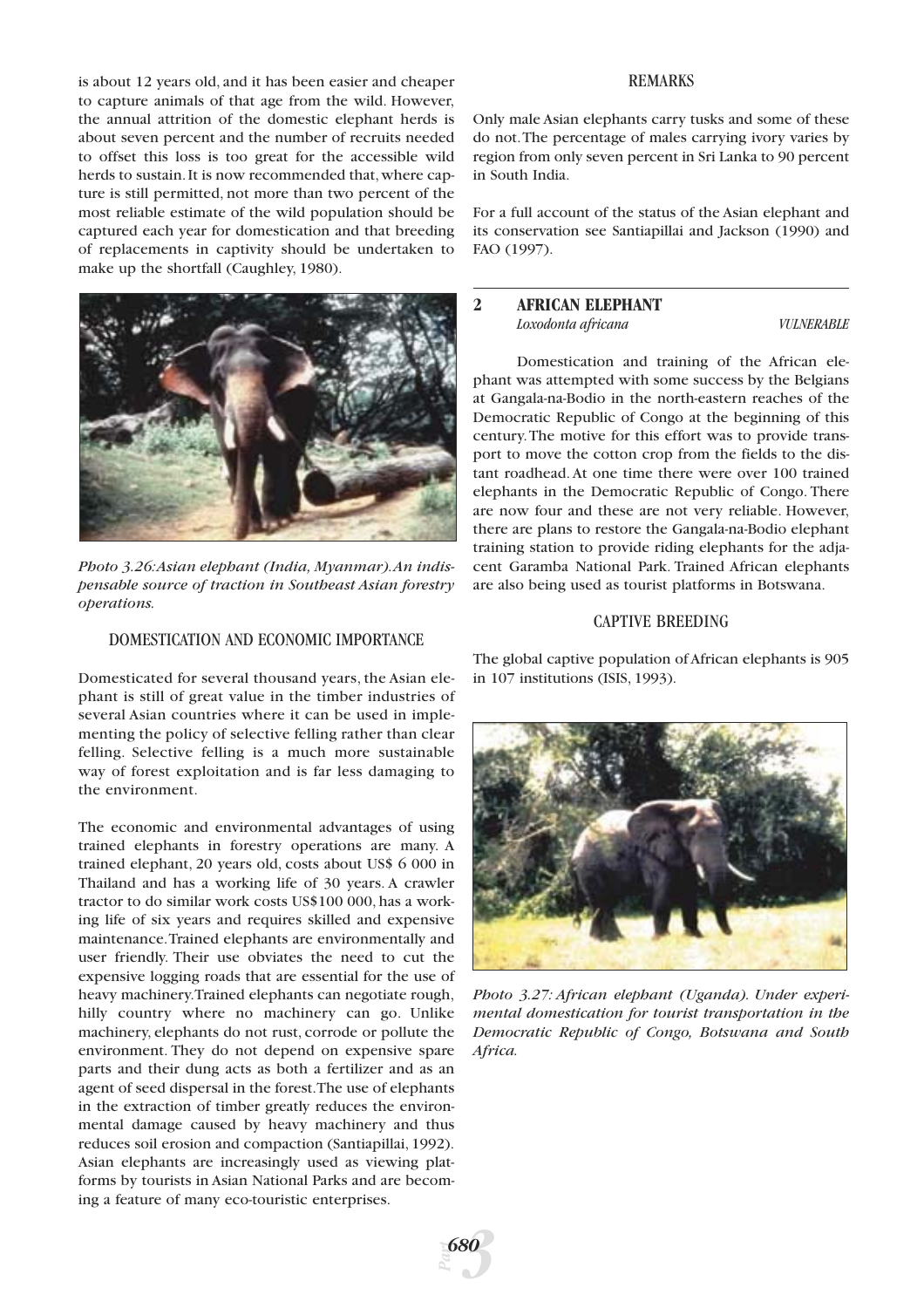# **TABLE 3.9.1:** ESTIMATED NUMBERS OF WILD AND CAPTIVE ELEPHANTS IN ASIA.

| <b>COUNTRY</b>                      | <b>WILD</b>         | <b>CAPTIVE</b>       | <b>TOTAL</b>              |
|-------------------------------------|---------------------|----------------------|---------------------------|
| Bangladesh                          | $281 - 348$         | 50                   | $331 - 398$               |
| Bhutan                              | up to 60            | $\theta$             | up to 60                  |
| Myanmar                             | 3 000               | 5 400                | 8 400                     |
| Cambodia                            | 2 000               | $500 - 600$          | $2500 - 2600$             |
| China                               | 250                 | 15                   | 265                       |
| India                               | $17310 - 22115$     | $2200 - 2800$        | $19510 - 24915$           |
| Indonesia                           | $3300 - 5300$       | 50-100               | $3350 - 5400$             |
| Laos                                | 2 000               | $1000 - 1300$        | $3000 - 3300$             |
| Malaysia<br>(Peninsular)<br>(Sabah) | 825<br>$500 - 2000$ | below 50<br>$\theta$ | below 875<br>$500 - 2000$ |
| Nepa <sub>1</sub>                   | $25 - 38$           | $60 - 80$            | $85 - 118$                |
| Sri Lanka                           | $3051 - 3435$       | $400 - 500$          | $3451 - 3935$             |
| Thailand                            | $2600 - 3650$       | $3500 - 5000$        | $6100 - 8650$             |
| Vietnam                             | $1\ 000$            | 600                  | 1 600                     |
| <b>Totals:</b>                      | $36202 - 46021$     | $13825 - 16495$      | $49527 - 62516$           |

Source: *IUCN*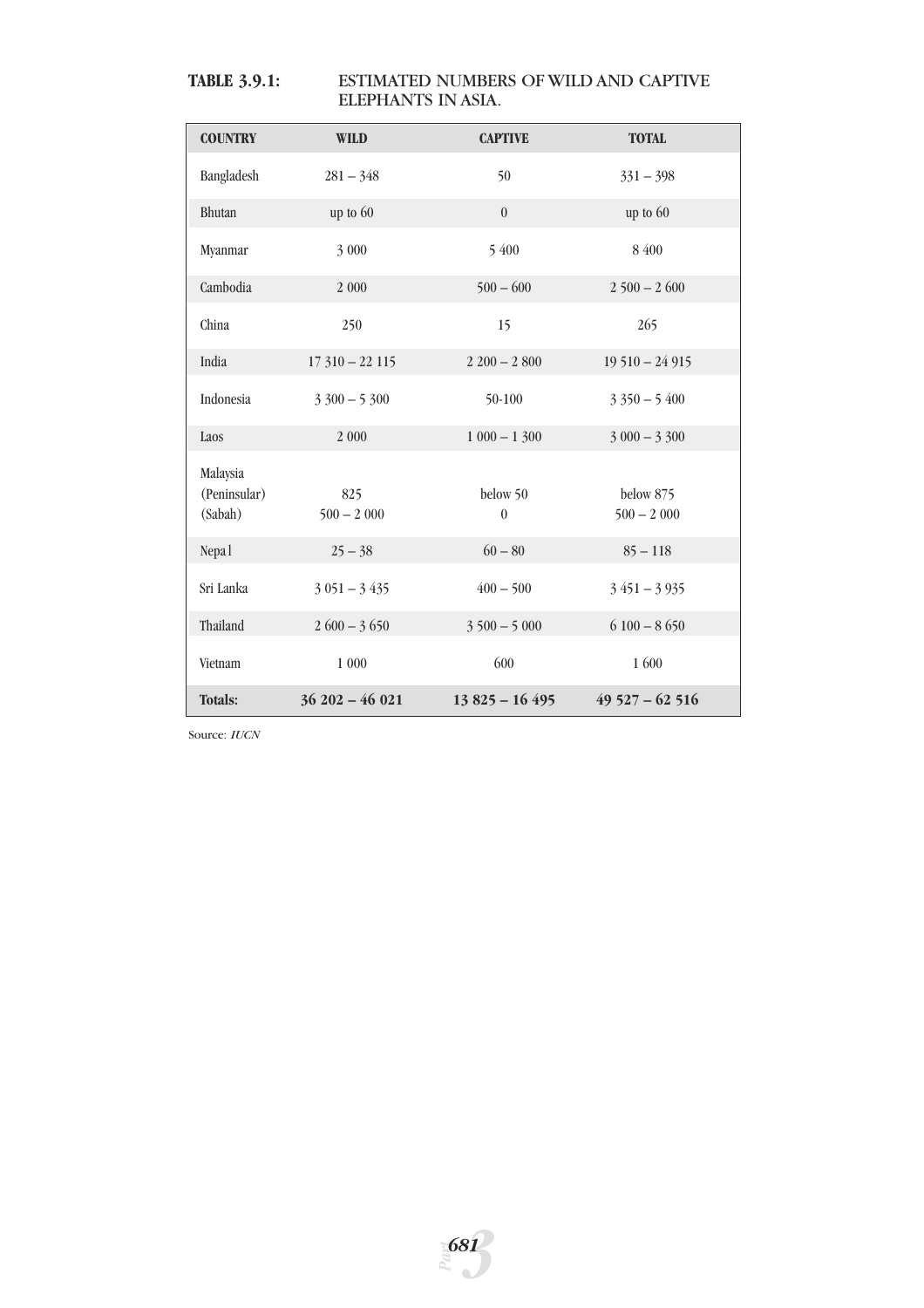# **3.10 BEARS**

#### CAPTIVE BREEDING

#### Order *Carnivora*/Family *Ursidae*

| 1 Asiatic black bear ( <i>Ursus thibetanus</i> ) | <b>VULNERABLE</b>     |
|--------------------------------------------------|-----------------------|
| 2 Brown bear ( <i>Ursus arctos</i> )             | <b>NOT THREATENED</b> |

Bears have been valued for centuries in Asia for medicine and food. In some Asian countries they are also favoured as pets and in some Buddhist cultures the keeping of a bear as a pet is a way of earning religious merit.There are eight bear species, worldwide. Of these, two, the Asiatic black bear and the brown bear are farmed in China and North and South Korea for their bile which is believed to have curative properties for many human diseases.

#### DISTRIBUTION AND CURRENT STATUS

The distribution of the Asiatic black bear extends through most of southern Asia.The western edge of its range was formerly Afghanistan and it still ranges across Pakistan, extending eastwards over northern India, southern China, Southeast Asia, eastern Russia, Korea and Japan. It is believed to prefer to live on forested hills and in tropical moist forests,below alpine elevations.The exact status of the Asiatic black bear is uncertain throughout much of its range, except for the dense forests of Laos, Myanmar and eastern Russia. It is the favoured species for traditional medicine and unusual cuisine and is the most available species in the three countries where these uses are prevalent - China, Japan and Korea.The Asiatic black bear is listed among the ten most endangered species by the World Wide Fund for Nature (United States of America).

The brown bear is the most widespread of any bear species, occurring in Europe, Asia and North America from the northern arctic tundra to the dry southern deserts. This range is now becoming reduced by the spread of firearm use, human encroachment and habitat destruction. Many brown bear populations are now isolated and face extinction due to loss of genetic diversity. Worldwide, all bear species except the American black bear (*U. americanus*) and the polar bear (*U. maritimus*) are thought to be in decline (Servheen, 1990).

#### THREATS TO SURVIVAL

The future for both the Asiatic black bear and the brown bear remains uncertain. The major threats facing both species are uncontrolled hunting (because of the increasing commercial demand for gall bladders for medicine and bear parts for food) and deforestation (causing habitat loss and fragmentation).The demand for bear gall bladders for traditional medicine is linked to the increasing affluence of China, Japan and South Korea. It is unlikely that bears will be able to maintain viable wild populations given the escalating prices, asked for and received, for gall bladders, bile and edible parts (Mills and Servheen, 1991).

Bears breed freely in captivity.The global captive population of the Asiatic black bear is 131 in 48 institutions and of the brown bear 170 in 38 institutions (ISIS, 1993). In captivity, usually in Asia, Asian black bears and brown bears occasionally cross-breed to produce fertile hybrids. The gestation period of the Asian black bear is 200 - 240 days and of the brown bear 180 - 210 days but bears undergo delayed implantation for a variable period and the embryonic gestation is actually about 60 days. Twin cubs are produced annually by both species.

#### DOMESTICATION AND ECONOMIC IMPORTANCE

Bears have achieved such a high economic value that in China and North and South Korea they are now being farmed for their parts and milked of their bile while alive. Since the mid 1980s the government of China has encouraged the establishment of bear farms. There are now over 30 bear farms in China each holding over 100 bears – one, in Sichuan Province, has more than 450 – and many smaller farms which keep a few bears. Farmed bears, of which China has a total of about 10 000 (1995) lack one of the main bile salts (cholyl-taurine) which is found in wild bear gall.This may account for the popularity of wild bear gall and thus the extensive illegal killing of wild Asian black bears (United States Fish and Wildlife Service Forensic Laboratory report). China now milks enough bile from captive live bears to satisfy the country's domestic needs, but it has a state-mandated goal of ultimately having 40 000 bears in captivity for the commercial production of bile salts, according to statements made at a recent bear conference in Harbin, China. The Sichuan Province farm extracts more than 500 kg of dried bile salts from living bears by means of catheters surgically implanted in their bile ducts.A bear can produce 3 kg of dried bile salts annually which sell for about US\$ 5/g. South Korea had 14 bear farms in 1989 and there bear gall bladders, mostly imported from China, are priced, gram for gram, at up to 18 times the price of gold (US\$ 11.53/g in 1991). North Korea has been farming bears for bile for more than 20 years and at least one bear park in Japan proposes to begin extracting bile from its bears.

Bear gall bladders (from slaughtered bears) and bile (from living bears) are valuable and powerful medicines used throughout Asia for the treatment of high fever, convulsions, burns, swollen eyes, jaundice, hepatitis, haemorrhoids, cirrhosis of the liver, diabetes, high blood pressure, heart disease, palsy and tooth decay. Bear gall is used in Japanese medicine for children to relieve night crying, colic and diarrhoea. Bear meat, especially the paws, is increasingly a novelty dish in Japan,where it has great status appeal.The consumption of bear meat is said to aid rheumatism, weakness, beri-beri with paralysis and general strength of mind and body (Read, 1982; Mills and Servheen, 1991).A live bear is worth US\$ 1 400 – 2 700 in China, US\$ 2 000 - 4 000 in Thailand and US\$ 7 100 in South Korea (1993). Most bear parts originate in Malaysia

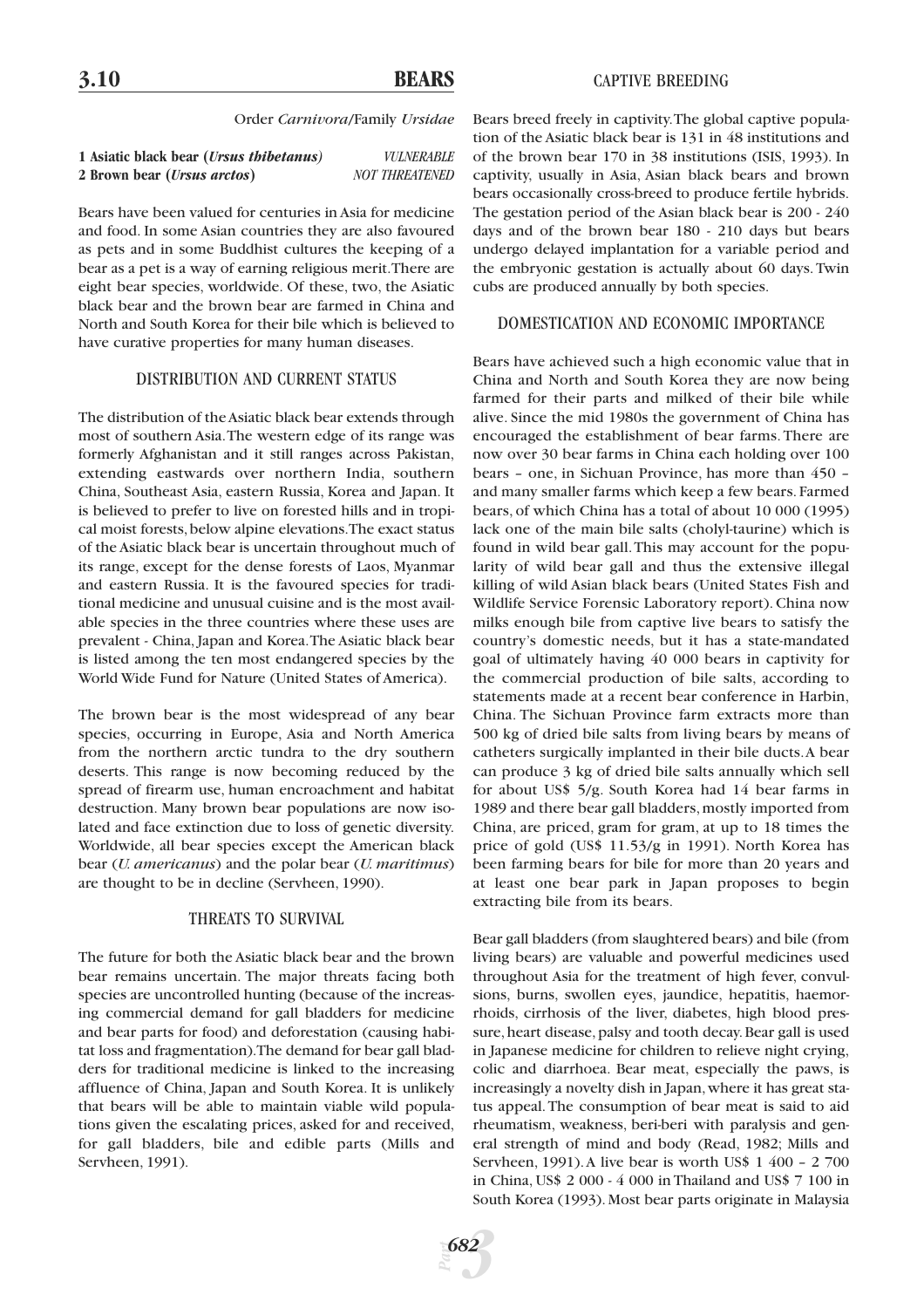and Thailand (and increasingly in the United States of America, Canada and Russia).The main consumer countries are Hong Kong, China, Taiwan, Singapore, South Korea and Japan.

#### REMARKS

For information on the status of the bears of the world and the Asian trade in bears see Servheen (1990); Mills and Servheen (1991) and Brown (1993).

# **3.11 RODENTS**

Order *Rodentia*

- **1 Agouti 7 Paca**
- 
- 
- 
- **6 Mara**
- **2 Capybara 8 Vizcacha**
- **3 Coypu 9 Giant rat**
- **4 Wild guinea pigs 10 Grasscutter or Cane rat**
- **5 Hutia 11 Other rodents**

Rodents are the world's most adaptable and prolific animals. They reproduce well, grow fast, learn quickly and adapt to a wide variety of local conditions. Many convert coarse vegetation into meat efficiently even though their stomachs are simple.

Previous domestication of the guinea pig, laboratory rat and mouse, gerbil and hamster supports the notion that other species might be similarly utilised. Already much rodent meat is consumed throughout the world. In Latin America, especially in Peru and other Amazonian regions, about 85 percent of the total protein in the human diet comes from hunted rodents. In tropical West Africa and Botswana the annual harvest of the springhare (*Pedetes capensis*) exceeds 3.3 million kg. Peru has 20 million domestic guinea pigs that produce annually between 16 000 and 17 000 tons of meat.The killing-out percentage (dressed weight) of many rodents often exceeds 60 percent, yet rodents are seldom included in livestock programmes or economic development plans.

The wild animals briefly described in this section have either been domesticated, are undergoing experimental domestication or have potential for exploitation.

The source of much of the information in this section can be found in National Research Council (1991).

# **1 AGOUTI**

| Dasyprocta spp. | Family Dasyproctidae  |
|-----------------|-----------------------|
|                 | <b>NOT THREATENED</b> |

Prolific, hare-sized, diurnal rodents, highly valued for their meat and relentlessly hunted throughout their range.Adults weigh 2 – 5 kg.

# DISTRIBUTION AND CURRENT STATUS

The agouti is found throughout the lowland tropical forests of Latin America, from southern Mexico to Paraguay and on many islands of the Caribbean. It is becoming rare in Mexico and Costa Rica. Hunting of agoutis is prohibited in Brazil, but nevertheless still continues.

#### THREATS TO SURVIVAL

The main threats are excessive hunting for sport and food and habitat destruction.Agoutis are said to be highly susceptible to Foot-and-Mouth disease.

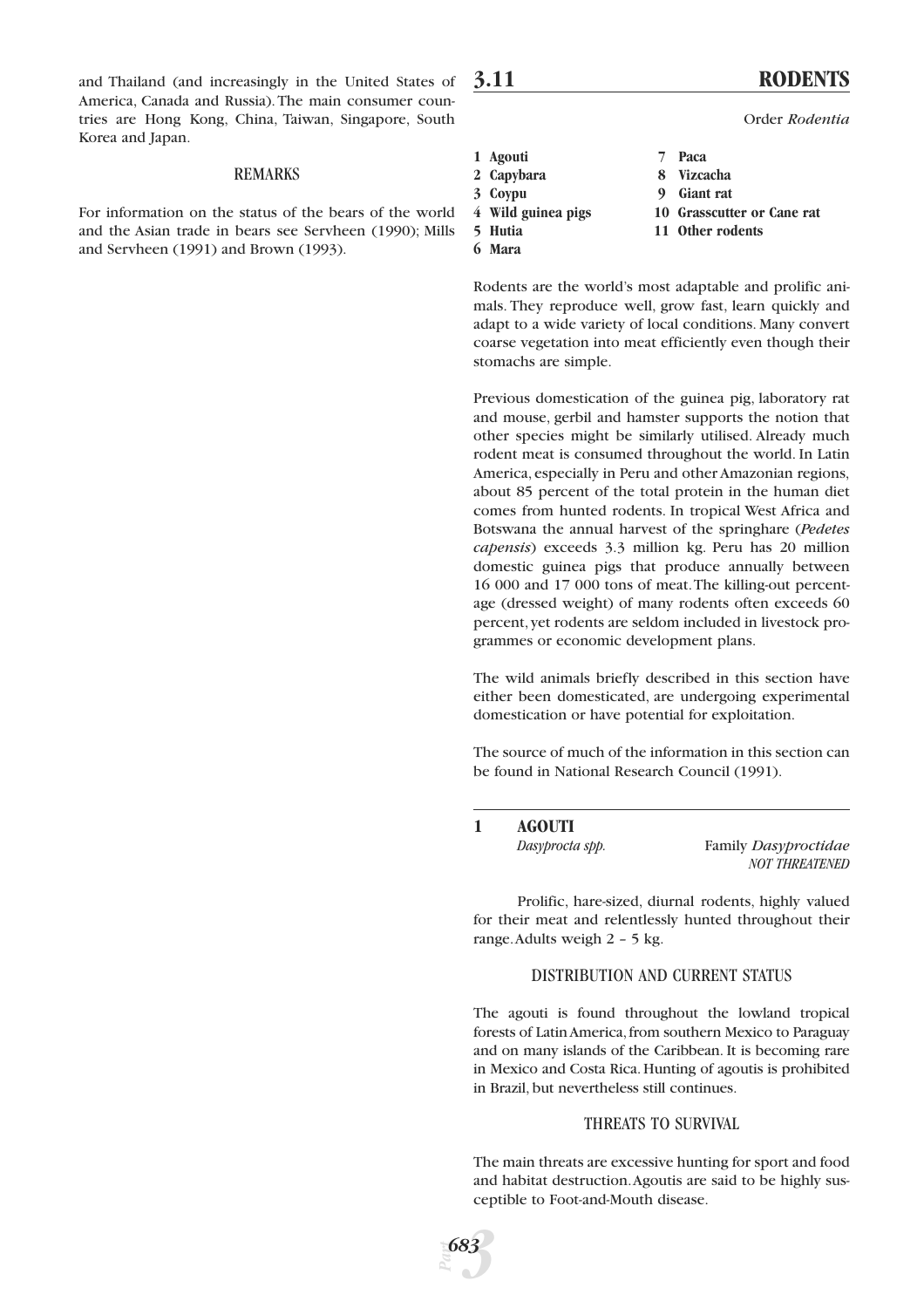# CAPTIVE BREEDING

Agoutis breed freely in captivity and a research project on captive breeding of two local agouti species, *D. mexicana* and *D. punctata*, for food has been set up at Tuxtla Gutierrez, Mexico. The gestation period of the agouti is 3.5 – 4 months.Twins are usually born.

## DOMESTICATION AND ECONOMIC IMPORTANCE

Although wild agoutis are very shy, when taken young they tame easily. Domestication would appear to be possible once a system of husbandry has been worked out. Since agoutis are popular game animals, their meat is widely accepted. However, the agouti has two very active anal glands that produce a strong odour.This can taint the meat unless they are carefully removed after slaughter. Agoutis in captivity are very smelly and unpleasant to work with (Smythe and Brown de Guanti, 1995).

#### REMARKS

Agoutis often save nuts and seeds by digging holes in scattered places and burying them.This behaviour helps disperse the seeds of many tree species and provides a degree of reforestation.The dispersal and germination of Brazil nut seeds is entirely dependent on the forest-dwelling agouti which is the only rodent able to open the hard shell which encases the nut (World Bank Information Brief, 1993).

#### **2 CAPYBARA**

*Hydrochoerus hydrochaeris* Family *Hydrochoeridae NOT THREATENED*

The capybara is the world's largest rodent and is as big as a sheep. It often weighs over 50 kg. These reddish-brown rodents move freely on dry land and having webbed feet are good swimmers.They dive with ease and can remain submerged for about 5 minutes.

#### DISTRIBUTION AND CURRENT STATUS

The capybara occurs in flooded grasslands from Panama to Paraguay, mainly in the watersheds of the Orinoco, Amazon, Paraguay and Parana Rivers. Large populations live in the Pantanal of western Brazil and on the llanos flood plains of Venezuela and Colombia.While capybaras occur in large numbers (one ranch in Venezuela had 47 000 capybaras on 50 000 ha) in many areas they have been deliberately exterminated by farmers who think they compete with cattle and transmit diseases.The capybara is rarely found more than 500 m from water in which it takes refuge when pursued.

# THREATS TO SURVIVAL

The main threat is illegal hunting especially in the dry season when the animals concentrate around waterholes. Disease hazards include Foot-and-Mouth disease, brucel-

*Part*

*3*

*684*

losis and trypanosomiasis. The latter of which may present a constraint to captive production *in situ*, since in one area 55 percent of the capybaras died of the disease, which was shown to have been due to infection with *Trypanosoma evansi* (Schaller and Crawshaw, 1981).

#### CAPTIVE BREEDING

Capybaras were bred in captivity in Brazil as early as 1565. Confining capybaras at high densities may create serious problems of intra-specific aggression. Nevertheless, capybara farming is considered to be very feasible (Ojasti, 1991). The animal is large, has a high reproductive potential, grows fast, eats grass, has few major health problems, lives in groups and is easy to handle. Production systems for capybaras have been developed and tested in Brazil (Alho, 1986), Colombia (Fuerbringer, 1974) and Venezuela (Sosa-Burgos, 1981) and the feasibility of raising capybaras in captivity has been demonstrated beyond any doubt.The gestation period of the capybara is 100 - 110 days and one or two litters of 4 - 6 young are produced annually.

# DOMESTICATION AND ECONOMIC IMPORTANCE

The Institute of Animal Production in Venezuela started a captive-breeding programme in 1970.A similar project is in progress in Colombia and guidelines for raising capybara have been published. In Brazil, research has been carried out into capybara nutrition, genetics, management, reproduction and social behaviour in captivity. This research is being conducted by the University of Sao Paulo at its Wildlife Research Centre (CIZBAS). Young capybaras can reach a live weight of 35 kg in 10 months (Parra *et al*, 1978) and annual productivity is said to exceed that of cattle in many parts of their range. Kyle (1987) compares the meat production of Venezuelan capybaras with cattle production and concludes that a female capybara can produce 60 kg of meat a year as compared to 40 kg produced by a cow under the current Venezuelan production systems.



*Photo 3.28: Capybara (Argentina).The largest rodent in the world with high potential for ranching for meat and skins.*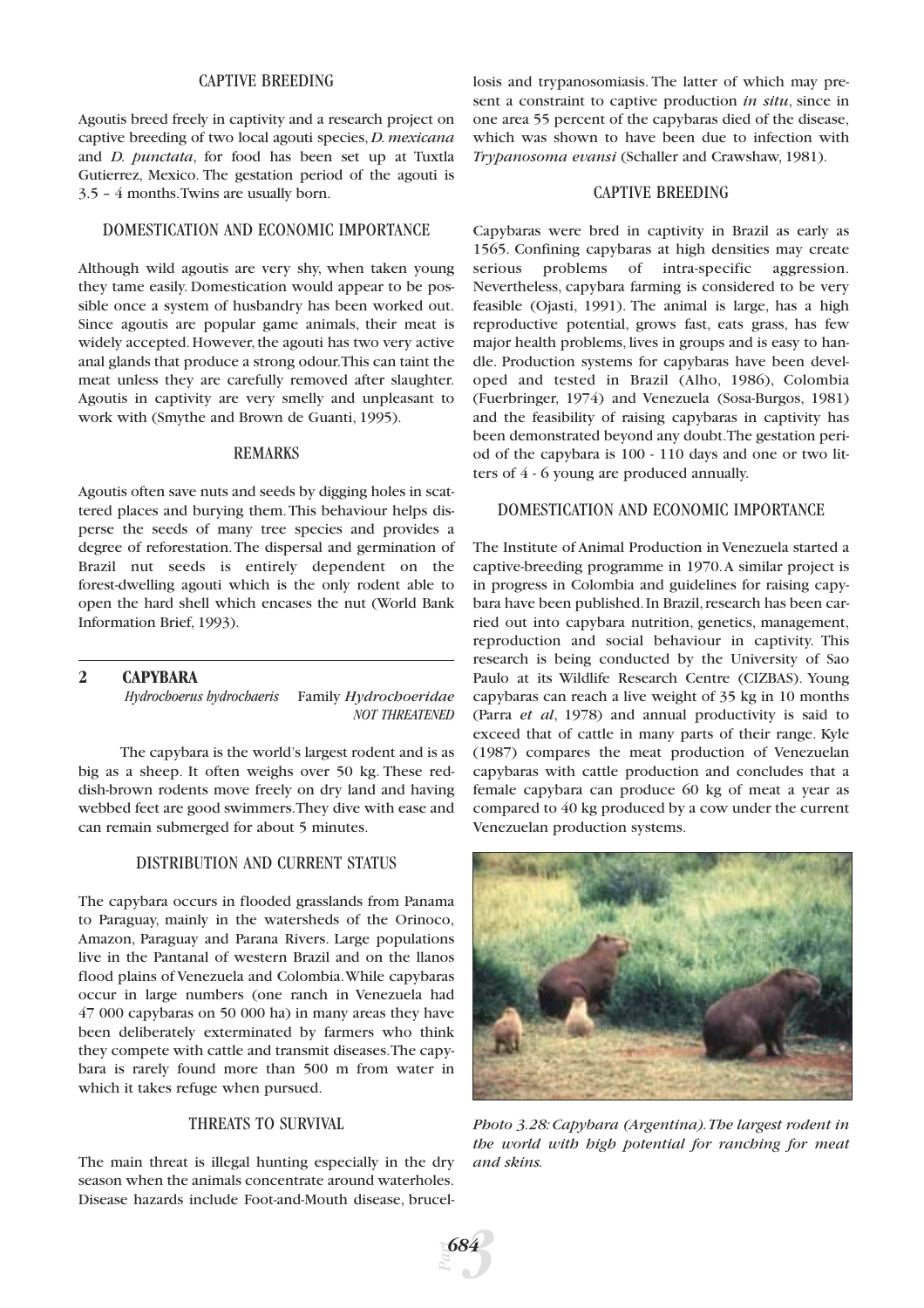The species is widely eaten in South America and in Venezuela more than 500 tons of meat are sold each year. The hide of the capybara is considered excellent for glove making and is sold for high prices on the European market, where the leather is known as Carpincho. Rennet from the stomachs of capybaras is used for the production of a starter for cheese.The meat of this semi-aquatic animal has long been approved by the Vatican for consumption on traditional Roman Catholic meatless days. It is now an important food during Holy Week in Colombia and Venezuela.Another commercial product of the capybara is oil, which is extracted from subcutaneous fat and yields up to 4 litres per adult animal. Capybara oil is valued as a popular medicine for asthma (Ojasti, 1991).

#### REMARKS

The rising price of beef throughout South America is providing a new incentive to develop a capybara industry and is forcing many *campesinos* to eat more wild meat.

For information on productivity of capybara, see Gonzalez-Jimenez (1995).

# **3 COYPU** *Myocastor coypus* Family *Myocastoridae NOT THREATENED*

The coypu is an aquatic rodent the size of a small dog.A native of South America, it produces fur of considerable commercial value. Its meat is consumed in many regions of South America and in parts of Europe.The live weight of the coypu averages 7 – 10 kg but may go as high as 17 kg.

# DISTRIBUTION AND CURRENT STATUS

The coypu is widely distributed throughout Brazil, Paraguay, Uruguay, Bolivia, Argentina and Chile. It has been introduced into North America, Europe, northern Asia and eastern Africa. As a result of escapes from fur farms it is now feral in all these areas including Japan. In the United States of America it is abundant in Louisiana, Oregon, Florida and Chesapeake Bay. In various countries the animal's status ranges from rarity to pest.Wild coypus are protected by law in Argentina because of overhunting and there are over one hundred coypu farmers in that country. Elsewhere coypus are destroyed *en masse* to reduce damage to dams, irrigation ditches and crops.

# THREATS TO SURVIVAL

In areas where the animal is considered a pest, extermination policies may be carried out.Coypus are susceptible to rabies and can carry the virus of equine encephalomyelitis. In captivity they are susceptible to a number of density-dependent infections such as salmonellosis, leptospirosis and toxoplasmosis.They are also susceptible to bacterial pneumonia and strongyloides infection.

# CAPTIVE BREEDING

Captive breeding of coypu began in Argentina in 1922. Wild coypus are shy animals but tame easily in captivity.They are difficult to confine and when they escape, can become a serious agricultural pest. The gestation period of the coypu is 128 - 140 days and two or three litters of 5 - 6 young are produced annually.

# DOMESTICATION AND ECONOMIC IMPORTANCE

There is a huge literature on farming coypus. While the meat is highly acceptable, the main product of coypu farming is the fur, known as nutria. The guard hairs are also used to make felt. In Chile, 80 commercial coypu farms maintain 48 000 breeding females and produce 500 000 skins a year.The coypu provides 50 percent of the total exports of native mammal skins from Argentina.

#### REMARKS

Feral coypus have recently been eliminated from the eastern counties of the United Kingdom where they had escaped from fur farms (National Research Council,1991).

### **4 WILD GUINEA PIGS** *Cavia spp.* Family *Caviidae THREATENED*

Three species of wild cavies, close relations of the domesticated guinea pig, occur in South America. They are *Cavia aperea*,*C.fulgida* and *C.tschudii*.All are declining in numbers rapidly and action to preserve them is urgently needed. *C. aperea* is still widely used as a food item in rural Brazil and elsewhere in South America.

# DISTRIBUTION AND CURRENT STATUS

The range for wild guinea pigs includes the central highlands of Bolivia and Brazil, but it is not well known.The current status of wild cavies is unclear and no accurate estimates are available.

#### THREATS TO SURVIVAL

Over-exploitation and habitat destruction.

#### CAPTIVE BREEDING

Domestic guinea pigs breed freely whether they are confined in small cages or, as in a few regions of Peru, they are herded on the open range and confined at night in small adobe coops.There are no data on captive propagation of the wild species.The gestation period of the domestic guinea pig is 65 - 70 days and four litters of 2 - 3 young are produced annually.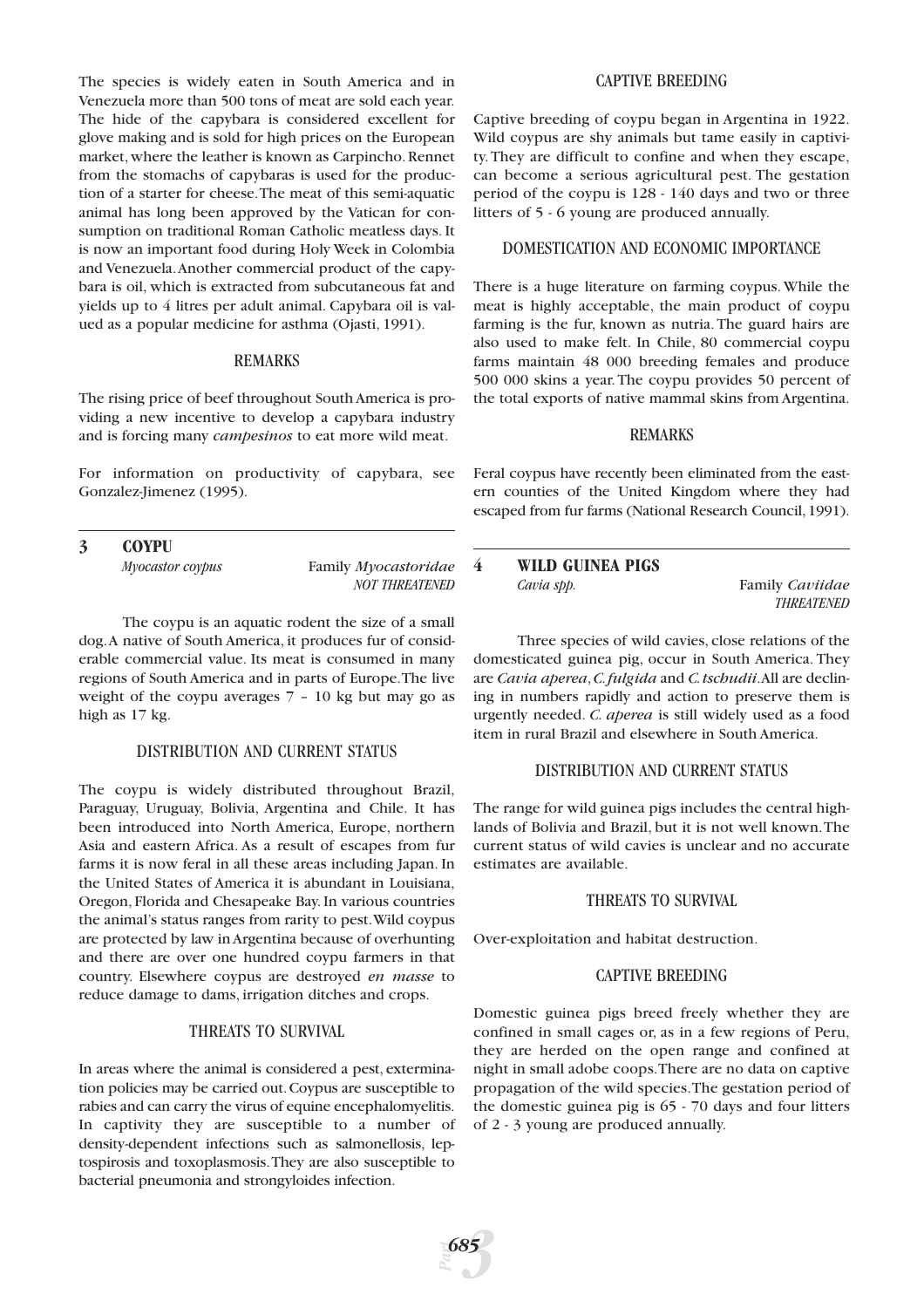#### DOMESTICATION AND ECONOMIC IMPORTANCE

The wild guinea pig was domesticated for food use in the central highlands of Peru and Bolivia at least 7 000 years ago and its descendants are still widely used as a meat source throughout South America. Peru alone has about 20 million which produce 16 000 to 17 000 tons of meat a year, almost as much as is produced in that country by the domestic sheep population. Improved guinea pigs have been developed by La Molina National Agrarian University in Peru, which has raised the average weight of domestic guinea pigs from 0.5 kg to nearly 2 kg. Guinea pigs are raised for food in Nigeria, Cameroon, Ghana, Sierra Leone, Togo and the Democratic Republic of Congo. In southern Nigeria, at least 10 percent of all households raise guinea pigs for food, often in colonies of up to 30 animals. Small-scale farmers in the Philippines also raise them in cardboard boxes. It is estimated that 20 females and two males can produce enough meat year round to provide an adequate protein diet for a family of six (Huss, 1982). An FAO study at Ibarra in Ecuador showed that on small mountain farms guinea pigs provided more profit than either pigs or cows, largely because their meat sold for such high prices. The food conversion efficiency is high:  $3.3 - 5.7$  kg of forage produces 1 kg of meat. Guinea pigs are also used worldwide for biomedical research. The domestic guinea pig did not spread beyond the Inca Empire until after the Spanish Conquest, when being small and easily transported, it appeared in Spanish Equatorial Guinea. From here it became known in the English-speaking world, as is suggested by its name (Zeuner, 1963).

#### REMARKS

Domestic guinea pigs can be carriers of the trypanosome of Chaga's disease (*Trypanosoma cruzi*) and also of *Salmonella spp.* Coccidiosis and internal parasites are also common. Research on domestic guinea pig husbandry is underway in universities and government research stations in Colombia, Ecuador, Venezuela, Peru and Bolivia. Domestic guinea pigs have been implicated in a recent outbreak of bubonic plague in Peru.

# **5 HUTIA**

*Capromys spp.* Family *Capromyidae THREATENED/ENDANGERED*

The hutia is a short-legged rodent, varying in size according to species, from that of a guinea pig to that of a small dog. Hutias of some ten species are hunted for food throughout the Caribbean islands.Caribbean Indians used to carry hutias on long voyages as a semi-domesticated food source. Live weight of the various species of hutia varies from 1 – 9 kg and their habits vary, too.The Cuban hutia is a diurnal forest dweller and can weigh up to 7 kg. The Jamaican hutia weighs up to 2.5 kg and is nocturnal.

Hutias are found only in the Caribbean Islands (Greater Antilles and Bahamas). Most species are endemic on a single island. The Cuban hutia is found only on Cuba and is the only hutia considered not to be threatened. All others are rare, over-exploited by hunters and in danger of extinction.

# THREATS TO SURVIVAL

Several island-endemic hutia species are already extinct and those that remain are seriously at risk from overhunting, habitat degradation and predation by introduced domestic cats, dogs and mongooses. All hutia species, except the Cuban hutia, are classified as endangered by IUCN.

#### CAPTIVE BREEDING

Cuban and Jamaican hutias breed freely in captivity and are over-produced in many zoos so there is no shortage of stock for domestication trials. Colonies might be established on uninhabited Caribbean islands, as has already been done with the Bahamian hutia (*Geocapromys ingrahami*), a species that was a regular food source of the pre-Colombian Indians.The gestation period of hutia species is 16 – 20 weeks.Two litters of 1 – 4 young are produced annually.

#### DOMESTICATION AND ECONOMIC IMPORTANCE

Hutias are kept in barns in Cuba, fed on bananas and harvested for the table. They tame easily and show promise for domestication, which if successful, might provide an incentive for their conservation. Hutia meat is especially relished in Jamaica where the animals are hunted and killed after being treed by dogs.

# REMARKS

Hutias are carriers of the virus of equine encephalomyelitis, a serious disease of horses. The Jamaican hutia (*Geocapromys brownii*) has one of the highest diploid chromosome numbers of any animal,  $2n = 88$ .

#### **6 MARA**

*Dolichotis patagonum* Family *Caviidae*

*NOT THREATENED*

The mara is a large wild relative of the domesticated guinea pig that lives in the dry country of Patagonia in the southern half of Argentina.Average live weight is about 8 kg, but some specimens can weigh up to 16 kg (Taber, pers. com.).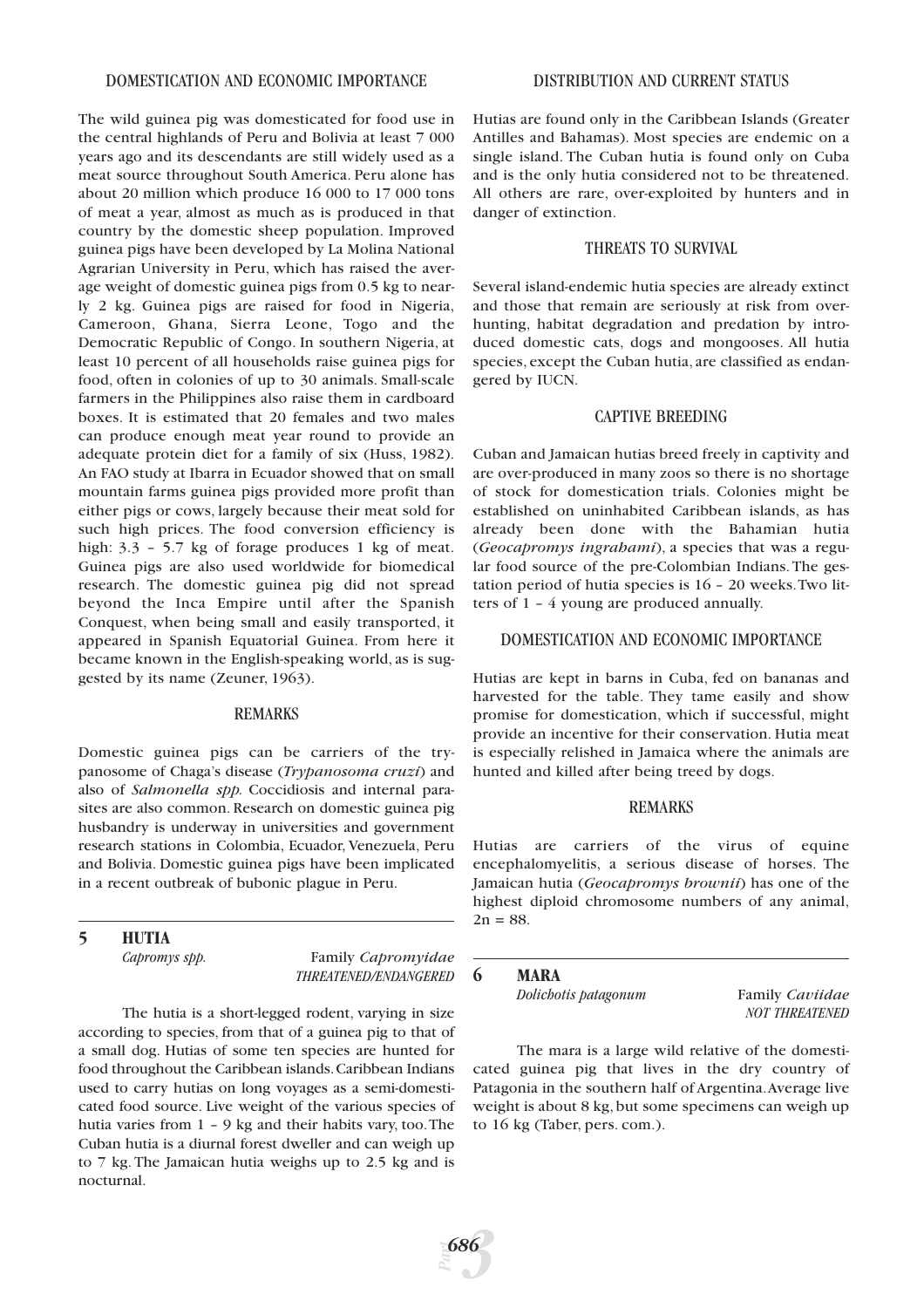

*Photo 3.29: Mara (Argentina). A large relative of the domesticated Guinea pig whose meat is widely consumed in South America.*

# DISTRIBUTION AND CURRENT STATUS

The mara is found in the thorn-scrub desert and Patagonian steppe of Argentina, between 28ºS and 50ºS. It is now scarce everywhere and is extinct in many eastern parts of its former range.

# THREATS TO SURVIVAL

These animals, once plentiful, are now threatened by the introduction of the European hare (*Lepus europaeus*) which competes successfully with the mara for food. Maras used to be shot for their hair which was used to make fishing flies.The animal is now protected throughout Patagonia.

# CAPTIVE BREEDING

Maras have been bred successfully in many zoos.The gestation period is 77 days and litters of 1 – 3 young are produced several times a year.

# DOMESTICATION AND ECONOMIC IMPORTANCE

Maras are social animals and can be maintained in groups in captivity. They tame easily and at 8 kg are a suitable size for domestication. The meat is said to be dry and flavourless but nevertheless is widely consumed in South America. The yellowish-grey hair used for making fishing flies could be a valuable by-product of domesticated maras.

# REMARKS

Captive maras are said to be very susceptible to tuberculosis when kept in humid conditions.

# **7 PACA**

*Agouti paca* Family *Agoutidae NOT THREATENED*

Pacas are also known as lapa.They are large, spotted, tailless, nocturnal rodents with the potential to become a source of protein for the American tropics.Paca meat is said to taste like a combination of pork and chicken. Adult pacas weigh 6 – 14 kg, the males being larger than the females.

# DISTRIBUTION AND CURRENT STATUS

Pacas are found throughout most of lowland Latin America from central Mexico to northern Paraguay, Argentina and Brazil.The animal has also been introduced into Cuba. Unfortunately, expanding human populations have exterminated this very popular game animal within hunting range of almost all cities, towns and villages. Hunting and marketing paca meat is prohibited by law in some countries, but this is rarely enforced. Hunting takes place at night using dogs and spotlights. The paca has become extinct or greatly reduced in certain areas of Venezuela due to hunting for human consumption in restaurants.

#### THREATS TO SURVIVAL

Intense hunting pressure for sport and food and habitat and habitat destruction.

# CAPTIVE BREEDING

Captive breeding is not very easy, but some zoos have been successful. Intra-specific aggression is a serious impediment to captive reproduction.Tamed female pacas are said to be difficult to breed because they are unreceptive to the male, whereas wild pacas while being much less manageable are easier to breed.This problem might be solved by careful selection of breeding stock since the females show considerable individual variation. Smythe (1991) describes novel artificial socialisation procedures that have been successful in breaking down and modifying the characteristic social intolerance and aggressive nature of the paca. His results show that artificially changed social behaviour is adopted by subsequent captive-bred generations and he is optimistic that in future, when opportunities for the selection of desirable characteristics occur, a truly domesticated strain of paca will be developed within a few generations. However, whether or not this will happen depends largely on the economic feasibility of paca farming.

The gestation period of the paca is 138 – 173 days and a single, precocious offspring can be produced twice a year.Twins are occasionally born.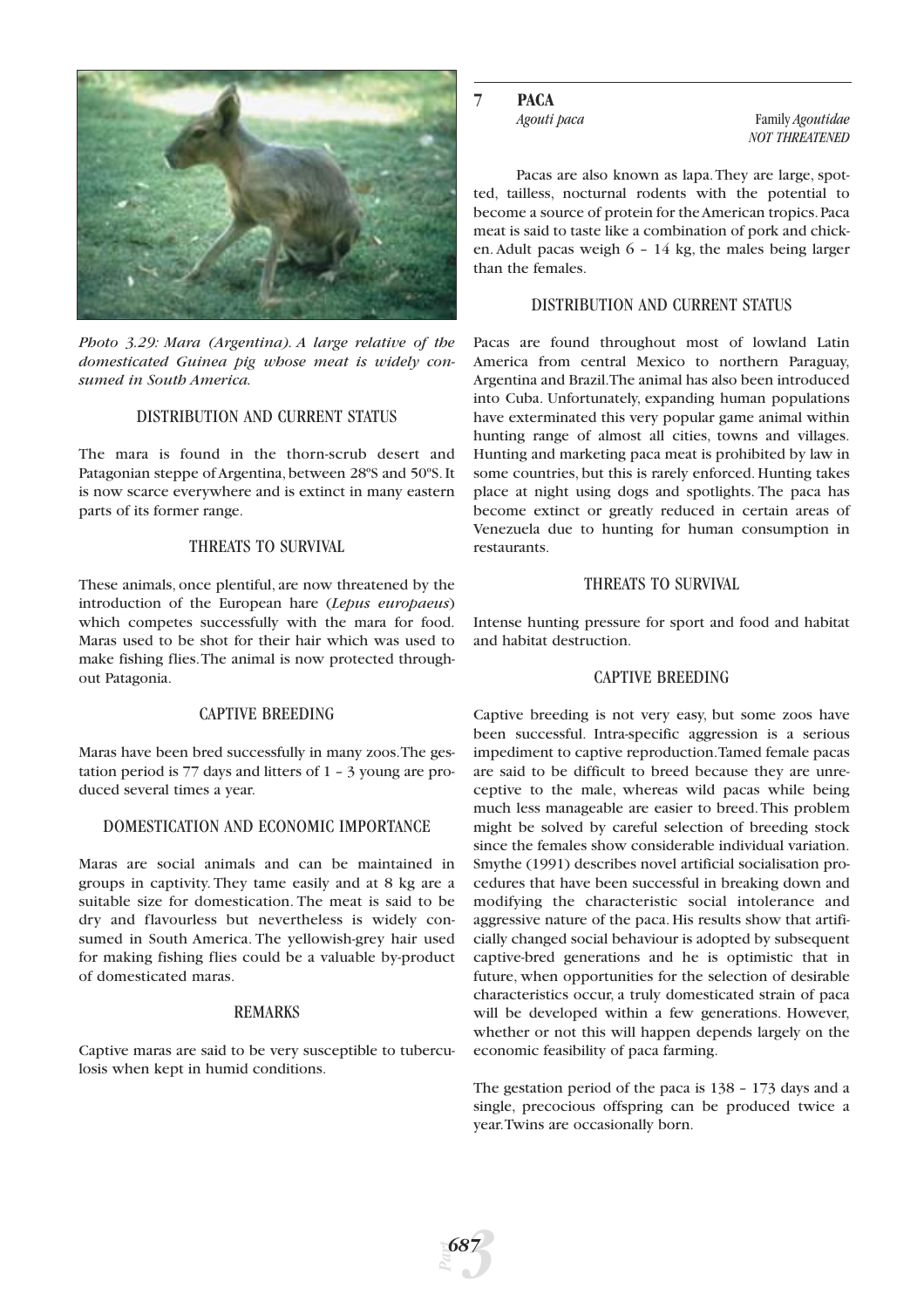#### DOMESTICATION AND ECONOMIC IMPORTANCE

In Belize and Mexico pacas are kept in cages and fattened on kitchen scraps. In Costa Rica pacas are bred on farms, under houses and even in apartments. Research on raising pacas in captivity is under way at the Universidad Nacional in Heredia, Costa Rica, at the Smithsonian Tropical Research Institute in Balboa, Panama and at the Instituto de Historia Natural at Tuxtla Gutierrez, Mexico. In Turrialba, Costa Rica, a farmer is already breeding pacas commercially and paca meat fetches very high prices in Costa Rican restaurants. The potential yield of meat from farmed pacas has been compared to that of ranched cattle. During the 4 – 5 years for a steer to reach slaughter weight, a female paca could produce 10 young with a total weight of 60 kg or about 14 kg/year. If the meat is 65 percent of the carcass weight, the yield would be 9 kg/year. This would be much below the potential yield from cattle (40 kg/cow/year) but a *campesino* keeping a single group of one male and five female pacas could expect to produce 45 kg/year which compares favourably with one steer (Smythe, 1991). Cattle ranching in the humid lowlands of the tropics is a major cause of deforestation. Paca farming would encourage the preservation of the forest and provide a source of high-quality protein from forest products.

# REMARKS

Pacas can harbour leishmaniasis and Chaga's disease. For full information on domestication and husbandry of the paca, see Smythe and Brown de Guanti (1995) and FAO (1995).

# **8 VIZCACHA**

*Lagostomus maximus* Family *Chinchillidae NOT THREATENED*

Vizcachas are soft-furred South American rodents with some promise for producing meat and skins in marginal areas within their natural range.They weigh up to 8 kg.

## DISTRIBUTION AND CURRENT STATUS

Vizcachas were once abundant all over the savannahs of southern Paraguay, Bolivia and Argentina. Now they are being systematically exterminated because they are believed to compete with cattle for grazing and because their acidic urine kills grass. The plains vizcacha has been greatly reduced for this reason and has almost disappeared from Tucuman Province in Argentina (Ojeda and Mares, 1982).Today they inhabit isolated areas of north, central and western Argentina and southern Paraguay.

### THREATS TO SURVIVAL

Ranchers have mercilessly hunted these animals since 1907. A bounty system used to be in operation in Argentina, but this is not now necessary because the numbers of vizcachas have been greatly reduced.

## CAPTIVE BREEDING

The gestation period of the vizcacha is 154 days. In the wild one or two litters of one or two young are produced annually.

## DOMESTICATION AND ECONOMIC IMPORTANCE

Vizcachas have not been domesticated, but in marginal areas they may be much more productive than conventional livestock.The meat is often consumed in the pickled form in South America. One slaughterhouse in Rio Cuarto in Argentina handles 10 tons of vizcacha meat a week, harvested from the wild, and vizcacha dishes can be found in any restaurant.

#### REMARKS

None.

# **9 GIANT RAT**

*Crycetomys spp.* Family *Muridae NOT THREATENED*

The giant rat, also known as the pouched rat, is one of Africa's largest rodents. There are two species, *C. gambianus*, which lives on savannahs and at the edge of the forest and C*. emini* that lives mainly in rain forest. Both are highly prized as food for human consumption. Although the giant rat is vegetarian, in captivity, it eagerly consumes dry or canned dog food. Adult rats weigh 1 – 1.5 kg.

### DISTRIBUTION AND CURRENT STATUS

The giant rat is found in suitable habitat from Senegal to Sudan. It can live at high altitude, being found up to 2 000 m asl in West Africa and to 3 000 m asl in East Africa.The rain forest species occurs in the forests of the Democratic Republic of Congo and adjacent Central African countries. It is abundant but has been exterminated where human populations are dense, such as in parts of eastern Democratic Republic of Congo.

# THREATS TO SURVIVAL

Over-hunting is the main threat.

# CAPTIVE BREEDING

The giant rat usually breeds easily in captivity, but the project at the University of Kinshasa, Democratic Republic of Congo, reports problems getting giant rats

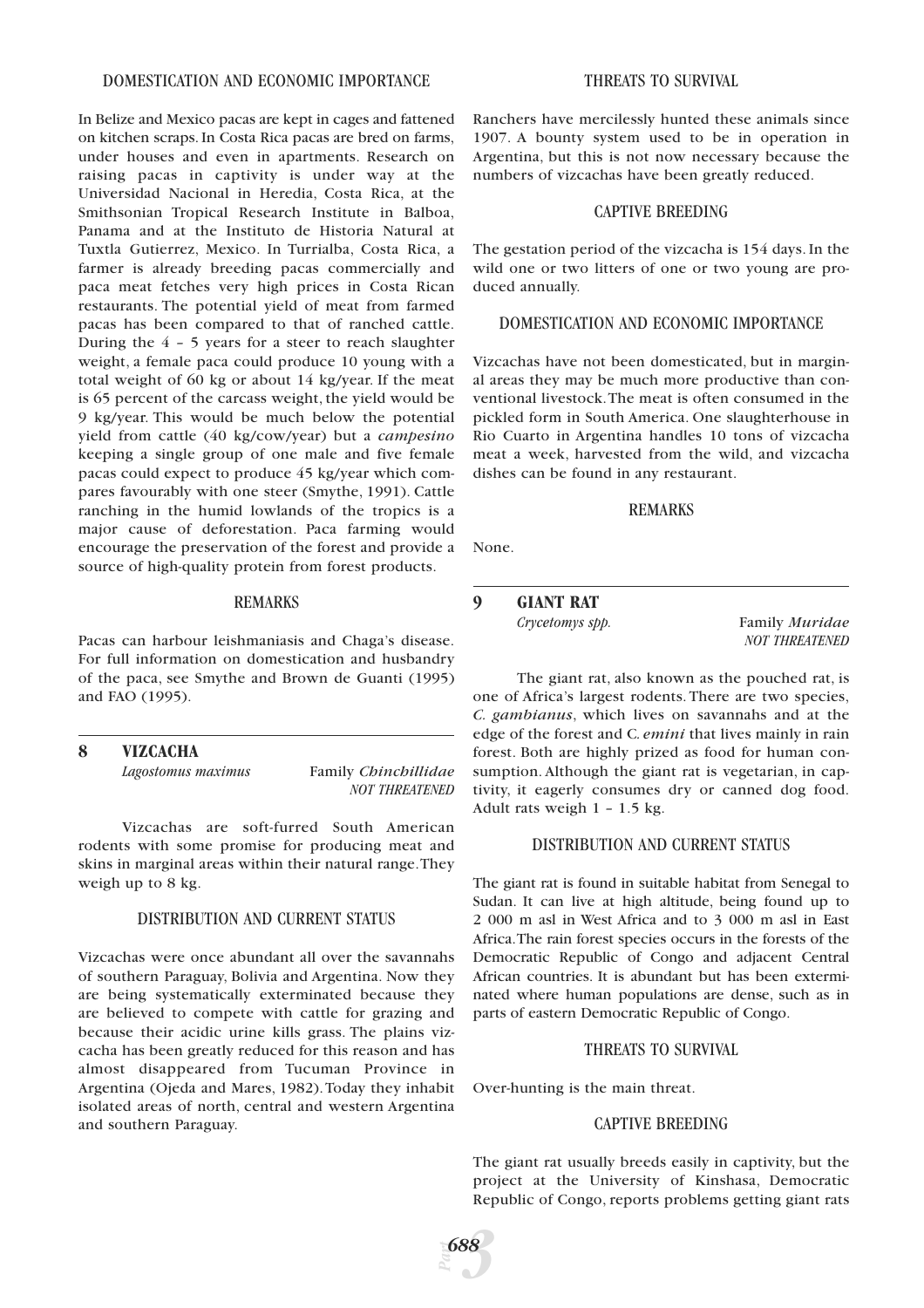to mate. When introduced, the male and the female tend to fight viciously.The gestation period of the giant rat is 28 – 42 days. Females can reproduce six times a year and the average litter size is four.

## DOMESTICATION AND ECONOMIC IMPORTANCE

The University of Ibadan in Nigeria has a programme for domesticating the giant rat. Breeding stocks were established in 1973 and this population is now considered domesticated. Commercial-scale giant rat farming is now being established in southern Nigeria.The project, at the University of Kinshasa reports that the rain forest species seems more docile and sociable than *C. gambianus*.Wild giant rats form a large component of bushmeat in West Africa and successful domestication would produce a valuable and acceptable meat supply. The giant rat also has some potential as a laboratory animal in nutritional, clinical and pharmacological research.

#### REMARKS

A few African tribes have taboos against consuming rat meat. Giant rats are omnivorous and are thus easier to feed in captivity than the grasscutter or cane rat.

# **10 GRASSCUTTER OR CANE RAT** *Thryonomys spp.* Family *Thryonomyidae NOT THREATENED*

Two species occur, *Thryonomys swinderianus* and *T. gregorianus*, both found in the forests and savannahs of the humid and subhumid areas of Sub-Sahelian Africa. Grasscutters weigh up to 8 kg and in Africa their meat is more valuable than chicken.

#### DISTRIBUTION AND CURRENT STATUS

Grasscutters or Cane rats occur throughout Sub-Sahelian Africa wherever the grass species they prefer for food is available. They do not inhabit rain forest, dry scrub or desert but often live in forest clearings where adequate grass is present. Despite intense hunting, this animal survives and is not threatened. Nevertheless, many populations are well below carrying capacity due to local over-exploitation.

# THREATS TO SURVIVAL

Over-hunting and habitat destruction. Captive animals have died of clostridial infections.

#### CAPTIVE BREEDING

Experimental work is in progress.The gestation period of the grasscutter is 152 days. Litters normally contain two to four young, but in Benin and Togo litters of 11 and 12 are reported.

#### DOMESTICATION AND ECONOMIC IMPORTANCE

The Wildlife Domestication Unit of Ibadan University in Nigeria reports the potential of domesticated grasscutter colonies. Research on grasscutter husbandry is also being carried out by the Ministry of Rural Development in Benin and at Lacena in Côte d'Ivoire. In areas where cattle raising is constrained by the tsetse fly and trypanosomiasis,bushmeat is a very important source of protein for the local population. In Accra, Ghana during one year, 73 tonnes of grasscutter meat were sold in one local market. This represents more than 15 000 animals. In Côte d'Ivoire the meat sells for the equivalent of US\$ 9 per kg. The demand for grasscutter meat exceeds the supply and a market exists for it all over Africa.

The agricultural extension services of Cameroon, Ghana, Côte d'Ivoire, Nigeria, Togo and Benin are encouraging farmers to rear grasscutters as backyard livestock.A bilateral co-operation project is under way in Benin to study improved breeding methods.A new project has recently been set up in Gabon by the French Non-governmental Organization (NGO) Veterinaires sans Frontieres. This project will test the economics and technical viability of farming grasscutters and the brush-tailed porcupine (*Atherurus africanus*).

The nervous disposition of the grasscutter may interfere with successful domestication. Thus there is a need for selection for docility because even after several generations in captivity the grasscutter must be handled with care.This animal might respond to the socialisation techniques that have been successful for the domestication of the paca.

Although domestication of the grasscutter would provide a useful supply of meat, wild populations could also be managed to maximise and sustain production by habitat management.

#### REMARKS

For information on the grasscutter, see Asibey (1974) and FAO (1996). In francophone African countries, the grasscutter is referred to as agouti which means an animal from the bush. It is not a true agouti.

#### **NOTE**

The ten rodent species described in this section all show some promise as specialised food sources for humans.Some are more productive than domestic livestock in marginal or degraded areas and some are adapted to thrive where, for one reason or another, conventional livestock do not. Many valuable rodent species are classified by IUCN as endangered or vulnerable and some have already been hunted to extinction.If the considerable productive potential of these members of the Order *Rodentia* was more widely known in development and agricultural economic circles, an important incentive would be provided for the conservation actions needed to maintain these genetic resources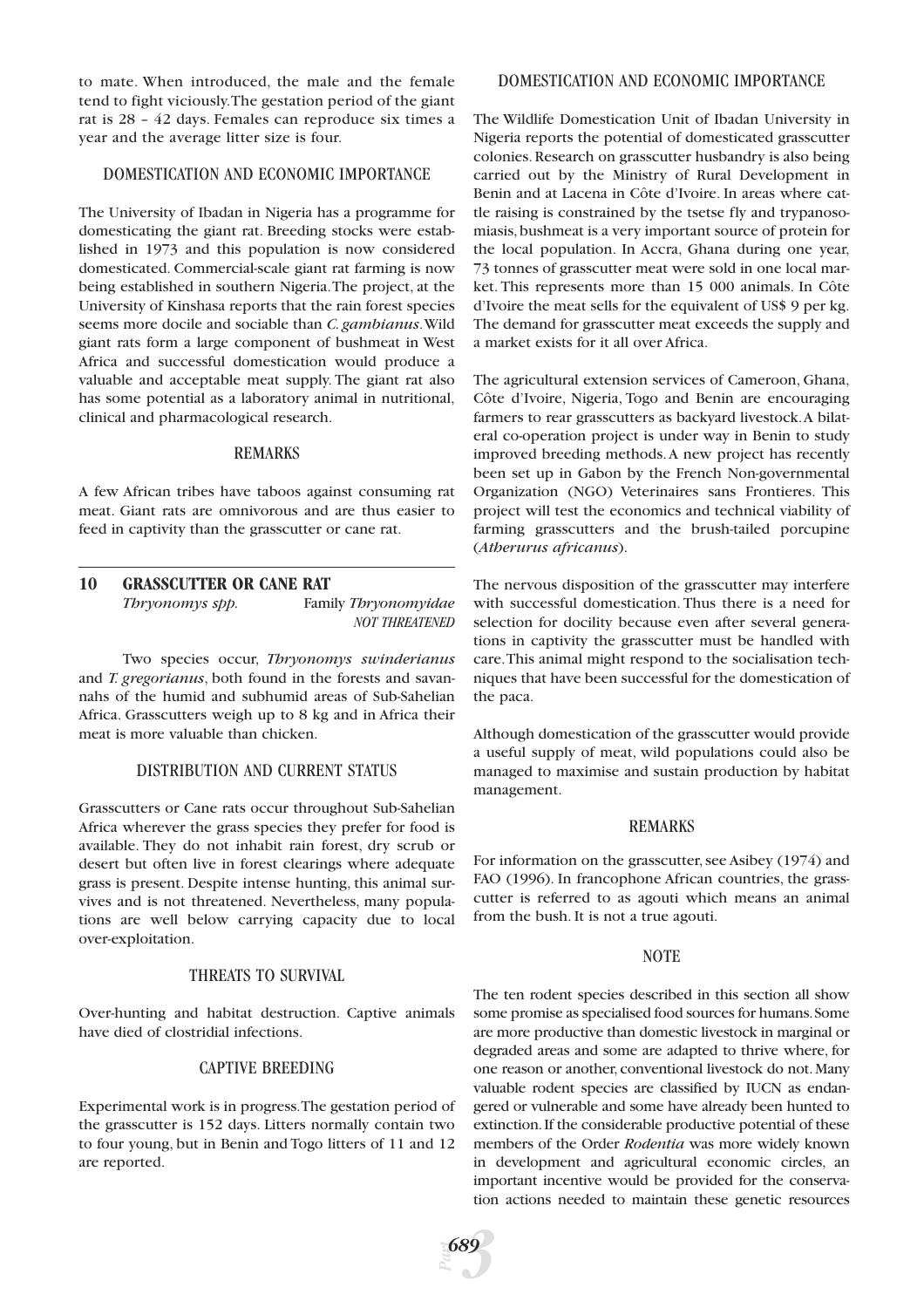and develop their food producing potential.

There are a few more rodents, which may have potential for domestication in localised situations, or for management in the wild for sustainable exploitation by habitat manipulation.These include the following:

#### **CHINCHILLAS (ANDEAN REGION OF PERU, CHILE, BOLIVIA AND ARGENTINA)**

*Chinchilla brevicaudata and INDETERMINATE C. Lanigera C. Lanigera* is probably extinct in Argentina and Peru

Both valuable furbearers.

#### **PACARANA**

*Dinomys branickii. ENDANGERED*

The third largest living rodent.

#### **SPRINGHARE (SOUTHERN AFRICA)**

*Pedetes capensis. NOT THREATENED*

An important bushmeat species in southern Africa.

#### **ROCK CAVY (SOUTH AMERICA)**

*Kerodon rupestris NOT THREATENED*

Closely related to the guinea pig. Subject to intense hunting pressure and for its stomach contents which are used as a starter for cheese. Lacher (1979) deals with *K. rupestris* as a potential human food source.

#### **SALT DESERT CAVY**

An inhabitant of dry, salty deserts. Eats halophytic vegetation.

#### **NEW GUINEA GIANT RAT**

*Mallomys rothschildi. NOT THREATENED*

A forest dweller which exhibits very rapid growth.

#### **PORCUPINES**

*Hystrix spp. NOT THREATENED*

Distantly related to guinea pigs and widely consumed throughout Africa and Asia.

#### **KIORE**

*Rattus exulans. NOT THREATENED*

Formerly an important Polynesian food source.

# **SOFT-FURRED RAT**

*Praomys spp. NOT THREATENED*

Has been successfully raised in Malawi as a food source.

#### **SQUIRRELS**

*Callosciurus spp. NOT THREATENED*

At present a pest on cocoa, oil palm and mixed fruit plantations in Southeast Asia. Could be raised in captivity as a food.

#### **CLOUD RAT**

*Phleomys spp. NOT THREATENED*

Southeast Asian animal also found in the Philippines. Has potential for exploitation in forest situations but now becoming scarce in some areas due to deforestation.

## **CAYENNE SPINY RAT**

*Proechimys guyannensis NOT THREATENED*

A popular food animal in Colombia.

#### **BAMBOO RAT**

*Rhyzomys spp. NOT THREATENED*

The largest rodent on Sumatra where it is hunted and eaten.

# REMARKS

For further information see Lidicker (1985).

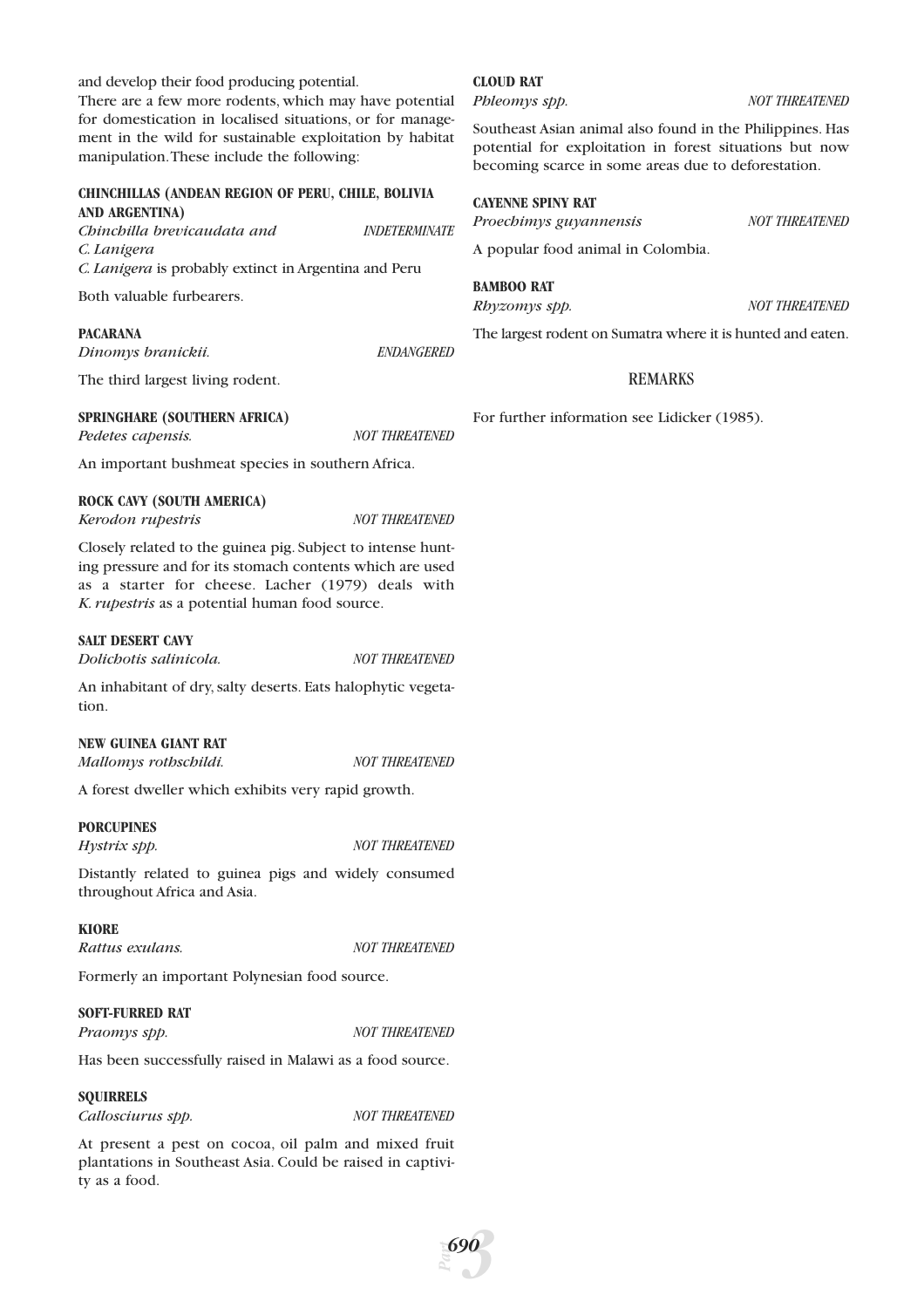# **3.12 RABBITS**

# **1 IBERIAN RABBIT** *Oryctolagus cuniculus huxleyi*

Order *Lagomorpha*/ Family *Leporidae NOT THREATENED*

The ancestral form of the domestic rabbit is now thought to be the *Oryctolagus* subspecies *O.c. huxleyi* that occurs only in Spain and Portugal and some Mediterranean and Atlantic islands.All other wild rabbits in Europe belong to the subspecies, *O.c. cuniculus*, and are believed to be descended from semi-domesticated rabbits introduced by the Romans, who relished eating foetuses and new-born rabbits, which they called laurines.Thus, perhaps *O.c. cuniculus* should be considered feral (Fitter, 1959). Morphometric and DNA studies have confirmed the subspecific differences.

# DISTRIBUTION AND CURRENT STATUS

The wild relative of the domestic rabbit is confined to southwestern Spain and Portugal and some Mediterranean and Atlantic islands. Its numbers are declining and there are fears for its long-term survival. It is noticeably smaller (max. weight: 1 kg) than the much more widespread feral *O.c.cuniculus* (max.weight:2 kg).

# THREATS TO SURVIVAL

The main threats to *O.c. huxleyi* are over-hunting, habitat destruction and the appearance in Europe of first, myxomatosis, and more recently, of the rapidly fatal viral haemorrhagic disease of rabbits.

# CAPTIVE BREEDING

The rabbit is notoriously prolific.The gestation period is 28 – 32 days. Even under subsistence conditions, a female can produce four or five litters of 5 – 8 young each year.

# DOMESTICATION AND ECONOMIC IMPORTANCE

Conservation of this true ancestor of the domestic rabbit is of scientific and economic importance, since almost nothing is known of its biology.Monks in the Middle Ages were in the habit of eating laurines during Lent as they were classified as an aquatic dish. Controlled breeding and thus domestication of rabbits began in the sixteenth century and was probably mainly the work of monks (Lebas *et al.*, 1986).

#### REMARKS

Rabbits (and hares) are the subjects of many translocation projects, mostly to Europe from places as far away as Argentina and Poland and usually for sporting purposes. Several important diseases of humans and domestic stock, e.g. tularaemia and *Brucella suis*, have been spread in this way.

If it is true that the domesticated rabbits, introduced all over continental Europe by the Romans, were the real ancestors of wild *O.c. cuniculus* of today, then this must represent the best example of the successful return to the wild of any domesticated mammal. Unfortunately, elsewhere in the world the fecundity and colonising ability of the rabbit has had disastrous results. In 1859, 24 wild rabbits were brought from England and released on Thomas Austin's farm in Australia. These animals were cross-bred with domestic rabbits of the same species and the progeny were released into fenced enclosures with the intention of creating a new industry for the settlers. As is frequently the case with such imports of exotic species, escapes occurred and the rabbits quickly established themselves in the wild. The rabbit invasion of Australia was the fastest ever recorded for any mammal on any continent. Now rabbits are devastating environmental pests that cost Australian farmers US\$ 90 million a year and millions of hectares of grazing land have been destroyed.

After the failure of conventional methods of population control (shooting, trapping, poisoning, fencing and the release of exotic predators), biological control was attempted in 1950 with the introduction of the virus of myxomatosis. This initially produced a mortality rate of 99 percent of those affected and the rabbit population plunged from 600 million to less than 100 million. Host-virus selection pressures subsequently caused the most pathogenic myxomatosis virus strains to die out and the more resistant rabbits to survive. In response the Australian Government has established a Cooperative Research Centre for the Biological Control of Vertebrate Pest Populations within the Commonwealth Scientific Industrial Research Organisation (CSIRO). This research group has now identified immunocontraception as a potential new approach to the control of rabbit populations.

Rabbit Viral Haemorrhagic Disease (RVHD) escaped from trials on Wardang Island, South Australia in March 1995. The disease spread slowly throughout Australia and by mid 1998 had killed over 95 percent of the rabbits over extensive areas of the continent, particularly in the semiarid regions.RVHD has also been observed in wild rabbits in France,Germany,Spain,Sweden,Ireland and the United Kingdom where mortality has been high in some places.

# REMARKS

For further information see Chapman and Flux (1990).

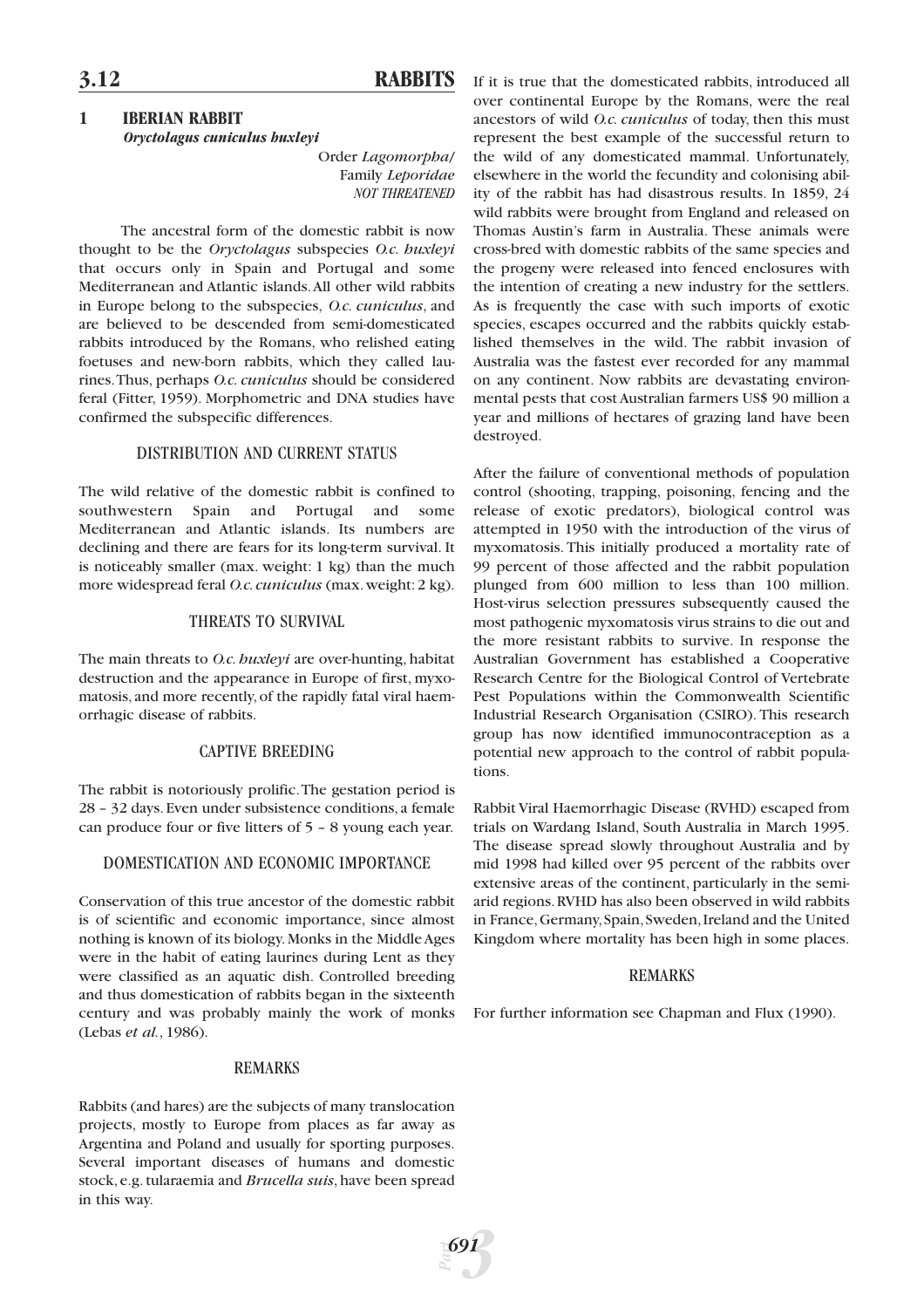- 
- 
- 
- 
- **Black bellied whistling duck 6 Turkey**
- **Greater wood duck 7 Ostrich**
- **4 Geese 8 Emu**
	- **Greylag 9 Rhea**
	- **Swan goose 10 Cassowary**
	- **Greater snow goose**
	- **Red breasted goose**
	- **Canada goose**
	- **Egyptian goose**
	- **Ne-ne**
	- **Bar-headed**
- **1 Red jungle fowl 5 Guinea fowl**
- **2 Other jungle fowl - Grey-breasted guinea fowl**
- **3 Ducks** Tufted guinea fowl
	- Mallard  **Mitred guinea fowl**
	- Whistling duck  **Vulturine guinea fowl** 
		-
		-
		-
		-
		-

Chickens, ducks, geese, guinea fowl, quail, pigeons and

turkeys help to meet the protein needs of some of the poorest people in the world and also make important contributions to developed world diets through the commercial poultry industry. These birds are often raised as scavengers, i.e. at little cost, in areas where cattle cannot survive, such as those infested by the tsetse fly (*Glossina* spp.). Ostriches, emus, rheas and cassowaries are all at various stages of domestication for their skins, meat and other products.

# **1 RED JUNGLE FOWL** *Gallus spp.* Order *Galliformes*/

Family *Galliformidae NOT THREATENED*

The red jungle fowl and its close relatives within the genus *Gallus*, some of which are threatened, are the ancestors of the domestic chicken,*G.domesticus*,and are the source of its genetic diversity.

# DISTRIBUTION AND CURRENT STATUS

The jungle fowl is present throughout a wide crescent stretching from Pakistan to Indonesia. It is a highly adaptable species and can thrive in many habitats from sea level to 2 000 m asl. Most, however, are found in damp forests, secondary growth, dry scrub, bamboo groves and small woods. The species is not rare but is under some hunting pressure.

# THREATS TO SURVIVAL

In some areas over-hunting and habitat destruction are significant and in others there is a risk of disease transmission by domestic poultry.

# CAPTIVE BREEDING

Jungle fowl are easy to raise in captivity and a number of subspecies are kept in various parts of the world.

The urgency for action to preserve genetic variability is greater in poultry,especially chickens and turkeys,than in any other form of domestic stock. North America, for example, which some years ago had 50 or more common breeds of domestic chicken, now has only two for meat production.The others have been largely lost.The ancestral jungle fowls contain much potentially important diversity, particularly in respect of heat and humidity tolerance since their home is in the hottest and most humid parts of Asia.They may also be resistant to some diseases and parasites but this has yet to be investigated. Conservation of germplasm from representative jungle fowl species is thus a matter of some priority.

# **2 OTHER JUNGLE FOWL GREY OR SONNERAT'S JUNGLE FOWL** *G. sonnerati NOT THREATENED*

The Grey or Sonnerat's jungle fowl is a native of India that produces feathers that are used for tying trout and salmon flies. The demand for these is so great that some populations have been seriously depleted. Since 1968 India has banned the export of all birds and feathers, but there are many jungle fowl in captivity in various other countries.

# **LA FAYETTE'S JUNGLE FOWL** *G. lafayettei NOT THREATENED*

La Fayette's jungle fowl is a native of Sri Lanka. It is little known in captivity and only in the United States is a small number kept.

# **GREEN JUNGLE FOWL**<br>*G. varius*

*NOT THREATENED* 

The Green jungle fowl is a striking bird, native to Java, Bali and other Indonesian islands as far south-east as Timor. The species can be raised without difficulty and there are about 90 in various parts of the world.

# **ARAUCANIAN CHICKEN** *G. inauras NOT THREATENED*

The Araucanian chicken still occurs in the wild in southern Chile and on Easter Island. It is generally agreed to be of pre-Colombian origin and there is archeological evidence that it is native to the Americas. In addition to Chile and Easter Island, it is reported to have occurred in the past in Ecuador, Bolivia, Peru and Costa Rica. The Araucanian has been called the Easter Egg chicken because it lays light green, light blue and olive coloured eggs.The high degree of genetic variability in this unusual bird is borne out by the selection and creation of breeds, such as the White Araucanian, Black Araucanian and Barred

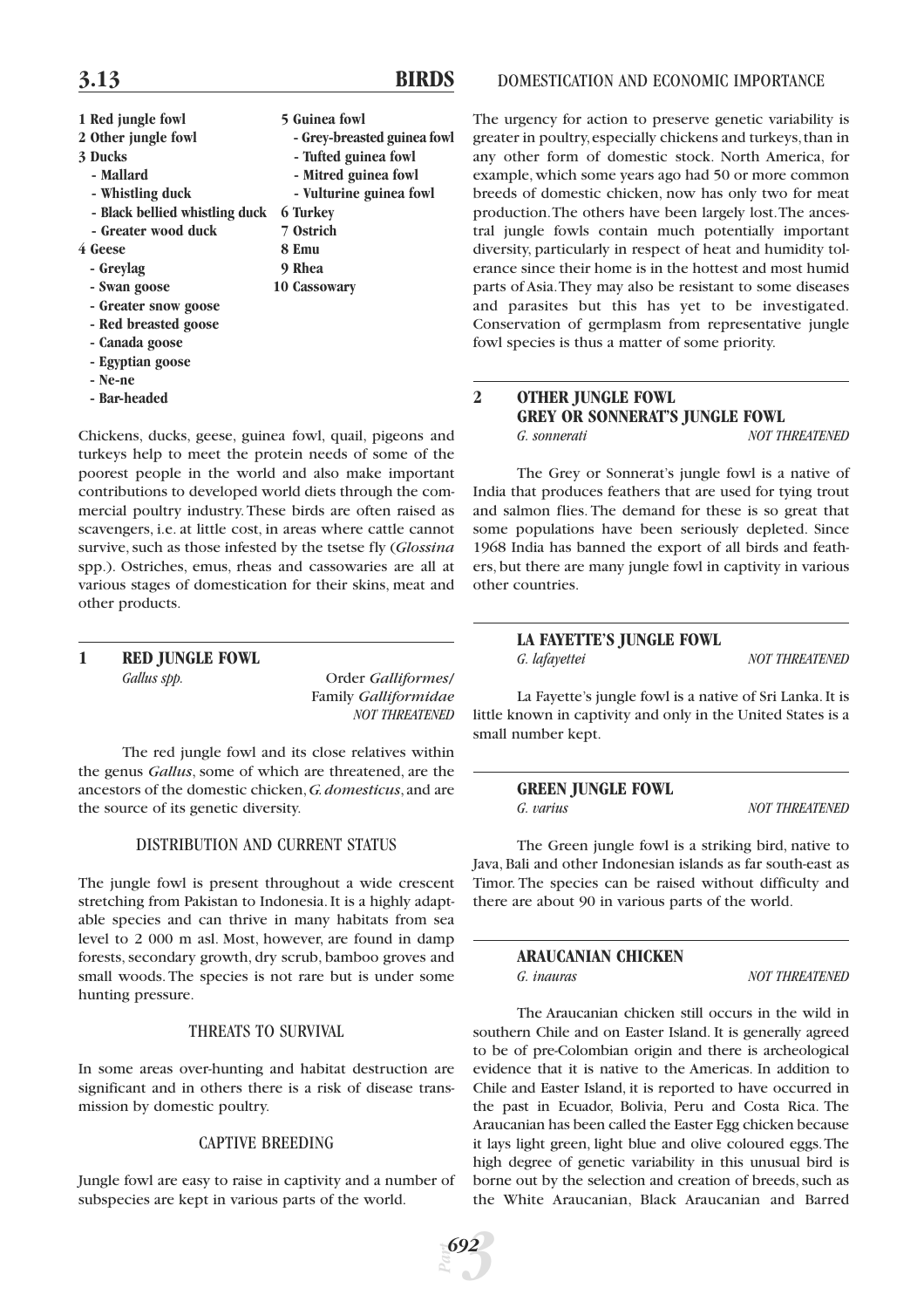Araucanian.These breeds are homozygous and breed true.

#### REMARKS

Other species of jungle fowl and wild chickens may also harbour useful genetic material, which could prove valuable in marginal or specialised habitats. Almost everywhere they are considered culinary luxuries and their meat commands premium prices. Several of the more colourful species have feathers that add to their commercial value. Some species are vulnerable or threatened.

Globally, domestic chickens contribute more protein (eggs and meat) to the human diet than any other animal species and yet knowledge about the existing poultry genetic resources of the world is only fragmentary, lagging behind that of other livestock species, especially cattle and sheep (Crawford, 1992).The conservation of the germplasm of the wild progenitors of the domestic chicken must therefore be a matter of great concern.

# **3 DUCKS**

Order *Anseriformes*/Family *Anatidae*

Many species of wild ducks adapt readily to captivity and several wild tropical species would seem to have potential for semi-domestication in developing countries where they are indigenous. Domestic ducks have great importance as a food source in Asia, especially in the south-east. Here, eggs are more important, while further north, meat production assumes greater significance. Ducks are, as yet, of only minor significance as a food source in Africa, Latin America and the Near East.

If not managed carefully ducks can become pests to some crops, especially cereals.Against this, ducks are useful in that they seek out and eat the snail hosts of important human and livestock diseases (Bilharzia and fascioliasis). Ducks are susceptible to a number of infectious diseases, some of which can cause severe losses to both wild and domestic species. The most important of these are aflatoxin poisoning from mouldy grain, botulism, duck plague and duck virus enteritis.

In Asia and in one or two places in Central Africa ducks have been integrated into fish-farming systems where the excreta of 4 000 ducks on a one hectare pond can provide 30 000 tilapia with 20 percent of their feed. Integrated pig and duck farming,largely in Asia,is thought to be a factor in the worldwide emergence of new strains of the influenza virus.

A survey of all duck species having domestication potential is needed to determine their status in the wild.

> **MALLARD** *Anas platyrhyncos NOT THREATENED*

The wild mallard, a very widespread species, is

the ancestor of the present day domestic duck breeds. Kear (1975) has pointed out the disadvantages of the domestic duck. These include a monogamous mating system, the deposition of large amounts of fat below the swimline, a large bone:meat ratio in the carcass, a long incubation period of 28 days and a breeding season confined to the spring.

# **WHISTLING DUCK**

*Dendrocygna spp. NOT THREATENED*

These are long-necked, perching ducks found throughout the tropics. They are gregarious, sedentary and vegetarian, all positive traits for a potential domestic species. In latitudes of uniform day length they tend to breed all the year round.

# **BLACK-BELLIED WHISTLING DUCK** *D. autumnalis NOT THREATENED*

This species is common throughout tropical America from the south-western United States of America to northern Argentina and is sometimes kept in semi-captivity (Guatemala). They eat grain, require no swimming water and will use nest boxes. In the wild they dump large numbers of eggs so that even if substantial numbers were collected for artificial hatching or eating, the wild population would not be affected. In Mexico a census of nest boxes showed that out of 22 000 eggs laid, 80 percent were not hatched.This species would seem to have marked domestication potential.

> **GREATER WOOD DUCK** *Cairina spp. VULNERABLE*

The white-winged wood duck, *C. scutulata*, is found from eastern India to Java.Hartlaub's duck,*C.hartlaubi*, occurs in forests and wooded savannahs from Sierra Leone to the Democratic Republic of Congo. Both of these ducks are rare in captivity but might prove to be future tropical resources. Both are similar to the domestic Muscovy duck in size and habit, being large, phlegmatic, sedentary and omnivorous, all positive attributes for domestication.

The Muscovy duck, *Cairina moschata*, (also known as the Barbary duck, and in Latin America, as the Criollo duck), is a unique species from the South American rain forest. It belongs to the small group of waterfowl that perch in trees. The Muscovy duck was domesticated by South American Indians long before the Europeans arrived.It is now widespread in all equatorial countries of Africa and Asia. It is particularly prevalent in Southeast Asia where it is kept for eggs and meat and plays a minor role in household insect control. In Europe and Taiwan, Province of China, a sterile hybrid, the Mallard, has been produced by crossing the Muscovy with the common domestic duck (Crawford, 1992).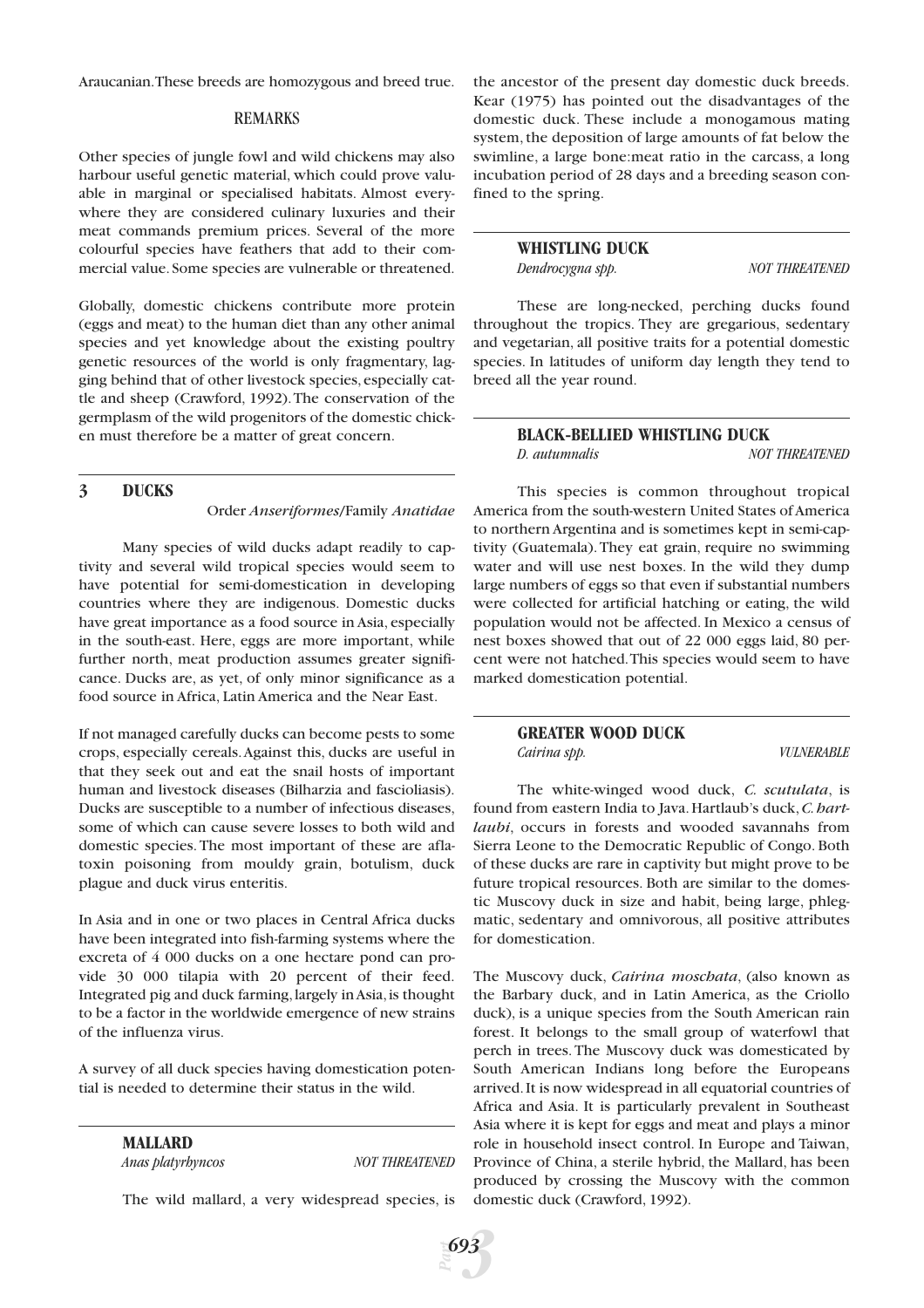It is important that the wild relatives of the domestic Muscovy duck,which belong to the same genus,*Cairina*, should be conserved and studied in Latin America, where the Muscovy itself has a very long history of domestication.

# **4 GEESE**

Order *Anseriformes*/Family *Anatidae*

The domestic geese of today are descended from two species: the western European breeds from the Greylag, *Anser anser*, and the Asian breeds from the Swan goose, *Anser cygnoides*. Both these wild relatives of domestic geese are native to the northern temperate zone.

# **GREYLAG**

*Anser anser NOT THREATENED* 

The Greylag goose, the most southerly species of grey goose to breed in Europe, has been kept by humankind since Neolithic times. It is the ancestor of most of the European breeds of domestic goose.

Two races of Greylag are recognised, *A.a. anser*, in western Europe, and *A.a. rubirostris*, which intergrades with the nominate species in eastern Europe and Russia. Greylags breed across the north-western Palaearctic region from Iceland and the United Kingdom, through Scandinavia, eastern Europe and central and southern Russia, into Mongolia and China.

Numbers of *A.a. anser* have been much reduced by excessive hunting and drainage of wetlands. However, in northern Europe, and especially in Iceland, the population has recently staged a remarkable recovery. *A.a. rubirostris* has not been able to recover its numbers and is undergoing a decline due to shooting and destruction of the marshes in which it nests.

| <b>SWAN GOOSE</b> |  |
|-------------------|--|
| Anser cygnoides   |  |

*Anser cygnoides NOT THREATENED*

The Swan goose is a native of China and Mongolia. In spite of having been domesticated as the so-called Chinese goose for some 3 000 years, in the wild it remains the least studied of all the Palaearctic waterfowl. The population of nesting wild swan geese in eastern Russia is said to be between 300 and 400. In 1977, a summer congregation of over 1 000 was observed in north central Mongolia. This goose is in urgent need of study and conservation.The main threats to the survival of the swan goose in the wild are excessive hunting and habitat destruction in eastern and southern China.

Unlike chickens,geese have the great advantage that they can be reared solely on grass protein.Geese are willing to eat more than is strictly necessary, a propensity which has been exploited since very early times, both for the

purpose of fattening and in order to render the birds too heavy to fly. Since tame geese will mate freely with wild individuals when these are available, domestication has not resulted in the development of many divergent breeds (Zeuner, 1963). Most of the remaining 15 temperate wild goose species will adapt to captivity. Two of these, which might be hybridised with domestic geese to improve their productivity in temperate areas, are:

## **GREATER SNOW GOOSE**

*Anser caerulescens NOT THREATENED*

This species is native to North America and breeds in the high Arctic. It has a very short incubation period of 23 – 24 days,a very rapid growth rate and a high food conversion efficiency. Its genes may be of value for improving the productivity of the domestic goose (Short, 1976).

**RED-BREASTED GOOSE**

*Branta ruficollis INSUFFICIENTLY KNOWN*

This goose is another species that breeds in the Arctic and has a short incubation period.It also has a very rapid growth rate, attaining 17.7 times its hatching weight by three weeks of age.This is double the growth rate of the domestic gosling.The world population of the red-breasted goose is estimated to be about 75 000 (Bird Life International, 1993).These geese nest in Siberia and winter on the Black and Caspian Seas.

# **CANADA GOOSE**

*Branta canadensis NOT THREATENED*

This species is unlikely to be of value for hybridisation with domestic geese. Many local Canada goose flocks have become sedentary (and no longer migrate) in North American and European city parks and wildlife reserves. These flocks are increasing in numbers each year and the geese are on the way to *de facto* domestication.The flesh of the Canada goose is not considered to be very palatable unless grain-fed.



*Photo 3.30:Canada goose (North America and Europe). Under self-domestication.*

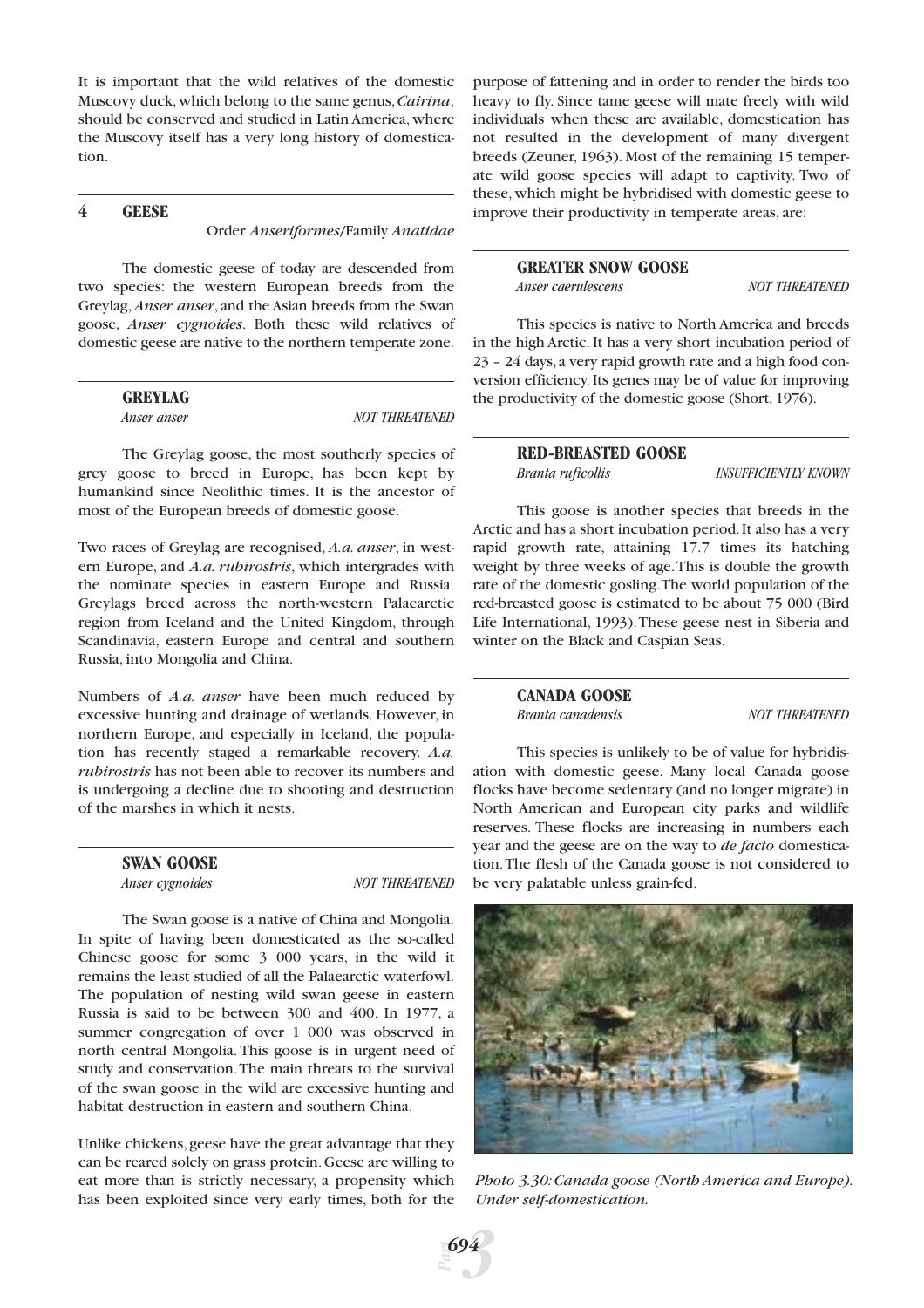The geese of the tropics have seldom been considered for domestication.They are expected to be heat-tolerant and have less subcutaneous fat than the Palaearctic ancestors of domestic geese. Examples of species, which might be domesticated in tropical areas, are:

> **EGYPTIAN GOOSE** *Alopochen aegypticus NOT THREATENED*

This goose is a native of tropical Africa. It is already semi-domesticated but it is said that its bad temper and quarrelsome nature limit its usefulness.

**NE-NE**

*Branta sandvicensis VULNERABLE*

Native to the Hawaiian Islands, this is a highly endangered species. If it could be shown to be amenable and useful for domestication, the possibility of an economic future might result in a more rapid build-up of its currently small wild population.The Nene is unique in that it lays its eggs in winter, when day-length is short and that it is the only wholly land-dwelling goose. It can copulate on land and probably has little subcutaneous fat. These could be valuable traits for infusion into domestic goose breeds.

# **BAR-HEADED GOOSE**

*Anser indicus NOT THREATENED* 

Occurs in India and Central Asia. Despite heavy hunting pressure the species is still abundant and breeds well in captivity if the parent stock is hand-reared. It is characterised by a very long breeding season.

The wild goose species listed in this section all have some potential for the enhancement of domestic breeds. Careful selection might shorten incubation periods, improve growth rates, increase efficiency of food conversion and thus improve production under specific climatic conditions.

# **5 GUINEA FOWL**

*Numida meleagris* Order *Galliformes*/ Family *Phasianidae*

The domestic guinea fowl is descended from only one of the nine wild species. Other wild subspecies closely related to the domestic guinea fowl might have some potential for domestication. Guinea fowl were domesticated in Egypt and Greece about 1475 BC and 400 BC, respectively.The guinea fowl was the last bird to be added to the Roman menu (Pliny, 72 AD). Later the guinea fowl died out in Europe but was reintroduced by Portuguese navigators returning from Africa in the late 1400s (Belshaw, 1985).

#### **GREY-BREASTED GUINEA FOWL**

*N.m. galeata NOT THREATENED*

This subspecies is the true ancestor of the domestic guinea fowl. It thrives under semi-domestic conditions and needs little special care having retained the hardiness and social habits of its wild ancestor. It is found throughout West Africa and probably has many valuable genetic traits. There is much variation in size and other characteristics amongst individual birds. These birds have long been semi-domesticated by the people who live along the Gambia, the Volta and the Niger rivers.Very large numbers of guinea fowl (55 million in Nigeria alone) are kept as semi-domestic producers of meat and eggs in the dry regions of West Africa. The wild populations are large and are not threatened. Various subspecies of guinea fowl are native to the grasslands and woodlands of most of Sub-Sahelian Africa. They have an inherent adaptability to both heat and cold. However, in cool climates, regardless of day length, they will not come into lay until the mean ambient temperature exceeds 15ºC. In West Africa egg production is largely confined to the rainy season but can be induced by spraying the birds with water. In Queensland, Australia, many farmers keep a few so-called guineas to help control grasshoppers in crops and gardens as well as ticks around the cattle sheds (National Research Council, 1991).

# **TUFTED GUINEA FOWL**

*N.m. meleagris NOT THREATENED* 

This subspecies is probably the ancestor of the birds domesticated by the ancient Egyptians and in the Roman Empire.Hill farmers in southern Sudan sometimes breed this subspecies in captivity.

# **MITRED GUINEA FOWL**

*N.m. mitrata NOT THREATENED*

This subspecies is a popular game bird in East Africa. It was once common but is now in decline through over-hunting. The Mitred guinea fowl has been kept in semi-domestication on Zanzibar for several centuries and is now most numerous in the Maasai lands of Kenya and Tanzania.

> **VULTURINE GUINEA FOWL** *Acryllium vulturinum NOT THREATENED*

The largest of all the guinea fowls belongs to a different genus and is found in the dry areas of Ethiopia, Somalia and northern Kenya.It is famous for its long neck and saddle feathers that are much sought after for making fishing flies.

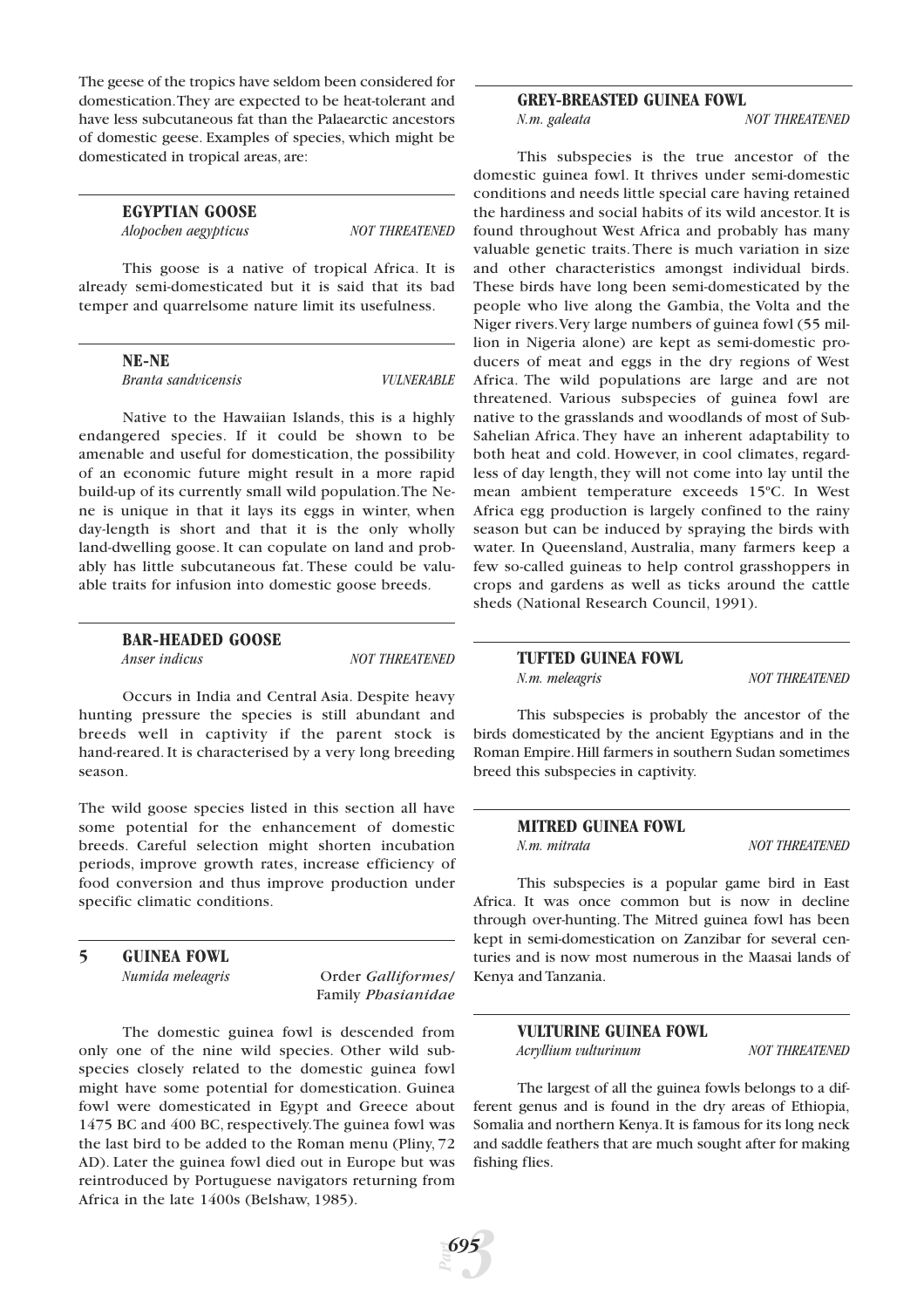

*Photo 3.31: Vulturine guinea fowl (Kenya). The largest of the guinea fowls, which produces valuable feathers for fishing flies.*

**6 TURKEY**

*Meleagris gallopavo* Order *Galliformes*/ Family *Phasianidae NOT THREATENED*

The indigenous domestic turkeys of Latin America were domesticated from *Meleagris gallopavo gallopavo*, the wild species of Mexico.These spread through Central and South America and have persisted as indigenous domestic turkeys. Their plumage is largely black. Some Latin American turkeys were taken to Europe in the sixteenth century and subsequently to eastern North America in the eighteenth and nineteenth centuries. Here they hybridised with another wild subspecies, *M.gallopavo sylvestris*, to produce the bronze turkey, forerunner of all commercial turkeys in developed countries. Thus, the indigenous Latin American turkeys derive exclusively from *M.g. gallopavo*, while all other domestic turkeys derive from the hybrid *M.g gallopavo / M.g.sylvestris* (Crawford, 1992). Some authorities, however, postulate that the domestic turkey derives from Merriam's Turkey (*M.g. merriami*), which is found in the south-western United States of America.

Another wild turkey, the Ocellated turkey, *Agriocharis ocellata*, occurs in Yucatan, Belize and Guatemala. This bird does not appear to be an ancestor of the domestic turkeys of Europe and North America, but may have been domesticated by the Mayans.Today, in Guatemala, ocellated turkeys are sometimes kept in a semi-domestic state as scavengers around houses.The ocellated turkey is classified as Insufficiently Known by IUCN and its status is under review.

A French company has developed a strain of self-reliant farm turkeys for export to developing countries as a scavenger and meat producer.The wild Mexican turkeys and some of the primitive, domesticated strains in the uplands of central Mexico may now be scarce since their numbers and distribution have been greatly reduced.The need for the conservation of the genetic variability of this species is urgent and the wild and unimproved domestic

turkeys of Mexico should be collected and assessed before it is too late. A separate type, independently domesticated by the Pueblo Indians of the south-western United States, has already entirely disappeared.

# **7 OSTRICH**

*Struthio camelus* Order *Struthioniformes*/ Family *struthionidae NOT THREATENED*

Ostriches are the largest living flightless birds.The head and neck are almost naked, but are sparsely covered with downy feathers. The eyes are exceptionally large, the largest of any terrestrial vertebrate (50 mm in diameter) and are protected by long eyelashes. Males are conspicuously black and white, the females a uniform dull grey and brown.The thighs are almost naked.The legs, adapted for swift running, are also used for attack when fighting among themselves and for defense against predators. The male has a grooved penis, which is unusual in birds.

# DISTRIBUTION AND CURRENT STATUS

The ostrich is now endemic only to Africa, but formerly extended to the Arabian Peninsula before becoming extinct there in about 1968. The ostrich now ranges throughout eastern and central Africa, from southern Morocco, the northern Sudan and southern Egypt to the Cape. Its distribution in central Africa is broken by the Brachystegia woodlands of southern Tanzania, Zambia, Angola and Mozambique. Throughout most of its range the ostrich is locally common and is even abundant in some protected areas.

Of the four races of the ostrich, the northern and western nominate race, *S.c.camelus* has been severely persecuted during the twentieth century and is believed to be rapidly decreasing. The two east African races, *S.c. molybdophanes*, and *S.c. massaicus,* are under less pressure.The southern race, *S.c. australis*, is extinct throughout most of its former range and is now confined to Namibia and to some national parks.This is the domesticated race in South Africa, but has hybridised with introduced *S.c. camelus* and the hybrid has become feral on some farms.

# THREATS TO SURVIVAL

Throughout its range the ostrich is hunted for its meat, skin, feathers and eggs. Egg predation by jackals, *Canis mesomelas*, hyaenas, *Crocuta crocuta* and especially Egyptian vultures,*Neophron percnopterus*, may be significant in some areas. Where these predators are abundant the nests are guarded at all times, by the female during the day and the male by night. Although greatly reduced in numbers by hunting and destruction of habitat through overgrazing by domestic livestock, no living race of the ostrich is threatened with imminent extinction.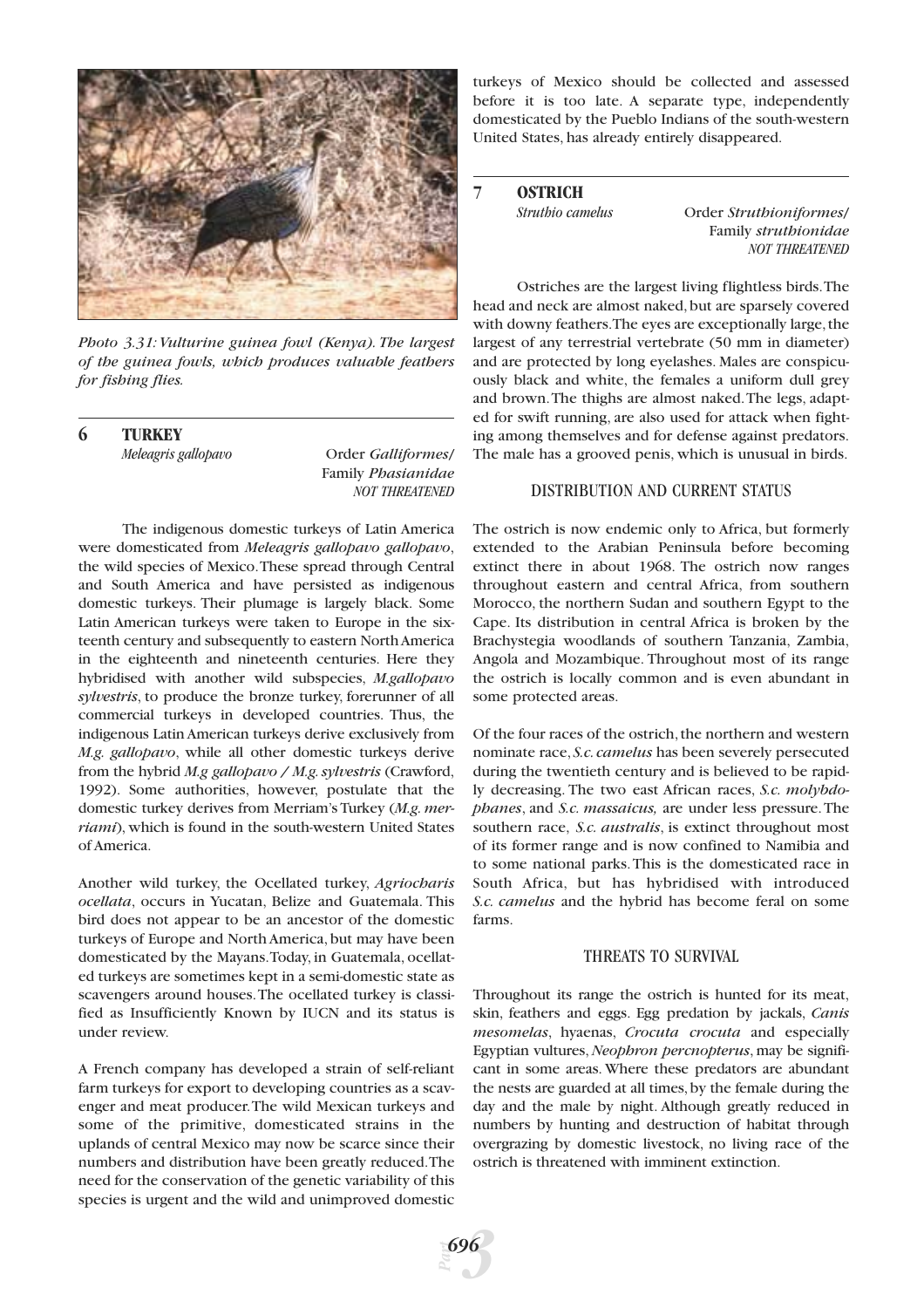# CAPTIVE BREEDING

Ostriches breed freely in captivity when well fed and properly managed.

The National Wildlife Research Centre in Saudi Arabia plans to release the red-necked ostrich, *S.c.camelus*,from the Sudan into the Mahazat as Said protected area in south-western Saudi Arabia to replace *S.c.syriacus*,which has been extinct since 1968 (SSC/IUCN, 1994).

# DOMESTICATION AND ECONOMIC IMPORTANCE

Domestication, which started in Algeria in about 1860, has been in progress in South Africa for more than 100 years.The current annual world demand for ostrich skins approaches one million. At present world production of ostrich skins, mainly from South African farms, is less than 250 000 skins a year. Small numbers of skins are also produced in Zimbabwe, Tanzania and Texas. Australia has more than 35 000 farmed ostriches (1995) and the industry intends increasing its flock to 200 000 birds by the year 2000. In 1995 ostrich meat was selling locally in Australia for A\$40 a kilogramme (US\$ 29) and a pair of breeding ostriches was selling for A\$ 60 000 to 120 000.

Almost nothing produced by the ostrich is wasted.There is a market for the feathers as feather dusters and the meat is saleable as human food (fresh or dried). Even broken eggshells can be made into attractive necklaces and bracelets. Recently the corneas from ostrich eyes, being HIV-free, have been used for transplantation into human eyes. The most valuable product, however, is the skin, which is harvested at 14 months of age. High quality, unprocessed ostrich skins are worth about US\$ 200 each wholesale. In South Africa, in 1979, a domestic ostrich was worth R 150 of which 48 percent was for the skin, 40 percent for the feathers and 12 percent for the carcass. In Texas in 1994 the productive value of an ostrich was estimated to be US\$ 900. Ostrich skins are processed in South Africa and Germany and are made up into ladies handbags, shoes, briefcases and wallets in France and Italy.The greatest demand for these articles is from Japan.

Ostriches can be farmed in areas where the climate is hot and dry in the summer and cool and relatively dry in the winter. Attempts have been made to farm ostriches in Italy, but these are understood not to have been successful because the climate in winter is too damp.

## **8 EMU**

*Dromanius novaehollandiae* Order *Casuariiformes*/ Family *Dromaiidae NOT THREATENED*

The emu is a flightless Australian bird, which reaches up to 2 m in height and 50 kg in weight. It is fully protected as native fauna in all Australian states and territories, but it is considered to be an agricultural pest in Western Australia (WA) where the Government can

authorise the killing of emus for pest control. However, products from emus killed on damage permits cannot be sold.

#### DISTRIBUTION AND CURRENT STATUS

Emus are still common throughout most of Australia, the highest densities being in the pastoral zones.

## THREATS TO SURVIVAL

Predation by dingoes (*Canis dingo*) is believed to have a marked effect on population densities in some areas. Severe drought also probably has a negative effect on emu populations.

#### CAPTIVE BREEDING

Under good management, emus breed freely in captivity.



*Photo 3.32: Emu (Australia). An emerging domesticant with potential for production of skins, meat and oil for cosmetics.*

# DOMESTICATION AND ECONOMIC IMPORTANCE

There is no commercial harvest of wild emus in Australia but farming is now permitted in a number of States. Emu farming was first attempted in 1976 by an Aboriginal community in WA, using breeding stock captured from the wild. Commercial emu farming was authorised by the WA Government in 1987.All emu farms are licensed by State conservation agencies and farm size,stocking densities and fencing requirements are regulated. In 1994 there were 38 emu farms in WA. Farms are also being established in Tasmania,New South Wales and Queensland.The Australian national flock in 1994 numbered over 30 000 birds.

The emu farming industry aims to supply meat, skins and byproducts, such as oil and feathers, to markets both in Australia and overseas.Tourism also provides a source of income for some farms.Slaughter of farmed emus began in 1991 in WA with an estimated 85 000 birds being available for slaughter in 1995. The key export markets for emu products are the United States of America, Japan, France and Southeast Asia for meat, leather and oil.

Emu meat is low in fat and cholesterol, with a pleasant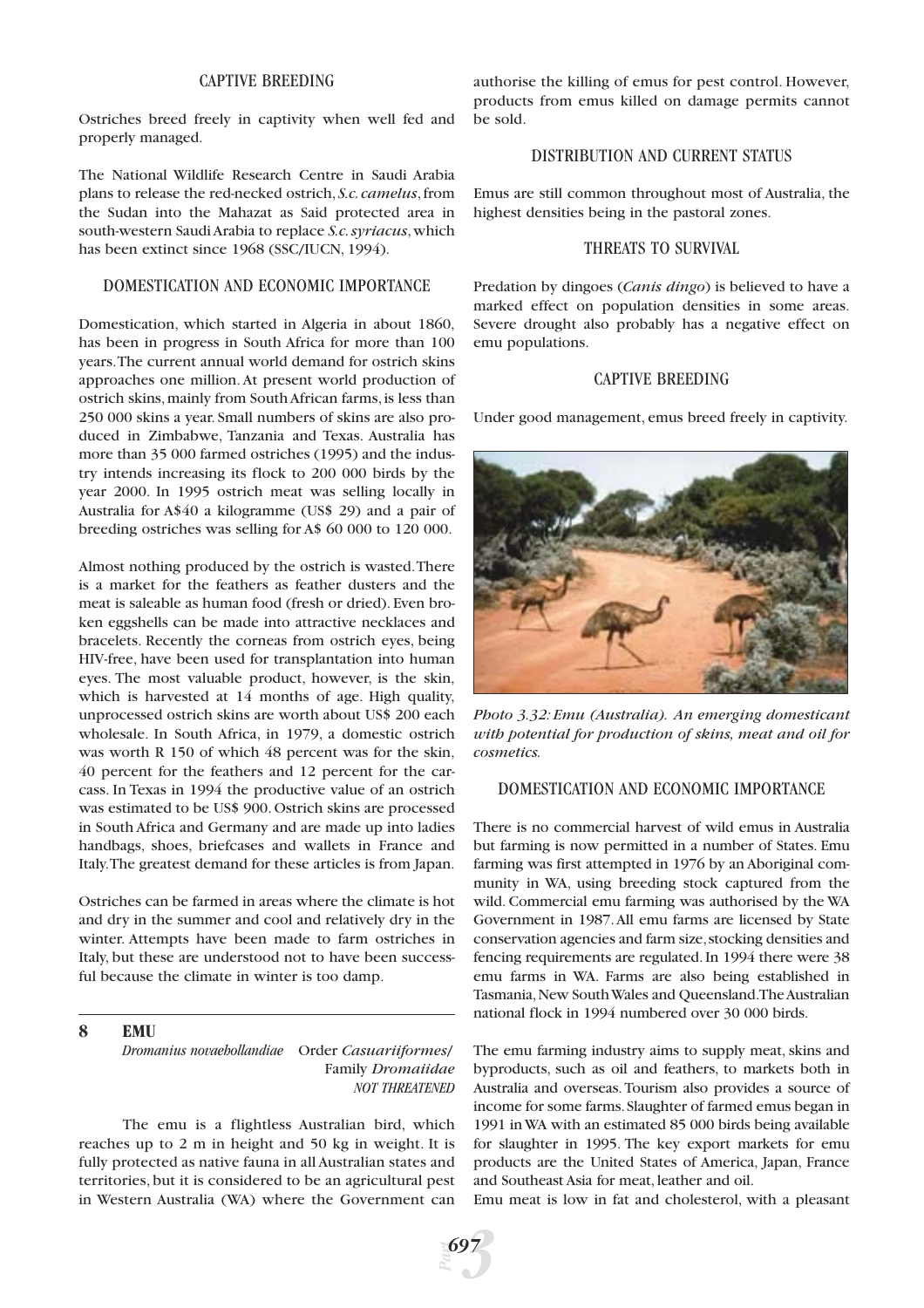gamey taste. The industry is seeking to establish this product on the domestic market with emphasis on the regions that attract tourists. However, export markets are eventually likely to absorb most of the emu meat produced in Australia.

Emu fat is rendered to produce oil that is used in cosmetics and is reputed to be an effective treatment for muscle and joint pain, but these claims are as yet unproven.

The productive value of an emu in Texas, where in 1994 there were about 30 000 under domestication, is US\$450. The emu industry is still in its infancy in Australia and markets continue to be developed. If production and processing costs can be lowered, the outlook is considered to be very optimistic (Ramsay and English, 1991; Ramsay, 1994).

**9 RHEA**

*Order Rheiformes/* Family *Rheidae NOT THREATENED*

Rheas are large, flightless birds found in South America. Five subspecies are usually identified, however these differ from one another by only subtle morphological differences and some authorities recognise only two subspecies,which overlap with one another in the Chaco Region (Short, 1975).The species enjoys total protection in Uruguay and Argentina. Bolivia, Brazil and Paraguay have generic bans on trade in their wild species, including rheas.

# DISTRIBUTION AND CURRENT STATUS

*Rhea americana* is extensively distributed throughout south-eastern South America. It occurs in Brazil, Bolivia, Paraguay, Uruguay and Argentina. In Argentina the southern range limit is in the ecotone between the Pampa and Patagonia, close to the Rio Negro. Little population data exists in any of the range states. In Argentina complete censuses have been taken only on some private estancias. It is generally agreed, however, that the species is less widely distributed than in former times.

# THREATS TO SURVIVAL

The main threats are habitat loss due to agricultural expansion and illegal hunting, mostly in the Pampas region of Argentina, in Uruguay and in southeastern Brazil. On some cattle ranches, the rhea has been wiped out by hunting.

# CAPTIVE BREEDING

Rheas can be bred in captivity. A small member of the family *Rheidae*, *Pterocnemia pennata* (the Lesser or Darwin's rhea) is the subject of an Argentine Government experimental project at the Instituto Nacional de Tecnologia Agropecuaria, Bariloche, Argentina. *Rhea americana* is also under investigation at this Institute.

# DOMESTICATION AND ECONOMIC IMPORTANCE

Throughout its range the species has always been harvested for its meat, eggs, feathers, skin and oil, with very diverse applications for the aboriginal and creole cultures (Fauna Argentina, 1984; Sick, 1986). In Argentina, rhea skin is used to make leather goods and the feathers are used for dusters. The meat, especially from the thighs, called Picana, is eaten locally along the Argentine coast and in southern Brazil. The eggs are also eaten. Tanned skins are traded internationally by Argentina which exported 18 000 in 1990 (CITES Data). Skins are worth US\$ 24 – 28 per sq. ft.There is a significant volume of illegal international trade, especially with dealers in Japan. The farming of rheas for skins, feathers and meat would appear to be a distinct economic possibility, but in Texas where 3 – 4 000 are under domestication at present, farmers are finding rheas to be nervous and difficult to manage, when compared with ostriches or emus. There are no commercial rhea farms at present in South America but it is expected that many will soon be set up in Argentina, Uruguay, Brazil and Chile, in an attempt to diversify away from the traditional sheep farms of Patagonia.

#### **10 CASSOWARY**

*Casuarius spp.* Order *Casuariiformes*/ Family *Casuariidae NOT THREATENED*

Cassowaries are large, flightless birds that live in the forests of Papua New Guinea. Three species are recognised, the Double-wattled, *C. casuarius*, the Single-wattled, *C. unappendiculatus*, and the Dwarf cassowary, *C. bennetti*.

# DISTRIBUTION AND CURRENT STATUS

The cassowary species are widely distributed in the highland forests of Papua New Guinea and are still relatively abundant.There is no immediate risk of extinction.

# THREATS TO SURVIVAL

In the past, Papuan villagers hunted cassowaries with bows and arrows and by trapping. Now modern weapons, such as shotguns are being used and the cassowary population is in decline. Demands for traditional uses are increasing and there are few controls on trade in the young birds captured from the wild.

# CAPTIVE BREEDING

Hatching cassowary eggs is very difficult.The birds are extremely sensitive to disturbance and males and females are often aggressive towards one another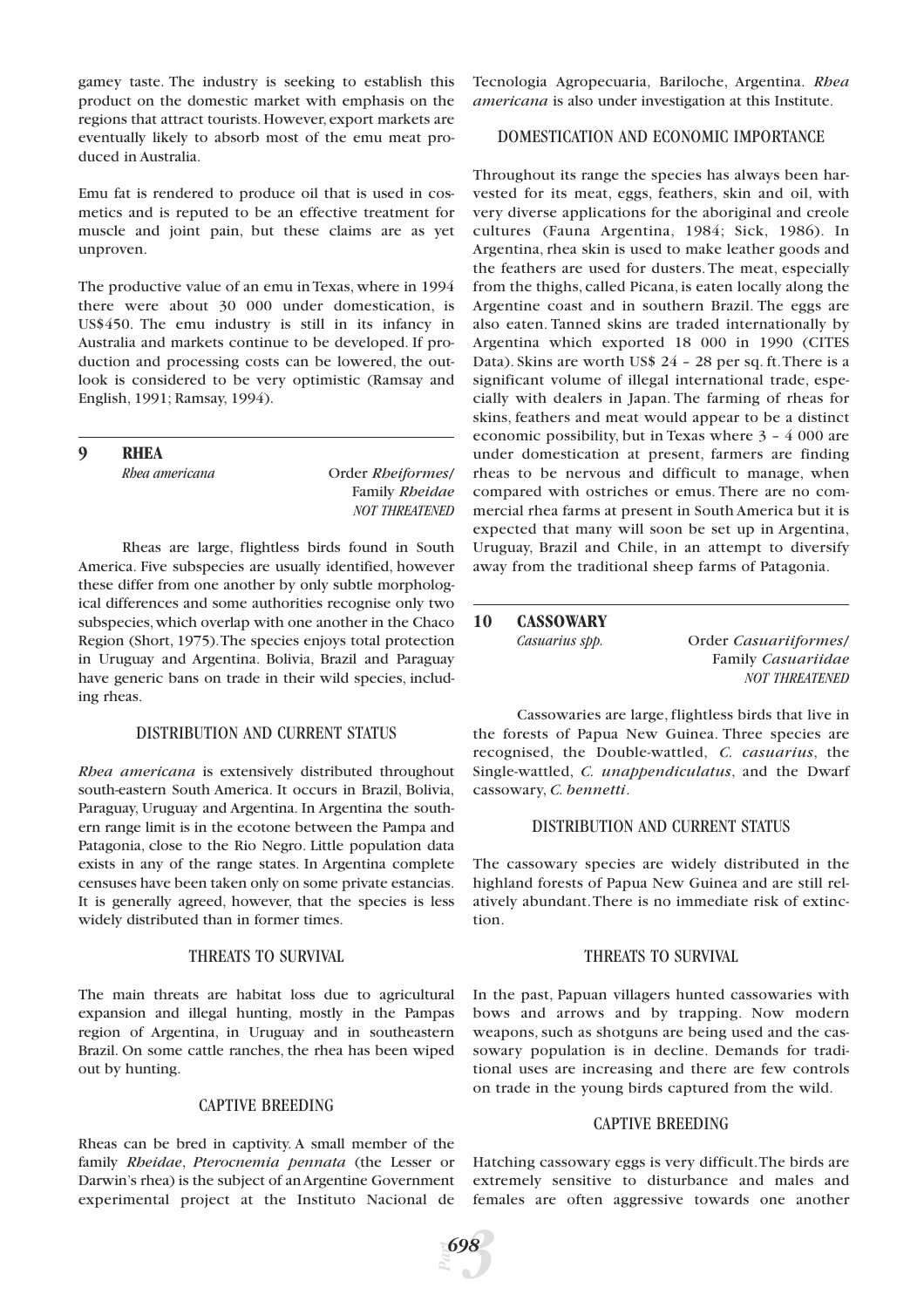when in captivity.The females only lay four to five eggs a year and do not breed every year.As a result, very few are bred in captivity and captive propagation is unlikely to be economic at present.

# DOMESTICATION AND ECONOMIC IMPORTANCE

Many villages in the highlands of Papua New Guinea have cassowary farms.The villagers get their chicks from the wild birds in the forests or buy them from neighbours. The chicks are reared by hand and become very tame. Nevertheless, when adult the tame cassowary is unpredictable and very dangerous. When roused, the bird is capable of killing a human by leaping into the air and striking down with its long, sharp toenails.

In some areas of the highlands the cassowary has a very important economic status. Like the pig, it is used in the settlement of disputes, for bridal dowries, as a political gift and for feasts. The feathers are used for headdresses, the bones for tools and the toenails for spear tips.Again, like pigs,cassowaries are a sign of wealth.The price of an adult bird can be between 200 – 1 000 Kina (1 Kina = 1US\$) depending on size.

The Wildlife Division in Papua New Guinea has set up an experimental cassowary farm at Was, near Mendi in the southern highlands, to teach the villagers to propagate the birds for domestic production.

Order *Sauria*/Family *Iguanidae* and Family *Crocodylidae*

#### **1 Green Iguana 2 Black Iguana**

# **3 Crocodilians**

Large lizards have been important food animals for man since prehistoric times. Some, such as the monitor lizards, *Varanus spp.*, are frequently seen trussed-up in the markets of Indo-China. They are carnivorous and may be difficult to raise economically for meat. However, they may be very valuable to raise for medicine for the Chinese pharmacopoeia, as is done on a small scale in Thailand. Their skins also make fine leather. Iguana meat is popular in Latin America and the lizards are hunted relentlessly everywhere. As a result they are now becoming scarce and their decline is accelerated by habitat destruction as the tropical forests are felled and the land is turned over to cattle ranching. Iguanas are forest-edge species and will thrive on farms and ranches as long as some patches of woodland are left standing.

# **1 GREEN IGUANA** *Iguana iguana THREATENED*

This large arboreal lizard is herbivorous and, although it takes three years to reach market size, it is easily tamed as a hatchling. If released into the wild, it will remain in nearby trees as long as it regularly receives a small amount of supplementary food in the form of house scraps. Iguanas can thus provide an important incentive for keeping the tropical forest trees standing, while still providing people with meat and income.These lizards weigh 2 – 4 kg and mature males may reach 6 kg.

# DISTRIBUTION AND CURRENT STATUS

Indigenous from Mexico to northern Peru, green iguanas were formerly abundant in Central America but are no longer so. In most places where they used to be common, such as in the mangrove forests of Mexico's Pacific coast, only five percent of the former population remains. In the Guatemalan Pacific lowlands and in El Salvador, green iguana density is less than one percent of what is was a few years ago and in Panama and Costa Rica the species is classified as endangered.

# THREATS TO SURVIVAL

Intense commercial hunting and deforestation are the main causes of population decline throughout the green iguana's range. Conservation education is badly needed in Central America, where people catch gravid females and rip out the eggs to eat, under the widely held misconception that the lizards can survive this brutality. Where this occurs iguana populations have been devas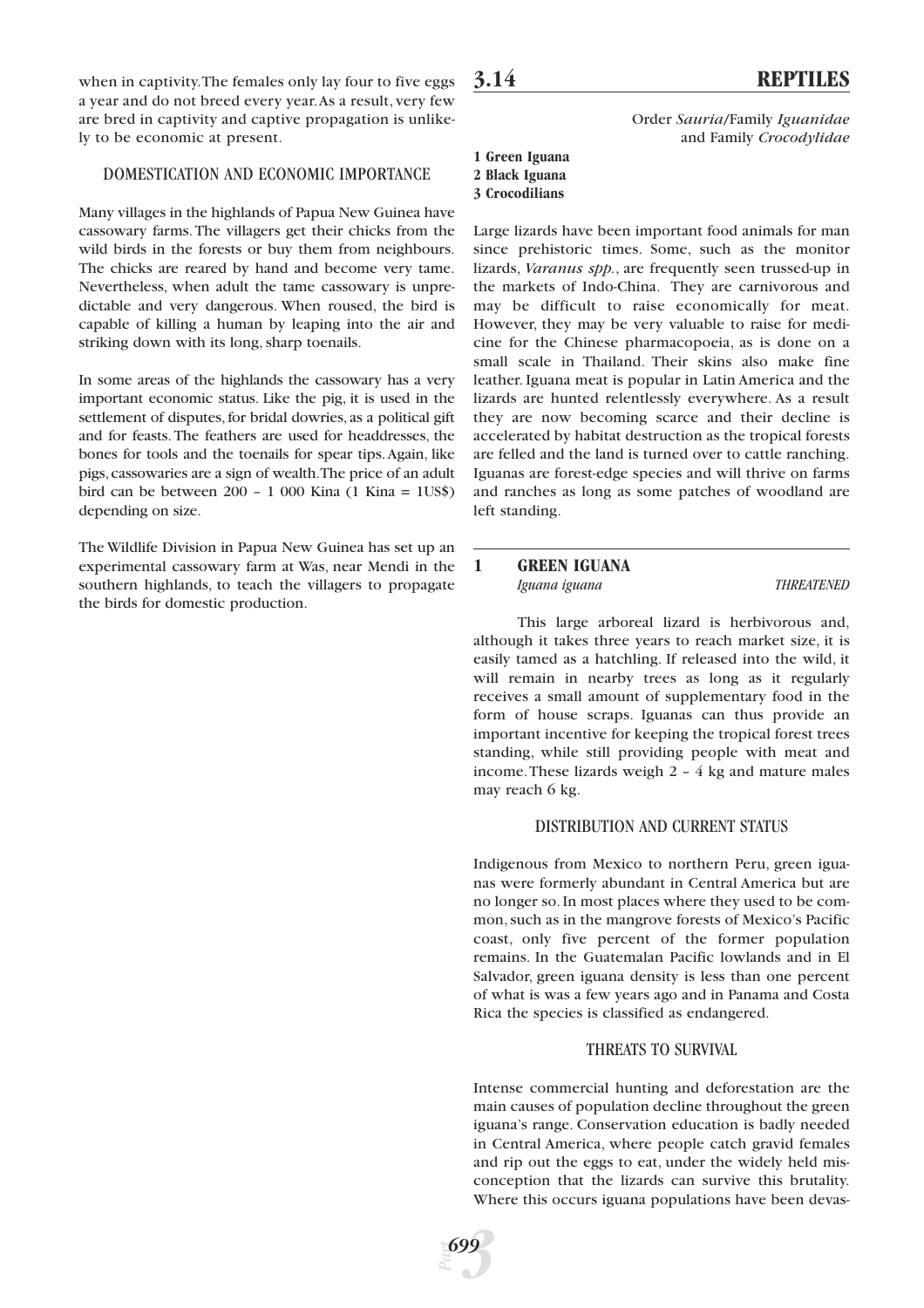tated. In most countries where the green iguana still survives, it has been declared an endangered species by the government (Fuller and Swift, 1984).

#### CAPTIVE BREEDING

Sexual maturity is reached at two to three years of age and the females lay one clutch each year of 10 - 85 eggs, on average about 35 each year. There is a green iguana research farm in Costa Rica where thousands of lizards have been raised. Research on the green iguana is being carried out at the National Institute for Renewable Natural Resources of Panama (Cook, 1981).



*Photo 3.33: Green Iguana (Belize). A large arboreal lizard with potential for semi-domestic management for meat and skins.*

# DOMESTICATION AND ECONOMIC IMPORTANCE

The green iguana has been a source of protein for humans for over 7 000 years. Many rural poor throughout central and northern South America still depend on the iguana for protein (Fitch *et al.*, 1982). Iguana meat and eggs are considered to be aphrodisiacs in many areas. Iguanas are best semi-domesticated since they normally inhabit the treetops, feeding on leaves, shoots and fruit in the forest canopy.Few other herbivores are able to convert such forest foliage into food for human consumption. Research indicates that 200 – 300 kg of iguana meat can be produced each year from one hectare of forest.The main constraint to iguana farming, however, is that while it takes as much food to produce a 3 kg iguana as it does to produce a 3 kg chicken, it takes three years to produce the iguana and four months to produce the chicken. Iguana skin has barely been exploited as yet. It sells on the international reptile leather market as chameleon lizard and is used for making ladies' accessories.

#### REMARKS

Green iguanas adapt well to secondary forest growth and to backyard conditions and unless grossly overstocked they are unlikely to affect the productivity of the trees. Werner (1991) gives a full account of the rational use of green iguanas.

### **2 BLACK IGUANA** *Ctenosaura spp. THREATENED*

Four species of black iguana have been exploited for food in Latin America for centuries.Black iguanas differ from green iguanas in that their young are insectivorous and carnivorous during their first few weeks of life. Later on they become herbivorous like the green iguana and feed on vegetation.Adult black iguanas weigh up to 3 kg.

#### DISTRIBUTION AND CURRENT STATUS

The four black iguana species range from northern Mexico along both coasts of Central America to Panama and Colombia's Caribbean islands. They tolerate human presence well and have become almost suburban, often thriving on town garbage dumps and in cemeteries where they feed on coarse vegetation.As recently as 16 years ago black iguanas were shipped to market in Central America by the truckload.Today they are much reduced in numbers and have disappeared over much of their range. Nevertheless, they are still plentiful enough to be considered the major wild animal human food source over extensive areas in Central America.

# THREATS TO SURVIVAL

Overhunting and the killing of gravid females for their eggs have had a disastrous impact on the once plentiful black iguana populations. Excessive insecticide spraying, too, is thought to be significant in some areas, probably because it kills the insect food source of the young iguanas.

#### CAPTIVE BREEDING

Black iguanas are much less arboreal than green iguanas. They are also more aggressive and territorial.The insectivorous nature of the hatchlings renders feeding them difficult and expensive since, like most lizards, they require living, moving prey. Females lay one clutch of 20 – 90 eggs each year.

#### DOMESTICATION AND ECONOMIC IMPORTANCE

In 1981 the Centro de Recursos Naturales (CENREN) in El Salvador started a black iguana farming project. Since then many data have been accumulated and the project produces large numbers of hatchlings for restocking depleted areas.Latin Americans believe that the flesh of these lizards has medicinal properties and they are willing to pay well for it.Where green iguana and black iguana occur together the flesh of the black species is preferred. Marketable size is not reached before two years of age. If sustainable harvesting programmes are not soon developed both iguana species are likely to be hunted to extinction.

#### REMARKS

Certain parasitic worms found in the flesh of black iguanas can make the meat inedible and unsaleable.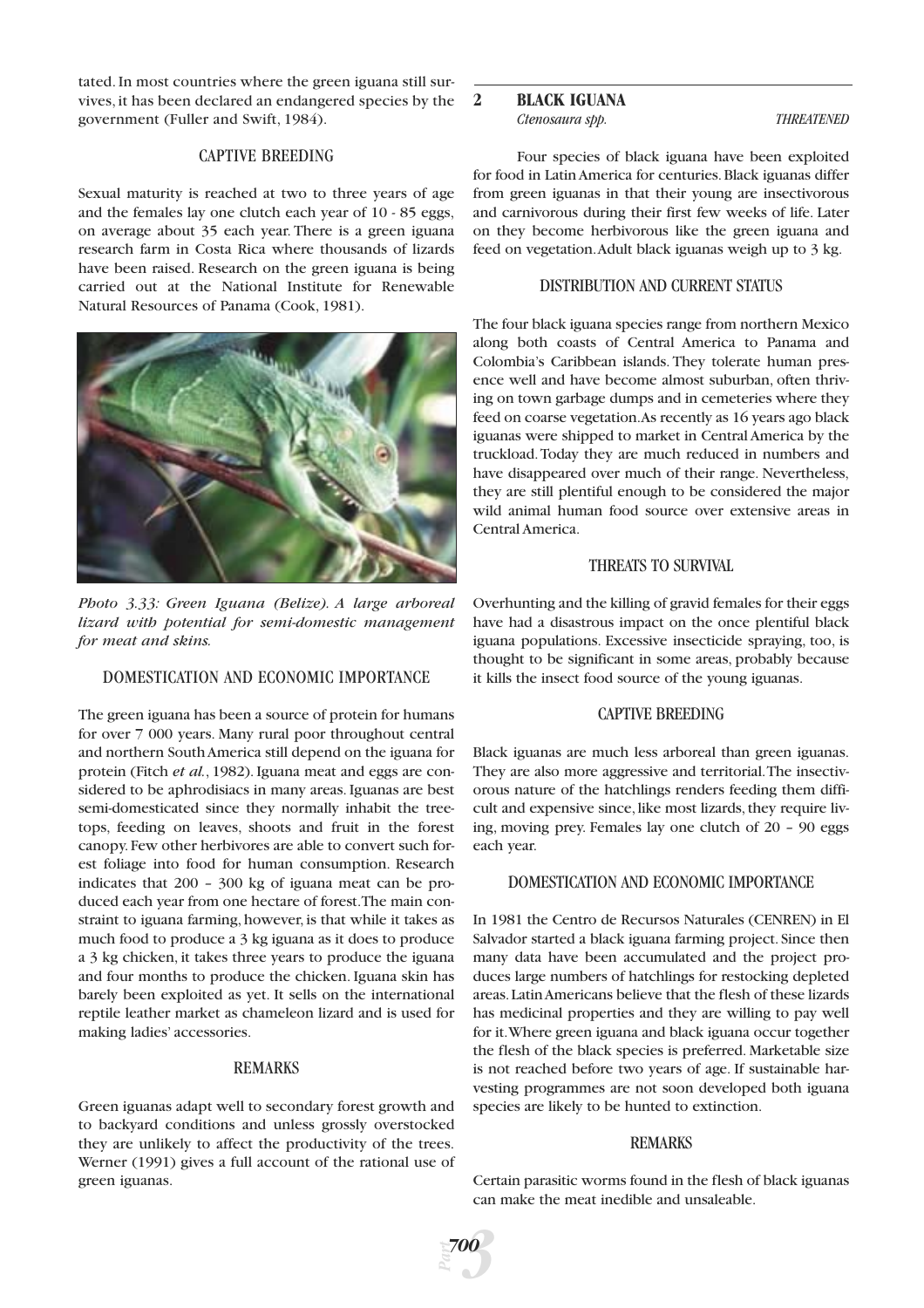#### **3 CROCODILIANS**

#### Order *Sauria*/Family *Crocodylidae*

Crocodiles, alligators, caimans and gavials have existed on Earth for some 200 million years - far longer than mammals - but all are now fast disappearing. Of the 22 species of crocodilians distributed in the warm waters of the world, at least 18 are threatened with extinction in most of the countries in which they are found in the wild. Many species now survive only in national parks, protected reserves or in breeding stations. Habitat destruction (dams, marshland drainage, riverine forest destruction and estuary reclamation) and illegal poaching, by both tribal people and by professional hunters, have all contributed to the widespread decline of crocodilian populations over most of their range (National Research Council, 1983b).

Since the Second World War, almost all crocodilians have been over-exploited for their skins.The extent to which each species has been affected has depended on the economics of commercial hunting.The species with valuable skins have been hunted the most intensively. In spite of this, no species has yet become extinct in the wild as a result of over-hunting, although the Siamese crocodile (*Crocodylus siamensis*) and some of the South American crocodilians may be approaching that state.

The worldwide decline of wild crocodile stocks has provided the stimulus for the establishment of commercial crocodile farms and rearing stations. Captive-breeding programmes, established or promoted by the Governments of South Africa, United States of America, Zimbabwe and Papua New Guinea, have been able to encourage the conservation of wild crocodiles, while legally providing skins for commercial use. Today, commercial crocodile farms are operating with varying degrees of success in a large number of countries including Australia, Greece, Israel, Kenya, Malaysia, Mexico, Mozambique, the Philippines, South Africa, Singapore, Thailand, United States of America, Zimbabwe and the island of Taiwan, Province of China. Some countries, such as India and China, have captive-breeding programmes for endangered species, with the objective of restoring viable populations to the wild (Jenkins, 1987). Some crocodile farms, notably in Malaysia, are operated in conjunction with duck and pig farms that supply offal to feed the crocodiles.

The world trade in crocodilian skins peaked in the 1950s and early 1960s when 5 – 10 million skins, mainly those of the Nile crocodile (*C. niloticus*), were traded. Since then the annual number of skins has declined to about 1.5 million (Hemley and Caldwell,1986).During this time the species harvested has changed from a predominance of classic skins (Nile crocodile) to an increasing number of those of the South American caiman. At present the genus *Caiman* supplies some two-thirds of the crocodilian hides in trade worldwide (Hemley and Caldwell,

1986).The spectacled caiman (*Caiman crocodilus*) is the most widely distributed and ecologically adaptable of the New World crocodilians and substantial wild populations remain in Venezuela and Colombia.Most caiman skins are harvested from the wild, but the farming and ranching of spectacled caimans has recently started in South America.

The majority of farmed crocodiles are derived from five wild species.These are:

#### **NILE CROCODILE** *C. niloticus VULNERABLE*

This species is widespread throughout Sub-Sahelian Africa, but is absent in much of the extreme south and south-west. It extends northwards along the Nile to Lake Nasser and is present in Madagascar.The wild Nile crocodile is much depleted by intensive, uncontrolled hunting for skins, but it is now farmed on a large scale in Zimbabwe and South Africa where a proportion of the artificially-hatched hatchlings are returned to the wild to augment the free-living population.

# **ESTUARINE (SALTWATER) CROCODILE** *C. porosus ENDANGERED*

A widespread species occurring from Sri Lanka, through eastern India to the Philippines and western Carolines and south through Indonesia, Papua New Guinea and northern Australia to the Solomon Islands and Vanuatu.This crocodile is very severely depleted,rare and declining through most of its range. It is the largest living crocodilian and is reported to sometimes attain 9 m in length. It has the most commercially valuable skin of all the farmed crocodiles. Four crocodile farms have been established in Australia where this species is raised but to date only the Edward River farm, operated by the Government as an aboriginal development project, has developed a successful breeding programme and is producing eggs from its own captive breeding stock.

#### **NEW GUINEA CROCODILE** *C. novaeguineae VULNERABLE*

A moderate-sized crocodilian occurring mainly in freshwater habitats in Papua New Guinea and Irian Jaya, Indonesia. This species has been the subject of an FAO crocodile farming project in Papua New Guinea where hatchling crocodiles collected from the wild have been raised in captivity by villagers for their skins.

# **SIAMESE CROCODILE**

*C. siamensis ENDANGERED*

Very rare in the wild. Formerly this species inhabited the lowland freshwater lakes of Vietnam, Cambodia, Laos and Thailand, also Kalimantan, Java and maybe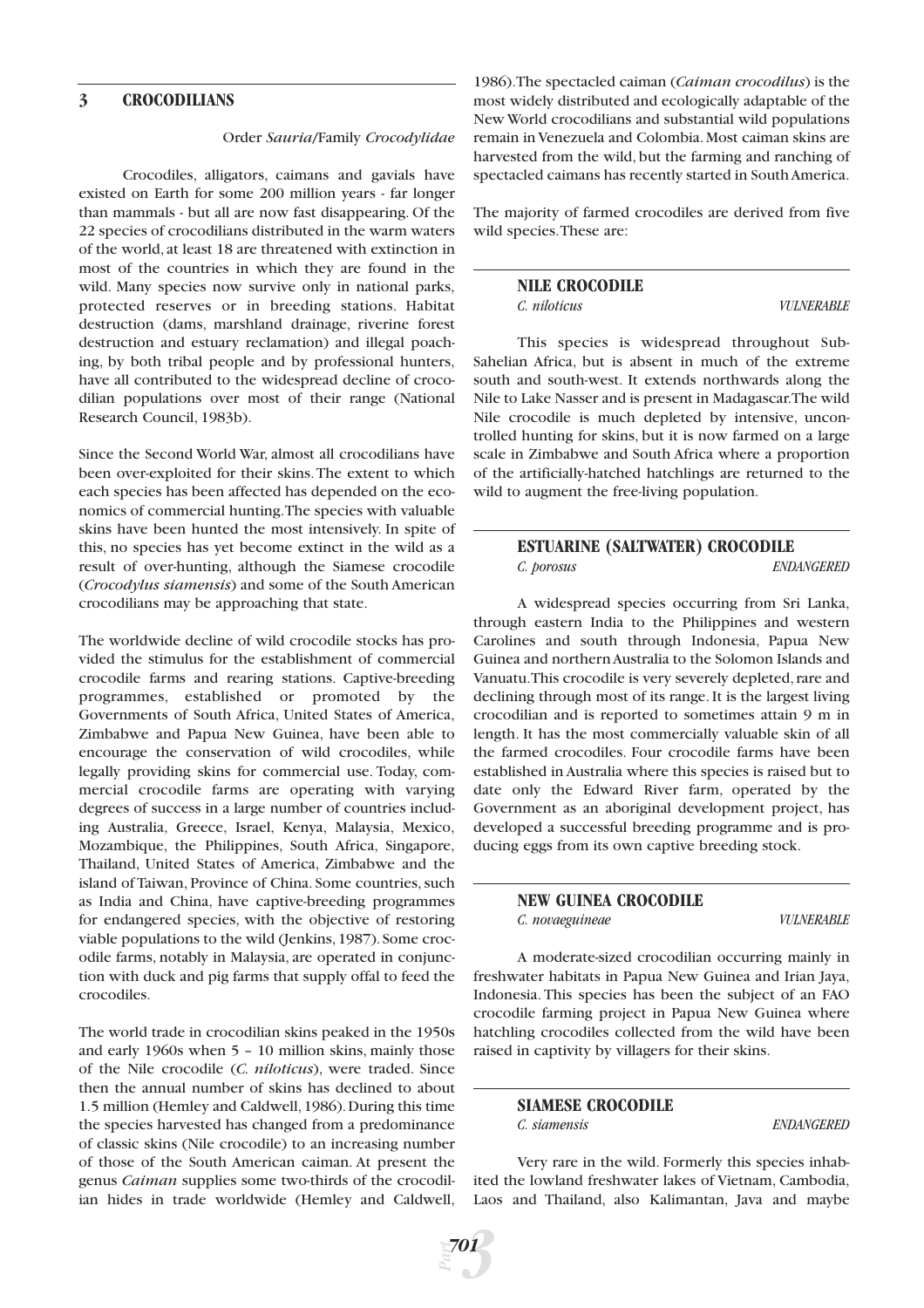Sumatra, Indonesia. It is now extinct throughout much of its previous range due to intensive hunting for skins and habitat destruction. It is, however, now captive-bred on a large scale, primarily for skins, on a farm near Bangkok where hybridisation with *C. porosus* has taken place.The hybrid offspring are said to be commercially superior to the pure-bred stock.

#### **AMERICAN ALLIGATOR**

*Alligator mississippiensis NOT THREATENED*

Now listed by IUCN as out of danger. Relatively widespread in various wetland habitats in the southeastern United States of America, the wild population now stands at over 300 000.There are about 20 alligator farms in the United States of America, mostly in Florida and Louisiana where the animals are kept for skin and meat production and as a tourist attraction.There is an alligator farm in Israel, using animals supplied by a Florida farm, which is at present run as a tourist attraction but expects soon to begin producing skins on a commercial scale.

At least 12 other species of crocodilian are the subject of captive-breeding operations, usually, but not always, in their native country. In most cases the aim is to conserve the stocks and to return them to the wild when circumstances permit.

The meat of farmed crocodiles and alligators is becoming an increasingly valuable by-product of the crocodile skin industry. Crocodile meat dishes are now served in many restaurants near the farms and croctail cocktail is a popular starter. In Louisiana, alligators are classified as seafood by the meat inspection services.Meat not sold for human consumption can be fed back to the crocodiles provided it is fresh.There is also a market in the East for the gall bladder and the penis of the crocodile for oriental medicine (National Research Council, 1983b; Groombridge, 1987; FAO, 1989). In The Dominican Republic, Haiti, Venezuela and Bolivia crocodilian fat is sought after for the treatment of asthma, burns and skin ulcers (Ross, 1992). Medem (1983) reports that during the commercial hunting of Orinoco crocodilians, musk collected from the cloacal glands was sold as a base for making perfume.

Crocodiles held under farm conditions are very prone to escape and when this occurs can establish a feral population. While this may be of little consequence when it happens in the species' native country, within the species' natural range, it can cause serious problems of competition and hybridisation if it occurs within the range of indigenous species in other countries. It is therefore recommended that crocodilians should be farmed only in their native countries or where there are no indigenous crocodilians in the wild.

Much of the material summarised in the Sections on Rodents, Poultry and Reptiles has been gleaned from National Research Council (1991) and National Research Council (1983b).

*Part*

*3*

*702*

Order *Carnivora*/Family *Viverridae NOT THREATENED*

# **1 African civet 2 Small Indian civet**

Two civet cats, one African and one Asian, are currently exploited in captivity for the very valuable musk secreted by their anal glands.

#### **1 AFRICAN CIVET** *Viverra civetta*

The African civet,*Viverra civetta*, has been kept in captivity in Ethiopia for hundreds of years. Civet musk, a foul smelling scent produced by the anal glands of the male civet cat, has powerful holding properties for other scents and is used in the manufacture of expensive perfumes. Today there are estimated to be more than 200 civet farmers in Ethiopia with about 4 000 civets in captivity.The farms are mostly to be found in the lower parts of the western highlands and in the Sidamo region.

# TRADITIONAL CIVET FARMING IN ETHIOPIA

Most civet farmers keep 10 – 15 civets in individual cages made from eucalyptus poles. The design of these cages has not changed since the 1870s, when the engraving above was etched from a sketch by Cardinal Gugliemo Massaia, an Italian missionary.

The cages are placed in rows on trestles in dark rooms. Smoke is used to reduce fly-worry.Hygiene is usually very poor and there is a strong smell of urine and faeces, which are left to decay on the floor.

The civets are fed on a mixture of fruit and vegetables, maize meal and meat (1 kg/civet) or four eggs, every five days. The musk is collected using a horn spoon every 11 – 12 days during the rainy season and every 9 – 10 days during the dry season. Musk collection apparently causes no discomfort to the civet, which is restrained by using a stick to hold the head.The hind legs and tail are stretched out by an assistant whose hands are protected from injury by sacking gloves.

The musk is collected in horns and taken to agents in Addis Ababa every three or four months.The musk is then passed to the Pasteur Institute were it is tested for purity and packed in lead-sealed glass containers for export.

The measurement traditionally used for buying and selling civet musk is the wocket (also used for gold) and 23.6 wockets make 1 kg. One wocket is worth 40 Ethiopian birr (ETB), thus 1 kg of musk is worth 950 ETB or US\$ 450 (1990).

In one year a civet will yield about 300 – 400 g of musk, worth to the farmer about US\$ 200.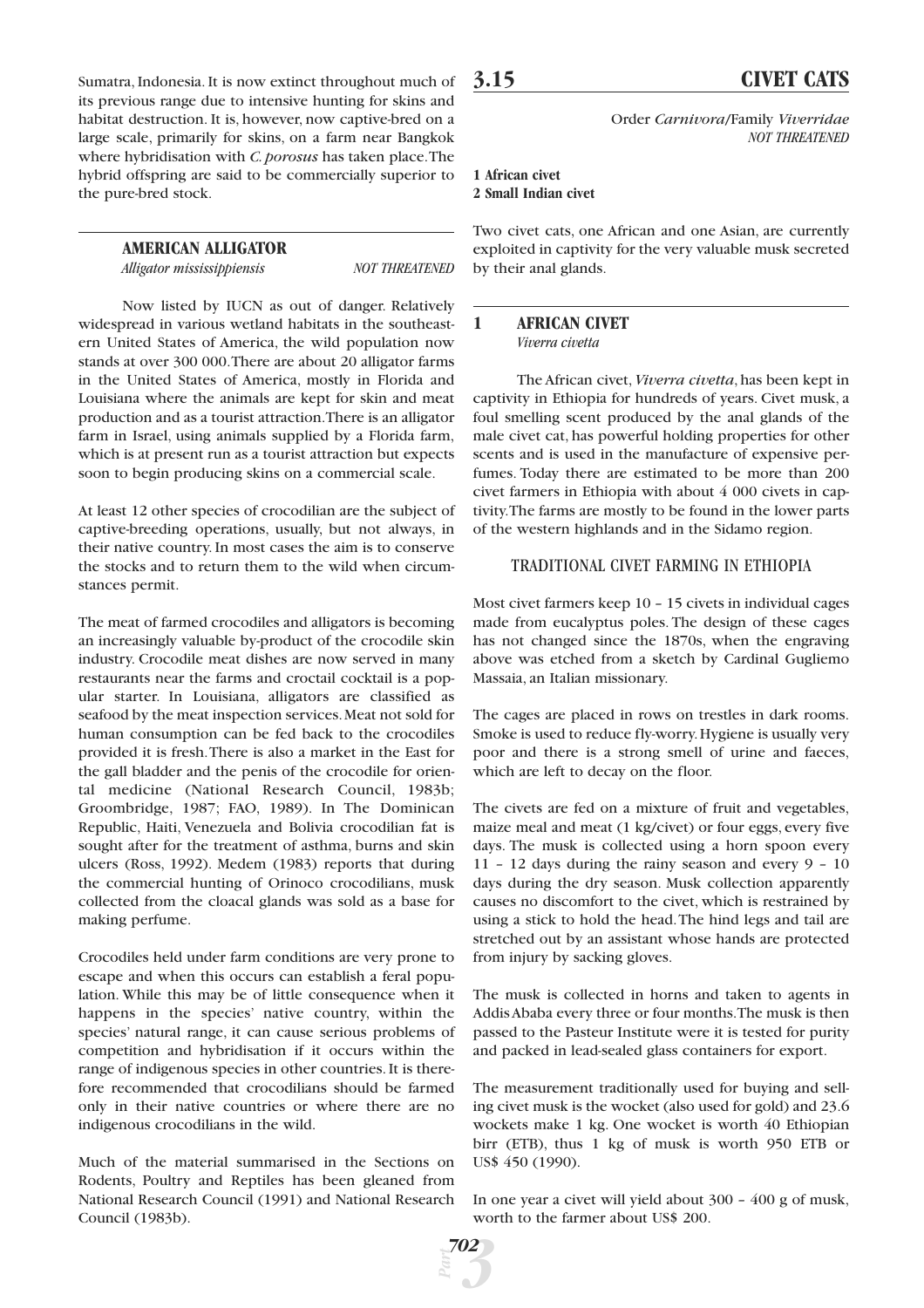Ethiopia has an almost worldwide monopoly for civet musk production and annually exports some 2 000 kg of musk worth about US\$ 900 000.

Civets are trapped in the wild using a noose with a bell attached. Traps are place on the known so-called middens, which are commonly found near footpaths or tracks.The trappers charge between 120 and 150 ETB for a civet, payable after two months to ensure survival. Unfortunately, captive civets often die of a disease resembling canine parvovirus infection.

The Ethiopian Wildlife Conservation Organisation has outlined a programme for civet research and plans to set up an experimental civetry to study captive management (Woodford, 1990).

## **2 SMALL INDIAN CIVET** *Viverricula indica*

The Small Indian civet, *Viverricula indica*, is similarly farmed in Thailand and India.The musk produced by this species in Thailand is exported to China for the Chinese pharmaceutical industry.The Thai civet farms are run in association with chicken hatcheries and the civets are fed on boiled dead-in-shell chicks.

Small Indian civets are also kept in cages in many households in Kerala State in southern Indian for the collection of civet produced by the animals' anal glands.The civet and the ketone compound Civetone are sold to Ayurvedic physicians for medicinal use. Currently about 250 households keep some 500 civets in captivity, but as the practice is illegal the animals are kept in secret. Mortality, in the absence of any veterinary care is said to be high. Captive breeding of replacements is not generally undertaken (although it is possible) as replacements are easily obtained from the wild.Average longevity in captivity is 8 – 10 years.Viral diarrhoea and endo-parasites are major causes of mortality (Xavier and Balakrishnan, 1993; Xavier, 1994). The wild population of the small Indian civet is declining in southern India due to habitat loss and the Conservation of Nature Trust believes that if civet farming was made legal and farmers were registered welfare would improve and veterinary care would become available. Recently the Forest Department of the Government of Kerala has started issuing ownership certificates to civet farmers.

Both the African civet and the small Indian civet are widely distributed throughout sub-Saharan Africa and Southeast Asia respectively and neither species is judged to be threatened.

#### "*Give me an ounce of civet, good apothecary - sweeten my imagination"*

King Lear.W. Shakespeare

The loss of biodiversity within wild faunas and floras that has been steadily increasing since the first spread of agriculture, has now become evident in domesticated species, too. The apparent accompanying reduction in diversity in domestic livestock species is particularly dangerous for those species whose wild progenitor is already extinct, for once the genetic material of the wild form is lost, it is gone for ever. Recourse to captive-bred stocks of wild relatives for genetic material may not be satisfactory since some wild species have been held in captivity for many generations and are based on a very small, so less flexible and responsive, gene pool.

Domestication itself – and one may call captive breeding, whether in zoological collections or in more extensive conditions, a form of creeping domestication – may be an irreversible genetic process that will inevitably follow the removal of some species from the selective pressures of their natural environment. Any human interference with the multifarious influences that shape wild behaviour can result in genetic changes which may lead to differing degrees of behavioural and genetic domestication (Ryder, 1993).

In view of this, genetic material from wild animals, whether for storage in cryopreservation or for the production of hybrids with domesticated types, whenever possible should be taken from a healthy, wild population occupying the environment to which it has become adapted.

There is the question as to whether we should be attempting to domesticate new species of wild animals. We have already exploited the indigenous genes of our temperate-based domestic stock substantially. It has even been suggested (Short, 1976) that apart from the romantic appeal it may have for conservationists there may be little point in preserving rare domestic breeds for their genetic potential.Their very scarcity may be an indication that they have lost their usefulness and become museum pieces.Maybe what we should be doing now is collecting and evaluating the genes of more tropical and polar species for infusion into existing domestic livestock of temperate origin and evaluating the potential of some completely new species for domestication, to feed a world increasingly crowded with humans, many of which live or will live in the tropics.

Tropical species are not usually seasonal breeders and even when transported to temperate zones their reproduction may continue to be non-seasonal. Examples are the chital or axis deer, *Axis axis*, of India, the Barbary sheep, *Ammotragus lervia*, of North Africa and the eland, *Taurotragus oryx*, of southern Africa, all of which breed throughout the year in their natural habitats and continue to do so even when translocated to northerly latitudes such as the United Kingdom (Zuckerman, 1952). The introduction of these tropical genes into a domestic species might therefore be expected to extend its mating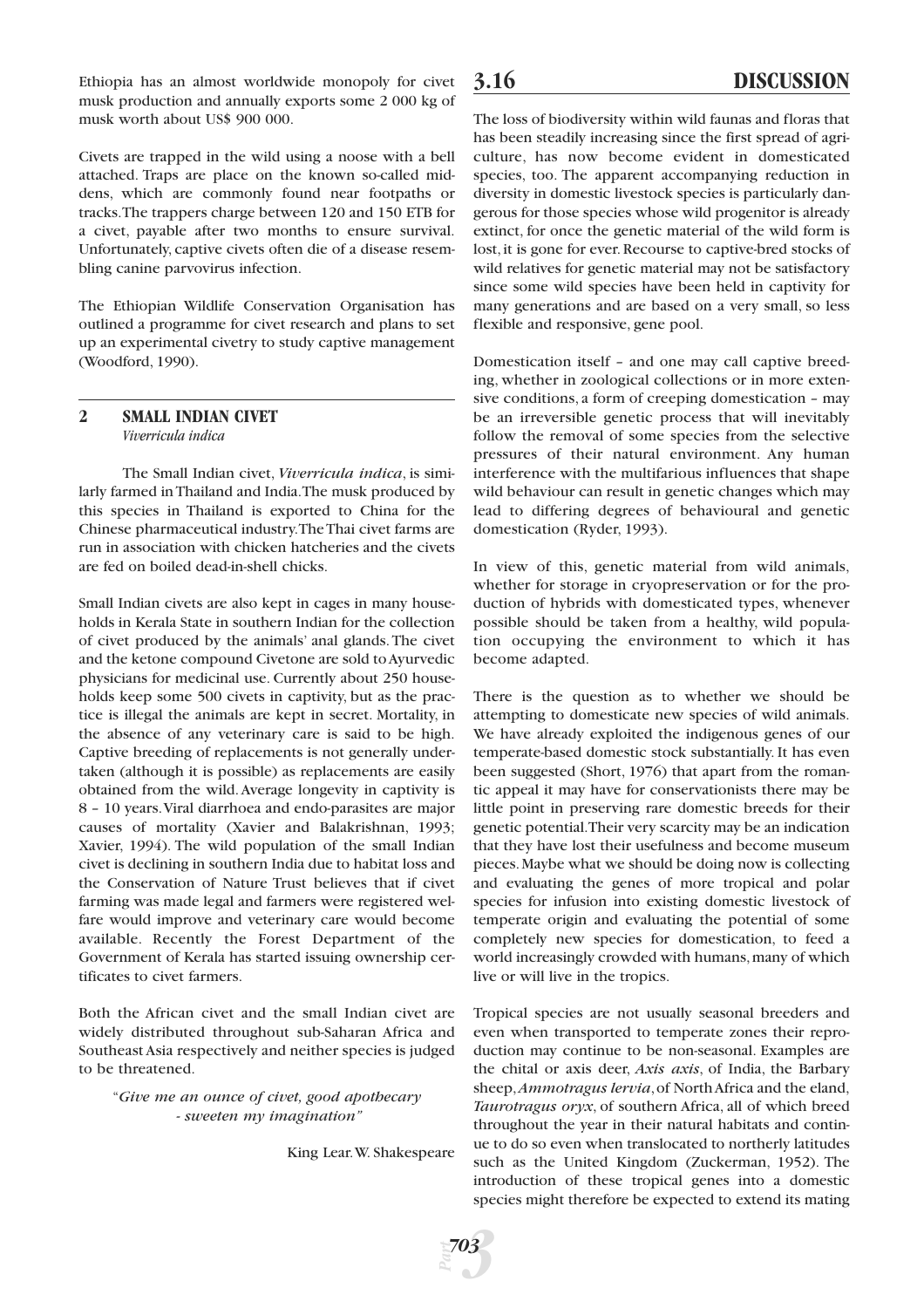season. In contrast to this, animals living in polar regions or at high altitudes in the temperate zone would be expected to have a very restricted breeding season, perhaps an undesirable characteristic in some advanced agricultural situations. Nevertheless, they could well have a number of highly desirable attributes, such as large body size – evolved to minimise heat loss – a rapid growth rate and a high food conversion ratio, both associated with the need to reach maturity in the short summer growing season.Thus the introduction of polar genes or high altitude genes into a suitable domestic species might be expected to increase body size, accelerate growth rates and improve efficiency of food conversion.The new and more productive domestic animal could thus be a blend of desirable genes selected for under environmental extremes and infused into stock of proven domestic temperament (Short, 1976).

The concept of cross-breeding to produce designer domestic animals is not new. The Greeks believed that the minotaur was the result of a union between a bull and a woman, while Pliny in his Natural History suggested that ostriches were the products of giraffes mated with insects. Fundamentally, we must expect that changes in the genetic make-up of populations taken from the wild will be required to ensure their sustainable use for food and agricultural production in the organised (less chaotic) farming environment.

The question of what wild relatives of domestic stock should be given priority, both for *in situ* and *ex situ* conservation, must be addressed. From the documentation it would seem that those wild cattle which are classified as vulnerable or endangered should receive some priority. The wild cattle of Asia include several potentially valuable species: the kouprey, *Bos sauveli*, of Vietnam and Cambodia; the gaur,*Bos frontalis*, of India and the forests of Southeast Asia;two species of anoa,*Bubalus spp.*,from Indonesia and the tamaraw, *Bubalus mindorensis*, on Mindoro in the Philippines.The productive and economic potential and unique characteristics of these tropical, forest-dwelling bovids are almost unknown.A little more is known of the banteng, *Bos javanicus*, of which a domesticated form, known as Bali cattle, is kept for draught and meat production in Indonesia and for the production of hybrids when crossed with zebu cattle, on the island of Madura. Yaks, *Bos grunniens*, are domesticated in the high country of the Himalayas and hybrids with both humped and hump-less cattle (yakows) are also produced in central Asia.The mithan,*Bos frontalis*,is believed to be a semi-domesticated form of the gaur. However, some authorities think that it is the progeny of a gaur/cattle cross, others favour a gaur/banteng cross. Whichever is correct, the mithan has the valuable attribute of great docility and could be further developed for meat and traction in hilly, forested areas unsuited to conventional cattle.

Most of the wild Asian cattle species are threatened with extinction and attention to their conservation is urgent. All inhabit tropical forests and savannahs, regions which are subject to those environmental extremes to which conventional livestock is poorly adapted and in which more than half the world's human population subsists. While the wild cattle of Asia may be resistant to some of the diseases and parasites which occur in their native environment, there is no doubt that diseases of domestic cattle are a serious threat to their continued existence in some areas.

Those wild species which are truly relatives of domesticated forms (yak, banteng, gaur) are important genetic reservoirs and yet others may have potential for the production of new domesticates (anoa, tamaraw, kouprey).

The African Cape buffalo, *Syncerus caffer*, is not threatened with extinction and the European and American bison, *Bison bison*, (now thought to be conspecific) are safely conserved by governments and individuals. These animals have some potential for the production of high quality, low fat meat when ranched in areas marginal for domestic beef cattle.

The mouflon-urial, *Ovis orientalis*, is considered to be the ancestor of the domestic sheep.Almost all European, Asiatic and North American wild sheep species will produce fertile hybrids when crossed with domestic sheep (Gray, 1971) and there may be some advantages, especially in the production of extended breeding seasons, of back-crossing to the ancestral stock (Zuckerman, 1952).

The production of ovine mules, as suggested by Short (1976) could be of considerable agricultural significance since it would obviate the need to castrate surplus males as a husbandry procedure and might thus allow better food conversion rates and enhanced weight gains.

The wild goat species believed to be the ancestor of the domestic goat is *Capra aegagrus*.This species is well distributed throughout the Middle East but the populations, often small and isolated, occur mainly outside protected areas. Only in Turkey is the wild goat population not threatened. A hybrid between the Sinai Desert goat, and the wild Nubian ibex, *C. ibex* nubiana, has been developed in Israel with the object of improving the palatability of the desert goat's meat. Hybrids between domestic goats and wild markhor, *C. falconeri*, are sometimes produced by chance in Chitral, Pakistan. The males of this cross, which are much heavier than their domestic mothers, are greatly prized as stud animals.

Przewalski's horse, *Equus przewalskii*, is now probably extinct in the wild but is safe in captivity. Plans are being made to return this species to its native environment in Mongolia. The wild asses of the world are in a critical state, especially the one surviving African species, the Somali wild ass, *Equus africanus somalicus*, thought to be one of the progenitors of the domestic donkey. With the exception of the now extinct Syrian wild ass, no representative of the eight subspecies of the Asian wild ass has been domesticated and all are now considered either endangered or vulnerable by IUCN.The Somali wild ass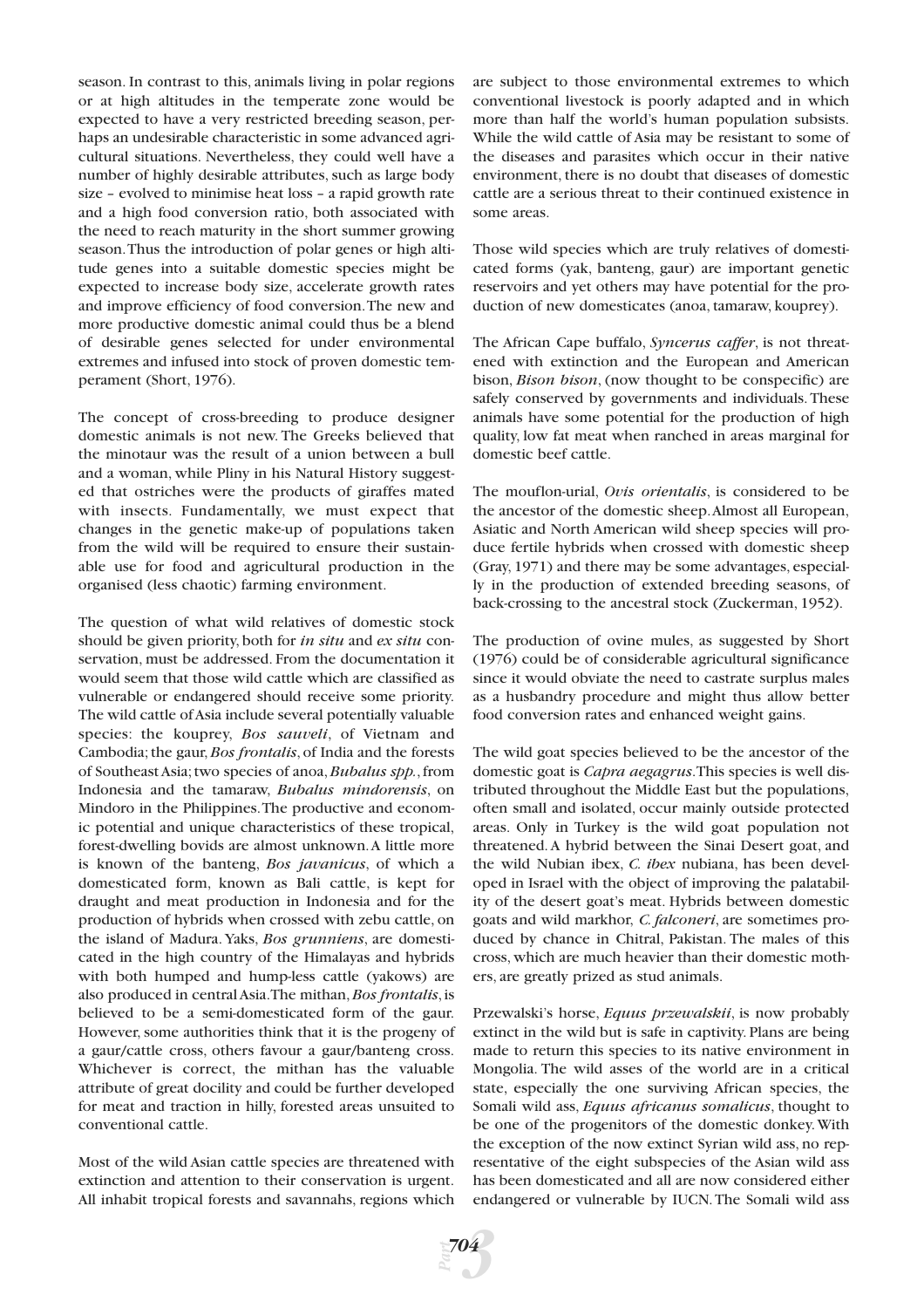will interbreed with its Asian cousins but the hybrids are infertile. An infusion of Asian wild ass genes into the domestic donkey might produce a mule with the characteristic endurance of its wild parent.

The wild ancestor of the majority of the domestic breeds of pig is the Eurasian wild pig, *Sus scrofa*.The Sulawesi warty pig, *Sus celebensis*, has also long been domesticated on the island of Sulawesi and elsewhere in Indonesia. The species occurs only in its wild, native form on Sulawesi and some adjacent islands. Pigs are likely to be of increasing importance to humankind as a source of protein and the regional genetic variants of the Eurasian wild pig and those of the Sulawesi warty pig (and other Asian wild pigs) are of great interest.

Of the three wild camelids, two occur in Latin America and one in central Asia.The Latin American wild camelids are the vicuña,*Vicugna vicugna*, and the guanaco, *Lama guanicoe*.The latter is the ancestor of the domesticated llama and the alpaca.The largest population of vicuña is in Peru where political unrest threatens the species.The world population of the vicuña is stable but could rapidly fall if conservation efforts were to be relaxed. The development of management techniques for the capture, shearing and release of vicuña could bring about semi-domestication of the species and provide a valuable source of income for the hill villages of Peru.

The guanaco is present in considerable numbers in Argentina but everywhere in Latin America it is over-hunted and persecuted by farmers who believe that it competes for grazing with their sheep and presents a disease risk.

The wild two-humped,so-called Bactrian camel, *Camelus ferus*, is now reduced to about 500 head and is confined to two small areas Mongolia and China.

Some deer species are now officially considered to be domesticated and others will follow them.Their wild relatives, although often under pressure, are generally not immediately threatened but in a world in which the human population is increasing by one million every five days this can hardly be a matter for complacency. Musk deer, *Moschus spp.*, are over-exploited throughout their range, which extends from Afghanistan through northern India to China, for their musk which is used by the European perfume and Asian pharmaceutical industries. Pere David's deer, *Elaphus davidianus*, has been extinct in the wild for 800 years and has recently been returned to its original habitat in China from captive sources in the United Kingdom.

Hybridisation of deer of temperate zone origin, with other species of tropical origin, is becoming a common practice, especially on New Zealand deer farms.The aim is to maximise production by manipulating changes in the time of the mating season and the length of the gestation period displayed by the hybrids. Wapiti, *Cervus canadensis*, sika, *C. nippon*, and Pere David's deer all

hybridise with red deer, *C. elaphus*, and produce fertile offspring.The world domestic deer herd now comprises more than five million head,of which more than a million deer are raised on over 5 000 deer farms in New Zealand. This total excludes reindeer that has been domesticated on an extensive scale for a long time in the sub-Arctic.

The Russians have had some success in domesticating the European elk, *Alces alces*, for meat and milk production and as a beast of burden in the Taiga, an environment unsuitable for most domestic animal transport. The Russians report that marked differences in the milk yield of individual elk suggest that selective breeding might result in an increase in productivity.

There are a number of African and Asian antelopes which may have potential for domestication or semi-domestication. These come from diverse habitats ranging from moist rain forest to arid savannah and semi-desert. They are thus adapted to some environmental conditions which are marginal for the production of conventional livestock because of drought, heat, disease, altitude, humidity and other constraints. Even if not subjected to the long process of domestication, they may well turn out to be more productive and less damaging to the environment than conventional domestic livestock in marginal areas.

The most important of the African candidates for domestication are the eland, *Taurotragus oryx,* springbok, *Antidorcas marsupialis*, and impala, *Aepyceros melampus*, and in Asia, the nilgai, *Boselephas tragocamelus*, and the blackbuck, *Antilope cervicapra*. The nilgai, which produces twins annually, could compete with the red deer as a meat producer in suitable environments but, of course, would not provide velvet as an additional product.The saiga, *Saiga tartarica*, which 40 years ago roamed the dry steppe of Kalmykia in Russia and what is now Kazakhstan in millions, has great potential for extensive management as a sustainable producer of meat and skins. Unfortunately, this small antelope is currently undergoing a marked decline as the populations are decimated for their horns to supply the Chinese market.

The Asian elephant is an extremely useful, semi-domestic animal in the logging camps of the Asian forests where it is extensively employed to drag teak logs weighing up to 1 000 kg. In Myanmar, where about 4 500 elephants (and 10 000 domestic buffalo) are employed in the timber industry, the annual losses of trained elephants from old age,accidents,disease etc.are about 7 percent (= 315).To be sustainable, annual offtake from the wild herds, conservatively estimated in Myanmar not to exceed 6 000 head, should not be more than 2 percent (= 120). But the wild herds are not all equally accessible to capture operations and as a result those that are within easy reach, in suitable terrain, tend to be exploited every year to supply as many of the required recruits as possible. In the past, working elephants have been discouraged from breeding because the young elephant is of little use as a work ani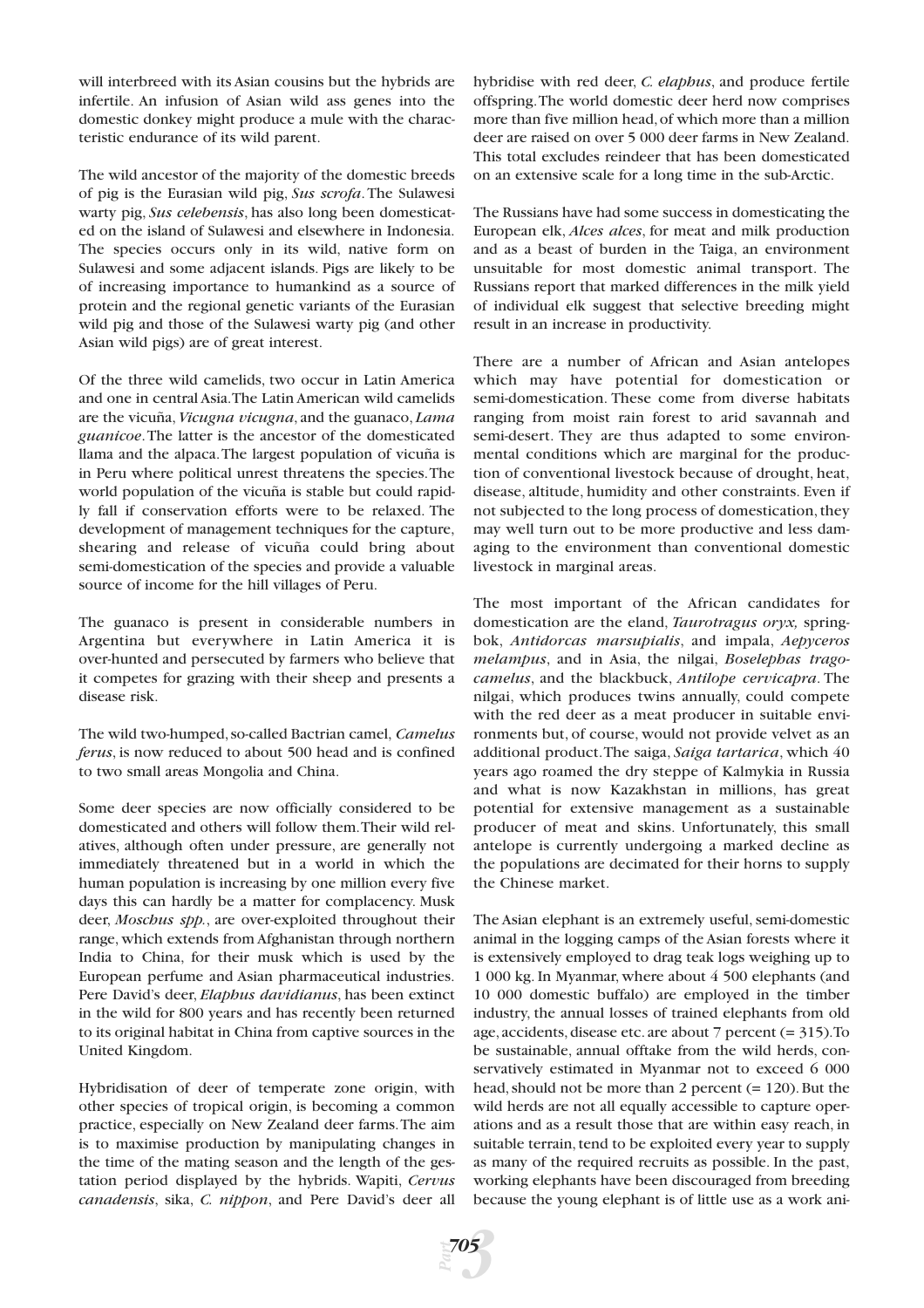mal until it is about 12 years old and it has always been easier and cheaper to capture a wild recruit of the right age. Now, if environment-friendly working elephants are to continue to play a part in the timber industries of Southeast Asian countries, some attention must be given to selection for docility, trainability and intelligence in captive breeding stations, while the wild resource is permitted to recover.

Among the other wild species which have potential for future domestication are the musk ox, *Ovibos moschatus*, Asian bears and some Latin American and African rodents.The musk ox, a denizen of the northern tundra, has the most northerly distribution of all ungulates. It has great potential for domestication as a producer of meat and fibre in an environment which, with the exception of the caribou and reindeer, cannot support any other ruminants.There are some areas in northern Canada, western Greenland and northern Russia which could support populations of musk oxen.

The wild populations of the Asiatic black bear, *Ursus thibetanus*, and the brown bear, *U. arctos*, throughout Asia, from Pakistan to Japan, are unlikely to survive the current onslaught on them brought about by the great demand and high prices for their gall bladders and bile.Other bear species in Asia (sloth bear, *Melursus ursinus*, and sun bear, *Helarctos malayanus*) are also likely to be over-exploited for their medicinal products. China's stated intention to increase the number of farmed bears to 40 000 may result in a fall in the price of bear bile and other parts as supply catches up with demand,but before this can happen, the Asiatic black bear and the brown bear may find themselves extinct in the wild and fully domesticated in captivity.

Rodents are particularly likely to become extremely important as a source of future domesticants. They are the world's most adaptable and prolific animals. They reproduce well in captivity, grow fast and adapt to a wide variety of local conditions. Many convert coarse vegetation into meat efficiently even though they have only simple stomachs. Much rodent meat is already consumed throughout the world, especially in Latin America and West Africa. Peru alone has 20 million domestic guinea-pigs and several other species are undergoing experimental domestication. Some of these, like capybaras, *Hydrochoeris hydrochaeris*, the intensive farming of which has been shown to be feasible, are more productive than domestic livestock in marginal or degraded areas and others are adapted to thrive where for one reason or another conventional livestock do not.

Many valuable rodent species are classified by IUCN as endangered or vulnerable and some have already been hunted to extinction. If the considerable productive potential of these and other members of the order *Rodentia* was more widely known in development and agricultural economic circles, an important incentive would be provided for the conservation actions needed to maintain these genetic resources and develop their

food producing potential. Under semi-domestication few have been selectively bred for docility or productivity,nor have the characteristics of the various races of those species which occupy a variety of different habitats been characterised.

There are several important factors to be considered before recommending the introduction of a newly domesticated rodent (or indeed any exotic genetic resource) into a new country or culture. Largely because of their fecundity many rodents are agricultural pests in their natural range and since some species have a remarkable propensity for escape there is a danger, supported by a number of unfortunate past experiences, that an alien species could establish itself as a feral population in a new environment. For this reason, rodents may be appropriate for raising only in countries where they are already indigenous. Such potentially invasive animals should not be introduced into another environment where they could escape and become a liability to agriculture and the eco-system as a whole.

The subject of disease carriage has also been mentioned. Some rodent species are carriers of dangerous human diseases, e.g. Chaga's disease, leishmaniasis, trichinellosis, tuberculosis, bubonic plague and tularaemia. This also must be borne in mind when the introduction of a new domesticated animal into a new area is considered.

In the case of poultry, the genes of the high Arctic breeding species, such as the greater snow goose, *Anser caerulescens*, and the red-breasted goose,*Branta ruficollis*, will surely be needed for the improvement of the domestic goose. The bar-headed goose, *Branta indicus*, and the Ne-Ne, *Branta sandvicensis*, (Kear, 1975) will also be important for this purpose.The first two of these wild geese are high Arctic nesters, have incubation periods of only 23 – 24 days (the domestic goose incubates for 33 – 35 days), have a very rapid growth rate and an excellent food conversion efficiency. The red-breasted goose, for example, attains 17.7 times its hatching weight by three weeks of age, which is about twice the growth rate of the domestic gosling.The bar-headed goose nests at high altitudes and has an advantage over the high latitude species in that it has a long breeding season. The endangered Ne-Ne from Hawaii actually lays its eggs on a decreasing day-length in winter. It is also a truly terrestrial goose, is able to copulate on land and has little subcutaneous fat,all useful attributes for infusion into domestic goose breeds.

Ostriches, *Struthio spp.*, have been domesticated for more than 100 years and large numbers are now kept under increasingly intensive conditions.The domesticated ostrich population of Oudtshoorn District in South Africa alone is over 90 000 (1990s) and in the United States of America in 1994, about 100 000. At present, ostrich skins are under-produced and there is some scope for development in the industry by selection and back-crossing to the wild stock.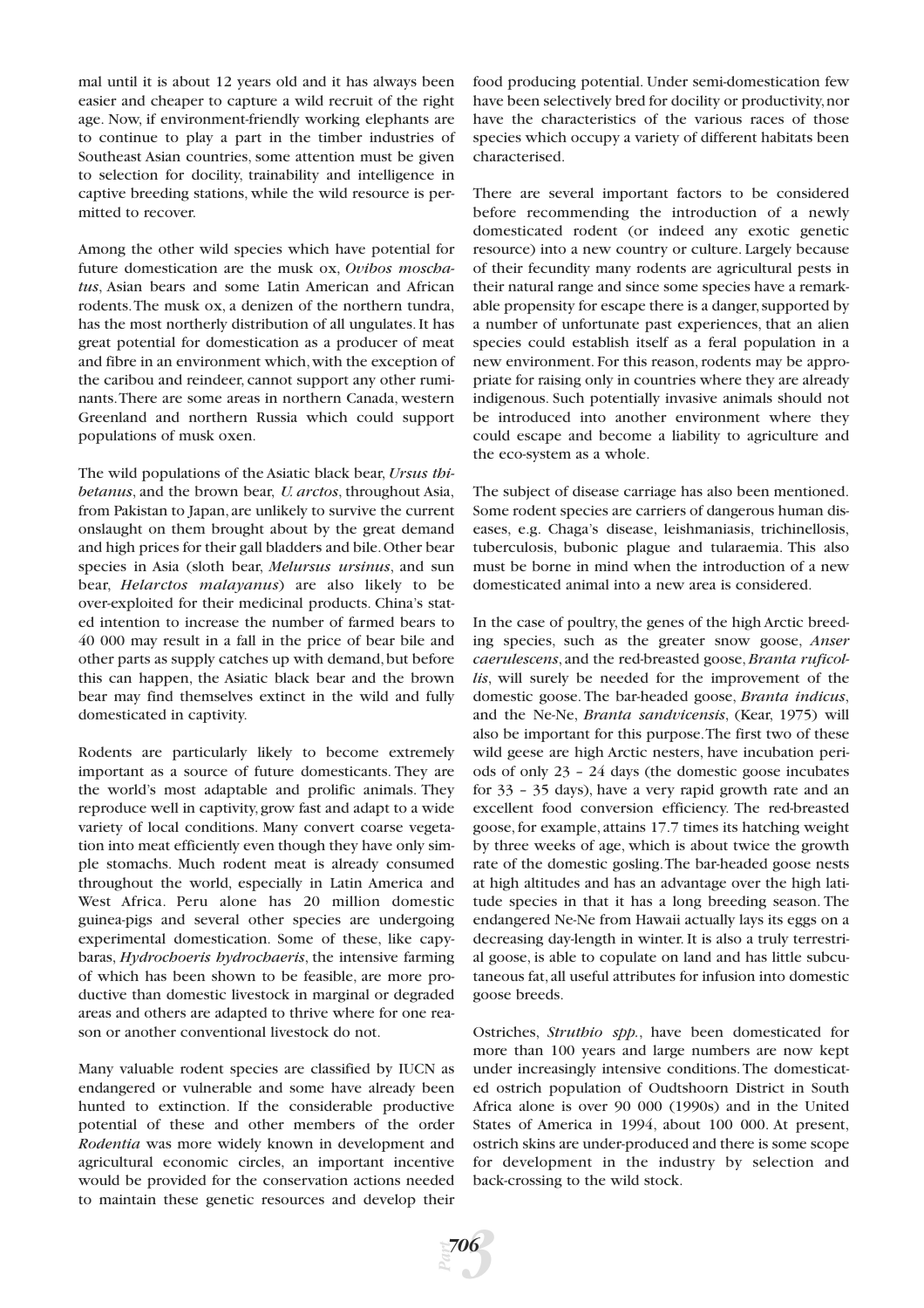Emu, *Dromanius novaehollandiae*, domestication is a very new activity, having been first attempted in Australia in 1976 it is now also underway in the United States of America. Experimental rhea, *Rhea americana*, domestication is a recent development in Argentina and in Texas, United States of America. Care must be taken to ensure that successful domestication of these large, productive birds does not distract attention from the need to maintain their parent stocks in the wild.

Large lizards have been important food animals since prehistoric times.Some,such as the monitor lizards,*Varanus spp.*, frequently seen trussed-up in the markets of Indo-China, are carnivorous species and may be difficult to raise economically for meat. However, they may be very valuable to raise for medicine for the Chinese pharmacopeia, as is done on a small scale in Thailand. The meat of the green iguana, *Iguana iguana*, is popular in Latin America and the lizards are hunted relentlessly.As a result they are now becoming scarce and their decline is accelerated by habitat destruction as the tropical forests are felled. But iguanas are forest-edge species and will thrive on farms and ranches as long as some patches of woodland are left standing.

Green iguanas are better semi-domesticated rather than wild, since they normally inhabit the treetops, feeding on leaves, shoots and fruit in the canopy. Few other herbivores are able to convert such forest foliage into food for human consumption. Research indicates that 200 – 300 kg of iguana meat can be produced each year from one hectare of forest.The meat tastes like chicken and the eggs are also consumed throughout Latin America where they are believed to possess aphrodisiac properties. Iguana skin has barely been exploited as yet. The main constraint on iguana farming is that the lizards take three years to reach marketable size.

The five crocodilians, *Crocodylus spp.*, which are in the process of domestication, support a multi-million dollar industry based on the demand for their skins.At present, crocodile eggs or hatchlings are collected from the wild and hatched or raised in captivity.Where eggs are taken, under licence issued by the appropriate national wildlife authority, it is usual to require that ten percent of the resultant young crocodiles are returned to the wild. Unfortunately, this laudable conservation activity carries with it a disease risk because diseases such as crocodile pox, acquired in the hatchery, can be transferred to the wild population with the returned hatchlings. Efforts are being made to complete the domestication process by maintaining adult crocodilians in captivity for the production of captive-laid eggs and already some farms have had success in producing a supply of eggs from their own captive crocodile stocks.

Two civet cats, one African and one Asian are currently exploited for the very valuable musk secreted by their anal glands. The African civet, *Civettictis spp.*, is kept semi-domestically by small-scale farmers in Ethiopia solely for its musk production, which is exported for the per-

fume industry.The Small Indian civet,*Viverricula indica*, is similarly raised in Thailand and India. The musk produced by this species is exported to China for the Chinese pharmaceutical industry.The Thai civet farms are run in association with chicken hatcheries and the civets are fed on boiled dead-in-shell chicks. Both these civet cats are common and are widely distributed throughout Africa and Asia respectively. At present, these two civet-musk industries are sustained by adult civet cats, caught in the wild, but in future attempts will probably be made to breed the animals in captivity.

The success of domestication of wild animals by humans in the past may have been fortuitous and seems to have depended largely on the degree of social development of the species concerned and to some extent to that of humans as well. It has been suggested by Zeuner (1963) that domestication is rarely possible before a certain level of social evolution has been reached. In the case of those animals already domesticated, the only notable exception to this being the domestic cat,it is not by chance that the majority have been gregarious ungulates. This might imply that to attempt the domestication of nervous, solitary animals or those that exhibit fiercely territorial habits and socialise only in small family groups would be a waste of time. However, studies at the Smithsonian Tropical Research Institute in Panama have shown that,in the case of the fearful and aggressive paca, careful husbandry involving the early removal of the young from their natural mothers and suckling them on tame surrogate mothers, which have been previously imprinted to humans, results in docile, non-aggressive animals in which fierce territoriality never develops. This remarkable research has shown that, after a single generation, pacas trained to be non-aggressive and social adopt the desired behaviour patterns and these become progressively fixed.After three generations the animals need no further training and can be considered domesticated.The African cane rat or grasscutter is very nervous and aggressive and may require these special husbandry techniques to overcome what at first appears to be a serious constraint to domestication.A similar technique enables the bar-headed goose to breed freely in captivity, provided that the parents have been hand-reared and are imprinted to their human attendants.

The findings of Hagedoorn (1950) might well be applicable to the domestication of productive rodents. In his experiments he crossbred several races of the supposedly untameable black rat,*Rattus rattus*. From the resultant hybrids he raised a large second generation which was extremely variable. By a process of fortuitous selection – some pairs bred more easily in the small cages and were more inclined to become tame – a strain of tame yellow rats was produced. Whilst generalising across species is not without risk, these results provoked Bigalke and Neitz (1954) to suggest that Hagedoorn's work might indicate that the domestication of the eland should start by hybridising the common eland, *T. oryx oryx*, of eastern Africa with Lord Derby's (Giant) eland, *T. derbianus gigas*, of central Africa. Posselt (1963), however, noted that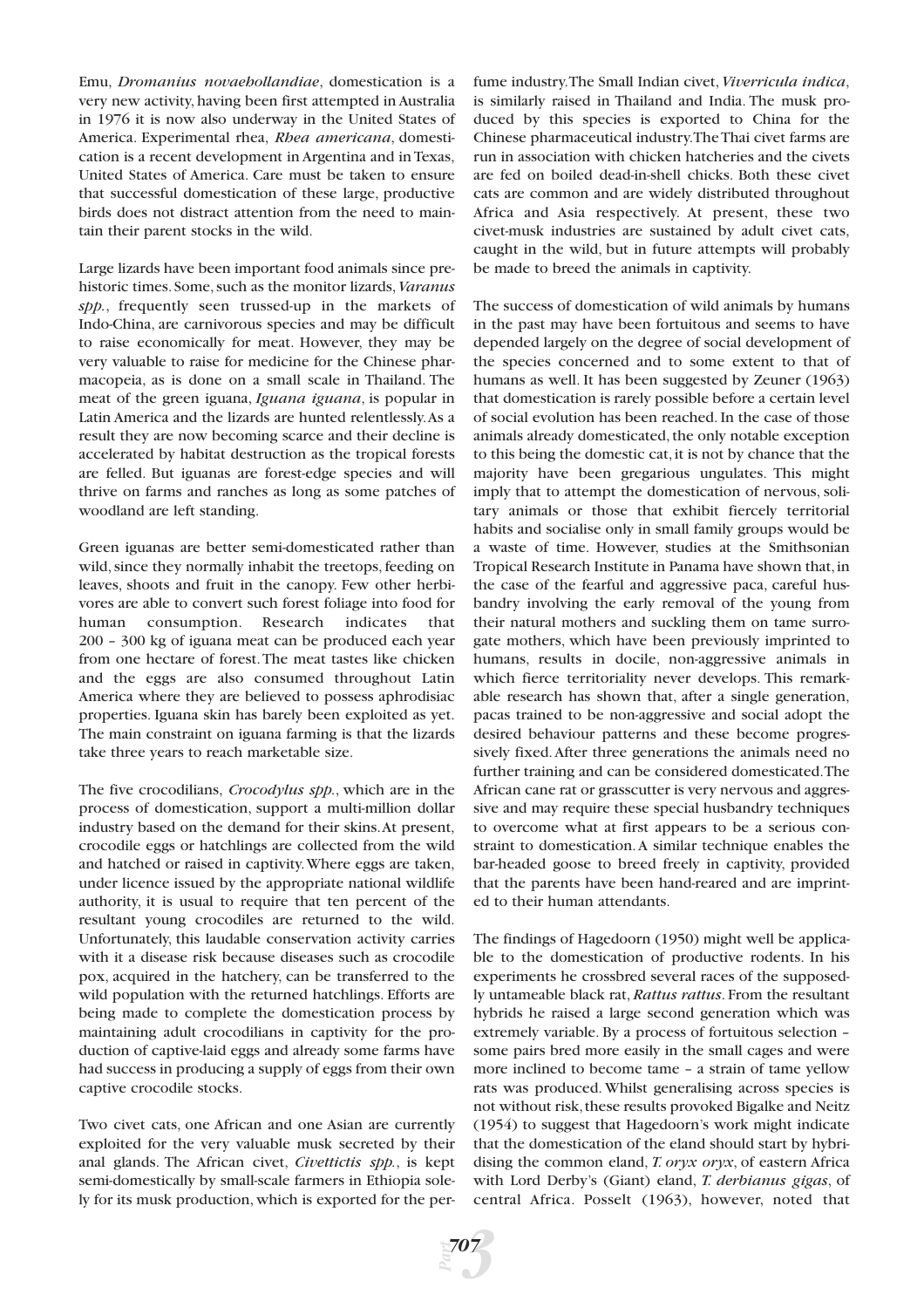hand-reared young eland varied considerably in temperament and this probably indicates that selective breeding for tameness and tractability could be achieved without recourse to hybridisation. Other authors have noted that when selecting canid pups for training, those with the darkest skin and eye colour are easier to tame and show less instinctive timidity than their lighter coloured siblings (Kagan, 1994). If proven, the existence of such marker traits for complex behaviour responses such as ease of domestication, may help to identify desirable wild types.

If the human population of the world increases by at least 50 percent in the next few decades and if sustainable agriculture is to be achieved across the whole range of production environments,as is required,humankind is going to need all the genetic diversity available. In particular, those genes which confer disease and drought resistance, life cycle productivity and the ability to thrive in degraded and inhospitable environments.The expected world human population increase will almost certainly be a major factor in contributing to global warming. Shifts in climate zones, changes in weather patterns and the inundation of low-lying coastal areas will place great stress on conventional agriculture and livestock production. Action is needed because most of today's farm stock has been derived from temperate ancestors and in 50 years time two-thirds of the world's human population will be packed into the tropical zones where production of livestock of temperate origin is often less than satisfactory.

The development of new techniques for incorporating the desirable genetic traits of the remaining wild relatives into their domestic counterparts and the production of new,innovative domesticants will be essential. There are two basic ways of conserving the genetic diversity exhibited by the wild relatives of domestic stock.

#### **1.** *In situ* **conservation**

in which the stock is preserved by protecting the ecosystem in which it occurs naturally, by the establishment and maintenance of national parks and reserves. In which natural selection is allowed to continue.

#### **2.** *Ex situ* **conservation**

- of the whole animal: by the maintenance of captive populations in zoos. Although this is undoubtedly expensive and could lead to problems of inbreeding, because numbers kept are inevitably small and further genetic change is almost solely the result of random genetic drift and inbreeding depression: both products of small parent numbers.
- $\Box$  of part of the animal: by cryopreservation techniques enabling the storage of ova, embryos and sperm, freezing the gene pool as sampled at its current generation.

Ideally all three measures should be taken, however in practice this may not be possible for financial and/or technological reasons.

There remains the question of how to make animals available for utilisation in genetic resources programmes.The numbers required for this will vary even within a species, depending on whether a new development initiative is to commence using the sample alone or, at the other extreme, whether interest lies only in a unique gene or allele in the wild relatives. In practice it is likely that captive herds and flocks will provide the animals, these being supplemented from time to time with wild specimens. Some important species are represented in zoological collections, but by no means all and it is for those of potential value as wild genetic resources that this situation needs attention.Within zoos there is also the need to be more aware of the importance of maintaining the genetic variation of the captive stock.This will only come about with increased genetic monitoring of captive populations and breeding programmes.

Animal scientists will increasingly advise on the modern techniques of embryo storage and transfer and semen dilution, storage and insemination. These methods have already been employed for one bovine species: In 1980 the New York Zoological Society successfully bred a Gaur calf from an embryo surgically transferred between a Gaur and a Holstein cow. Clearly reproductive biotechnology offers the potential for increasing the captive stocks of many species without recourse to further depletion of wild populations.

The wild relatives of domestic livestock have travelled by very different evolutionary pathways from those taken by their captive cousins on the farm. The forces of natural selection have fashioned their morphology, physiology and behaviour to produce unique evolutionary advantages, the value of which are only now being appreciated and the techniques for their exploitation developed.

The collection, preservation, characterisation and utilisation of the genetic resources of the wild relatives of domestic animals require the joint endeavours of both environmentalists and agriculturists: The environmentalists by increasing awareness of the animals' potential and by focussing on *in situ* conservation of wild relatives; the agriculturists by providing expertise in storage and utilisation of these genetic resources. The wild relatives of domestic stock must be accorded high priority when national conservation action plans are made and strategies implemented. Wild taxa with potential for domestication must be studied and maintained so that techniques for their conversion for human use can be investigated and adopted.

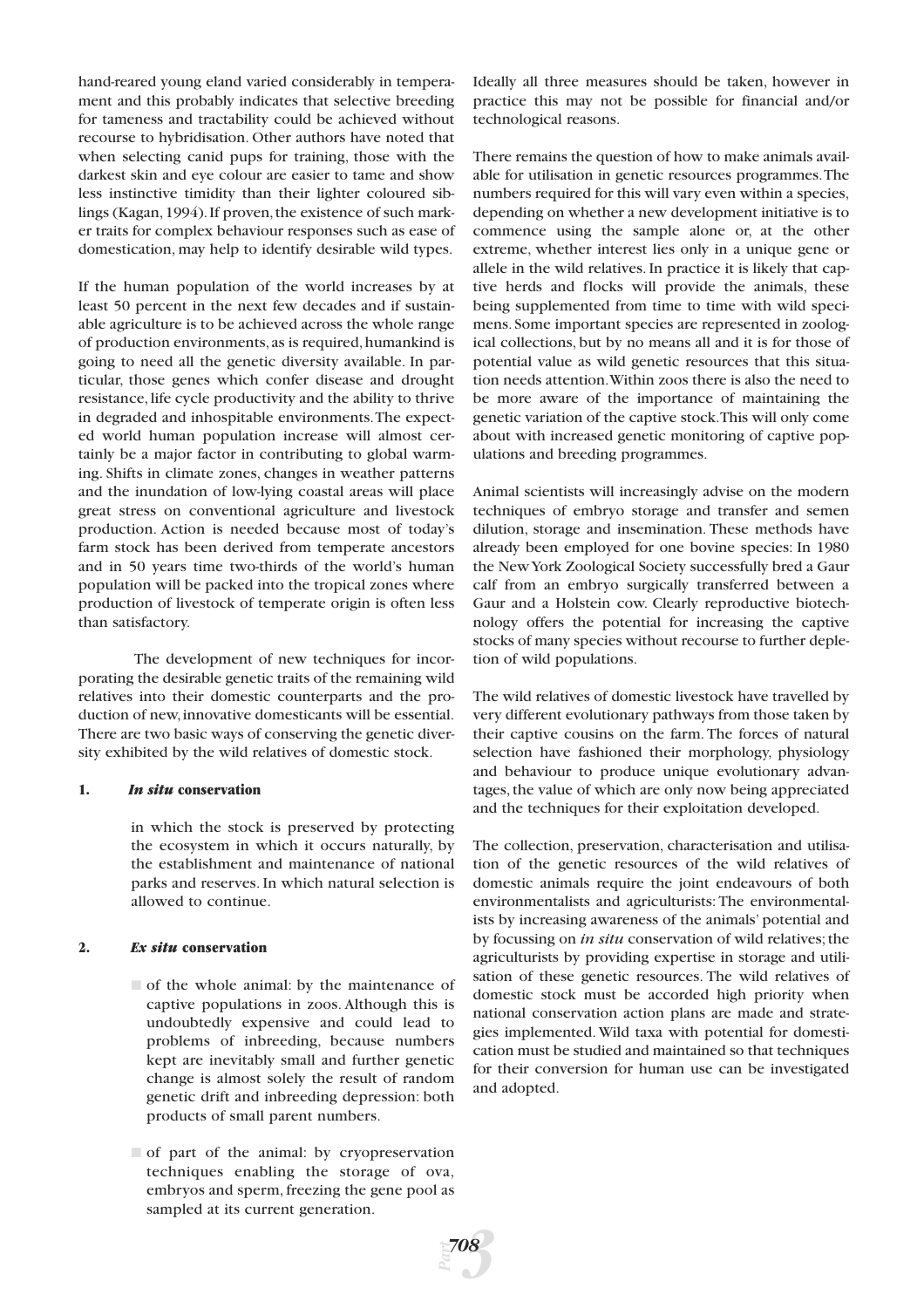**Alho, C.R.J. 1**986. *Criação e manejo de capyvaras em pequenas propriadades rurais*. Brasilia, Brasil. Empresa Brasiliera de Pesquisa Agropecuaria.

**Allen, G.M.** 1940. *The mammals of China and Mongolia*. American Museum of Natural History, New York.

**Alvarez, J.B**. 1970. *Philippines tamaraw here to stay*. IUCN Publications new series, 18: 46-51.

**Asher, G.W., Adam, J.L., James R.W. and Barnes, D**. 1988. Artificial insemination in farmed fallow deer (*Dama dama*). Fixed-time insemination at a synchronised oestrus. *Anim. Prod*. 47: 487-578.

**Asibey, E.A.O.** 1974. The grasscutter, *Thryonomys swinderianus*, Temminck, in Ghana. *Symp. Zool. Soc. Lond*. (1974), 34: 161-170.

**Belshaw, R.H.H.** 1985. *Guinea fowl of the world*. Nimrod Book Services, P.O. Box 1, Liss, Hants.

**Bhat, P.N.** 1981. Conservation of animal genetic resources in India. In: Animal genetic resources: Conservation and Management. *FAO Animal Production and Health Paper*, No. 24. Publ. by FAO, Rome.

**Bigalke, R. and Neitz, W.O.** 1954.*J. S.Afr.Vet. Med.Ass*. 25, (4).

**Bird Life International**, Wellbrook Court, Girton Road, Cambridge CB3 0NA, UK.

**Brown, G.** 1993. *The Great Bear Almanac*. Lyons and Burford, Publishers, New York.

**Burghardt, G.M. and Rand, A.S.** 1982. Eds. *Iguanas of the World; Behaviour, Ecology and Conservation*. Noyes, Park Ridge, New Jersey, United States of America.

**Butler, J., Achuff, P. and Johnston, J.** 1986. *Arjin mountains nature reserve, Xinjiang China*. IUCN/WWF, Gland, Switzerland, pp. 45.

**Caughley, G.** 1980. *Comments on Elephants in Myanmar*. FAO Consultant's Report. Mimeo, pp. 21.

**Chapman, J.A. and Flux, J.E.C.** (Compilers), 1990. *Rabbits, Hares and Pikas*. Status Survey and Conservation Action Plan. IUCN, Gland, Switzerland.

**Chardonnet, P.** 1993. Deer farming in Southeast Asia. *16th Conf. Malaysian Society of Animal Production*, Langkawi, Malaysia. June 1993.

**Choudhury, A.** 1994.The decline of the wild water buffalo in north-east India. *Oryx*, 28, (1) 70-73.

**Clutton-Brock, J.** 1981. *Domesticated animals from early times*. Heinemann and British Museum (Natural History).

**Clutton-Brock, J.** 1987. *A natural history of domestic animals*. Cambridge University Press and British Museum (Natural History).

**Cockrill, W.R.** 1968. The Buffaloes of Borneo. *The Veterinarian*, **5**: 93-108.

**Cockrill, W.R.** 1974. *The husbandry and health of the domestic buffalo*. FAO, Rome, Italy.

**Cook, R.G.** 1981. Los habitos alimentarios de los indigenas precolombinos de Panama. *Rev. Med. de Panama*. 6: 65-89.

**Coolidge, H.J.** 1940. The Indo-Chinese forest ox or kouprey. *Mem. mus. comp. zool*. Harvard, 54: 421-431.

**Cox, R. and Woodford, M.H.** 1990. *A technical evaluation of the Philippine tamaraw*. Rpt. to the Dept. of Environment and Natural Resources, Republic of the Philippines. IUCN, Gland, Switzerland.

**Crawford, R.D.** 1992. A global review of the genetic resources of poultry. In: *Management of global animal genetic resources*. FAO Animal Production and Health Paper, No. 104, Rome, Italy, 205-214.

**Daniel, J.C. and Grubh, B.R.** 1966.The Indian wild buffalo *Bubalus bubalis* (Linn.) in Peninsular India: A preliminary survey. *Journal of the Bombay Natural History Society* 63: 32-53.

**David, J.E.** 1983. Data Center for Natural Resources, World Wide Fund for Nature, India.

**Deakin, A., Muir, G.W. & Smith, A.G.** 1935. Hybridization of domestic cattle, bison and yak. Report on Wainwright Experiment. *Publication 479, Tech.Bull.2*, Dominion of Canada, Dept of Agriculture, Ottawa.

**Dresser, B.L.** 1985. Embryo transfer in exotic bovids. *International Zoo Yearbook 24-25*: 138-142.

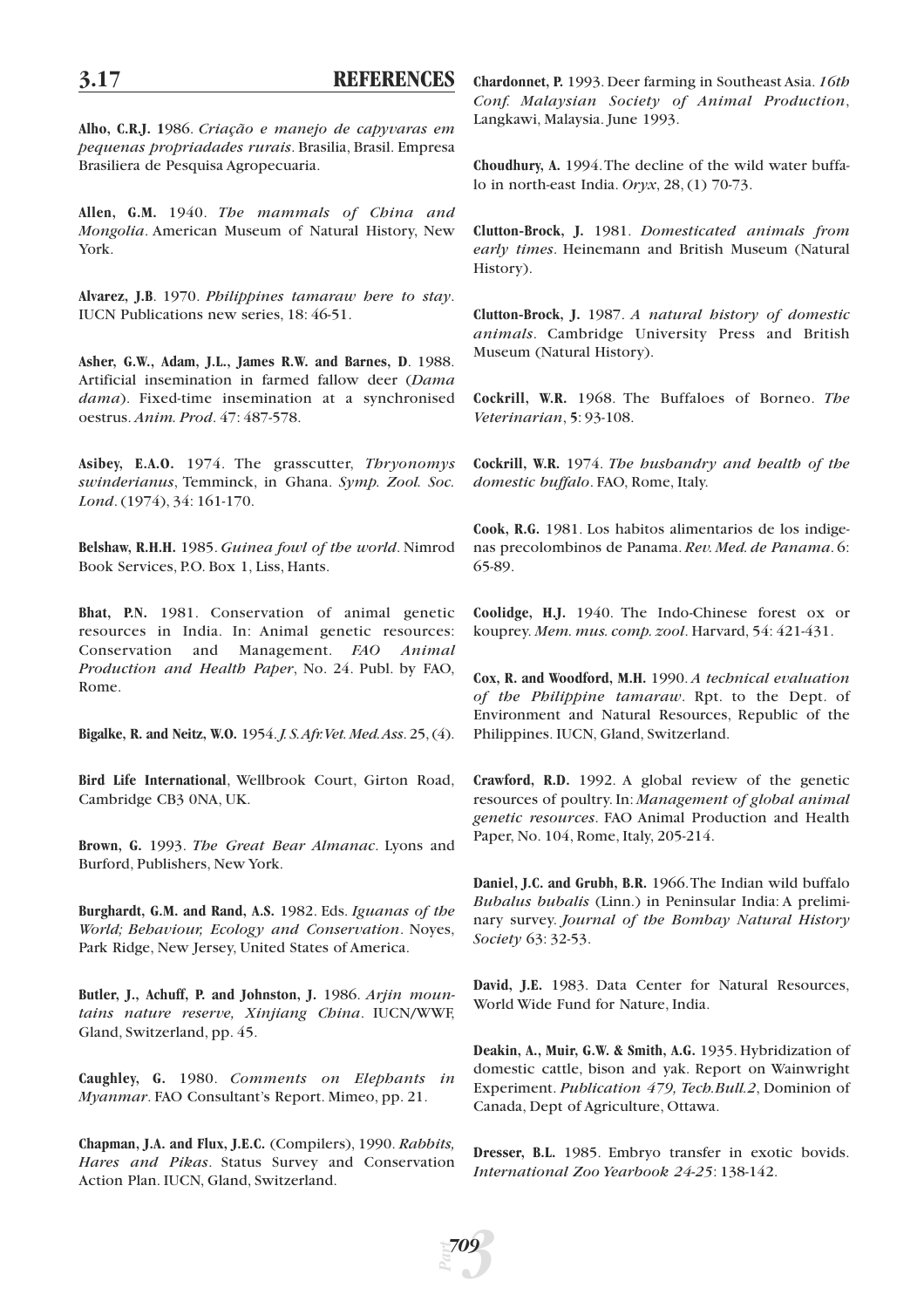**Drost, M., Wright, J.M. Jr., Cripe, W.S. & Richter, A.R.** 1983. Embryo transplant in the water buffalo (*Bubalus bubalis*). *Theriogenology* 20: 579-584.

**Duncan, P.** (ed), 1992. *Zebras, Asses and Horses - An Action Plan for the Conservation of Wild Equids*. IUCN, Gland, Switzerland, 36 pp.

**East, R.** 1993.Conservation status of Antelopes in Asia and the Middle East. *Species, Newsletter*, SSC/IUCN, 20, 40-42.

**Epstein, H.** 1974. The Yak and the Chauri. *World Animal Review*, 9, 8-12.

**Epstein, H.** 1977.*Domestic animals of Nepal*.Holmes and Mayer, Publishers, New York.

**FAO**, 1974. *The water buffalo*. (ed. Cockrill,W.R.).

**FAO**, 1989.Animal genetic resources of the USSR. *Animal Production and Health Paper No. 65*. Rome.

**FAO**,1989.The Management of crocodiles in captivity.*FAO Conservation Guide, No. 22*. (ed. Bolton, M.)

**Fauna Argentina**, 1984. El Nandu. *Serie Aves, Vol. 1*, Centro Editor de Americano Latino, Buenos Aires, 32 pp.

**Ferrier, A.J.** 1947. *The Care and Management of Elephants in Myanmar.*

**Fitch, H.S., Henderson, R.W. & Hillis, D.M.** 1982. Exploitation of iguanas in Central America. In: *Iguanas of the World: Their behavior, ecology and conservation*. (ed. G.M. Burghardt and A.S. Rand). Park Ridge, NJ: Noyes, 397-416.

**Fitter, R.S.R.** 1959. *The Ark in our Midst*. Collins, London, 320 pp.

**Frankel, O.H. and Soule, M.E.** 1981.*Conservation and evolution*. Cambridge University Press.

**Fuerbringer, B.J.** 1974. El Chiguiro, su cria y explotacion racional. *Orient.Agroepec*. 99: 5-59.

**Fuller, K.S. and Swift, B.** 1984. *Latin American Wildlife Trade Laws*.Washington, D.C.;World Wild Wide Fund for Nature - US.

**Galton, F.** 1865. The first steps towards domestication of animals. *Trans of the Ethnological Society, London*. N.S. 3: 122-138.

*Part*

*3*

*710*

**Gao, Xingyi and Gu, Jinghe**, 1989.The distribution and status of the *equidae* in China. *Acta Theriol. Sinica*, 9 (4): 269-274.

**Gauthier-Pilters, H.** 1974. The behaviour and ecology of camels in the Sahara, with special reference to nomadism and water management. In Geist, V. and Walther, F. 1974 (Eds.) *The behaviour of ungulates and its relation to management*. IUCN Publications. 24, 2, 542-552.

**Gee, E.P.** 1964. *The wildlife of India*. Collins, London.

**Gonzalez-Jimenez, E.** 1995. El Capybara (*hydrochoeris hydrochaeris*), Estado actual de su produccion. *Serie FAO de Produccion e Sanidad Animal 122*, pp. 110.

**Gray, A.P.** 1971. *Mammalian hybrids*. Commonwealth Agricultural Bureau.

**Groombridge, B.** 1987. The distribution and status of world crocodilians. In: *Wildlife Management: Crocodiles and Alligators*. (eds.Webb, G., Manolis, S. and Whitehead, P.). Surrey Beatty and Sons, Ltd., N.S.W. Australia, 9-21.

**Gross, T.S.** 1991. Gaur semen cryopreservation: Comparison of cryodiluents and freezing procedures. *Proc. Symp.Wild Cattle*, Omaha, Nebraska. 7-17.

**Groves, C.P.** 1969. Systematics of the anoa (*Mammalia, Bovidae*). *Beaufortia*, 17 (223): 1-12.

**Grzimek, B.** 1990.*Grzimek's encyclopedia of mammals*. Vol. 5, McGraw Hill.

**Habibi, K.** 1977. *The mammals of Afghanistan: their distribution and status*. Field document No. 1; FO:DP/AFG/74/016, FAO, Rome.

**Hagedoorn, A.L.** 1950. *Animal breeding*. Crosby, Lockwood & Son, Ltd. London.

**Haigh, J.C.** 1995. Exploitation and Domestication of Deer. *Anthropozoos*, 8: 206-216.

**Harper, F.** 1975. Extinct and vanishing mammals of the old world. Spec. *Amer. Comm.Wildl. Protect.* 12: 849 pp.

**Hedges, S.** 1999. *Asian Wild Cattle and Buffaloes. Status Report and Conservation Action Plan* [Final Draft]. IUCN, Gland, Switzerland. 459 pp.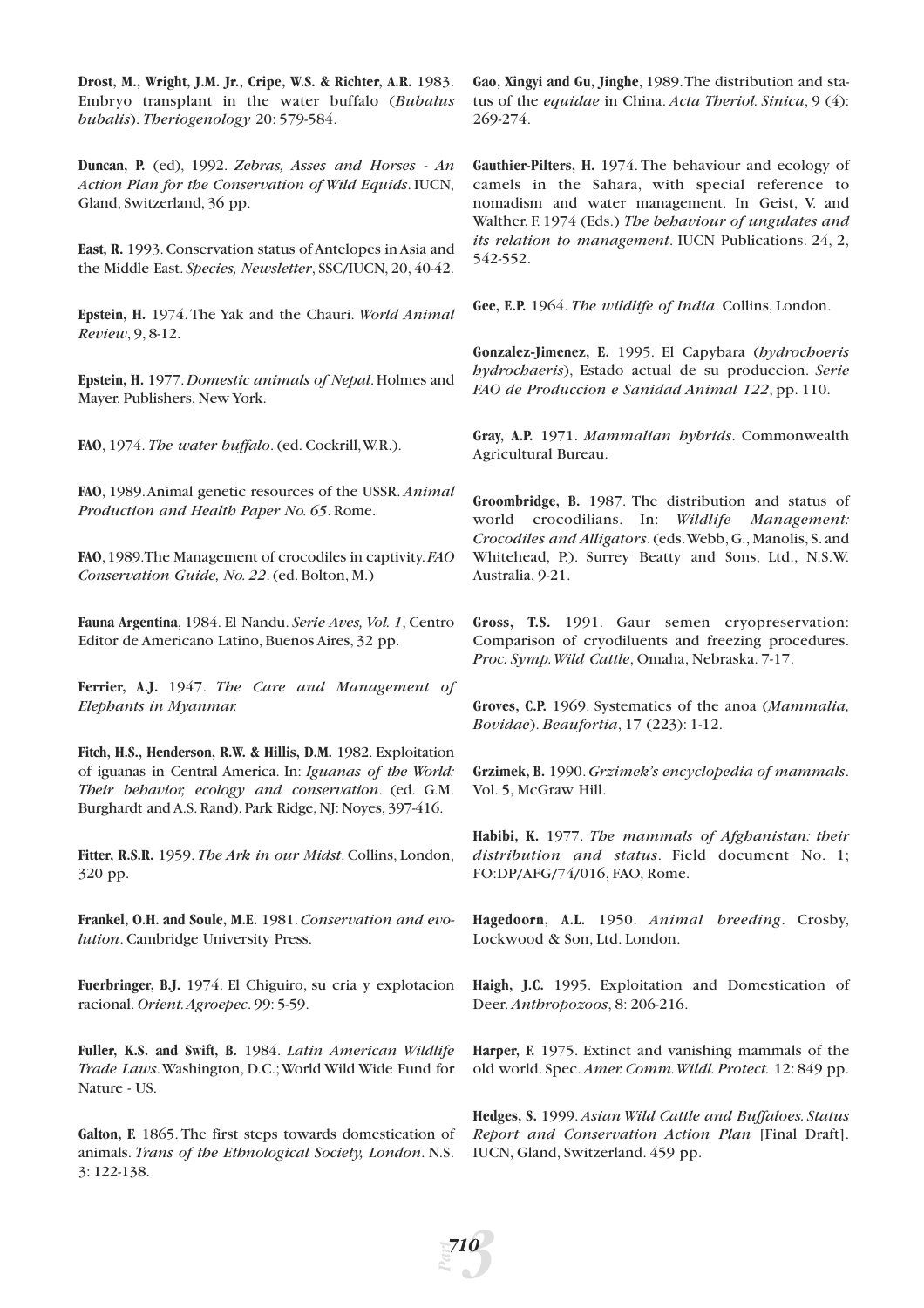**Heinen, J.T.** 1993a. Population viability and management recommendations for wild water buffalo *Bubalus bubalis* in Kosi Tappu Wildlife Reserve, Nepal. *Biological Conservation* 65: 29-34.

**Hemley, G. and Caldwell J.** 1986. The crocodile skin trade since 1979. In: *Crocodiles*. IUCN Publication, Caracas, Venezuela, 398-421.

**Hoffman, R.R.** 1985. Digestive physiology of deer-their morphophysicsl specialisation and adaptation.In;*Biology of Deer Production*, eds. K.R.Fennessy & K.R.Drew pp 393-407. Bulletin No: 22. The Royal Society of New Zealand,Wellington.

**Hoogerwerf, A.** 1970. *Udjung Kulon.The Land of the Last Javan Rhinoceros*. E.J.Brill, Leiden,The Netherlands.

**Hubback, T.R.** 1937. The Malayan Gaur or Seladang. *J. Mammology*, 18 (3): 267-279.

**Huss, D.L.** 1982. Small animals for small farms in Latin America. *FAO World Animal Review*, 43: 24-29.

**Hsu, T.C. and Benirschke, K.** 1977.*An atlas of mammalian chromosomes*.Vol: 10, Springer Verlag, New York.

**Hutchinson, A.D.** American Bison Company, Box. 1051, Reno, Nevada 89504, United States of America.

**ISIS** *Mammal Abstracts* as of 30 June 1993.

**IUCN** Conservation Monitoring Centre: Red List of Threatened Animals, Cambridge 1990.

**Jenkins, R. W. G.** 1987. Principals for the management of crocodilians. In: *Wildlife Management: crocodiles and alligators*. (eds. Webb, G. Manolis, S. and Whitehead, P.). Surrey Beatty and Sons, Ltd., N.S.W.Australia, 27-31.

**Jennings, D.C.** 1978.*Buffalo history and husbandry*. Pine Hill Press, Freeman, ND.

**Kagan, J.** 1994. *Galen's Prophesy: Temperament and Human Nature*. Basic Books, pp. 376.

**Karesh, W.B., Uhart, M.M., Dierenfeld, E.S., Braselton, W.E., Torres, M., House, C., Puche, H. & Cook, R.A.** 1998. Health evaluation of free-ranging guanaco (*Lama guanacoe*). *Journal of Zoo and Wildlife Medicine*, 292: 134-141.

**Kear, J.** 1975. How wildfowl could improve our domestic breeds. *Waterfowl Ybk*. Buyer's Guide. 1975-76: 37-41.

*Part*

*3 711*

**Kreemer, J.** 1956. *The Buffalo*. Van Hoeve, The Netherlands. (In Dutch).

**Krishnan, M.** 1972. The Gaur *Bos gaurus* (Smith). *J. Bombay Nat. Hist. Soc*. 69: 322-349.

**Kyle, R.** 1972. *Meat Production in Africa - the case for new domestic species*. Univ. of Bristol, Bristol.

**Kyle, R.** 1987. Rodents under the carving knife. *New Scientist*. 114: 58-62.

**Kyle, R.** 1990.If you want to save it,eat it! *Newsletter No.3 of the Ethnozoology Specialist Group*, SSC/IUCN, Gland, Switzerland.

**Lacher Jr. S.E.** 1979. Rates of growth in *Keradon rupestris* and an assessment of its potential as a domesticated food source. *Papeis Avulsos Zool*. 33: 67-76.

Lair, R. 1997. Gone Astray. The Care and Management of the Asian Elefant in Domesticity. *FAO, RAP Publication 1997 / 16*, Bangkok.

**Lebas, F., Coudert, P., Rouvier, R. and de Rochambeau, H.** 1986.The Rabbit. Husbandry, Health and Production. *FAO Animal Production and Health Series*, No. 21, Rome.

**Lekagul, Boonsong. and McNeely, J.A.** 1977. *Mammals of Thailand*. Association for the Conservation of Wildlife, Bangkok.

**Li, Cai and Wiener, G.** 1995.The Yak. *FAO RAP Publication 1995 / 25*, Bangkok.

**Lidicker, W. Z. Jr.** (ed.), 1985. *Rodents. A World Survey of Species of Conservation Concern.* IUCN, Gland, Switzerland, 60 pp.

**Loftus, R. T., MacHugh, D. E., Bradley, D. G., Sharp, R.M. and Cunningham, P.** 1994. Evidence of two independent domestications of cattle. *Proc. Natl. Acad. Sci. United States of America* 91: 1-5.

**Lydekker, R.** 1898. *Wild oxen, sheep and goats of all lands, living and extinct*. Rowland Ward, London.

**MacKinnon, J.** 1979.A glimmer of hope for Sulawesi.*Oryx,* 15 (1): 55-59.

**MacKinnon, J.** 1982. *Mountain Anoa and Lowland Anoa*. IUCN/SSC Wild Cattle Group Species Information Sheet, IUCN, Gland, Switzerland.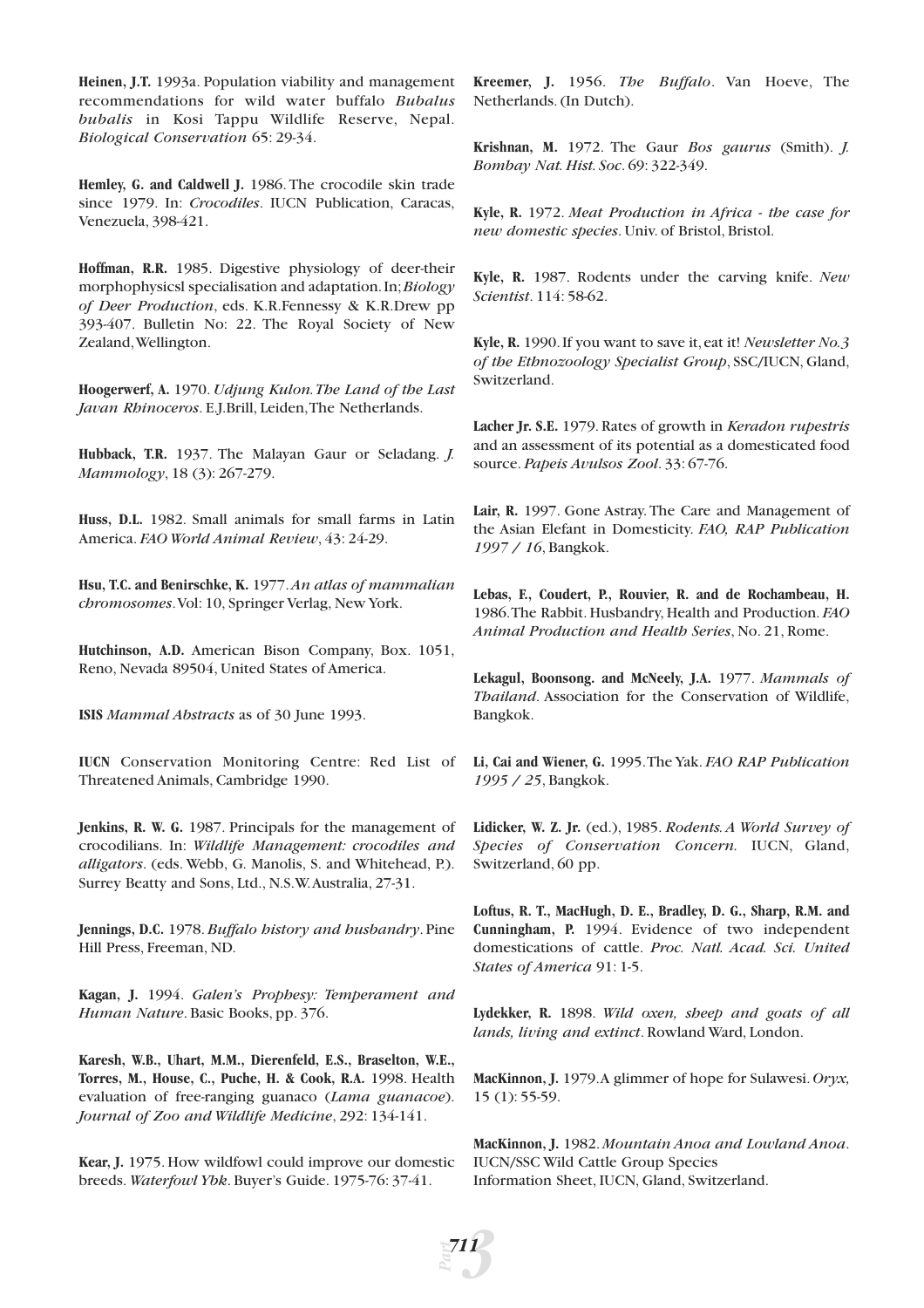**MacKinnon, J. and Stuart, S.** 1989. *The Kouprey:An Action Plan for its conservation*. IUCN, Gland, Switzerland.

**Mason, I.** 1981.The agricultural potential of minor species of farm livestock in the old world. In: Animal Genetic Resources, Conservation and Management. *FAO Animal Production and Health Paper*, No. 24. Rome.

**Mills, J.A. and Servheen, C.** 1991. *The Asian trade in bears and bear parts*. World Wide Fund for Nature – US Inc., Washington, D.C.

**Medem, F.** 1983. *Los crocodylia de Sur America. Vol. II.* Bogota: Univ. Nac. de Colombia.

**Medway, Lord.** 1978. *The wild mammals of Malaya and Singapore*. 2nd Ed. Oxford Univ. Press, London.

**Miller, D.J., Harris, R.B. & Cui-Quan,** 1994. Wild Yak and their conservation on the Tibetan Plateau. Proceedings of the. *1st International Congress on Yak. Journal of Gansu Agricultural University* (Special Issue), June 1994, pp.27-35.

**Milner-Gulland E.J.** 1994. Sustainable management of the saiga antelope. *Oryx*, 28 (4): 257-262.

**Mohr, E.** 1971. *The Asiatic wild horse*. Publisher J.A.Allen, London.

**Nadler, C. F., Korobitsina, K. V., Hoffmann, R. S. and Vorontsov, N. N.** 1973. Cytogenic differentiation, geographic distribution and domestication in palaearctic sheep (*Ovis*). *Zeit f. Saugetierkunde*, 38, 109-125.

**National Research Council**, 1983a. *Little Known Asian Animals with a Promising Economic Future*. National Academy Press,Washington, D.C.

**National Research Council**,1983b.*Crocodiles as a resource for the tropics*. National Academy Press,Washington, D.C.

**National Research Council**, 1991. *Microlivestock: Little-Known Small Animals with a Promising Economic Future*. National Academy Press, Washington, D.C.

**Northern Diseased Bison Report**, 1990. *Report. of the Environmental Assessment Panel*,Vancouver, Canada.

**Nowack, R.M. and Paradiso, J.L.** 1983. In: *Walker's mammals of the world*. 4th Ed. Johns Hopkins Univ. Press, Baltimore and London.

**Ojasti, J.** 1991. Human Exploitation of Capybara. In: *Neotropical Wildlife Use and Conservation*. (eds. J.G. Robinson and K.H. Redford) Univ. of Chicago Press, 236-252.

**Ojeda, R.A. & Mares, M.A.** 1982. Conservation of South American Mammals: Argentina as a paradigm. *In*: Mammalian Biology in South America. M.A.Mares & H.H.Genoways (eds.) pp 505-521. *Pymatuning Lab. Ecol.Spec., Pub., Ser*. No:6 Univ Pittsburgh, 539 pp.

**Oliver, W.L.R.** (ed.)**,** 1993. *Pigs, Peccaries and Hippos. Status Survey and Conservation Action Plan*. IUCN, Gland, Switzerland, 202pp.

**Olivier, R. D. and Woodford, M.H.** 1994. *Aerial surveys for Kouprey in Cambodia*. IUCN, Gland, Switzerland.

**Organization for Economic Cooperation and Development (OECD)**, 1989. *OECD Environment Data Compendium*. Paris.

Parra, R. Escobar, B. and Gonzalez-Jimenez, E. 1978. El Chiguire, su potencial biologico y su cria en confinamiento. In: *Informe Anual IPA*. Maracay, Venezuela: Univ. Central Venezuela, Caracas, 83-94.

**Payne, W. J. A.** 1991. Domestication:A step forward in civilization. In: *Cattle Genetic Resources*. B7: 51-72. (eds. Hickman).World Animal Series, Publ. Elsevier, 51-72.

**Petocz, R. G.** 1973. *Marco Polo Sheep (*Ovis ammon poli*) of the Afghan Pamir: A Report of Biological Investigations in 1972-73*. FAO, Rome.

**Petocz, R.** 1989. Status of the Tamaraw (*Bubalus mindorensis*).*Asian Wild Cattle Specialist Group Newsletter*, 2: 1-4.

**Phillips, W.W.A.** 1935.*Manual of the Mammals of Ceylon*. Dulau and Co. Ltd., London.

**Pliny**, 72 A.D. *Natural history*. (trans. H. Rackham) Loeb Classical Library, London.

**Pollok, F. T. and Thom, W. S.** 1900.*Wild Sports of Myanmar and Assam*. Hurst and Blackett, London. 507 pp.

**Pope, C. E., Dresser, B. L., Kuehn, G., Kramer, L., and Gillespie, D.** 1988. Live birth of a gaur (*Bos gaurus*) Calf following nonsurgical embryo transfer to a Holstein *(Bos taurus*) recipient. *Theriogenology*, 29, (1), 289.

**Posselt, J.** 1963.The domestication of the eland. Rhod. *J. Agric. Res*. 2, 81-89.

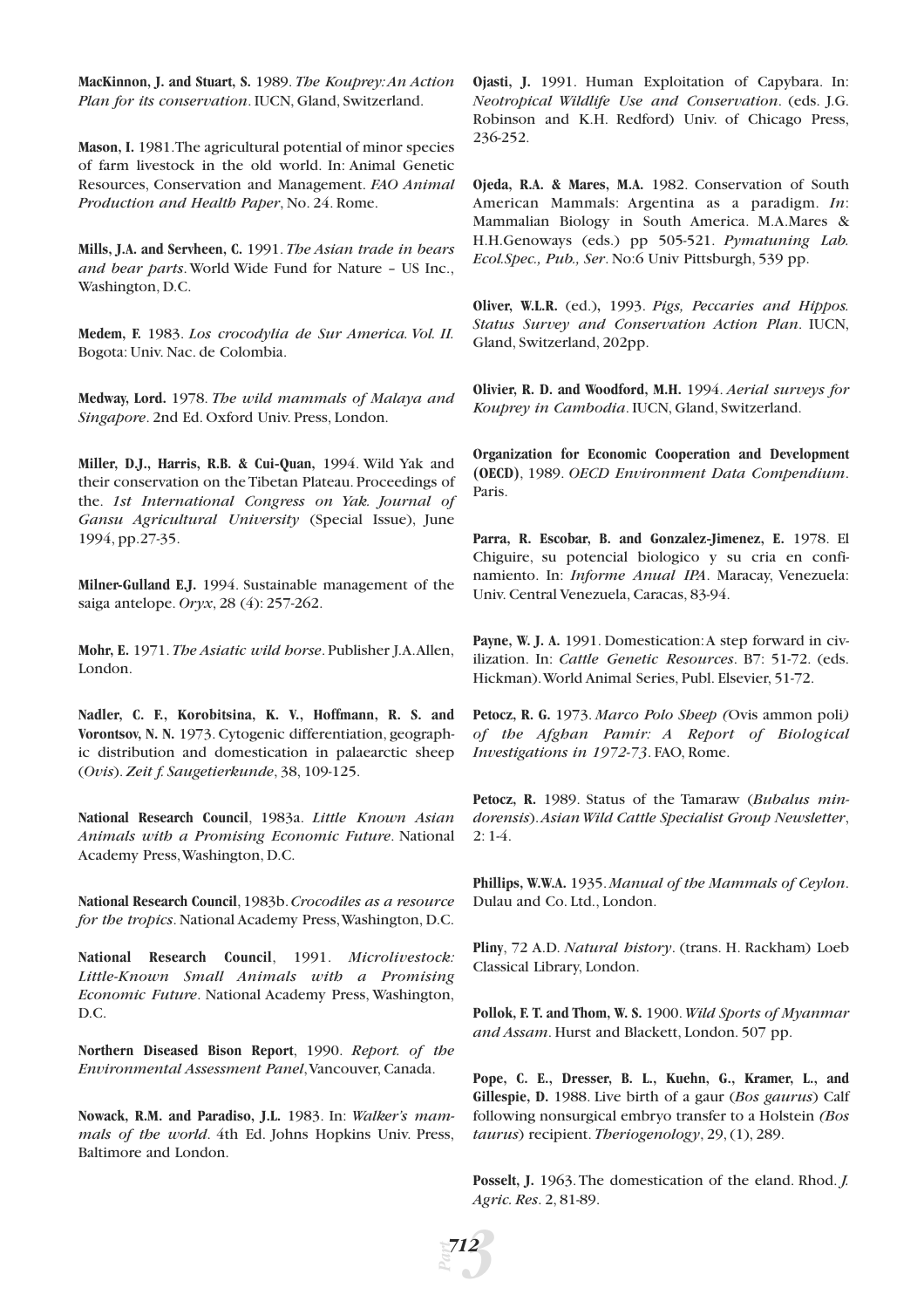**Prater, S.H.** 1965. *The book of Indian animals*. Bombay Nat. Hist. Soc.

**Ramsey, B.J.** 1994. *Commercial use of wild animals*. Bureau of Resource Sciences, Australian overnment Publishing Service, Canberra.

**Ramsay, B.J. and English, A.W.** 1991.Wild animal harvesting in Australia - an overview. In: *Wildlife Production: Conservation and Sustainable Development*. (eds.: Renecker, L.A and Hudson, R.J.) AFES Misc. Pub. 1991-6, University of Alaska, Fairbanks,Alaska.

**Rasool, G.** 1992.Tibetan wild ass - verging on extinction. *FAO Tiger paper*, XIX, 4: Oct-Dec. 1992.

**Rasool, G and Hussain, S.I.** 1993. Evolution of new breeds of goat in northern areas of Pakistan. *FAO Tiger Paper*, XX: 1, Jan-Mar. 1993.

**Read, B.A.** 1982.*Chinese materia medica - animal drugs*. Taipei, Southern Materials Center Inc.

**Read, B., Morris, D. Loskutoff, N. and Ellis, S.** 1994. *Preparatory Document for the Bovid Conservation Assessment and Management Plan*: Participants' First Draft, 20 April 1994. IUCN/SSC Captive Breeding Specialist Group,Apple Valley, MN., USA.

**Rierink, A.** 1940. Adjags (bantengkoe door adjags vermoord). *Tectona* 33: 226.

**Ross, P.** 1992. Medicinal use of crocodilians. *Species Newsletter SSC / IUCN*, 19, 49.

**Rowe, F.G.** 1970. *The North American buffalo*. David and Charles, Newton Abbott.

**Ryder, O. A., Epel, N.C. and Benirschke, K.** 1978. Chromosome banding studies of the *equidae*. Cytogenet. *Cell Genet*. 20: 323-350.

**Ryder, O.A. and Wedemeyer, E.A.** 1982.A cooperative breeding program for the Mongolian wild horse, *Equus przewalskii*, in the United States. *Biological Conservation*, 22: 259-271.

**Ryder, O. A.** 1993. Przewalski's Horse: Prospects for Reintroduction into the Wild. *Conservation Biology*, 7 (1), 13-15.

**Salter, R.E.** 1983. Summary of currently available information on internationally threatened wildlife species in Myanmar.*FAO Nature Conservation and National Parks Project Report*.

Santiapillai, C. 1992. Asian elephant: Nature's four-wheeled drive vehicle. *Gajah*, 9, 1992. Newsletter of the Asian Elephant Specialist Group, IUCN/SSC, Gland, Switzerland.

**Santiapillai, C. and Jackson, P.** (eds.), 1990. *The Asian Elephant. An Action Plan for its Conservation*. IUCN, Gland, Switzerland, 79 pp.

**Schaller, G.B.** 1967. *The deer and the tiger*. Chicago Univ. Press, Chicago, United States of America. 370 pp.

**Schaller, G.B.** 1977. *Mountain Monarchs: wild sheep and goats of the Himalaya*. University of Chicago Press, Chicago.

**Schaller, G.B. and Crawshaw, P.G.** 1981. Social organisation in a capybara population. *Sonderdruck aus Säugetierkundliche*, Mitteilungen, BLV Verlagsgesellschaft gmbh, München 40, 29 Jbg. Heft 1, pp 3-16.

**Seal, U.S., Foose, T., Lacey, R. C., Zimmermmann, W., Ryder, O. A. and Prince, F.** 1990. *Przewalski's Horse: Global Conservation Plan* (Draft). Captive breeding Specialist Group, IUCN, Gland, Switzerland.

**Serveen, C.** 1990.The Status and Conservation of the Bears of the World.*Int. Conf. Bear Res. and Mgt*. Monogr. Series No. 2,Victoria, British Columbia, Canada, 32 pp.

**Seton, E.T.** 1910. *Life Histories of Northern Animals*, Vol.1, Constable & Co., London.

**Shackleton, D.M.** (ed.), 1997. *Wild Sheep and Goats and their Relatives*. Status Survey and Conservation Action Plan for Caprinae. IUCN, Gland, Switzerland, 390 pp.

**Short, L. L.** 1975.The zoo geographic analysis of the South American Chaco avifauna. *Bull.Amer. Mus. Nat. Hist*.Vol. 154,Art. 3.

**Short, R.V.** 1976.The introduction of new species of animals for the purpose of domestication. *Symp. Zool. Soc. Lond*. 1976; 40: 321-333.

**Sick, A.** 1986. *Ornitologia Brasileira, uma introdução*. Universidade de Brasilia, Brasilia,Vol. 1, pp. 482.

**Sidhu, K.S. and Guraya, S.S.** 1985. *Buffalo bull semen. Morphology, biochemistry, physiology and methodology*. USG Publishers and Distributors, Ludhiana, India pp. 184.

**Simoons, F.J. and Simoons, E.S.** 1968*. A ceremonial ox of India.The Mithan in Nature, Culture and History*. Univ. of Wisconsin Press, Madison.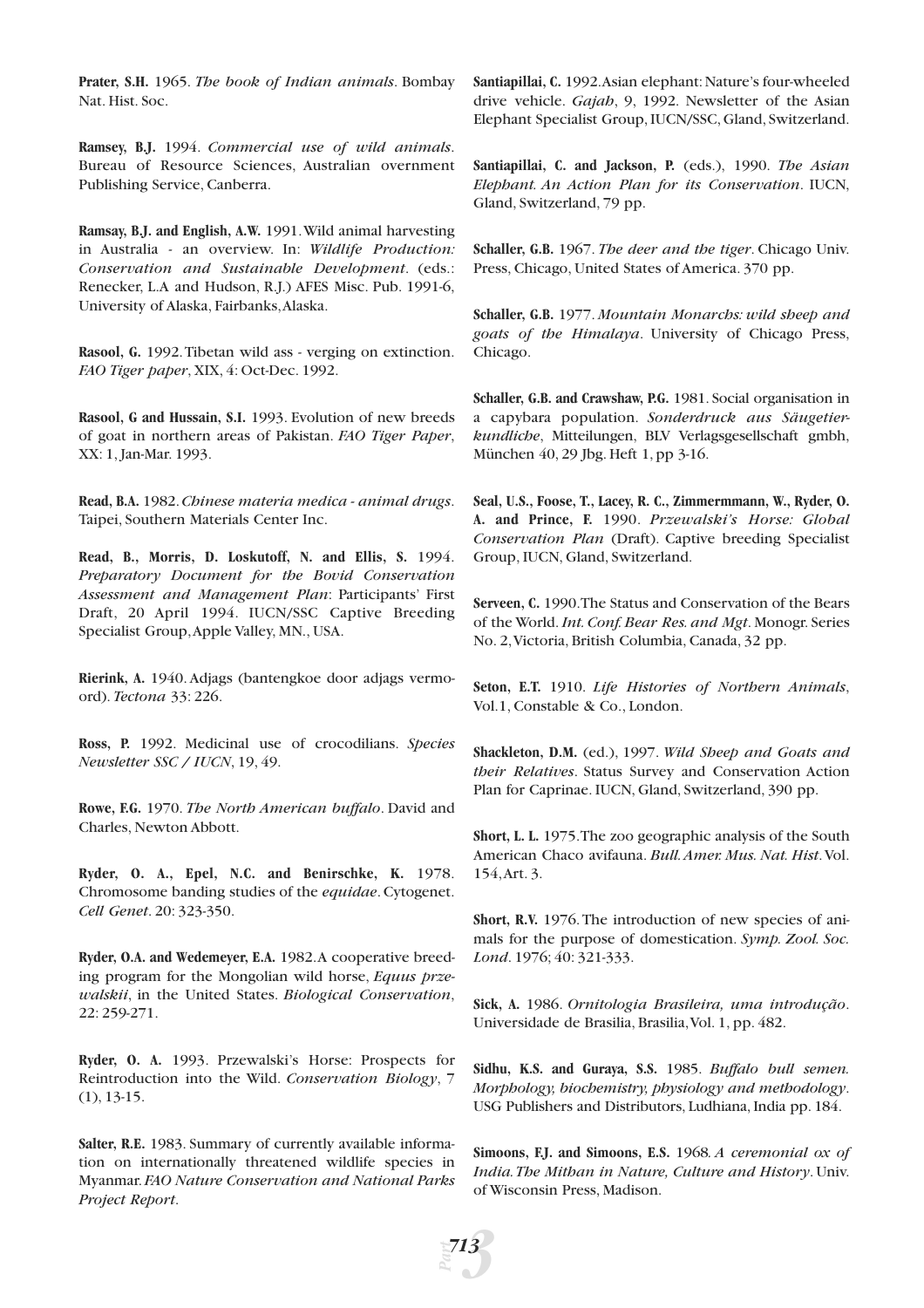**Sinclair, A.R.E.** 1977. *The African buffalo*. University of Chicago Press.

**Smielwski, J. M. and Raval, P. P.** 1988.The Indian Wild Ass wild and captive populations. *Oryx*, 22 (2): 85-88.

**Smithers, R.H.N.** 1983. *The mammals of the southern African region*. Univ. of Pretoria, Pretoria.

**Smythe. N.** 1991. Steps toward domesticating the Paca (Agouti = Cuniculus paca) and Prospects for the future. In: *Neotropical Wildlife Use and Conservation*. (eds. J.G. Robinson and K.H. Redford) Univ. of Chicago Press, 202-216.

**Smythe, N. and Brown de Guanti, O.** 1995.The domestication and husbandry of the paca (*Agouti paca*). *Conservation Guide No. 26*, FAO, Rome Italy, pp. 93.

**Sosa-Burgos, L.M.** 1981. *Comportamiento social del chiguire en relacion con su manejo en cautiverio*. Brachillerato thesis, Univ. Central Venezuela, Caracas.

**SSC / IUCN** Reintroduction *Specialist Group Newsletter* No. 8, May 1994.

**Stewart, D. R. M. and Stewart, J.** 1963. The distribution of some large mammals in Kenya. *J. E.Afr. Nat. Hist. Soc*. 24, 1-52.

**Stockley, C.H.** 1928. *Big Game Shooting in the Indian Empire*. Constable and Company Ltd. London.

**Stott, G.** 1993.The Twig Eater, *Equinox*, No.67, 20-29.

**Stover, J., Evans, J. and Dolensek, E.P.** 1981. Interspecies embryo transfer from gaur to domestic holstein. In: *Ann. Proc.Am.Ass. Zoo.Vet*. 122-124.

**Summers, P.M., Shephard, A.M., Hodges, J.K., Boyle, M.S. and Allen, W.R.** 1987. Successful transfer of embryos of Przewalski's Horse (*Equus przewalskii*) and Grant's zebra (*E. burchelli*) to domestic mares (*E. caballus*). *J. Reprod. Fert*. 80: 13-20.

**Sweatman, G.K.** 1984. Potential arachnid vectors - jembrana disease: an epidemiological study In: W.B.(ed.) *Mammalian diseases and arachnids. Vol1. Pathogen biology and clinical management*, CRC Press Inc., Boca Raton, Florida, United States of America.

**Syroechkovsky, E.E., Rogacheva, E.V. & Rennecker, L.** 1989. In *Wildlife Production Systems*. J.R.Hudson *et al*. (eds) Cambridge University Press.

**Taber, A. B.**, Animal Behaviour Research Group. Dept. of Zoology, South Parks Road, Oxford, OX1 3PS, U.K.

**Tan, Bangjie**,1983.The Dulong Ox - gayal.*Nature (China)*, 11: 43.

**Thing, E.M. and Thing, H.** 1983. Cow-calf behaviour in West Greenland Caribou on SDR. Stromfjord Summer Range. *Acta. Zoologica Fennica*, 175: 113-115.

**Thornback, J.** (ed.),1983.*Wild cattle, bison and buffaloes: their status and potential value*. IUCN Conservation Monitoring Centre, Cambridge, U.K.

**Thresher, P.** 1981.The economics of domestic Oryx. *FAO World Animal Review*, 36: 37-43.

**Torres, H.** (ed.), 1992. *South American Camelids. An Action Plan for their Conservation*. IUCN, Gland, Switzerland, 58 pp.

**Tun Yin, U.** 1967. Wild animals of Myanmar. Rangoon Gazette Ltd., Rangoon.

**USSR Red Data Book**, 1978. Lesnaya Promysh Iennost, Publishers, Moscow.

**Werner, D.I.** 1991. The rational use of Green Iguanas. In: *Neotropical Wildlife Use and Conservation*. (eds. J.G. Robinson and K.H. Redford) Univ. of Chicago Press, 181-201.

**Wemmer, C.** (ed.), 1998. *Deer: Status and Conservation Action Plan*. IUCN, Gland, Switzerland and Cambridge, UK. 106 pp.

**Wharton, C.H.** 1957. An ecological study of the kouprey *Novibos sauveli*.*Ins. Sci and Tech., Manila* 5: 1-107.

**Whitehead, G.K.** 1993. *The Whitehead Encyclopaedia of Deer*. Swan Hill Press, 597 pp.

**Whitten, A.J., Mustafa M. and Henderson G.S.** 1988. *The ecology of Sulawesi*. Gadjah Mada University Press, Jogjakarta, Indonesia.

**Wilkinson, P.** 1974. *Behaviour and domestication of the musk ox*. IUCN Publication, New Series 24, 909-920.

**Wilkinson, P.F.** 1975.The relevance of Musk Ox exploitation to the study of prehistoric animal economies. In: *Palaeoeconomy* (ed.: Higgs E.S.) Cambridge University Press, Cambridge, 9-53.

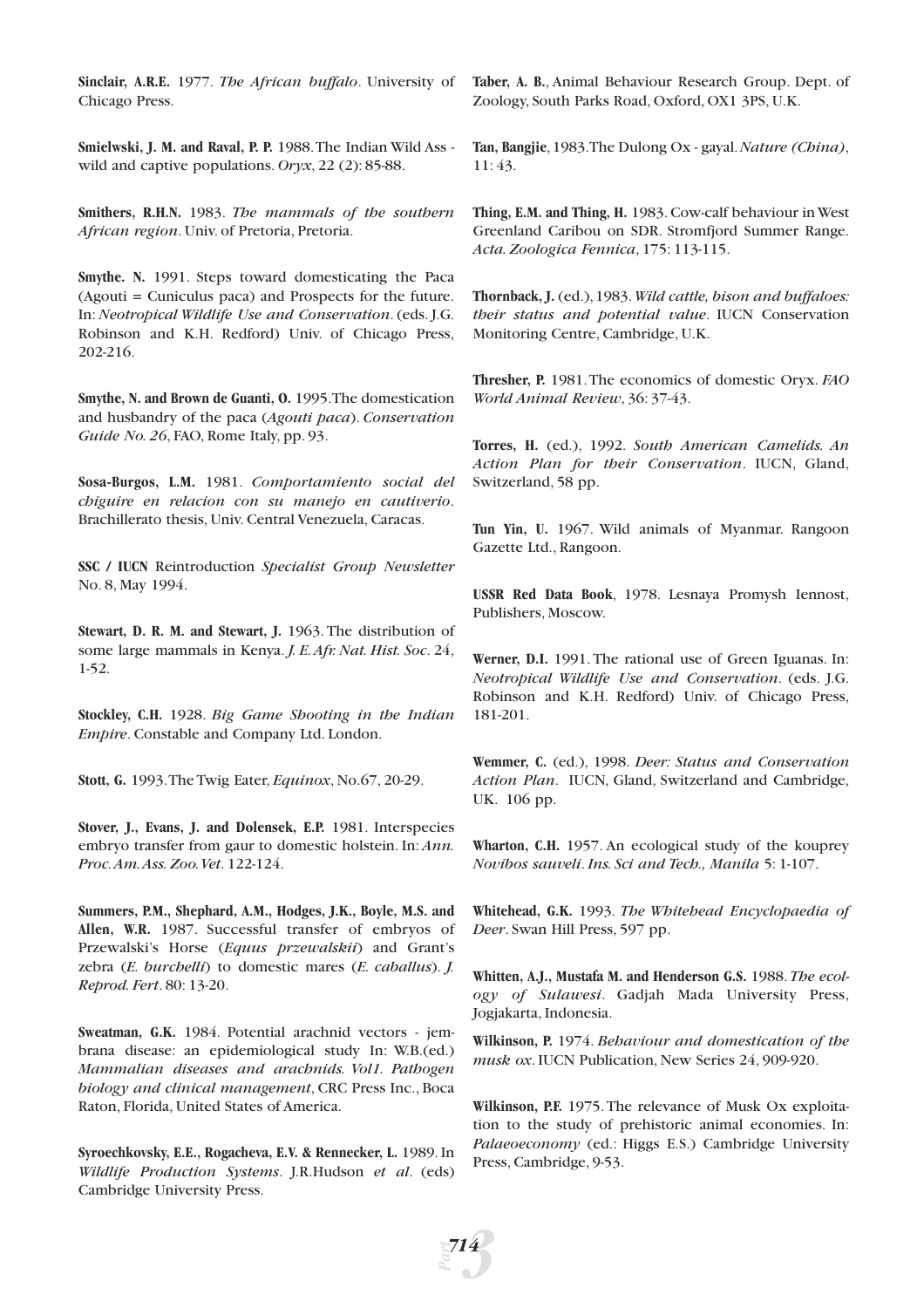**Wind, J. and Amir H.** 1978. Some notes on Anoa (*Bubalus spp.*) in Lore Kalamanta. Unpubl. message.

**Wolfe, M. L.** 1979.*Population ecology of the Kulan.Symp. on the Ecology of wild and feral equids*. Univ. of Wyoming, Laramie, September 1979, 205-220.

**Woodford, J.D.** 1990. The status of wildlife in Ethiopia: Conservation and Utilisation.Agriconsulting. FAO, Rome.

**Woodford, M.H.** 1983. *Rinderpest and wildlife*. FAO African Working Party on Wildlife Management and National Parks,Arusha,Tanzania, Sept. 1983.

**Woodford, M.H. and Rossiter, P.B.** 1993. Disease Risks Associated with Wildlife Translocation Projects. *Rev. Sci. Tech. Off. Int. Epiz*. 12, (1), 115-135.

**World Bank Information Brief**, 1993. E.03. 8-93.

**Xavier, F. and Balakrishnan, M.** 1993. Captive Civet Cats (*Viverricula indica*). Husbandry and Management. *Proc. 5th Kerala Sci. Congr*. Kottayam, 434-436.

**Xavier, F.** 1994. *Small Carnivore Conservation*. IUCN, 11, October 1994.

**Zhao Bingyao & Zhang Jianwen**, 1994. Present situation, problems and prospects of wild yak utilization in Gansu. *Proceedings of the 1st International Congress on Yak. Journal of Gansu Agricultural University (Special Issue)*, June, 1994, pp.137-139.

**Zeuner, F.E.** 1963. *A history of domesticated animals*. 560pp.

**Zang, Rong Chang**,1985.China:The Yak.*FAO World Animal Review*, 5, 24-29.

**Zuckerman, S.** 1952.The breeding seasons of mammals in captivity. *Proc. Zool. Soc. Lond*. 122: 827-950.